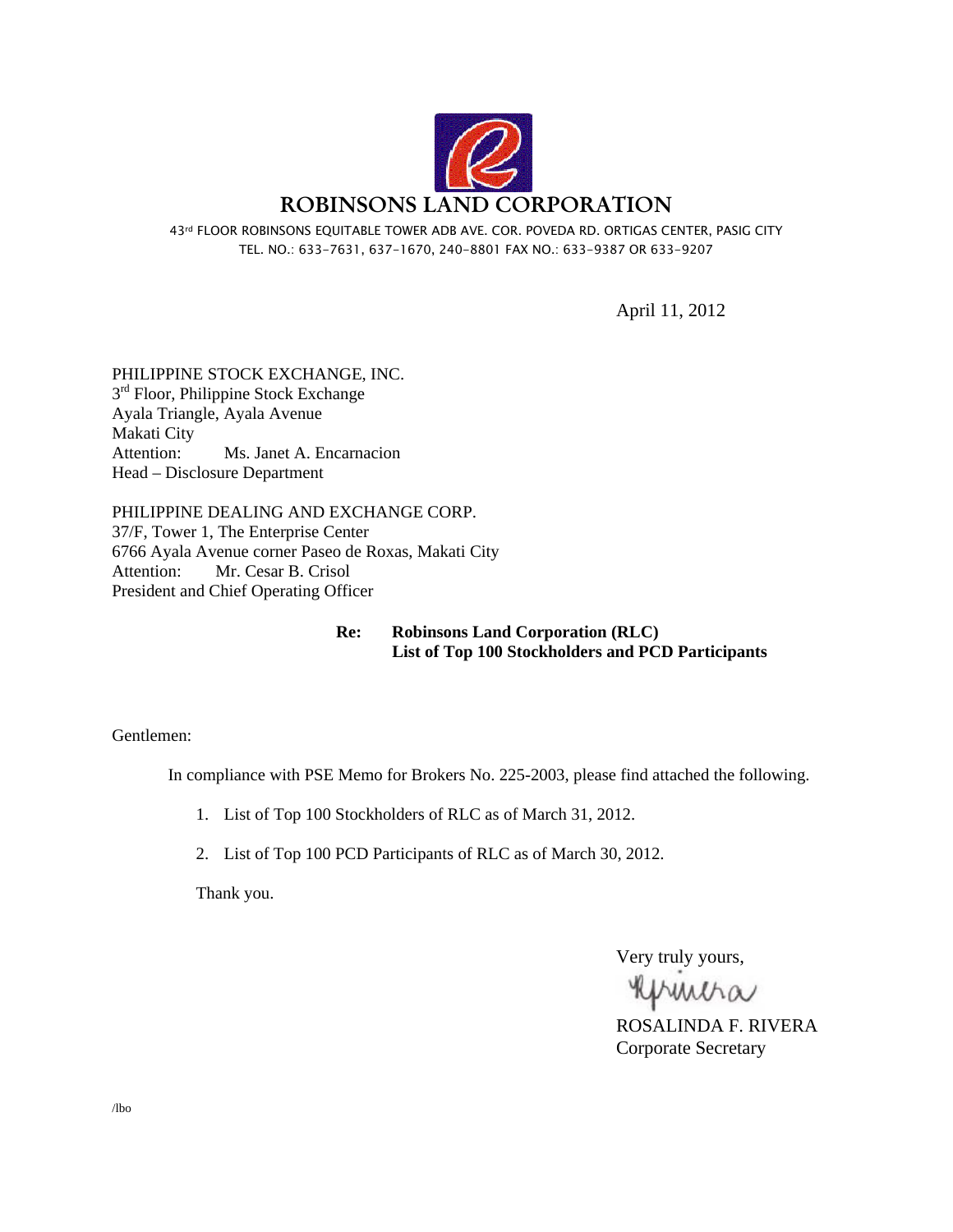|                             |                                       |                                                        | <b>AS OF MARCH 31, 2012</b> |                               |                                            |                        |                               |
|-----------------------------|---------------------------------------|--------------------------------------------------------|-----------------------------|-------------------------------|--------------------------------------------|------------------------|-------------------------------|
| <b>RANK</b><br><sup>1</sup> | <b>STOCKHOLDER NUMBER</b><br>10003137 | <b>STOCKHOLDER NAME</b><br>J. G. SUMMIT HOLDINGS, INC. | <b>NATIONALITY</b><br>FIL   | <b>CERTIFICATE CLASS</b><br>U | <b>OUTSTANDING SHARES</b><br>2,496,114,787 | PERCENTAGE<br>60.9725% | <b>TOTAL</b><br>2,496,114,787 |
|                             |                                       |                                                        |                             |                               |                                            |                        |                               |
|                             |                                       | 29/F GALLERIA CORPORATE CTR.                           |                             |                               |                                            |                        |                               |
|                             |                                       | EDSA COR. ORTIGAS AVE.                                 |                             |                               |                                            |                        |                               |
|                             |                                       | MANDALUYONG CITY                                       |                             |                               |                                            |                        |                               |
|                             |                                       |                                                        |                             |                               |                                            |                        |                               |
|                             |                                       |                                                        |                             |                               |                                            |                        |                               |
| $\overline{2}$              | 16012118                              | PCD NOMINEE CORPORATION (NON-FILIPINO)                 | <b>NOF</b>                  | U                             | 984,568,985                                | 24.0500%               | 984,568,985                   |
|                             |                                       | 37/F THE ENTERPRISE CENTER TOWER 1,                    |                             |                               |                                            |                        |                               |
|                             |                                       | COR. PASEO DE ROXAS, AYALA AVENUE,                     |                             |                               |                                            |                        |                               |
|                             |                                       | MAKATI CITY                                            |                             |                               |                                            |                        |                               |
|                             |                                       |                                                        |                             |                               |                                            |                        |                               |
|                             |                                       |                                                        |                             |                               |                                            |                        |                               |
| $\overline{\mathbf{3}}$     | 16012119                              | PCD NOMINEE CORPORATION (FILIPINO)                     | <b>FIL</b>                  | U                             | 578,290,337                                | 14.1258%               | 578,290,337                   |
|                             |                                       | 37/F THE ENTERPRISE CENTER TOWER 1,                    |                             |                               |                                            |                        |                               |
|                             |                                       | COR. PASEO DE ROXAS, AYALA AVENUE                      |                             |                               |                                            |                        |                               |
|                             |                                       | MAKATI CITY                                            |                             |                               |                                            |                        |                               |
|                             |                                       |                                                        |                             |                               |                                            |                        |                               |
|                             |                                       |                                                        |                             |                               |                                            |                        |                               |
| $\overline{4}$              | 25003905                              | ELIZABETH YU                                           | <b>FIL</b>                  | U                             | 8,737,200                                  | 0.2134%                | 8,737,200                     |
|                             |                                       | 517 BUENDIA AVENUE EXT.,                               |                             |                               |                                            |                        |                               |
|                             |                                       | MAKATI, METRO MANILA                                   |                             |                               |                                            |                        |                               |
|                             |                                       |                                                        |                             |                               |                                            |                        |                               |
|                             |                                       |                                                        |                             |                               |                                            |                        |                               |
|                             |                                       |                                                        |                             |                               |                                            |                        |                               |
| 5                           | 07009702                              | JOHN GOKONGWEI JR.                                     | ${\sf FIL}$                 | U                             | 8,124,721                                  | 0.1984%                | 8,124,721                     |
|                             |                                       | 44/F ROBINSONS EQUITABLE TOWER,                        |                             |                               |                                            |                        |                               |
|                             |                                       | ADB AVENUE CORNER POVEDA ST.,                          |                             |                               |                                            |                        |                               |
|                             |                                       |                                                        |                             |                               |                                            |                        |                               |
|                             |                                       | ORTIGAS CENTER, PASIG CITY                             |                             |                               |                                            |                        |                               |
|                             |                                       |                                                        |                             |                               |                                            |                        |                               |
| 6                           | 03018365                              | CEBU LIBERTY LUMBER                                    | ${\sf FIL}$                 | U                             | 2,203,200                                  | 0.0538%                | 2,203,200                     |
|                             |                                       |                                                        |                             |                               |                                            |                        |                               |
|                             |                                       | 173 M.J. CUENCO AVENUE                                 |                             |                               |                                            |                        |                               |
|                             |                                       | CEBU CITY                                              |                             |                               |                                            |                        |                               |
|                             |                                       |                                                        |                             |                               |                                            |                        |                               |
|                             |                                       |                                                        |                             |                               |                                            |                        |                               |
|                             |                                       |                                                        |                             |                               |                                            |                        |                               |
| $\overline{7}$              | 07009708                              | JAMES L. GO                                            | FIL                         | U                             | 1,685,994                                  | 0.0411%                | 1,685,994                     |
|                             |                                       | 43/F ROBINSONS EQUITABLE TOWER,                        |                             |                               |                                            |                        |                               |
|                             |                                       | ADB AVENUE CORNER POVEDA ST.,                          |                             |                               |                                            |                        |                               |
|                             |                                       | ORTIGAS CENTER, PASIG CITY                             |                             |                               |                                            |                        |                               |
|                             |                                       |                                                        |                             |                               |                                            |                        |                               |
|                             |                                       |                                                        |                             |                               |                                            |                        |                               |
| 8                           | 07016023                              | ELIZABETH Y. GOKONGWEI AND/OR JOHN GOKONGWEI JR.       | <b>FIL</b>                  | U                             | 988,000                                    | 0.0241%                | 988,000                       |
|                             |                                       | 43/F ROBINSONS EQUITABLE TOWER                         |                             |                               |                                            |                        |                               |
|                             |                                       | ADB AVE. COR POVEDA ROAD                               |                             |                               |                                            |                        |                               |
|                             |                                       | PASIG CITY                                             |                             |                               |                                            |                        |                               |
|                             |                                       |                                                        |                             |                               |                                            |                        |                               |
|                             |                                       |                                                        |                             |                               |                                            |                        |                               |
| 9                           | 13011076                              | ALBERTO MENDOZA AND/OR JEANIE MENDOZA                  | ${\sf FIL}$                 | U                             | 532,800                                    | 0.0130%                | 532,800                       |
|                             |                                       | 1145 AGUILAR STREET                                    |                             |                               |                                            |                        |                               |
|                             |                                       | STA. CRUZ, METRO MANILA                                |                             |                               |                                            |                        |                               |
|                             |                                       |                                                        |                             |                               |                                            |                        |                               |
|                             |                                       |                                                        |                             |                               |                                            |                        |                               |
|                             |                                       |                                                        |                             |                               |                                            |                        |                               |
| $10\,$                      | 0700000004                            | ELIZABETH YU GOKONGWEI                                 | FIL.                        | U                             | 499,500                                    | 0.0122%                | 499,500                       |
|                             |                                       |                                                        |                             |                               |                                            |                        |                               |
|                             |                                       | C/O GOKONGWEI BROTHERS FOUNDATION                      |                             |                               |                                            |                        |                               |
|                             |                                       | 44/F ROBINSONS EQUITABLE TOWER                         |                             |                               |                                            |                        |                               |
|                             |                                       | ADB AVENUE COR. POVEDA ST.                             |                             |                               |                                            |                        |                               |
|                             |                                       | PASIG CITY                                             |                             |                               |                                            |                        |                               |
|                             |                                       |                                                        |                             |                               |                                            |                        |                               |
| $11\,$                      | 07009705                              | ROBINA YU GOKONGWEI                                    | ${\sf FIL}$                 | U                             | 360,000                                    | 0.0087%                | 360,000                       |
|                             |                                       | 517 BUENDIA AVE EXT                                    |                             |                               |                                            |                        |                               |
|                             |                                       | 1200 MAKATI METRO MLA                                  |                             |                               |                                            |                        |                               |
|                             |                                       |                                                        |                             |                               |                                            |                        |                               |
|                             |                                       |                                                        |                             |                               |                                            |                        |                               |
|                             |                                       |                                                        |                             |                               |                                            |                        |                               |
| 12                          | 07016022                              | FREDERICK DY GO                                        | ${\sf FIL}$                 | $\cup$                        | 337,501                                    | 0.0082%                | 337,501                       |
|                             |                                       | 43/F ROBINSONS EQUITABLE TOWER                         |                             |                               |                                            |                        |                               |
|                             |                                       | ADB AVE. COR.POVEDA RD.,                               |                             |                               |                                            |                        |                               |
|                             |                                       | ORTIGAS CENTER, PASIG CITY                             |                             |                               |                                            |                        |                               |
|                             |                                       |                                                        |                             |                               |                                            |                        |                               |
|                             |                                       | 1605                                                   |                             |                               |                                            |                        |                               |
| 13                          | 21003475                              | SAMUEL C. UY                                           | ${\sf FIL}$                 | U                             | 324,000                                    | 0.0079%                | 324,000                       |
|                             |                                       | C/O DIMDI CENTER                                       |                             |                               |                                            |                        |                               |
|                             |                                       | ASAJE II BLDG., SAN PEDRO ST.                          |                             |                               |                                            |                        |                               |
|                             |                                       |                                                        |                             |                               |                                            |                        |                               |
|                             |                                       | DAVAO CITY, 8000                                       |                             |                               |                                            |                        |                               |
|                             |                                       |                                                        |                             |                               |                                            |                        |                               |
| 14                          | 07016020                              | JOHN L. GOKONGWEI JR                                   | ${\sf FIL}$                 | U                             | 300,000                                    | 0.0073%                | 300,000                       |
|                             |                                       | 43/F ROBINSONS EQUITABLE TOWER                         |                             |                               |                                            |                        |                               |
|                             |                                       |                                                        |                             |                               |                                            |                        |                               |
|                             |                                       | ADB AVE COR POVEDA ROAD                                |                             |                               |                                            |                        |                               |
|                             |                                       | PASIG CITY                                             |                             |                               |                                            |                        |                               |
|                             |                                       |                                                        |                             |                               |                                            |                        |                               |
|                             |                                       |                                                        |                             |                               |                                            |                        |                               |
| 15                          | 11003004                              | VALENTIN KHOE                                          | ${\sf FIL}$                 | U                             | 217,800                                    | 0.0053%                | 217,800                       |
|                             |                                       | $\#$ 27 11TH ST.,                                      |                             |                               |                                            |                        |                               |
|                             |                                       | NEW MANILA, QUEZON CITY                                |                             |                               |                                            |                        |                               |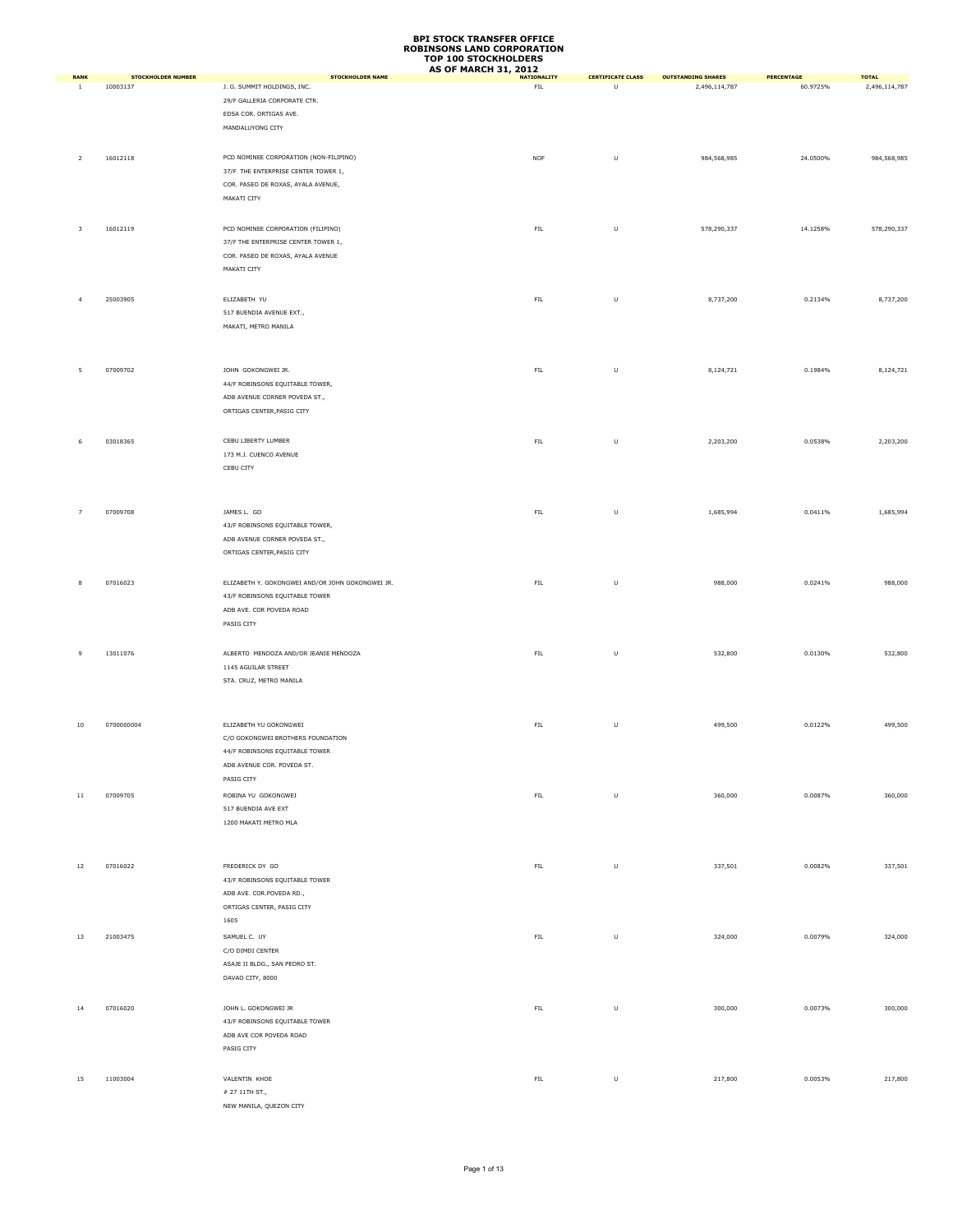|                   |                                |                                              | <b>AS OF MARCH 31, 2012</b>       |                               |                                      |                       |                         |
|-------------------|--------------------------------|----------------------------------------------|-----------------------------------|-------------------------------|--------------------------------------|-----------------------|-------------------------|
| <b>RANK</b><br>16 | STOCKHOLDER NUMBER<br>15004202 | <b>STOCKHOLDER NAME</b><br>ONG TIONG         | <b>NATIONALITY</b><br>${\sf FIL}$ | <b>CERTIFICATE CLASS</b><br>U | <b>OUTSTANDING SHARES</b><br>204,996 | PERCENTAGE<br>0.0050% | <b>TOTAL</b><br>204,996 |
|                   |                                | CAGAYAN FIRST SUPERMART                      |                                   |                               |                                      |                       |                         |
|                   |                                | GONZAGA EXT., TUGUEGARAO                     |                                   |                               |                                      |                       |                         |
|                   |                                |                                              |                                   |                               |                                      |                       |                         |
|                   |                                | CAGAYAN                                      |                                   |                               |                                      |                       |                         |
|                   |                                |                                              |                                   |                               |                                      |                       |                         |
| $17\,$            | 07009721                       | G & L SECURITIES CO. INC.                    | ${\sf FIL}$                       | U                             | 202,400                              | 0.0049%               | 202,400                 |
|                   |                                | UNIT 512-B LEE GARDENS TOWER-2,              |                                   |                               |                                      |                       |                         |
|                   |                                | SHAW BOULEVARD,                              |                                   |                               |                                      |                       |                         |
|                   |                                | MANDALUYONG CITY                             |                                   |                               |                                      |                       |                         |
|                   |                                |                                              |                                   |                               |                                      |                       |                         |
| 18                | 07009704                       | LISA YU GOKONGWEI                            | ${\sf FIL}$                       | $\sf U$                       | 180,000                              | 0.0043%               | 180,000                 |
|                   |                                |                                              |                                   |                               |                                      |                       |                         |
|                   |                                | 517 BUENDIA AVE EXT                          |                                   |                               |                                      |                       |                         |
|                   |                                | 1200 MAKATI METRO MLA                        |                                   |                               |                                      |                       |                         |
|                   |                                |                                              |                                   |                               |                                      |                       |                         |
|                   |                                |                                              |                                   |                               |                                      |                       |                         |
| 18                | 04007357                       | HENRY DY                                     | ${\sf FIL}$                       | U                             | 180,000                              | 0.0043%               | 180,000                 |
|                   |                                | #59 DON RAMON STREET,                        |                                   |                               |                                      |                       |                         |
|                   |                                | TALAYAN VILLAGE,                             |                                   |                               |                                      |                       |                         |
|                   |                                | QUEZON CITY 1104                             |                                   |                               |                                      |                       |                         |
|                   |                                |                                              |                                   |                               |                                      |                       |                         |
|                   | 06009348                       |                                              |                                   |                               |                                      |                       |                         |
| 19                |                                | FEBTC #103-00507                             | ${\sf FIL}$                       | $\sf U$                       | 156,240                              | 0.0038%               | 156,240                 |
|                   |                                | 8/F TBG OPERATIONS, FEBTC                    |                                   |                               |                                      |                       |                         |
|                   |                                | FEB CENTER, GIL PUYAT AVE.                   |                                   |                               |                                      |                       |                         |
|                   |                                | MAKATI CITY                                  |                                   |                               |                                      |                       |                         |
|                   |                                |                                              |                                   |                               |                                      |                       |                         |
| 20                | 03018571                       | CHING TIONG KENG AND/OR CYNTHIA D. CHING     | ${\sf FIL}$                       | U                             | 150,000                              | 0.0036%               | 150,000                 |
|                   |                                | 1656 DASMARINAS AVENUE                       |                                   |                               |                                      |                       |                         |
|                   |                                | DASMARINAS VILL., MAKATI CITY                |                                   |                               |                                      |                       |                         |
|                   |                                |                                              |                                   |                               |                                      |                       |                         |
|                   |                                |                                              |                                   |                               |                                      |                       |                         |
|                   |                                |                                              |                                   |                               |                                      |                       |                         |
| 20                | 02013410                       | FRANCISCO L. BENEDICTO                       | ${\sf FIL}$                       | U                             | 150,000                              | 0.0036%               | 150,000                 |
|                   |                                | B.BENEDICTO & SONS., INC.                    |                                   |                               |                                      |                       |                         |
|                   |                                | 99-101 PLARIDEL ST. CEBU CITY                |                                   |                               |                                      |                       |                         |
|                   |                                |                                              |                                   |                               |                                      |                       |                         |
|                   |                                |                                              |                                   |                               |                                      |                       |                         |
|                   |                                |                                              |                                   |                               |                                      |                       |                         |
| $21\,$            | 21003474                       | ARTHUR C. UY                                 | ${\sf FIL}$                       | U                             | 144,000                              | 0.0035%               | 144,000                 |
|                   |                                | C/O DIMDI CENTER                             |                                   |                               |                                      |                       |                         |
|                   |                                | ASAJE II BLDG., SAN PEDRO ST.                |                                   |                               |                                      |                       |                         |
|                   |                                | DAVAO CITY, 8000                             |                                   |                               |                                      |                       |                         |
|                   |                                |                                              |                                   |                               |                                      |                       |                         |
| 22                | 13011099                       | CATALINO MACARAIG JR AND/OR ARACELI MACARAIG | ${\sf FIL}$                       | $\sf U$                       | 140,000                              | 0.0034%               | 140,000                 |
|                   |                                | 47 CABILDO ST                                |                                   |                               |                                      |                       |                         |
|                   |                                | URDANETA VILLAGE                             |                                   |                               |                                      |                       |                         |
|                   |                                | MAKATI, METRO MANILA                         |                                   |                               |                                      |                       |                         |
|                   |                                |                                              |                                   |                               |                                      |                       |                         |
|                   |                                |                                              |                                   |                               |                                      |                       |                         |
| 23                | 20008908                       | JOLLY TING                                   | ${\sf FIL}$                       | U                             | 136,800                              | 0.0033%               | 136,800                 |
|                   |                                | 3933 RAMON MAGSAYSAY BLVD                    |                                   |                               |                                      |                       |                         |
|                   |                                | STA MESA, MANILA                             |                                   |                               |                                      |                       |                         |
|                   |                                |                                              |                                   |                               |                                      |                       |                         |
|                   |                                |                                              |                                   |                               |                                      |                       |                         |
|                   | 03018314                       | CHING TIONG KENG                             | ${\sf FIL}$                       | $\sf U$                       |                                      | 0.0032%               | 133,200                 |
| 24                |                                |                                              |                                   |                               | 133,200                              |                       |                         |
|                   |                                | 1656 DASMARINAS AVENUE                       |                                   |                               |                                      |                       |                         |
|                   |                                | DASMARINAS VILL., MAKATI CITY                |                                   |                               |                                      |                       |                         |
|                   |                                |                                              |                                   |                               |                                      |                       |                         |
|                   |                                |                                              |                                   |                               |                                      |                       |                         |
| 25                | 20008795                       | ANTONIO S. TANJANGCO                         | ${\sf FIL}$                       | $\sf U$                       | 126,599                              | 0.0030%               | 126,599                 |
|                   |                                | 542 ARQUIZA ST.,                             |                                   |                               |                                      |                       |                         |
|                   |                                | ERMITA, MANILA                               |                                   |                               |                                      |                       |                         |
|                   |                                |                                              |                                   |                               |                                      |                       |                         |
|                   |                                |                                              |                                   |                               |                                      |                       |                         |
|                   |                                |                                              |                                   |                               |                                      |                       |                         |
| 26                | 11002992                       | VALENTIN KHOE                                | ${\sf FIL}$                       | $\sf U$                       | 126,000                              | 0.0030%               | 126,000                 |
|                   |                                | NO. 27 11TH STREET NEW MANILA                |                                   |                               |                                      |                       |                         |
|                   |                                | QUEZON CITY                                  |                                   |                               |                                      |                       |                         |
|                   |                                |                                              |                                   |                               |                                      |                       |                         |
|                   |                                |                                              |                                   |                               |                                      |                       |                         |
| 27                | 03018330                       | FERDINAND CO AND/OR CHRISTOPHER CO           | ${\sf FIL}$                       | $\sf U$                       | 120,000                              | 0.0029%               | 120,000                 |
|                   |                                | 250 IBUNA ST                                 |                                   |                               |                                      |                       |                         |
|                   |                                | SAN JUAN                                     |                                   |                               |                                      |                       |                         |
|                   |                                |                                              |                                   |                               |                                      |                       |                         |
|                   |                                | METRO MANILA                                 |                                   |                               |                                      |                       |                         |
|                   |                                |                                              |                                   |                               |                                      |                       |                         |
| 27                | 03018352                       | VICTORIA NGO CHUA                            | ${\sf FIL}$                       | $\sf U$                       | 120,000                              | 0.0029%               | 120,000                 |
|                   |                                | C/O CEBU LIBERTY LUMBER CO INC               |                                   |                               |                                      |                       |                         |
|                   |                                | CEBU CITY                                    |                                   |                               |                                      |                       |                         |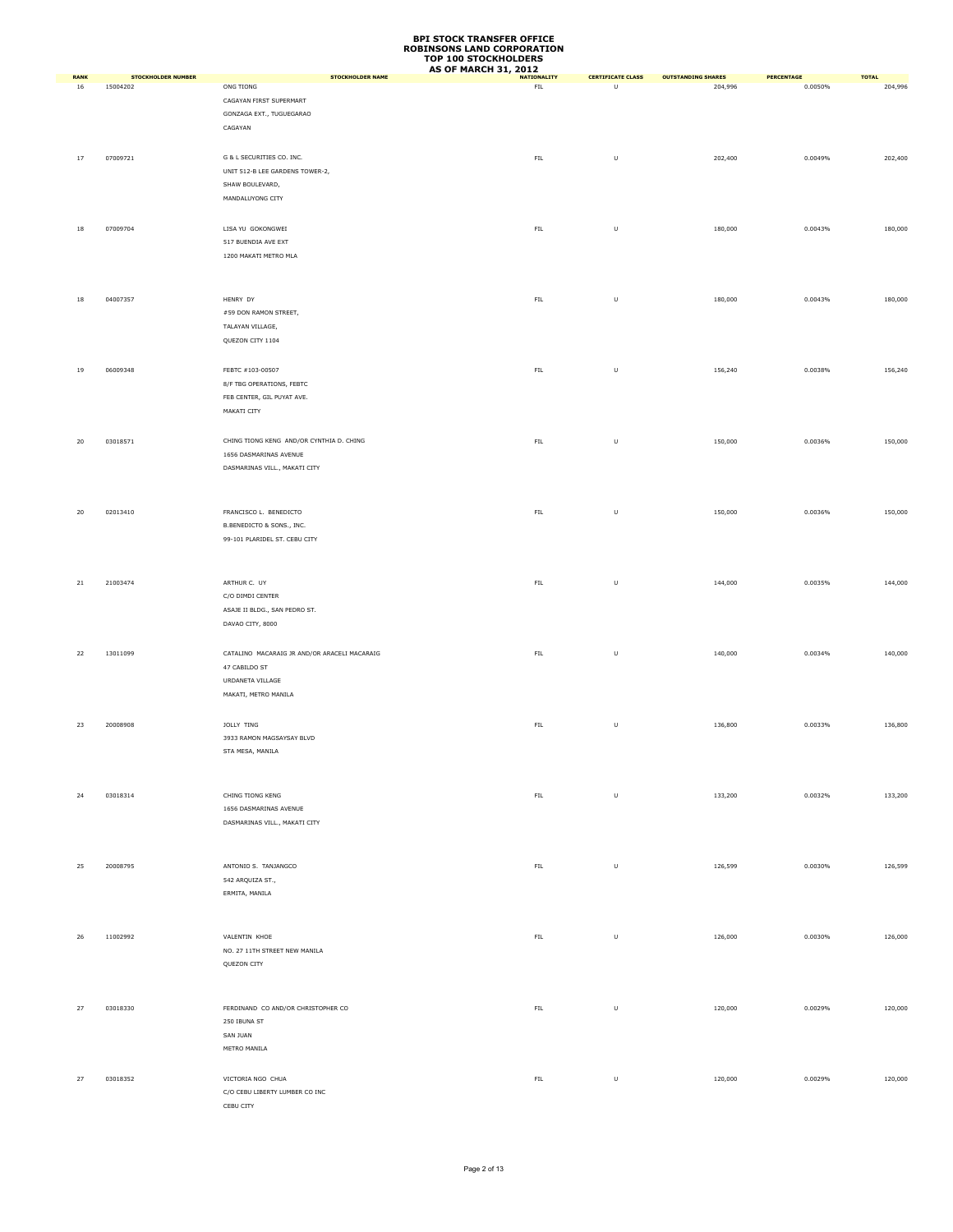|                       |                                       |                                                     | <b>AS OF MARCH 31, 2012</b>       |                               |                                      |                              |                         |
|-----------------------|---------------------------------------|-----------------------------------------------------|-----------------------------------|-------------------------------|--------------------------------------|------------------------------|-------------------------|
| <b>RANK</b><br>$27\,$ | <b>STOCKHOLDER NUMBER</b><br>12010489 | <b>STOCKHOLDER NAME</b><br>EDWIN B. LIM             | <b>NATIONALITY</b><br>${\sf FIL}$ | <b>CERTIFICATE CLASS</b><br>U | <b>OUTSTANDING SHARES</b><br>120,000 | <b>PERCENTAGE</b><br>0.0029% | <b>TOTAL</b><br>120,000 |
|                       |                                       | #102 E. RODRIGUEZ, LIBIS                            |                                   |                               |                                      |                              |                         |
|                       |                                       | QUEZON CITY                                         |                                   |                               |                                      |                              |                         |
|                       |                                       |                                                     |                                   |                               |                                      |                              |                         |
|                       |                                       |                                                     |                                   |                               |                                      |                              |                         |
| 28                    | 06008883                              | TERESITA FLORES                                     | ${\sf FIL}$                       | $\sf U$                       | 108,000                              | 0.0026%                      | 108,000                 |
|                       |                                       | #35 PASEO EMILIO                                    |                                   |                               |                                      |                              |                         |
|                       |                                       | MARIA LUISA ESTATE PARK                             |                                   |                               |                                      |                              |                         |
|                       |                                       | BANILAD, CEBU CITY                                  |                                   |                               |                                      |                              |                         |
|                       |                                       |                                                     |                                   |                               |                                      |                              |                         |
| 29                    | 03018452                              | VICKY L. CHAN                                       | ${\sf FIL}$                       | $\sf U$                       | 106,600                              | 0.0026%                      | 106,600                 |
|                       |                                       | 267 IBANEZ ST., LITTLE BAGUIO                       |                                   |                               |                                      |                              |                         |
|                       |                                       | SAN JUAN, METRO MANILA                              |                                   |                               |                                      |                              |                         |
|                       |                                       |                                                     |                                   |                               |                                      |                              |                         |
|                       |                                       |                                                     |                                   |                               |                                      |                              |                         |
| 30                    | 03018337                              | JAMES L. CHIONGBIAN                                 | ${\sf FIL}$                       | U                             | 100,000                              | 0.0024%                      | 100,000                 |
|                       |                                       | EASTERN SHIPPING LINES BLDG.                        |                                   |                               |                                      |                              |                         |
|                       |                                       | ANDA CIRCLE, PORT AREA                              |                                   |                               |                                      |                              |                         |
|                       |                                       | MANILA                                              |                                   |                               |                                      |                              |                         |
|                       |                                       |                                                     |                                   |                               |                                      |                              |                         |
| 30                    | 12010488                              | JENNIFER C. LIM AND/OR JEFFREY C. LIM               | ${\sf FIL}$                       | $\sf U$                       | 100,000                              | 0.0024%                      | 100,000                 |
|                       |                                       | #41 PASEO EMILIO                                    |                                   |                               |                                      |                              |                         |
|                       |                                       | MARIA LUISA PARK                                    |                                   |                               |                                      |                              |                         |
|                       |                                       | BANILAD, CEBU CITY                                  |                                   |                               |                                      |                              |                         |
|                       |                                       |                                                     |                                   |                               |                                      |                              |                         |
| $31\,$                | 16011697                              | CRISTINO L. PANLILIO                                | ${\sf FIL}$                       | U                             | 96,000                               | 0.0023%                      | 96,000                  |
|                       |                                       | ACROCITY I BUILDING                                 |                                   |                               |                                      |                              |                         |
|                       |                                       | NO. 1116 ANTIPOLO STREET                            |                                   |                               |                                      |                              |                         |
|                       |                                       | MAKATI CITY                                         |                                   |                               |                                      |                              |                         |
|                       |                                       |                                                     |                                   |                               |                                      |                              |                         |
| 32                    | 03018413                              | RAMON L. CHIU                                       | ${\sf FIL}$                       | U                             | 90,285                               | 0.0022%                      | 90,285                  |
|                       |                                       | C/O B. BENEDICTO & SONS, INC.                       |                                   |                               |                                      |                              |                         |
|                       |                                       | 103 PLARIDEL STREET                                 |                                   |                               |                                      |                              |                         |
|                       |                                       | CEBU CITY                                           |                                   |                               |                                      |                              |                         |
|                       |                                       |                                                     |                                   |                               |                                      |                              |                         |
| 33                    | 01017864                              | ANDRES ANG                                          | ${\sf FIL}$                       | $\sf U$                       | 90,000                               | 0.0021%                      | 90,000                  |
|                       |                                       | ROOM 204 GRACE BLDG                                 |                                   |                               |                                      |                              |                         |
|                       |                                       | ORTIGAS AVE GREENHILLS<br>SAN JUAN METRO MANILA     |                                   |                               |                                      |                              |                         |
|                       |                                       |                                                     |                                   |                               |                                      |                              |                         |
|                       |                                       |                                                     |                                   |                               |                                      |                              |                         |
| 34                    | 18009089                              | R. COYIUTO SECURITIES, INC.<br>5/F CORINTHIAN PLAZA | ${\sf FIL}$                       | U                             | 82,000                               | 0.0020%                      | 82,000                  |
|                       |                                       | 121 PASEO DE ROXAS                                  |                                   |                               |                                      |                              |                         |
|                       |                                       | LEGASPI VILLAGE, MAKATI CITY                        |                                   |                               |                                      |                              |                         |
|                       |                                       |                                                     |                                   |                               |                                      |                              |                         |
| 35                    | 20008798                              | DENISA Y. TONG                                      | ${\sf FIL}$                       | $\sf U$                       | 81,000                               | 0.0019%                      | 81,000                  |
|                       |                                       | 798 HARVARD ST                                      |                                   |                               |                                      |                              |                         |
|                       |                                       | MANDALUYONG                                         |                                   |                               |                                      |                              |                         |
|                       |                                       | METRO MANILA                                        |                                   |                               |                                      |                              |                         |
|                       |                                       |                                                     |                                   |                               |                                      |                              |                         |
| 36                    | 17001936                              | TERESITA T. QUAZON                                  | ${\sf FIL}$                       | $\sf U$                       | 78,000                               | 0.0019%                      | 78,000                  |
|                       |                                       | 542 ARQUIZA                                         |                                   |                               |                                      |                              |                         |
|                       |                                       | ERMITA, MANILA                                      |                                   |                               |                                      |                              |                         |
|                       |                                       |                                                     |                                   |                               |                                      |                              |                         |
|                       |                                       |                                                     |                                   |                               |                                      |                              |                         |
| 37                    | 11002995                              | KHOON POI                                           | ${\sf FIL}$                       | $\sf U$                       | 73,200                               | 0.0017%                      | 73,200                  |
|                       |                                       | 406 RIZAL AVE.,                                     |                                   |                               |                                      |                              |                         |
|                       |                                       | STA. CRUZ, MANILA                                   |                                   |                               |                                      |                              |                         |
|                       |                                       |                                                     |                                   |                               |                                      |                              |                         |
|                       |                                       |                                                     |                                   |                               |                                      |                              |                         |
| 38                    | 04007384                              | ANANDRAM DARGANI                                    | FL                                | $\sf U$                       | 72,228                               | 0.0017%                      | 72,228                  |
|                       |                                       | 929 IDEAL ST.,                                      |                                   |                               |                                      |                              |                         |
|                       |                                       | MANDALUYONG, METRO MANILA                           |                                   |                               |                                      |                              |                         |
|                       |                                       |                                                     |                                   |                               |                                      |                              |                         |
|                       |                                       |                                                     |                                   |                               |                                      |                              |                         |
| 39                    | 12010379                              | PACITA NGOCHUA LEE                                  | ${\sf FIL}$                       | $\sf U$                       | 72,000                               | 0.0017%                      | 72,000                  |
|                       |                                       | C/O CEBU LIBERTY LUMBER CO.                         |                                   |                               |                                      |                              |                         |
|                       |                                       | M.J. CUENCO AVENUE,                                 |                                   |                               |                                      |                              |                         |
|                       |                                       | CEBU CITY                                           |                                   |                               |                                      |                              |                         |
|                       |                                       |                                                     |                                   |                               |                                      |                              |                         |
| 39                    | 0300000009                            | DAPHNE AILEEN TAN CHUA                              | ${\sf FIL}$                       | $\sf U$                       | 72,000                               | 0.0017%                      | 72,000                  |
|                       |                                       | 18 SHEFFIELD PLACE, MONTGOMERY PLACE, QUEZON CITY   |                                   |                               |                                      |                              |                         |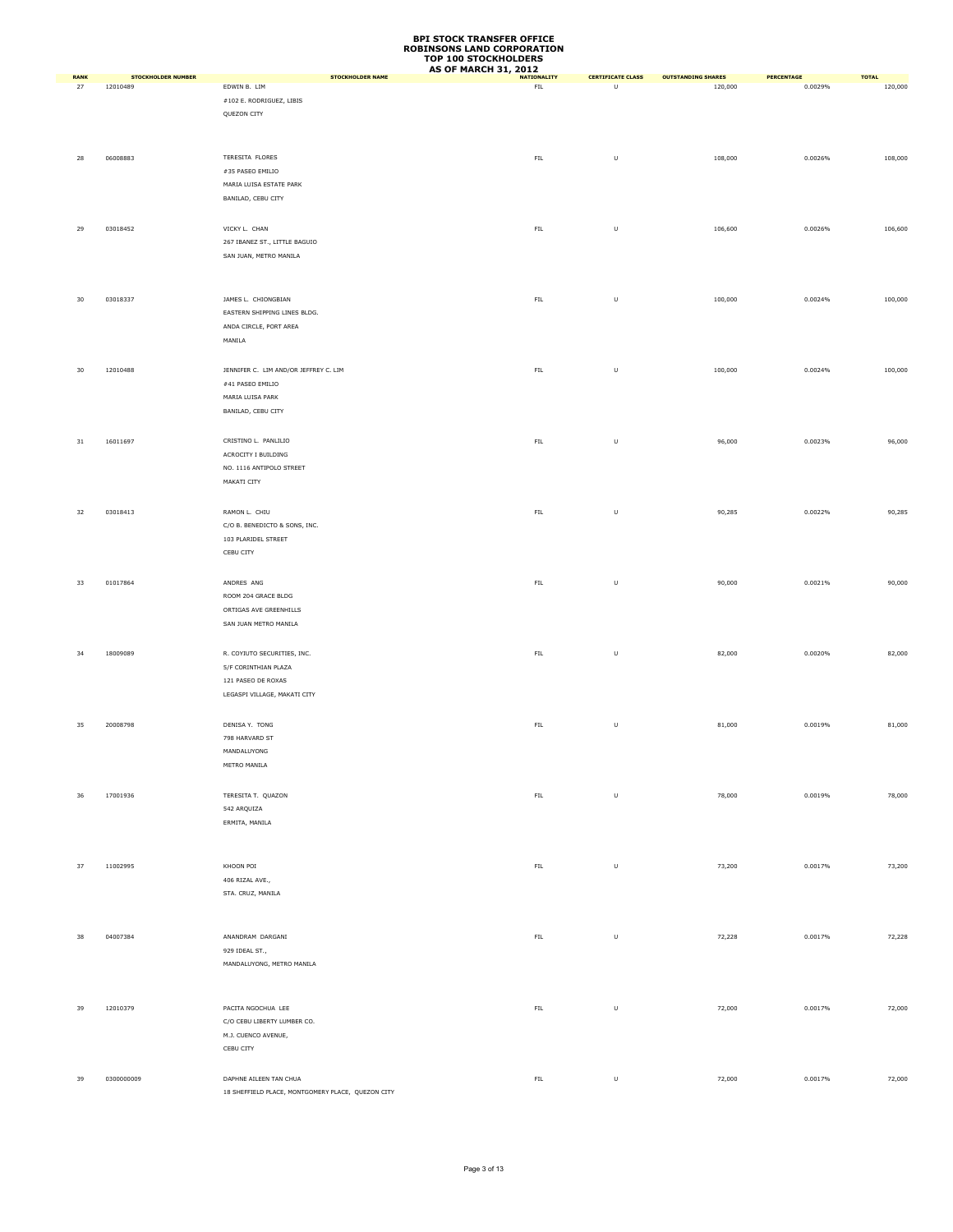|                   |                                  |                                                              | <b>AS OF MARCH 31, 2012</b>       |                               |                                     |                       |                        |
|-------------------|----------------------------------|--------------------------------------------------------------|-----------------------------------|-------------------------------|-------------------------------------|-----------------------|------------------------|
| <b>RANK</b><br>39 | STOCKHOLDER NUMBER<br>1200000007 | <b>STOCKHOLDER NAME</b><br>SUSANA TAN LEE                    | <b>NATIONALITY</b><br>${\sf FIL}$ | <b>CERTIFICATE CLASS</b><br>U | <b>OUTSTANDING SHARES</b><br>72,000 | PERCENTAGE<br>0.0017% | <b>TOTAL</b><br>72,000 |
|                   |                                  | 28 KENNEDY STREET, NORTH GREENHILLS,                         |                                   |                               |                                     |                       |                        |
|                   |                                  | SAN JUAN CITY                                                |                                   |                               |                                     |                       |                        |
|                   |                                  |                                                              |                                   |                               |                                     |                       |                        |
|                   |                                  |                                                              |                                   |                               |                                     |                       |                        |
| 39                | 2000000007                       | ELIZABETH LIM TAN                                            | AMN                               | U                             | 72,000                              | 0.0017%               | 72,000                 |
|                   |                                  | 6 LEHIGH COURT, PRINCETON, NEW JERSEY 08540,                 |                                   |                               |                                     |                       |                        |
|                   |                                  | USA                                                          |                                   |                               |                                     |                       |                        |
|                   |                                  |                                                              |                                   |                               |                                     |                       |                        |
|                   |                                  |                                                              |                                   |                               |                                     |                       |                        |
| 39                | 2000000006                       | LILY ANN LIM TAN                                             | ${\sf FIL}$                       | $\sf U$                       | 72,000                              | 0.0017%               | 72,000                 |
|                   |                                  | 30 KENNEDY STREET, NORTH GREENHILLS,<br>GREENHILLS, SAN JUAN |                                   |                               |                                     |                       |                        |
|                   |                                  |                                                              |                                   |                               |                                     |                       |                        |
|                   |                                  |                                                              |                                   |                               |                                     |                       |                        |
| 39                | 2000000005                       | GENEVIEVE LIM TAN                                            | ${\sf FIL}$                       | $\sf U$                       | 72,000                              | 0.0017%               | 72,000                 |
|                   |                                  | H102 GALERIA DE MAGALLANES, MAGALLANES,                      |                                   |                               |                                     |                       |                        |
|                   |                                  | MAKATI CITY 1232                                             |                                   |                               |                                     |                       |                        |
|                   |                                  |                                                              |                                   |                               |                                     |                       |                        |
|                   |                                  |                                                              |                                   |                               |                                     |                       |                        |
| 40                | 03018470                         | HAN SUI CHENG AND/OR DIANA Y. CHENG                          | ${\sf FIL}$                       | $\sf U$                       | 70,600                              | 0.0017%               | 70,600                 |
|                   |                                  | 10/F HANSTON BLDG., DON F. ORTIGAS JR RD.,                   |                                   |                               |                                     |                       |                        |
|                   |                                  | ORTIGAS CENTER, PASIG CITY                                   |                                   |                               |                                     |                       |                        |
|                   |                                  | PASIG CITY                                                   |                                   |                               |                                     |                       |                        |
|                   |                                  |                                                              |                                   |                               |                                     |                       |                        |
| 41                | 03018364                         | JUANITO CUASON<br>KIM PIAN DRY GOODS, A. B. FERN             | ${\sf FIL}$                       | $\sf U$                       | 68,617                              | 0.0016%               | 68,617                 |
|                   |                                  | DAGUPAN CITY                                                 |                                   |                               |                                     |                       |                        |
|                   |                                  |                                                              |                                   |                               |                                     |                       |                        |
|                   |                                  |                                                              |                                   |                               |                                     |                       |                        |
| 42                | 03018321                         | MICHAEL CHAN                                                 | ${\sf FIL}$                       | U                             | 65,000                              | 0.0015%               | 65,000                 |
|                   |                                  | 22 DUHAT ROAD, NORTHERN HILLS                                |                                   |                               |                                     |                       |                        |
|                   |                                  | MALABON                                                      |                                   |                               |                                     |                       |                        |
|                   |                                  |                                                              |                                   |                               |                                     |                       |                        |
|                   |                                  |                                                              |                                   |                               |                                     |                       |                        |
| 43                | 22003825                         | TEOFILO VILLONCO JR.                                         | ${\sf FIL}$                       | U                             | 64,800                              | 0.0015%               | 64,800                 |
|                   |                                  | 4/F SAVILLE BLDG                                             |                                   |                               |                                     |                       |                        |
|                   |                                  | BUENDIA AVE COR PASEO DE ROXAS                               |                                   |                               |                                     |                       |                        |
|                   |                                  | MAKATI METRO MANILA                                          |                                   |                               |                                     |                       |                        |
|                   |                                  |                                                              |                                   |                               |                                     |                       |                        |
| 44                | 08007308                         | HAMAHATA TAKERO                                              | JAP                               | $\sf U$                       | 60,000                              | 0.0014%               | 60,000                 |
|                   |                                  | C/O JUNTEC CORPORATION<br>BLOCK 5 LOT 7, LIIP-PEZA,          |                                   |                               |                                     |                       |                        |
|                   |                                  | BO. MAMPLASAN, BINAN, LAGUNA                                 |                                   |                               |                                     |                       |                        |
|                   |                                  |                                                              |                                   |                               |                                     |                       |                        |
| 45                | 1400000001                       | ALFREDO Y. NGOCHUA                                           | ${\sf FIL}$                       | U                             | 54,000                              | 0.0013%               | 54,000                 |
|                   |                                  | C/O LIBERTY LUMBER CO., INC                                  |                                   |                               |                                     |                       |                        |
|                   |                                  | 171 M.J.CUENCO AVE.                                          |                                   |                               |                                     |                       |                        |
|                   |                                  | CEBU CITY                                                    |                                   |                               |                                     |                       |                        |
|                   |                                  |                                                              |                                   |                               |                                     |                       |                        |
| 46                | 04007499                         | DEE KWAN YAN AND/OR CHRISTINA DEE                            | ${\sf FIL}$                       | $\sf U$                       | 50,000                              | 0.0012%               | 50,000                 |
|                   |                                  | #1146 C. M. RECTO AVE.,                                      |                                   |                               |                                     |                       |                        |
|                   |                                  | MANILA                                                       |                                   |                               |                                     |                       |                        |
|                   |                                  |                                                              |                                   |                               |                                     |                       |                        |
|                   |                                  |                                                              |                                   |                               |                                     |                       |                        |
| 46                | 03021013                         | KAREN CHOA                                                   | ${\sf FIL}$                       | $\sf U$                       | 50,000                              | 0.0012%               | 50,000                 |
|                   |                                  | 1377 NARCISA RIZAL ST.<br>TONDO, MANILA                      |                                   |                               |                                     |                       |                        |
|                   |                                  |                                                              |                                   |                               |                                     |                       |                        |
|                   |                                  |                                                              |                                   |                               |                                     |                       |                        |
| 46                | 19000380                         | VICTOR GAN SY                                                | ${\sf FIL}$                       | $\sf U$                       | 50,000                              | 0.0012%               | 50,000                 |
|                   |                                  | RM. 701-J STATE CENTER BLDG.                                 |                                   |                               |                                     |                       |                        |
|                   |                                  | 333 JUAN LUNA ST.                                            |                                   |                               |                                     |                       |                        |
|                   |                                  | BINONDO, MANILA                                              |                                   |                               |                                     |                       |                        |
|                   |                                  |                                                              |                                   |                               |                                     |                       |                        |
| 47                | 19016189                         | SABAS SUAREZ                                                 | ${\sf FIL}$                       | $\sf U$                       | 49,200                              | 0.0012%               | 49,200                 |
|                   |                                  | ALGICO COMPLEX,                                              |                                   |                               |                                     |                       |                        |
|                   |                                  | LA GUARDIA EXTENSION,                                        |                                   |                               |                                     |                       |                        |
|                   |                                  | LAHUG, CEBU CITY                                             |                                   |                               |                                     |                       |                        |
|                   |                                  |                                                              |                                   |                               |                                     |                       |                        |
| 48                | 11003006                         | LINDA ROSE NG KAWSEK                                         | ${\sf FIL}$                       | $\sf U$                       | 48,600                              | 0.0011%               | 48,600                 |
|                   |                                  | C/O MAKATI SUPERMART<br>MAKATI COMMERCIAL CENTER             |                                   |                               |                                     |                       |                        |
|                   |                                  | 1200 MAKATI, METRO MANILA                                    |                                   |                               |                                     |                       |                        |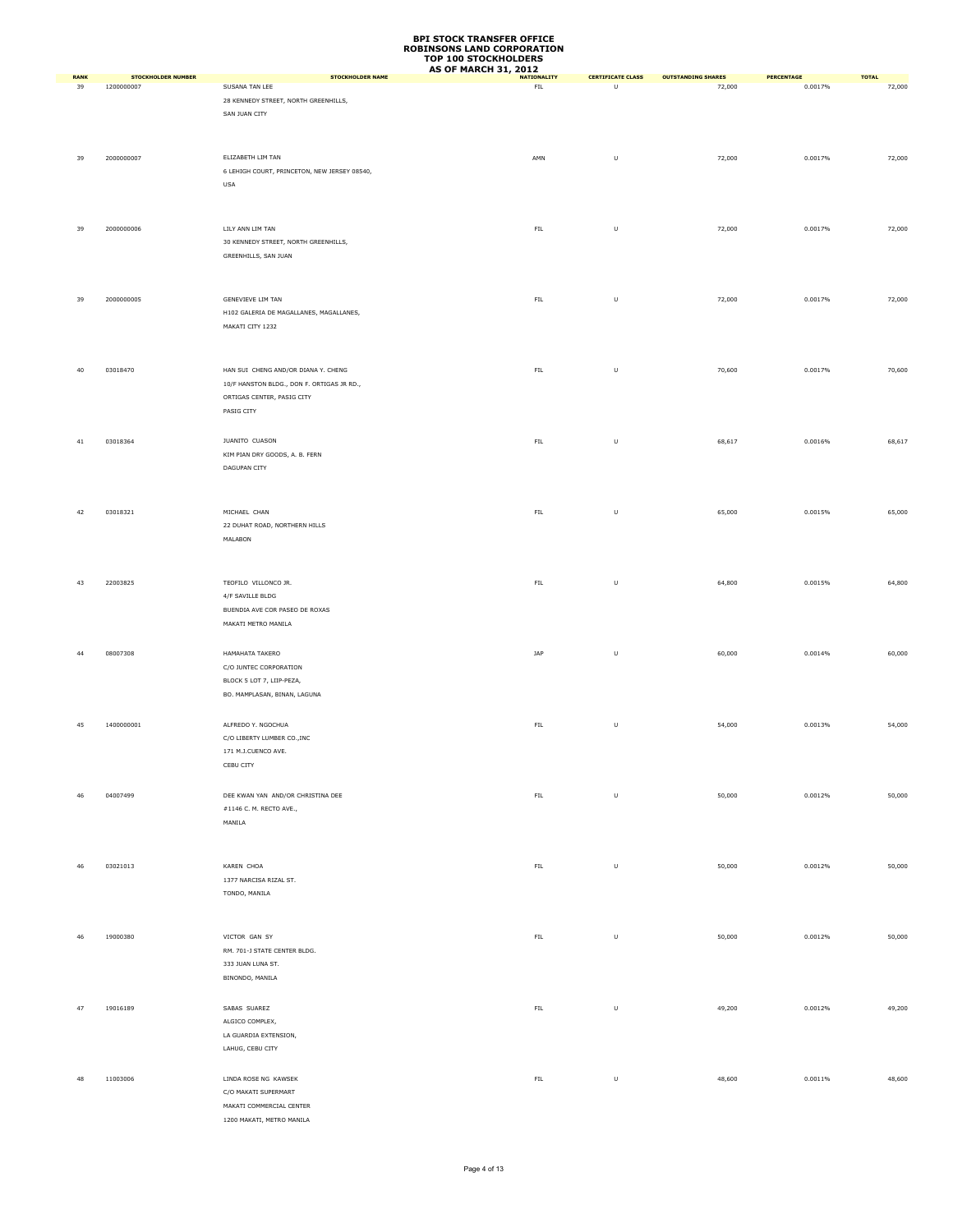|                   |                                       |                                                           | <b>AS OF MARCH 31, 2012</b>       |                               |                                     |                       |                        |
|-------------------|---------------------------------------|-----------------------------------------------------------|-----------------------------------|-------------------------------|-------------------------------------|-----------------------|------------------------|
| <b>RANK</b><br>49 | <b>STOCKHOLDER NUMBER</b><br>12010306 | <b>STOCKHOLDER NAME</b><br>L. M. GARCIA & ASSOCIATES INC. | <b>NATIONALITY</b><br>${\sf FIL}$ | <b>CERTIFICATE CLASS</b><br>U | <b>OUTSTANDING SHARES</b><br>48,000 | PERCENTAGE<br>0.0011% | <b>TOTAL</b><br>48,000 |
|                   |                                       | 1606-A TEKTITE TOWER                                      |                                   |                               |                                     |                       |                        |
|                   |                                       |                                                           |                                   |                               |                                     |                       |                        |
|                   |                                       | EXCHANGE ROAD ORTIGAS CENTER                              |                                   |                               |                                     |                       |                        |
|                   |                                       | PASIG, METRO MANILA                                       |                                   |                               |                                     |                       |                        |
|                   |                                       |                                                           |                                   |                               |                                     |                       |                        |
| 49                | 03018404                              | ESTRELLA GO CO AND/OR FERDINAND CO                        | ${\sf FIL}$                       | $\sf U$                       | 48,000                              | 0.0011%               | 48,000                 |
|                   |                                       | 250 IBUNA ST                                              |                                   |                               |                                     |                       |                        |
|                   |                                       | SAN JUAN                                                  |                                   |                               |                                     |                       |                        |
|                   |                                       | METRO MANILA                                              |                                   |                               |                                     |                       |                        |
|                   |                                       |                                                           |                                   |                               |                                     |                       |                        |
|                   |                                       |                                                           |                                   |                               |                                     |                       |                        |
| 49                | 25003924                              | SUSAN YAO                                                 | ${\sf FIL}$                       | $\sf U$                       | 48,000                              | 0.0011%               | 48,000                 |
|                   |                                       | UNIT 20 INTERSTATE TOWNHOUSE                              |                                   |                               |                                     |                       |                        |
|                   |                                       | C. BENITEZ, QUEZON CITY                                   |                                   |                               |                                     |                       |                        |
|                   |                                       |                                                           |                                   |                               |                                     |                       |                        |
|                   |                                       |                                                           |                                   |                               |                                     |                       |                        |
| 49                | 21003473                              | ALEXANDER C. UY                                           | FIL                               | $\sf U$                       | 48,000                              | 0.0011%               | 48,000                 |
|                   |                                       | C/O DIMDI CENTER                                          |                                   |                               |                                     |                       |                        |
|                   |                                       | ASAJE II BLDG., SAN PEDRO ST.                             |                                   |                               |                                     |                       |                        |
|                   |                                       |                                                           |                                   |                               |                                     |                       |                        |
|                   |                                       | DAVAO CITY, 8000                                          |                                   |                               |                                     |                       |                        |
|                   |                                       |                                                           |                                   |                               |                                     |                       |                        |
| 49                | 12010498                              | JANET CO LEY                                              | ${\sf FIL}$                       | $\sf U$                       | 48,000                              | 0.0011%               | 48,000                 |
|                   |                                       | C/O LEY CONST. & DEV'T. CORP.                             |                                   |                               |                                     |                       |                        |
|                   |                                       | 23-E PACIFIC STAR BLDG.,                                  |                                   |                               |                                     |                       |                        |
|                   |                                       | SEN. GIL PUYAT AVENUE                                     |                                   |                               |                                     |                       |                        |
|                   |                                       | MAKATI CITY                                               |                                   |                               |                                     |                       |                        |
|                   |                                       |                                                           |                                   |                               |                                     |                       |                        |
| 49                | 14002598                              | PATRICK NGOCHUA                                           | ${\sf FIL}$                       | $\sf U$                       | 48,000                              | 0.0011%               | 48,000                 |
|                   |                                       | C/O CEBU LIBERTY                                          |                                   |                               |                                     |                       |                        |
|                   |                                       | LUMBER CO INC                                             |                                   |                               |                                     |                       |                        |
|                   |                                       | 173 MJ CUENCO AVE                                         |                                   |                               |                                     |                       |                        |
|                   |                                       | CEBU CITY                                                 |                                   |                               |                                     |                       |                        |
| 49                | 0700000006                            | RODERICK M. GRACIA                                        | <b>FIL</b>                        | $\sf U$                       | 48,000                              | 0.0011%               | 48,000                 |
|                   |                                       | 125 UNIVERSITY AVENUE,                                    |                                   |                               |                                     |                       |                        |
|                   |                                       | AYALA ALABANG VILLAGE,                                    |                                   |                               |                                     |                       |                        |
|                   |                                       |                                                           |                                   |                               |                                     |                       |                        |
|                   |                                       | MUNTINLUPA CITY                                           |                                   |                               |                                     |                       |                        |
|                   |                                       |                                                           |                                   |                               |                                     |                       |                        |
| 49                | 1900000004                            | BENILDA S. SANTOS                                         | ${\sf FIL}$                       | $\sf U$                       | 48,000                              | 0.0011%               | 48,000                 |
|                   |                                       | 21 TIRAD PASS STREET,                                     |                                   |                               |                                     |                       |                        |
|                   |                                       | AYALA HEIGHTS,                                            |                                   |                               |                                     |                       |                        |
|                   |                                       | OLD BALARA, QUEZON CITY                                   |                                   |                               |                                     |                       |                        |
|                   |                                       |                                                           |                                   |                               |                                     |                       |                        |
|                   |                                       |                                                           |                                   |                               |                                     |                       |                        |
| 50                | 26000617                              | MANUEL B. ZAMORA JR.                                      | ${\sf FIL}$                       | $\sf U$                       | 47,400                              | 0.0011%               | 47,400                 |
|                   |                                       | 34A PACIFIC PLAZA TOWERS, FOR BONIFACIO,                  |                                   |                               |                                     |                       |                        |
|                   |                                       | <b>TAGUIG CITY</b>                                        |                                   |                               |                                     |                       |                        |
|                   |                                       |                                                           |                                   |                               |                                     |                       |                        |
|                   |                                       |                                                           |                                   |                               |                                     |                       |                        |
| 51                | 07009735                              | BEBE YU GO                                                | FIL                               | $\sf U$                       | 46,400                              | 0.0011%               | 46,400                 |
|                   |                                       | 517 BUENDIA AVE. EXT.                                     |                                   |                               |                                     |                       |                        |
|                   |                                       | MAKATI, METRO MANILA                                      |                                   |                               |                                     |                       |                        |
|                   |                                       |                                                           |                                   |                               |                                     |                       |                        |
|                   |                                       |                                                           |                                   |                               |                                     |                       |                        |
|                   |                                       |                                                           |                                   |                               |                                     |                       |                        |
| 52                | 07009734                              | WILSON K. GRANADOS                                        | ${\sf FIL}$                       | $\sf U$                       | 45,000                              | 0.0010%               | 45,000                 |
|                   |                                       | 16 NICHOLS HEIGHTS,                                       |                                   |                               |                                     |                       |                        |
|                   |                                       | GUADALUPE, CEBU CITY                                      |                                   |                               |                                     |                       |                        |
|                   |                                       |                                                           |                                   |                               |                                     |                       |                        |
|                   |                                       |                                                           |                                   |                               |                                     |                       |                        |
|                   |                                       |                                                           |                                   |                               |                                     |                       |                        |
| 52                | 26000613                              | ELBERT ZOSA                                               | ${\sf FIL}$                       | $\sf U$                       | 45,000                              | 0.0010%               | 45,000                 |
|                   |                                       | C/O PCI CAPITAL CORPORATION                               |                                   |                               |                                     |                       |                        |
|                   |                                       | #1 PCIBANK TOWERS, MAKATI AVE                             |                                   |                               |                                     |                       |                        |
|                   |                                       | MAKATI CITY                                               |                                   |                               |                                     |                       |                        |
|                   |                                       |                                                           |                                   |                               |                                     |                       |                        |
| 53                | 26000604                              | ELIZABETH M. ZARATE                                       | FL                                | $\sf U$                       | 42,000                              | 0.0010%               | 42,000                 |
|                   |                                       | 320 COUNTRY CLUB DR.,                                     |                                   |                               |                                     |                       |                        |
|                   |                                       | AYALA ALABANG, MUNTINLUPA 1780                            |                                   |                               |                                     |                       |                        |
|                   |                                       |                                                           |                                   |                               |                                     |                       |                        |
|                   |                                       |                                                           |                                   |                               |                                     |                       |                        |
|                   |                                       |                                                           |                                   |                               |                                     |                       |                        |
| 53                | 07009720                              | DEBBIE C. GOH                                             | ${\sf FIL}$                       | $\sf U$                       | 42,000                              | 0.0010%               | 42,000                 |
|                   |                                       | 669 MUELLE DE BINONDO                                     |                                   |                               |                                     |                       |                        |
|                   |                                       | BINONDO, MANILA                                           |                                   |                               |                                     |                       |                        |
|                   |                                       |                                                           |                                   |                               |                                     |                       |                        |
|                   |                                       |                                                           |                                   |                               |                                     |                       |                        |
|                   |                                       |                                                           |                                   |                               |                                     |                       |                        |
| 54                | 07009851                              | ELIZABETH GOKONGWEI                                       | ${\sf FIL}$                       | $\sf U$                       | 40,000                              | 0.0009%               | 40,000                 |
|                   |                                       | 517 SEN. GIL PUYAT                                        |                                   |                               |                                     |                       |                        |
|                   |                                       | AVE., EXT., NORTH                                         |                                   |                               |                                     |                       |                        |
|                   |                                       | FORBES, MAKATI CITY                                       |                                   |                               |                                     |                       |                        |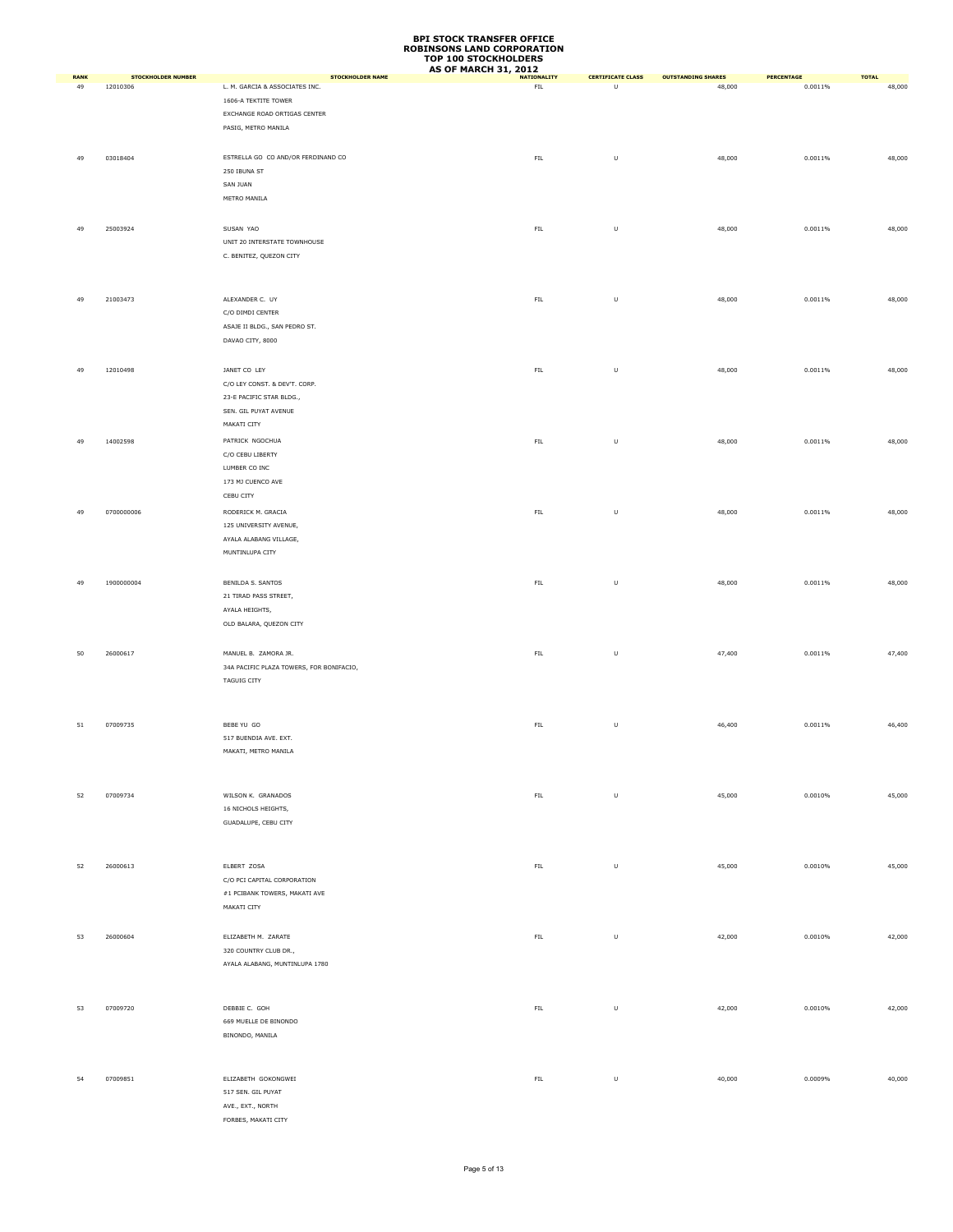|                   |                                       |                                                                | <b>AS OF MARCH 31, 2012</b> |                               |                                     |                              |                        |
|-------------------|---------------------------------------|----------------------------------------------------------------|-----------------------------|-------------------------------|-------------------------------------|------------------------------|------------------------|
| <b>RANK</b><br>54 | <b>STOCKHOLDER NUMBER</b><br>08007205 | <b>STOCKHOLDER NAME</b><br>SYLVESTER S.K. HUNG                 | <b>NATIONALITY</b><br>BRT   | <b>CERTIFICATE CLASS</b><br>U | <b>OUTSTANDING SHARES</b><br>40,000 | <b>PERCENTAGE</b><br>0.0009% | <b>TOTAL</b><br>40,000 |
|                   |                                       | S.C. JOHNSON, ESTRELLA STREET                                  |                             |                               |                                     |                              |                        |
|                   |                                       | MAKATI CITY                                                    |                             |                               |                                     |                              |                        |
|                   |                                       |                                                                |                             |                               |                                     |                              |                        |
|                   |                                       |                                                                |                             |                               |                                     |                              |                        |
|                   | 16007361                              | PAN-ASIA SECURITIES CORP.                                      | ${\sf FIL}$                 |                               |                                     | 0.0009%                      |                        |
| 54                |                                       |                                                                |                             | $\sf U$                       | 40,000                              |                              | 40,000                 |
|                   |                                       | RM. 910 TOWER ONE & EXCHANGE<br>PLAZA, AYALA TRIANGLE          |                             |                               |                                     |                              |                        |
|                   |                                       | AYALA AVENUE, MAKATI CITY                                      |                             |                               |                                     |                              |                        |
|                   |                                       |                                                                |                             |                               |                                     |                              |                        |
|                   |                                       |                                                                |                             |                               |                                     |                              |                        |
| 55                | 20008811                              | A. ANGEL S. TANJANGCO                                          | ${\sf FIL}$                 | $\sf U$                       | 38,500                              | 0.0009%                      | 38,500                 |
|                   |                                       | 542 ARQUIZA ST.,                                               |                             |                               |                                     |                              |                        |
|                   |                                       | ERMITA, MANILA                                                 |                             |                               |                                     |                              |                        |
|                   |                                       |                                                                |                             |                               |                                     |                              |                        |
|                   |                                       |                                                                |                             |                               |                                     |                              |                        |
| 56                | 0200000001                            | VIVENCIO JOSE MA. F. BONIFACIO AND/OR MARIA ADIEL S. BONIFACIO | ${\sf FIL}$                 | $\sf U$                       | 38,000                              | 0.0009%                      | 38,000                 |
|                   |                                       | 39 SOLIVEN 3 EXTENSION,                                        |                             |                               |                                     |                              |                        |
|                   |                                       | LOYOLA GRAND VILLAS,                                           |                             |                               |                                     |                              |                        |
|                   |                                       | QUEZON CITY                                                    |                             |                               |                                     |                              |                        |
|                   |                                       |                                                                |                             |                               |                                     |                              |                        |
| 57                | 26000616                              | ELBERT M. ZOSA                                                 | ${\sf FIL}$                 | $\sf U$                       | 37,500                              | 0.0009%                      | 37,500                 |
|                   |                                       | $\#3$ ACASIA STREET                                            |                             |                               |                                     |                              |                        |
|                   |                                       | VALLE VERDE III, PASIG CITY                                    |                             |                               |                                     |                              |                        |
|                   |                                       |                                                                |                             |                               |                                     |                              |                        |
|                   |                                       |                                                                |                             |                               |                                     |                              |                        |
| 58                | 20008820                              | TAKASAGO TRADING CORP. INC.                                    | ${\sf FIL}$                 | U                             | 36,000                              | 0.0008%                      | 36,000                 |
|                   |                                       | #14 SIMBAL ST.                                                 |                             |                               |                                     |                              |                        |
|                   |                                       | TALAYAN VILLAGE                                                |                             |                               |                                     |                              |                        |
|                   |                                       | QUEZON CITY                                                    |                             |                               |                                     |                              |                        |
|                   |                                       |                                                                |                             |                               |                                     |                              |                        |
|                   |                                       |                                                                |                             |                               |                                     |                              |                        |
| 58                | 25003906                              | LUCIO YAN                                                      | ${\sf FIL}$                 | $\sf U$                       | 36,000                              | 0.0008%                      | 36,000                 |
|                   |                                       | C/O ROWELL LITHOGRAPHY                                         |                             |                               |                                     |                              |                        |
|                   |                                       | LAON-LAAN ST., UGONG                                           |                             |                               |                                     |                              |                        |
|                   |                                       | PASIG, METRO MANILA                                            |                             |                               |                                     |                              |                        |
|                   |                                       |                                                                |                             |                               |                                     |                              |                        |
| 58                | 18009053                              | RENEE D. RUBIO                                                 | ${\sf FIL}$                 | $\sf U$                       | 36,000                              | 0.0008%                      | 36,000                 |
|                   |                                       | #29 CAULIFLOWER ST.                                            |                             |                               |                                     |                              |                        |
|                   |                                       | VALLE VERDE V                                                  |                             |                               |                                     |                              |                        |
|                   |                                       | PASIG CITY                                                     |                             |                               |                                     |                              |                        |
|                   |                                       |                                                                |                             |                               |                                     |                              |                        |
| 58                | 18009105                              | R.J. DEL PAN AND COMPANY                                       | ${\sf FIL}$                 | $\sf U$                       | 36,000                              | 0.0008%                      | 36,000                 |
|                   |                                       | 501 DON ALFONSO COND                                           |                             |                               |                                     |                              |                        |
|                   |                                       | U N AVENUE COR L GUERRERO ST                                   |                             |                               |                                     |                              |                        |
|                   |                                       | ERMITA, MANILA                                                 |                             |                               |                                     |                              |                        |
|                   |                                       |                                                                |                             |                               |                                     |                              |                        |
| 58                | 03018325                              | LIN LIN G. CHUNG                                               | FL                          | $\sf U$                       | 36,000                              | 0.0008%                      | 36,000                 |
|                   |                                       | 8 ANAHAW ST                                                    |                             |                               |                                     |                              |                        |
|                   |                                       | FORBES PARK, MAKATI                                            |                             |                               |                                     |                              |                        |
|                   |                                       |                                                                |                             |                               |                                     |                              |                        |
|                   |                                       | 1200 METRO MANILA                                              |                             |                               |                                     |                              |                        |
|                   |                                       |                                                                |                             |                               |                                     |                              |                        |
| 58                | 03018315                              | ERNESTO CAYETANO                                               | ${\sf FIL}$                 | $\sf U$                       | 36,000                              | 0.0008%                      | 36,000                 |
|                   |                                       | #12 CARMEN DE LUNA STREET                                      |                             |                               |                                     |                              |                        |
|                   |                                       | BF HOMES, PARANAQUE CITY                                       |                             |                               |                                     |                              |                        |
|                   |                                       |                                                                |                             |                               |                                     |                              |                        |
|                   |                                       |                                                                |                             |                               |                                     |                              |                        |
| 58                | 03018312                              | ANTONIO COJUANGCO                                              | ${\sf FIL}$                 | $\sf U$                       | 36,000                              | 0.0008%                      | 36,000                 |
|                   |                                       | R. COJUANGCO BLDG.                                             |                             |                               |                                     |                              |                        |
|                   |                                       | MAKATI AVENUE                                                  |                             |                               |                                     |                              |                        |
|                   |                                       | 1200 MAKATI, METRO MANILA                                      |                             |                               |                                     |                              |                        |
|                   |                                       |                                                                |                             |                               |                                     |                              |                        |
| 59                | 03018313                              | MIGUEL O. COJUANGCO                                            | FL                          | $\sf U$                       | 35,000                              | 0.0008%                      | 35,000                 |
|                   |                                       | 8F, R. COJUANGCO BLDG.                                         |                             |                               |                                     |                              |                        |
|                   |                                       | MAKATI AVE, MAKATI                                             |                             |                               |                                     |                              |                        |
|                   |                                       | 1200 METRO MANILA                                              |                             |                               |                                     |                              |                        |
|                   |                                       |                                                                |                             |                               |                                     |                              |                        |
|                   |                                       |                                                                | FL                          |                               |                                     |                              |                        |
| 59                | 05003092                              | EASTERN SECURITIES DEV. CORP.<br>RM 1701 TYTANA CENTER BLDG.   |                             | $\sf U$                       | 35,000                              | 0.0008%                      | 35,000                 |
|                   |                                       |                                                                |                             |                               |                                     |                              |                        |
|                   |                                       | BINONDO, MANILA                                                |                             |                               |                                     |                              |                        |
|                   |                                       |                                                                |                             |                               |                                     |                              |                        |
|                   |                                       |                                                                |                             |                               |                                     |                              |                        |
| 60                | 07009822                              | EDISON DY GO                                                   | ${\sf FIL}$                 | $\sf U$                       | 33,000                              | 0.0008%                      | 33,000                 |
|                   |                                       | RM. 217 BPI BLDG.,                                             |                             |                               |                                     |                              |                        |
|                   |                                       | PLAZA CERVANTES, BINONDO                                       |                             |                               |                                     |                              |                        |
|                   |                                       | MANILA                                                         |                             |                               |                                     |                              |                        |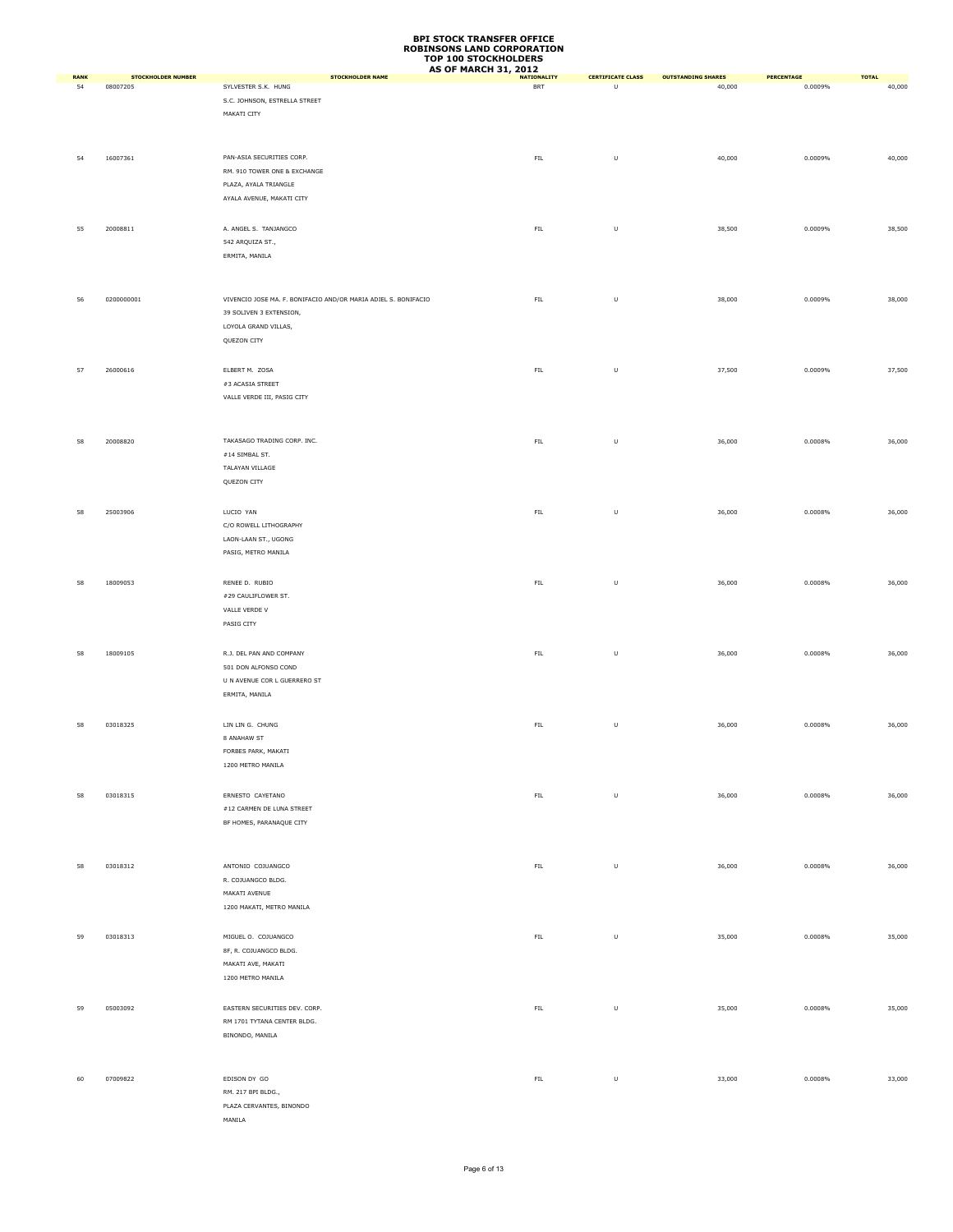|                   |                                       |                                                                                                                       | <b>AS OF MARCH 31, 2012</b>       |                               |                                     |                              |                        |
|-------------------|---------------------------------------|-----------------------------------------------------------------------------------------------------------------------|-----------------------------------|-------------------------------|-------------------------------------|------------------------------|------------------------|
| <b>RANK</b><br>61 | <b>STOCKHOLDER NUMBER</b><br>13007947 | <b>STOCKHOLDER NAME</b><br>EDMUNDO MADRAZO<br>DAO ST., JUNA SUBD.<br>MATINA, DAVAO CITY                               | <b>NATIONALITY</b><br>${\sf FIL}$ | <b>CERTIFICATE CLASS</b><br>U | <b>OUTSTANDING SHARES</b><br>32,500 | <b>PERCENTAGE</b><br>0.0007% | <b>TOTAL</b><br>32,500 |
| 62                | 13011188                              | M.E. HOLDING CORPORATION<br>#28 SHAW BLVD.,<br>PASIG CITY                                                             | ${\sf FIL}$                       | $\sf U$                       | 31,500                              | 0.0007%                      | 31,500                 |
| 62                | 13011189                              | MERCURY GROUP OF COMP. INC.,<br>#7 MERCURY AVE., CORNER<br>E. RODRIGUEZ JR., LIBIS<br>QUEZON CITY                     | ${\sf FIL}$                       | $\sf U$                       | 31,500                              | 0.0007%                      | 31,500                 |
| 62                | 21003477                              | URBANCORP INVESTMENTS INC.<br>URBAN BANK SQUARE<br>URBAN AVENUE<br>1200 MAKATI CITY                                   | ${\sf FIL}$                       | $\sf U$                       | 31,500                              | 0.0007%                      | 31,500                 |
| 63                | 08007041                              | HYDEE MANAGEMENT & RESOURCE CORPORATION<br>4/F YUCHENGCO TOWER,<br>500 Q. PAREDES, BINONDO<br>MANILA                  | ${\sf FIL}$                       | $\sf U$                       | 31,200                              | 0.0007%                      | 31,200                 |
| 64                | 08007076                              | HAO WEE<br>SUITE 2203B 22F TEKTITE TOWERS<br>TEKTITE ROAD, ORTIGAS CENTER<br>PASIG CITY                               | ${\sf FIL}$                       | $\sf U$                       | 30,000                              | 0.0007%                      | 30,000                 |
| 64                | 02008057                              | BELSON SECURITIES, INC.<br>4TH FLR., BELSON HOUSE<br>#271 EDSA, MANDALUYONG CITY                                      | ${\sf FIL}$                       | $\sf U$                       | 30,000                              | 0.0007%                      | 30,000                 |
| 64                | 22005338                              | ERIC VILLAFRANCA AND/OR CECILIA CRUCENA<br>25 HONORATA ST.<br>PASAY CITY                                              | ${\sf FIL}$                       | $\sf U$                       | 30,000                              | 0.0007%                      | 30,000                 |
| 64                | 15005157                              | ONG KONG PO<br>88 SAN FRANCISCO ST.,<br>PASIG CITY                                                                    | ${\sf FIL}$                       | $\sf U$                       | 30,000                              | 0.0007%                      | 30,000                 |
| 64                | 25003949                              | SEBASTIAN YU<br>#4001-S SOCIEGO ST.<br>STA. MESA, MANILA                                                              | FL                                | $\sf U$                       | 30,000                              | 0.0007%                      | 30,000                 |
| 65                | 18009064                              | CESAR A. RUBIO AND/OR FELICIDAD RUBIO<br>29 CAULIFLOWER STREET<br>VALLE VERDE 5<br>PASIG, METRO MANILA                | ${\sf FIL}$                       | $\sf U$                       | 28,800                              | 0.0007%                      | 28,800                 |
| 65                | 12010318                              | NELSON LIM<br>65 10TH ST, MAGDALENA ROLLING<br>NEW MANILA, Q.C.                                                       | FL                                | $\sf U$                       | 28,800                              | 0.0007%                      | 28,800                 |
| 66                | 18009060                              | R. COYIUTO SECURITIES, INC. A/C #300102<br>5/F CORINTHIAN PLAZA<br>121 PASEO DE ROXAS<br>LEGASPI VILLAGE, MAKATI CITY | FIL.                              | $\sf U$                       | 28,000                              | 0.0006%                      | 28,000                 |
| 66                | 21003495                              | UBP TA#210-50078-8<br>C/O LYDIA VERTUCIO, UNION BANK<br>PASAY ROAD, MAKATI<br>METRO MANILA                            | FL                                | $\sf U$                       | 28,000                              | 0.0006%                      | 28,000                 |
| 67                | 14002583                              | ALESSANDRO R. NADAL AND/OR VIRGINIA NADAL<br>#83 WASHINGTON STREET<br>MERVILLE, PARANAQUE CITY<br>1709                | ${\sf FIL}$                       | $\sf U$                       | 27,000                              | 0.0006%                      | 27,000                 |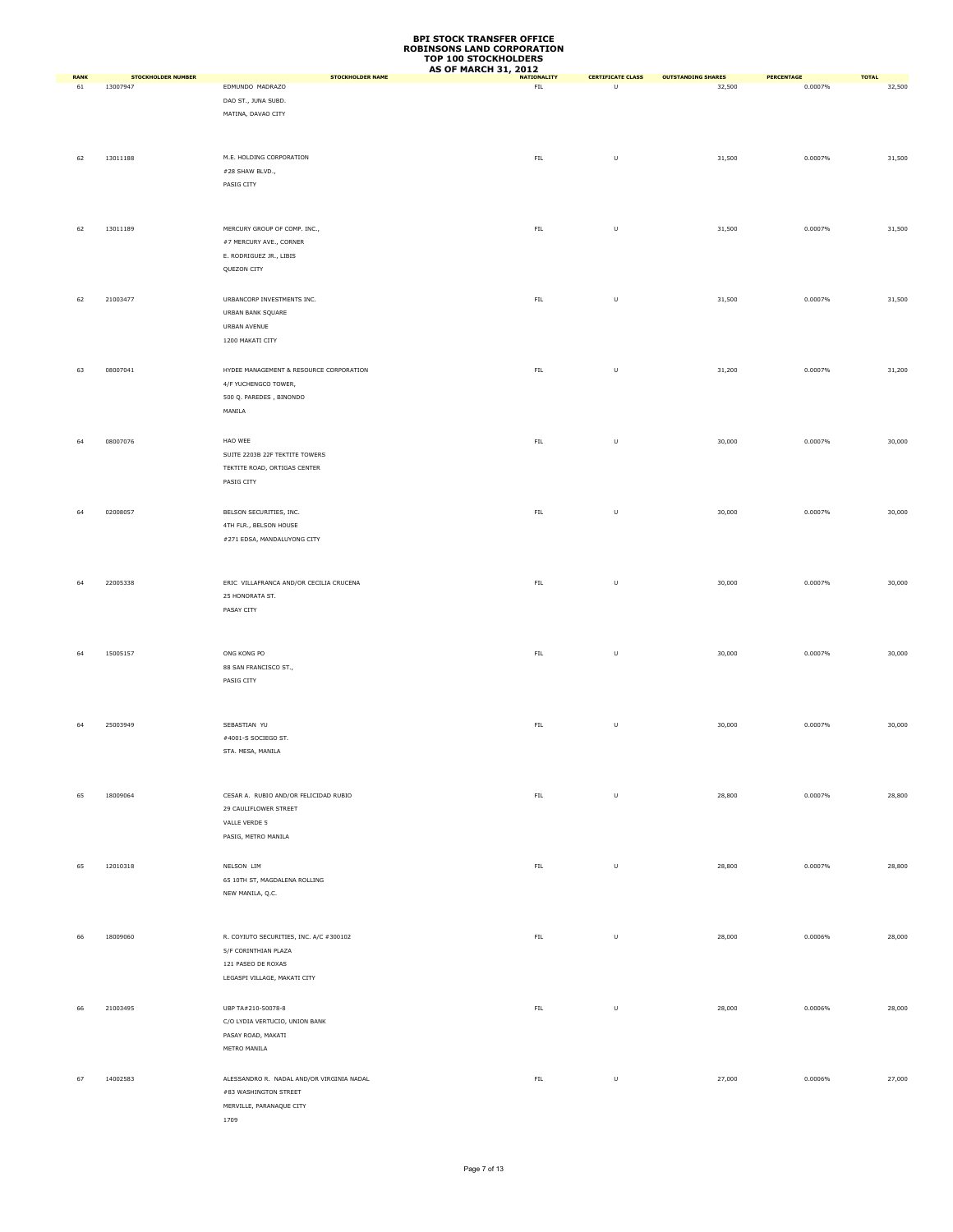|                   |                                       |                                              | <b>AS OF MARCH 31, 2012</b>       |                               |                                     |                       |                        |
|-------------------|---------------------------------------|----------------------------------------------|-----------------------------------|-------------------------------|-------------------------------------|-----------------------|------------------------|
| <b>RANK</b><br>68 | <b>STOCKHOLDER NUMBER</b><br>26000608 | <b>STOCKHOLDER NAME</b><br>JESUS F. ZARANDIN | <b>NATIONALITY</b><br>${\sf FIL}$ | <b>CERTIFICATE CLASS</b><br>U | <b>OUTSTANDING SHARES</b><br>26,400 | PERCENTAGE<br>0.0006% | <b>TOTAL</b><br>26,400 |
|                   |                                       | 12 LEO ST BEL AIR III                        |                                   |                               |                                     |                       |                        |
|                   |                                       |                                              |                                   |                               |                                     |                       |                        |
|                   |                                       | 1200 MAKATI METRO MLA                        |                                   |                               |                                     |                       |                        |
|                   |                                       |                                              |                                   |                               |                                     |                       |                        |
|                   |                                       |                                              |                                   |                               |                                     |                       |                        |
| 69                | 09003427                              | INDOSUEZ MLA A/C 10849                       | <b>BRT</b>                        | $\sf U$                       | 26,000                              | 0.0006%               | 26,000                 |
|                   |                                       | GF CORINTHIAN PLAZA                          |                                   |                               |                                     |                       |                        |
|                   |                                       | PASEO DE ROXAS                               |                                   |                               |                                     |                       |                        |
|                   |                                       | MAKATI, METRO MANILA                         |                                   |                               |                                     |                       |                        |
|                   |                                       |                                              |                                   |                               |                                     |                       |                        |
|                   |                                       |                                              |                                   |                               |                                     |                       |                        |
| 69                | 06009321                              | FRANCISCO ORTIGAS SEC., INC. A/C NO. 3633    | ${\sf FIL}$                       | $\sf U$                       | 26,000                              | 0.0006%               | 26,000                 |
|                   |                                       | ROOM 815 ORTIGAS BUILDING                    |                                   |                               |                                     |                       |                        |
|                   |                                       | ORTIGAS AVENUE, PASIG CITY                   |                                   |                               |                                     |                       |                        |
|                   |                                       |                                              |                                   |                               |                                     |                       |                        |
|                   |                                       |                                              |                                   |                               |                                     |                       |                        |
| 70                | 09003418                              | INTRA-INVEST SECURITIES INC.                 | ${\sf FIL}$                       | $\sf U$                       | 25,000                              | 0.0006%               | 25,000                 |
|                   |                                       | 11/F ACT TOWER                               |                                   |                               |                                     |                       |                        |
|                   |                                       | 135 SEN. GIL J. PUYAT AVENUE                 |                                   |                               |                                     |                       |                        |
|                   |                                       |                                              |                                   |                               |                                     |                       |                        |
|                   |                                       | SALCEDO VILLAGE, MAKATI CITY                 |                                   |                               |                                     |                       |                        |
|                   |                                       |                                              |                                   |                               |                                     |                       |                        |
| 70                | 15004201                              | ORIENTRADE SECURITIES INC                    | ${\sf FIL}$                       | $\sf U$                       | 25,000                              | 0.0006%               | 25,000                 |
|                   |                                       | 4/F VERNIDA I CONDOMINIUM                    |                                   |                               |                                     |                       |                        |
|                   |                                       | 120 AMORSOLO ST                              |                                   |                               |                                     |                       |                        |
|                   |                                       | LEGASPI VILLAGE, MAKATI                      |                                   |                               |                                     |                       |                        |
|                   |                                       | METRO MANILA                                 |                                   |                               |                                     |                       |                        |
|                   |                                       |                                              |                                   |                               |                                     |                       |                        |
| 70                | 23000957                              | WARD MANAGEMENT CORPORATION                  | FL                                | $\sf U$                       | 25,000                              | 0.0006%               | 25,000                 |
|                   |                                       | SUITE 5, 2ND FLR., MIDLAND PLA               |                                   |                               |                                     |                       |                        |
|                   |                                       | M. ADRIATICO ST. ERMITA                      |                                   |                               |                                     |                       |                        |
|                   |                                       | MANILA                                       |                                   |                               |                                     |                       |                        |
|                   |                                       |                                              |                                   |                               |                                     |                       |                        |
| $71\,$            | 18009090                              | R. NUBLA SECURITIES INC.                     | ${\sf FIL}$                       | $\sf U$                       | 24,100                              | 0.0005%               | 24,100                 |
|                   |                                       | RM. 300 THIRD FLOOR                          |                                   |                               |                                     |                       |                        |
|                   |                                       |                                              |                                   |                               |                                     |                       |                        |
|                   |                                       | FIL-AM RESOURCES BUILDING                    |                                   |                               |                                     |                       |                        |
|                   |                                       | 231 JUAN LUNA STREET                         |                                   |                               |                                     |                       |                        |
|                   |                                       | BINONDO, MANILA                              |                                   |                               |                                     |                       |                        |
| 72                | 13011069                              | DANTE MORALES AND/OR MA LUISA MORALES        | ${\sf FIL}$                       | $\sf U$                       | 24,000                              | 0.0005%               | 24,000                 |
|                   |                                       | 3 PILI AVE                                   |                                   |                               |                                     |                       |                        |
|                   |                                       | 1200 MAKATI, METRO MANILA                    |                                   |                               |                                     |                       |                        |
|                   |                                       |                                              |                                   |                               |                                     |                       |                        |
|                   |                                       |                                              |                                   |                               |                                     |                       |                        |
|                   |                                       |                                              |                                   |                               |                                     |                       |                        |
| 72                | 25003868                              | PETER C. L. YU                               | ${\sf FIL}$                       | $\sf U$                       | 24,000                              | 0.0005%               | 24,000                 |
|                   |                                       | #23 N DOMINGO ST.                            |                                   |                               |                                     |                       |                        |
|                   |                                       | QUEZON CITY                                  |                                   |                               |                                     |                       |                        |
|                   |                                       |                                              |                                   |                               |                                     |                       |                        |
|                   |                                       |                                              |                                   |                               |                                     |                       |                        |
| 72                | 25003883                              | ROMAN T. YAP                                 | ${\sf FIL}$                       | $\sf U$                       | 24,000                              | 0.0005%               | 24,000                 |
|                   |                                       | NO. 17 KENNEDY STREET                        |                                   |                               |                                     |                       |                        |
|                   |                                       |                                              |                                   |                               |                                     |                       |                        |
|                   |                                       | NORTH GREENHILLS                             |                                   |                               |                                     |                       |                        |
|                   |                                       | SAN JUAN, METRO MANILA                       |                                   |                               |                                     |                       |                        |
|                   |                                       |                                              |                                   |                               |                                     |                       |                        |
| 72                | 21003497                              | CECIL UNGCO                                  | ${\sf FIL}$                       | $\sf U$                       | 24,000                              | 0.0005%               | 24,000                 |
|                   |                                       | #4 M. ALMEDA ST.                             |                                   |                               |                                     |                       |                        |
|                   |                                       | PATEROS, TAGUIG                              |                                   |                               |                                     |                       |                        |
|                   |                                       | METRO MANILA                                 |                                   |                               |                                     |                       |                        |
|                   |                                       |                                              |                                   |                               |                                     |                       |                        |
|                   |                                       |                                              |                                   |                               |                                     |                       |                        |
| 72                | 19016142                              | MURIEL SY                                    | FL                                | $\sf U$                       | 24,000                              | 0.0005%               | 24,000                 |
|                   |                                       | 9 FRANCISCO ST.                              |                                   |                               |                                     |                       |                        |
|                   |                                       | CORINTHIAN GARDEN                            |                                   |                               |                                     |                       |                        |
|                   |                                       | QUEZON CITY                                  |                                   |                               |                                     |                       |                        |
|                   |                                       |                                              |                                   |                               |                                     |                       |                        |
| 72                | 19016153                              | JULIO O. SY SR.                              | ${\sf FIL}$                       | $\sf U$                       | 24,000                              | 0.0005%               | 24,000                 |
|                   |                                       |                                              |                                   |                               |                                     |                       |                        |
|                   |                                       | 4F CORINTHIAN PLAZA                          |                                   |                               |                                     |                       |                        |
|                   |                                       | PASEO DE ROXAS                               |                                   |                               |                                     |                       |                        |
|                   |                                       | 1200 MAKATI, METRO MANILA                    |                                   |                               |                                     |                       |                        |
|                   |                                       |                                              |                                   |                               |                                     |                       |                        |
| 72                | 12010310                              | HONORIO REYES- LAO                           | ${\sf FIL}$                       | $\sf U$                       | 24,000                              | 0.0005%               | 24,000                 |
|                   |                                       | 10 DAMPOL STREET                             |                                   |                               |                                     |                       |                        |
|                   |                                       | DAMAR VILLAGE, QUEZON CITY                   |                                   |                               |                                     |                       |                        |
|                   |                                       |                                              |                                   |                               |                                     |                       |                        |
|                   |                                       |                                              |                                   |                               |                                     |                       |                        |
|                   |                                       |                                              |                                   |                               |                                     |                       |                        |
| 72                | 03018298                              | MILAGROS CHENG                               | ${\sf FIL}$                       | $\sf U$                       | 24,000                              | 0.0005%               | 24,000                 |
|                   |                                       | #21 ADAMS STREET                             |                                   |                               |                                     |                       |                        |
|                   |                                       | <b>GREENHILLS WEST</b>                       |                                   |                               |                                     |                       |                        |
|                   |                                       | SAN JUAN, METRO MANILA                       |                                   |                               |                                     |                       |                        |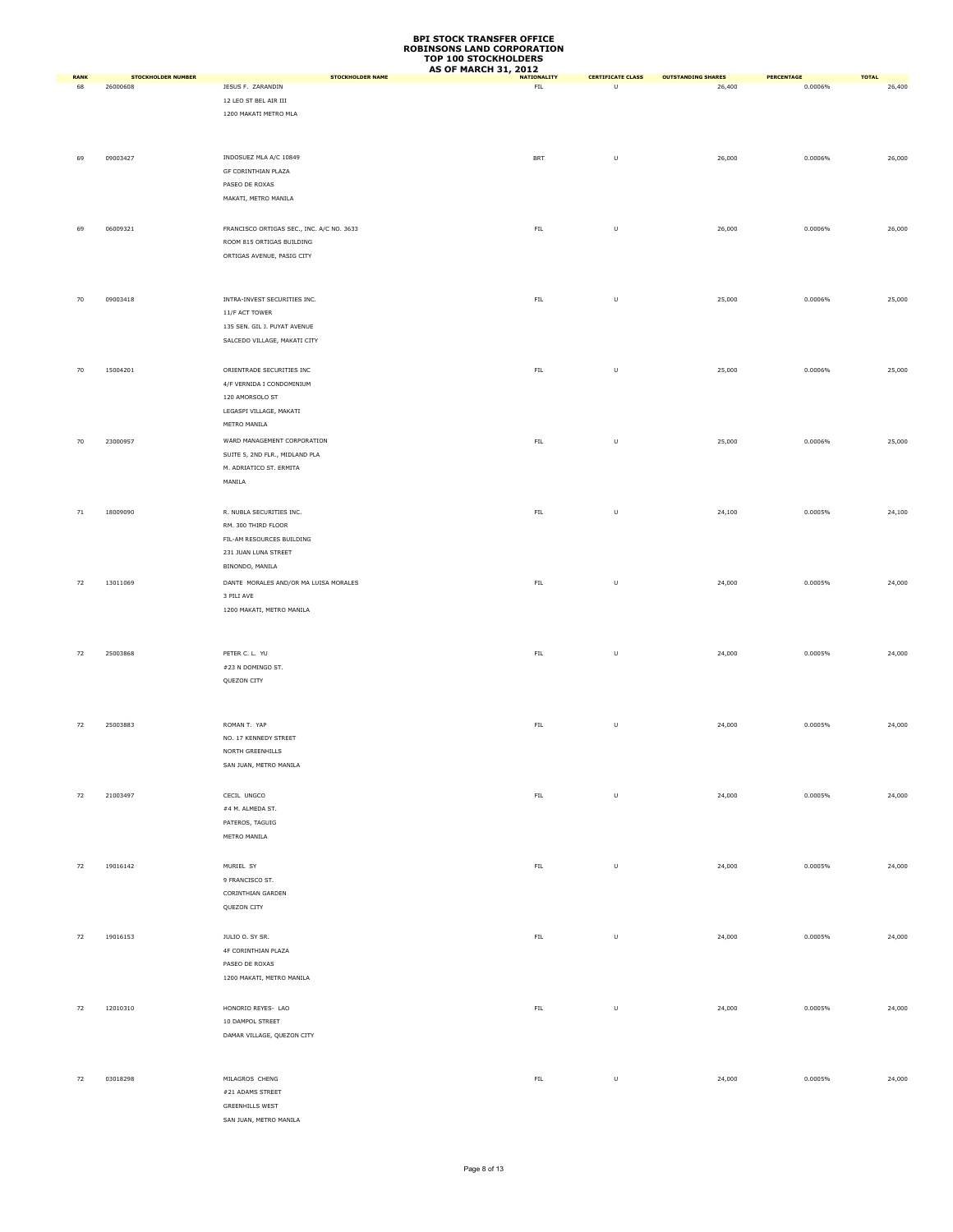|                   | <b>STOCKHOLDER NUMBER</b> | STOCKHOLDER NAME                     | <b>AS OF MARCH 31, 2012</b>       |                                     |                                     |                       |                        |
|-------------------|---------------------------|--------------------------------------|-----------------------------------|-------------------------------------|-------------------------------------|-----------------------|------------------------|
| <b>RANK</b><br>72 | 03018391                  | RICARDO C. CASTRO                    | <b>NATIONALITY</b><br>${\sf FIL}$ | <b>CERTIFICATE CLASS</b><br>$\sf U$ | <b>OUTSTANDING SHARES</b><br>24,000 | PERCENTAGE<br>0.0005% | <b>TOTAL</b><br>24,000 |
|                   |                           | $\#19$ JAGUAR ST.                    |                                   |                                     |                                     |                       |                        |
|                   |                           | FAIRVIEW PARK                        |                                   |                                     |                                     |                       |                        |
|                   |                           |                                      |                                   |                                     |                                     |                       |                        |
|                   |                           | QUEZON CITY                          |                                   |                                     |                                     |                       |                        |
|                   |                           |                                      |                                   |                                     |                                     |                       |                        |
| 72                | 03018512                  | CRISPA TEXTILES, INC.                | ${\sf FIL}$                       | $\sf U$                             | 24,000                              | 0.0005%               | 24,000                 |
|                   |                           | BO. CANIOGAN                         |                                   |                                     |                                     |                       |                        |
|                   |                           | PASIG, METRO MANILA                  |                                   |                                     |                                     |                       |                        |
|                   |                           |                                      |                                   |                                     |                                     |                       |                        |
|                   |                           |                                      |                                   |                                     |                                     |                       |                        |
|                   |                           |                                      |                                   |                                     |                                     |                       |                        |
| 73                | 23000948                  | WESTIN SECURITIES CORPORATION        | ${\sf FIL}$                       | U                                   | 23,400                              | 0.0005%               | 23,400                 |
|                   |                           | UNIT 614-616 PSE PLAZA TOWER 1       |                                   |                                     |                                     |                       |                        |
|                   |                           | AYALA AVE. MAKATI CITY               |                                   |                                     |                                     |                       |                        |
|                   |                           |                                      |                                   |                                     |                                     |                       |                        |
|                   |                           |                                      |                                   |                                     |                                     |                       |                        |
| 74                | 05003105                  | EBC SECURITIES CORP.                 | ${\sf FIL}$                       | $\sf U$                             | 22,800                              | 0.0005%               | 22,800                 |
|                   |                           | RM 401 EBC BLDG                      |                                   |                                     |                                     |                       |                        |
|                   |                           | 262 JUAN LUNA ST                     |                                   |                                     |                                     |                       |                        |
|                   |                           | BINONDO, MANILA                      |                                   |                                     |                                     |                       |                        |
|                   |                           |                                      |                                   |                                     |                                     |                       |                        |
|                   |                           |                                      |                                   |                                     |                                     |                       |                        |
| 75                | 12010352                  | AMADO P. LIM AND/OR HEIDE N. DY      | ${\sf FIL}$                       | $\sf U$                             | 22,500                              | 0.0005%               | 22,500                 |
|                   |                           | 115 INT. C WEST AVENUE               |                                   |                                     |                                     |                       |                        |
|                   |                           | QUEZON CITY                          |                                   |                                     |                                     |                       |                        |
|                   |                           |                                      |                                   |                                     |                                     |                       |                        |
|                   |                           |                                      |                                   |                                     |                                     |                       |                        |
|                   |                           |                                      |                                   |                                     |                                     |                       |                        |
| 75                | 14002599                  | SERGIO LLAMAS NARANJILLA JR.         | ${\sf FIL}$                       | $\sf U$                             | 22,500                              | 0.0005%               | 22,500                 |
|                   |                           | 135 MAGINHAWA SIKATUNA VILL          |                                   |                                     |                                     |                       |                        |
|                   |                           | QUEZON CITY                          |                                   |                                     |                                     |                       |                        |
|                   |                           |                                      |                                   |                                     |                                     |                       |                        |
|                   |                           |                                      |                                   |                                     |                                     |                       |                        |
| 76                | 20009009                  | JUANITO TAN AND/OR CHRISTINE TAN     | ${\sf FIL}$                       | $\sf U$                             | 22,000                              | 0.0005%               | 22,000                 |
|                   |                           | #23 GREENMEADOWS AVE.                |                                   |                                     |                                     |                       |                        |
|                   |                           | MURPHY, QUEZON CITY                  |                                   |                                     |                                     |                       |                        |
|                   |                           |                                      |                                   |                                     |                                     |                       |                        |
|                   |                           |                                      |                                   |                                     |                                     |                       |                        |
|                   |                           |                                      |                                   |                                     |                                     |                       |                        |
| 77                | 1300000002                | SHAM H. MIRCHANDANI                  | ${\sf FIL}$                       | $\sf U$                             | 21,325                              | 0.0005%               | 21,325                 |
|                   |                           | 314 MAKILING STREET                  |                                   |                                     |                                     |                       |                        |
|                   |                           | AYALA ALABANG VILLAGE                |                                   |                                     |                                     |                       |                        |
|                   |                           | MUNTINLUPA CITY                      |                                   |                                     |                                     |                       |                        |
|                   |                           |                                      |                                   |                                     |                                     |                       |                        |
|                   |                           |                                      |                                   |                                     |                                     |                       |                        |
| 78                | 16029622                  | ESMERALDA G. PUNO                    | ${\sf FIL}$                       | $\sf U$                             | 21,000                              | 0.0005%               | 21,000                 |
|                   |                           | C/O MR. JAIME PUNO                   |                                   |                                     |                                     |                       |                        |
|                   |                           | DYR-ALCANTARA, 704 PABLO             |                                   |                                     |                                     |                       |                        |
|                   |                           | OCAMPO SR. ST., MANILA               |                                   |                                     |                                     |                       |                        |
|                   |                           |                                      |                                   |                                     |                                     |                       |                        |
| 79                | 20008840                  | PACIFICO B. TACUB                    | ${\sf FIL}$                       | $\sf U$                             | 20,669                              | 0.0005%               | 20,669                 |
|                   |                           | #135-R LOURDES DRIVE                 |                                   |                                     |                                     |                       |                        |
|                   |                           | 1500 SAN JUAN, METRO MANILA          |                                   |                                     |                                     |                       |                        |
|                   |                           |                                      |                                   |                                     |                                     |                       |                        |
|                   |                           |                                      |                                   |                                     |                                     |                       |                        |
|                   |                           |                                      |                                   |                                     |                                     |                       |                        |
| 80                | 16011655                  | HERNANDO B. PEREZ                    | ${\sf FIL}$                       | $\sf U$                             | 20,571                              | 0.0005%               | 20,571                 |
|                   |                           | 7 PELAYO ST                          |                                   |                                     |                                     |                       |                        |
|                   |                           | QUEZON CITY                          |                                   |                                     |                                     |                       |                        |
|                   |                           |                                      |                                   |                                     |                                     |                       |                        |
|                   |                           |                                      |                                   |                                     |                                     |                       |                        |
|                   |                           |                                      |                                   |                                     |                                     |                       |                        |
| $^{\rm 81}$       | 25003875                  | LOPE M. YUVIENCO                     | ${\sf FIL}$                       | $\sf U$                             | 20,400                              | 0.0004%               | 20,400                 |
|                   |                           | 4/F CITIBANK CENTRE                  |                                   |                                     |                                     |                       |                        |
|                   |                           | 8741 PASEO DE ROXAS                  |                                   |                                     |                                     |                       |                        |
|                   |                           | 1200 MAKATI, METRO MLA               |                                   |                                     |                                     |                       |                        |
|                   |                           |                                      |                                   |                                     |                                     |                       |                        |
| 82                | 25003939                  | ELVIS YOUNG                          | ${\sf FIL}$                       | $\sf U$                             | 20,000                              | 0.0004%               | 20,000                 |
|                   |                           | #18, 9TH STREET                      |                                   |                                     |                                     |                       |                        |
|                   |                           | ROLLING HILLS, SUBD.                 |                                   |                                     |                                     |                       |                        |
|                   |                           |                                      |                                   |                                     |                                     |                       |                        |
|                   |                           | NEW MANILA, QUEZON CITY              |                                   |                                     |                                     |                       |                        |
|                   |                           |                                      |                                   |                                     |                                     |                       |                        |
| 82                | 20008883                  | TSAI SZU                             | ${\sf FIL}$                       | U                                   | 20,000                              | 0.0004%               | 20,000                 |
|                   |                           | 204 AURORA ST                        |                                   |                                     |                                     |                       |                        |
|                   |                           | SEAFRONT HOMES                       |                                   |                                     |                                     |                       |                        |
|                   |                           | ROXAS BLVD, PASAY CITY               |                                   |                                     |                                     |                       |                        |
|                   |                           |                                      |                                   |                                     |                                     |                       |                        |
|                   |                           |                                      |                                   |                                     |                                     |                       |                        |
| 82                | 16011750                  | PHIL ASIA LIFE ASSURANCE CORPORATION | ${\sf FIL}$                       | $\sf U$                             | 20,000                              | 0.0004%               | 20,000                 |
|                   |                           | CHAMPACA II BUILDING                 |                                   |                                     |                                     |                       |                        |
|                   |                           | ALFARO ST., SALCEDO VILL.            |                                   |                                     |                                     |                       |                        |
|                   |                           | MAKATI CITY                          |                                   |                                     |                                     |                       |                        |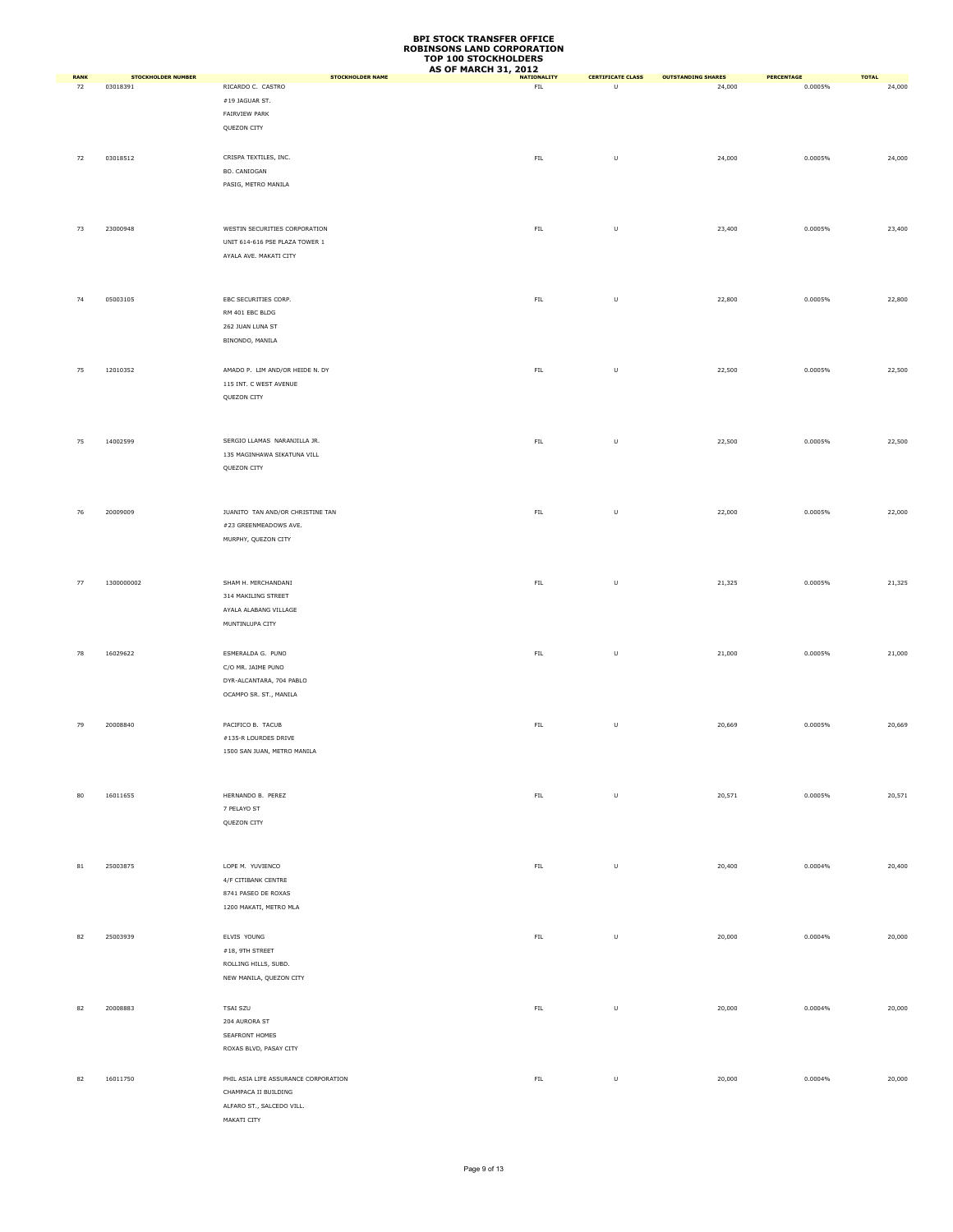|                   |                                       |                                    | <b>AS OF MARCH 31, 2012</b>        |                                     |                                     |                       |                        |
|-------------------|---------------------------------------|------------------------------------|------------------------------------|-------------------------------------|-------------------------------------|-----------------------|------------------------|
| <b>RANK</b><br>82 | <b>STOCKHOLDER NUMBER</b><br>14002597 | <b>STOCKHOLDER NAME</b><br>NG LENG | <b>NATIONALITY</b><br>${\sf FIL}$  | <b>CERTIFICATE CLASS</b><br>$\sf U$ | <b>OUTSTANDING SHARES</b><br>20,000 | PERCENTAGE<br>0.0004% | <b>TOTAL</b><br>20,000 |
|                   |                                       | 8252-C SUCAT RD                    |                                    |                                     |                                     |                       |                        |
|                   |                                       | SUCAT PARANAQUE                    |                                    |                                     |                                     |                       |                        |
|                   |                                       |                                    |                                    |                                     |                                     |                       |                        |
|                   |                                       | METRO MANILA                       |                                    |                                     |                                     |                       |                        |
|                   |                                       |                                    |                                    |                                     |                                     |                       |                        |
| 82                | 13011265                              | ARACELI A. MACARAIG                | ${\sf FIL}$                        | $\sf U$                             | 20,000                              | 0.0004%               | 20,000                 |
|                   |                                       | 47 CABILDO ST.,                    |                                    |                                     |                                     |                       |                        |
|                   |                                       | URDANETA VILLAGE                   |                                    |                                     |                                     |                       |                        |
|                   |                                       | MAKATI CITY                        |                                    |                                     |                                     |                       |                        |
|                   |                                       |                                    |                                    |                                     |                                     |                       |                        |
|                   |                                       |                                    |                                    |                                     |                                     |                       |                        |
| 82                | 06009153                              | FEBTC #202-00043                   | ${\sf FIL}$                        | $\cup$                              | 20,000                              | 0.0004%               | 20,000                 |
|                   |                                       | 8/F TBG OPERATIONS, FEBTC          |                                    |                                     |                                     |                       |                        |
|                   |                                       | FEB CENTER, GIL PUYAT AVE.         |                                    |                                     |                                     |                       |                        |
|                   |                                       | MAKATI CITY                        |                                    |                                     |                                     |                       |                        |
|                   |                                       |                                    |                                    |                                     |                                     |                       |                        |
| 82                | 07009849                              | HOPE YU GOKONGWEI                  | ${\sf FIL}$                        | $\sf U$                             | 20,000                              | 0.0004%               | 20,000                 |
|                   |                                       | 517 SEN. GIL PUYAT                 |                                    |                                     |                                     |                       |                        |
|                   |                                       | AVE., EXT., NORTH                  |                                    |                                     |                                     |                       |                        |
|                   |                                       | FORBES, MAKATI CITY                |                                    |                                     |                                     |                       |                        |
|                   |                                       |                                    |                                    |                                     |                                     |                       |                        |
|                   |                                       |                                    |                                    |                                     |                                     |                       |                        |
| 82                | 07009850                              | FAITH YU GOKONGWEI                 | FL                                 | $\sf U$                             | 20,000                              | 0.0004%               | 20,000                 |
|                   |                                       | 517 SEN. GIL PUYAT                 |                                    |                                     |                                     |                       |                        |
|                   |                                       | AVE., EXT., NORTH                  |                                    |                                     |                                     |                       |                        |
|                   |                                       | FORBES, MAKATI CITY                |                                    |                                     |                                     |                       |                        |
|                   |                                       |                                    |                                    |                                     |                                     |                       |                        |
|                   |                                       |                                    |                                    |                                     |                                     |                       |                        |
| 83                | 11002998                              | NENITA D. KAPCHAN                  | ${\sf FIL}$                        | $\sf U$                             | 19,800                              | 0.0004%               | 19,800                 |
|                   |                                       | 2994 KAKARONG ST.                  |                                    |                                     |                                     |                       |                        |
|                   |                                       | MAKATI, METRO MANILA               |                                    |                                     |                                     |                       |                        |
|                   |                                       |                                    |                                    |                                     |                                     |                       |                        |
|                   |                                       |                                    |                                    |                                     |                                     |                       |                        |
| 84                | 15004196                              | ISIDRO ONG                         | ${\sf FIL}$                        | $\sf U$                             | 19,200                              | 0.0004%               | 19,200                 |
|                   |                                       | 433 SAN FERNANDO STREET            |                                    |                                     |                                     |                       |                        |
|                   |                                       | BINONDO, MANILA                    |                                    |                                     |                                     |                       |                        |
|                   |                                       |                                    |                                    |                                     |                                     |                       |                        |
|                   |                                       |                                    |                                    |                                     |                                     |                       |                        |
|                   |                                       |                                    |                                    |                                     |                                     |                       |                        |
| 85                | 20014705                              | ROSALINA LEE TIU                   | ${\sf FIL}$                        | $\sf U$                             | 19,000                              | 0.0004%               | 19,000                 |
|                   |                                       | 7 FELIZA VILLAGE                   |                                    |                                     |                                     |                       |                        |
|                   |                                       | SACRIS ROAD, CASUNTINGAN           |                                    |                                     |                                     |                       |                        |
|                   |                                       | MANDAUE CEBU                       |                                    |                                     |                                     |                       |                        |
|                   |                                       |                                    |                                    |                                     |                                     |                       |                        |
|                   |                                       |                                    |                                    |                                     |                                     |                       |                        |
| 86                | 1300000001                            | DOULATRAM MELWANI                  | $\ensuremath{\mathsf{IND}}\xspace$ | $\sf U$                             | 18,675                              | 0.0004%               | 18,675                 |
|                   |                                       | 10 SIQUIJOR STREET                 |                                    |                                     |                                     |                       |                        |
|                   |                                       | CORNER PALAWAN, AYALA ALABANG      |                                    |                                     |                                     |                       |                        |
|                   |                                       | MUNTINLUPA CITY                    |                                    |                                     |                                     |                       |                        |
|                   |                                       |                                    |                                    |                                     |                                     |                       |                        |
| 87                | 03018408                              | FELIPE CHAN                        | ${\sf FIL}$                        | $\sf U$                             | 18,300                              | 0.0004%               | 18,300                 |
|                   |                                       | #24 TAFT STREET,                   |                                    |                                     |                                     |                       |                        |
|                   |                                       |                                    |                                    |                                     |                                     |                       |                        |
|                   |                                       | WEST GREENHILLS                    |                                    |                                     |                                     |                       |                        |
|                   |                                       | SAN JUAN, METRO MANILA             |                                    |                                     |                                     |                       |                        |
|                   |                                       |                                    |                                    |                                     |                                     |                       |                        |
| 88                | 04007439                              | ELADIO DELOS SANTOS                | ${\sf FIL}$                        | $\cup$                              | 18,057                              | 0.0004%               | 18,057                 |
|                   |                                       | CIIF MANAGEMENT CO INC.            |                                    |                                     |                                     |                       |                        |
|                   |                                       | 16 F UCPB BLDG.                    |                                    |                                     |                                     |                       |                        |
|                   |                                       | MAKATI AVE.                        |                                    |                                     |                                     |                       |                        |
|                   |                                       | MAKATI, MM                         |                                    |                                     |                                     |                       |                        |
|                   |                                       |                                    |                                    |                                     |                                     |                       |                        |
| 88                | 19016225                              | BRENDA SO                          | ${\sf FIL}$                        | $\sf U$                             | 18,057                              | 0.0004%               | 18,057                 |
|                   |                                       | NEW PEOPLES LUMBER AND HARDWAR     |                                    |                                     |                                     |                       |                        |
|                   |                                       | 008 OSIAS ST                       |                                    |                                     |                                     |                       |                        |
|                   |                                       | SAN FERNANDO, LA UNION             |                                    |                                     |                                     |                       |                        |
|                   |                                       |                                    |                                    |                                     |                                     |                       |                        |
| 88                | 12010487                              | CHARLIE LIM                        | FL                                 | $\sf U$                             | 18,057                              | 0.0004%               | 18,057                 |
|                   |                                       | #207 7TH AVENUE                    |                                    |                                     |                                     |                       |                        |
|                   |                                       |                                    |                                    |                                     |                                     |                       |                        |
|                   |                                       | COR. DEL MUNDO ST.                 |                                    |                                     |                                     |                       |                        |
|                   |                                       | KALOOCAN CITY                      |                                    |                                     |                                     |                       |                        |
|                   |                                       |                                    |                                    |                                     |                                     |                       |                        |
| 89                | 12016168                              | MANUEL M. LOPEZ                    | ${\sf FIL}$                        | $\cup$                              | 18,000                              | 0.0004%               | 18,000                 |
|                   |                                       | 841 HARVARD ST., WACK WACK         |                                    |                                     |                                     |                       |                        |
|                   |                                       | SUBD., MANDALUYONG CITY            |                                    |                                     |                                     |                       |                        |
|                   |                                       |                                    |                                    |                                     |                                     |                       |                        |
|                   |                                       |                                    |                                    |                                     |                                     |                       |                        |
|                   |                                       |                                    |                                    |                                     |                                     |                       |                        |
| 89                | 12010392                              | EDDIE LIM                          | ${\sf FIL}$                        | $\sf U$                             | 18,000                              | 0.0004%               | 18,000                 |
|                   |                                       | #15 FORDHAM ST.,                   |                                    |                                     |                                     |                       |                        |
|                   |                                       | WHITE PLAINS                       |                                    |                                     |                                     |                       |                        |
|                   |                                       | QUEZON CITY                        |                                    |                                     |                                     |                       |                        |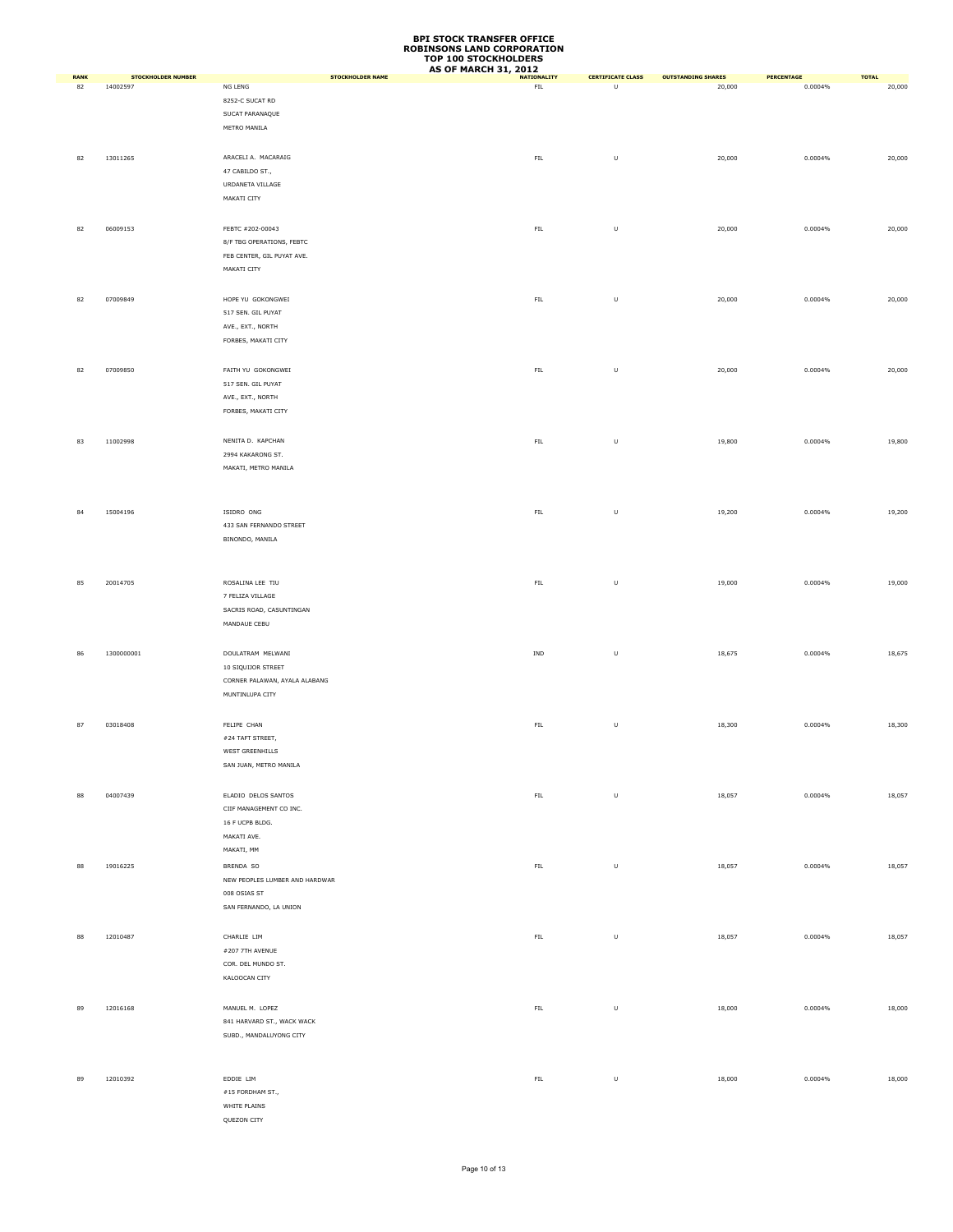|                   |                                       |                                           | <b>AS OF MARCH 31, 2012</b>       |                                                                                                            |                                     |                       |                        |
|-------------------|---------------------------------------|-------------------------------------------|-----------------------------------|------------------------------------------------------------------------------------------------------------|-------------------------------------|-----------------------|------------------------|
| <b>RANK</b><br>89 | <b>STOCKHOLDER NUMBER</b><br>14002576 | <b>STOCKHOLDER NAME</b><br>CELINA NGOCHUA | <b>NATIONALITY</b><br>${\sf FIL}$ | <b>CERTIFICATE CLASS</b><br>U                                                                              | <b>OUTSTANDING SHARES</b><br>18,000 | PERCENTAGE<br>0.0004% | <b>TOTAL</b><br>18,000 |
|                   |                                       |                                           |                                   |                                                                                                            |                                     |                       |                        |
|                   |                                       | 517 BUENDIA AVE EXT                       |                                   |                                                                                                            |                                     |                       |                        |
|                   |                                       | NORTH FORBES                              |                                   |                                                                                                            |                                     |                       |                        |
|                   |                                       | 1200 MAKATI, METRO MANILA                 |                                   |                                                                                                            |                                     |                       |                        |
|                   |                                       |                                           |                                   |                                                                                                            |                                     |                       |                        |
| 89                | 16011649                              | ENRIQUE D. PEREZ                          | FIL                               | $\sf U$                                                                                                    | 18,000                              | 0.0004%               | 18,000                 |
|                   |                                       | $\#12$ CAMIA STREET                       |                                   |                                                                                                            |                                     |                       |                        |
|                   |                                       | VALLE VERDE II                            |                                   |                                                                                                            |                                     |                       |                        |
|                   |                                       | PASIG CITY 1600                           |                                   |                                                                                                            |                                     |                       |                        |
|                   |                                       |                                           |                                   |                                                                                                            |                                     |                       |                        |
|                   |                                       |                                           |                                   |                                                                                                            |                                     |                       |                        |
| 89                | 17001934                              | J. ANTONIO QUILA                          | ${\sf FIL}$                       | $\sf U$                                                                                                    | 18,000                              | 0.0004%               | 18,000                 |
|                   |                                       | #2021 M. LAYUG ST.                        |                                   |                                                                                                            |                                     |                       |                        |
|                   |                                       | SAN MIGUEL VILLAGE                        |                                   |                                                                                                            |                                     |                       |                        |
|                   |                                       | 1200 MAKATI CITY                          |                                   |                                                                                                            |                                     |                       |                        |
|                   |                                       |                                           |                                   |                                                                                                            |                                     |                       |                        |
|                   |                                       |                                           |                                   |                                                                                                            |                                     |                       |                        |
| 89                | 19016255                              | CESAR A. SEVILLA                          | ${\sf FIL}$                       | $\sf U$                                                                                                    | 18,000                              | 0.0004%               | 18,000                 |
|                   |                                       | C/O PCI CAPITAL CORPORATION               |                                   |                                                                                                            |                                     |                       |                        |
|                   |                                       | #1 PCIBANK TOWERS                         |                                   |                                                                                                            |                                     |                       |                        |
|                   |                                       | MAKATI AVENUE COR DELA COSTA              |                                   |                                                                                                            |                                     |                       |                        |
|                   |                                       | MAKATI, METRO MANILA                      |                                   |                                                                                                            |                                     |                       |                        |
|                   |                                       |                                           |                                   |                                                                                                            |                                     |                       |                        |
| 89                | 19016258                              | SUN HUNG KAI SEC (PHIL) INC (A/C #RU002)  | ${\sf FIL}$                       | $\sf U$                                                                                                    | 18,000                              | 0.0004%               | 18,000                 |
|                   |                                       | 17F, BA LEPANTO BUILDING                  |                                   |                                                                                                            |                                     |                       |                        |
|                   |                                       | 8747 PASEO DE ROXAS                       |                                   |                                                                                                            |                                     |                       |                        |
|                   |                                       | MAKATI, METRO MANILA                      |                                   |                                                                                                            |                                     |                       |                        |
|                   |                                       |                                           |                                   |                                                                                                            |                                     |                       |                        |
|                   | 07009692                              | MA. PAZ MADRIGAL GONZALES                 | ${\sf FIL}$                       | $\mathsf{U}% _{T}=\mathsf{U}_{T}\!\left( a,b\right) ,\ \mathsf{U}_{T}=\mathsf{U}_{T}\!\left( a,b\right) ,$ |                                     | 0.0004%               |                        |
| 89                |                                       |                                           |                                   |                                                                                                            | 18,000                              |                       | 18,000                 |
|                   |                                       | 133 CAMBRIDGE CIRCLE                      |                                   |                                                                                                            |                                     |                       |                        |
|                   |                                       | NORTH FORBES PARK                         |                                   |                                                                                                            |                                     |                       |                        |
|                   |                                       | MAKATI, METRO MANILA                      |                                   |                                                                                                            |                                     |                       |                        |
|                   |                                       |                                           |                                   |                                                                                                            |                                     |                       |                        |
| 89                | 10003162                              | NENITA JAVELLANA                          | ${\sf FIL}$                       | $\sf U$                                                                                                    | 18,000                              | 0.0004%               | 18,000                 |
|                   |                                       |                                           |                                   |                                                                                                            |                                     |                       |                        |
|                   |                                       | BRIXTON MOTOR PARTS, INC.                 |                                   |                                                                                                            |                                     |                       |                        |
|                   |                                       | #20 GONZAGA STREET                        |                                   |                                                                                                            |                                     |                       |                        |
|                   |                                       | BACOLOD CITY                              |                                   |                                                                                                            |                                     |                       |                        |
|                   |                                       |                                           |                                   |                                                                                                            |                                     |                       |                        |
| 89                | 07009758                              | MIGUELA SY GO                             | FIL                               | $\sf U$                                                                                                    | 18,000                              | 0.0004%               | 18,000                 |
|                   |                                       | 15 GENERAL MALVAR STREET                  |                                   |                                                                                                            |                                     |                       |                        |
|                   |                                       |                                           |                                   |                                                                                                            |                                     |                       |                        |
|                   |                                       | KALOOKAN CITY                             |                                   |                                                                                                            |                                     |                       |                        |
|                   |                                       |                                           |                                   |                                                                                                            |                                     |                       |                        |
|                   |                                       |                                           |                                   |                                                                                                            |                                     |                       |                        |
| 89                | 03018319                              | MODESTA CORDERO                           | ${\sf FIL}$                       | $\mathsf{U}% _{T}=\mathsf{U}_{T}\!\left( a,b\right) ,\ \mathsf{U}_{T}=\mathsf{U}_{T}\!\left( a,b\right) ,$ | 18,000                              | 0.0004%               | 18,000                 |
|                   |                                       | CORDERO JEWELRY STORE                     |                                   |                                                                                                            |                                     |                       |                        |
|                   |                                       | NEW FARMER'S PLAZA, CUBAO                 |                                   |                                                                                                            |                                     |                       |                        |
|                   |                                       |                                           |                                   |                                                                                                            |                                     |                       |                        |
|                   |                                       | QUEZON CITY                               |                                   |                                                                                                            |                                     |                       |                        |
|                   |                                       |                                           |                                   |                                                                                                            |                                     |                       |                        |
| 89                | 03018355                              | THERESA CHUA                              | ${\sf FIL}$                       | $\sf U$                                                                                                    | 18,000                              | 0.0004%               | 18,000                 |
|                   |                                       | 45 E RODRIGUEZ SR. AVENUE                 |                                   |                                                                                                            |                                     |                       |                        |
|                   |                                       | QUEZON CITY                               |                                   |                                                                                                            |                                     |                       |                        |
|                   |                                       |                                           |                                   |                                                                                                            |                                     |                       |                        |
|                   |                                       |                                           |                                   |                                                                                                            |                                     |                       |                        |
|                   |                                       |                                           |                                   |                                                                                                            |                                     |                       |                        |
| 89                | 03018473                              | CATHERINE CHOA                            | ${\sf FIL}$                       | $\sf U$                                                                                                    | 18,000                              | 0.0004%               | 18,000                 |
|                   |                                       | #3 PALMERA ST.                            |                                   |                                                                                                            |                                     |                       |                        |
|                   |                                       | VALLE VERDE IV                            |                                   |                                                                                                            |                                     |                       |                        |
|                   |                                       | PASIG CITY                                |                                   |                                                                                                            |                                     |                       |                        |
|                   |                                       |                                           |                                   |                                                                                                            |                                     |                       |                        |
|                   |                                       |                                           |                                   |                                                                                                            |                                     |                       |                        |
| 89                | 03018464                              | LILY L. CU                                | ${\sf FIL}$                       | $\mathsf{U}% _{T}=\mathsf{U}_{T}\!\left( a,b\right) ,\ \mathsf{U}_{T}=\mathsf{U}_{T}\!\left( a,b\right) ,$ | 18,000                              | 0.0004%               | 18,000                 |
|                   |                                       | 501 JUAN LUNA ST.,                        |                                   |                                                                                                            |                                     |                       |                        |
|                   |                                       | BINONDO, MANILA                           |                                   |                                                                                                            |                                     |                       |                        |
|                   |                                       |                                           |                                   |                                                                                                            |                                     |                       |                        |
|                   |                                       |                                           |                                   |                                                                                                            |                                     |                       |                        |
|                   |                                       |                                           |                                   |                                                                                                            |                                     |                       |                        |
| 89                | 02008117                              | TERESA BARRETTO                           | ${\sf FIL}$                       | $\sf U$                                                                                                    | 18,000                              | 0.0004%               | 18,000                 |
|                   |                                       | 3831 R DE SANTOS ST                       |                                   |                                                                                                            |                                     |                       |                        |
|                   |                                       | SANTOL, STA MESA                          |                                   |                                                                                                            |                                     |                       |                        |
|                   |                                       | MANILA                                    |                                   |                                                                                                            |                                     |                       |                        |
|                   |                                       |                                           |                                   |                                                                                                            |                                     |                       |                        |
|                   |                                       |                                           |                                   |                                                                                                            |                                     |                       |                        |
| 89                | 02008074                              | JULIA P. BAUTISTA                         | ${\sf FIL}$                       | $\sf U$                                                                                                    | 18,000                              | 0.0004%               | 18,000                 |
|                   |                                       | #34 REGAL ST., VILLAGE EAST               |                                   |                                                                                                            |                                     |                       |                        |
|                   |                                       | IMELDA AVE., CAINTA, RIZAL                |                                   |                                                                                                            |                                     |                       |                        |
|                   |                                       |                                           |                                   |                                                                                                            |                                     |                       |                        |
|                   |                                       |                                           |                                   |                                                                                                            |                                     |                       |                        |
|                   | 03018304                              | BERNICE Y. CUA                            | ${\sf FIL}$                       | $\sf U$                                                                                                    |                                     | 0.0004%               | 17,600                 |
| 90                |                                       |                                           |                                   |                                                                                                            | 17,600                              |                       |                        |
|                   |                                       | P O BOX 92                                |                                   |                                                                                                            |                                     |                       |                        |
|                   |                                       | MANILA                                    |                                   |                                                                                                            |                                     |                       |                        |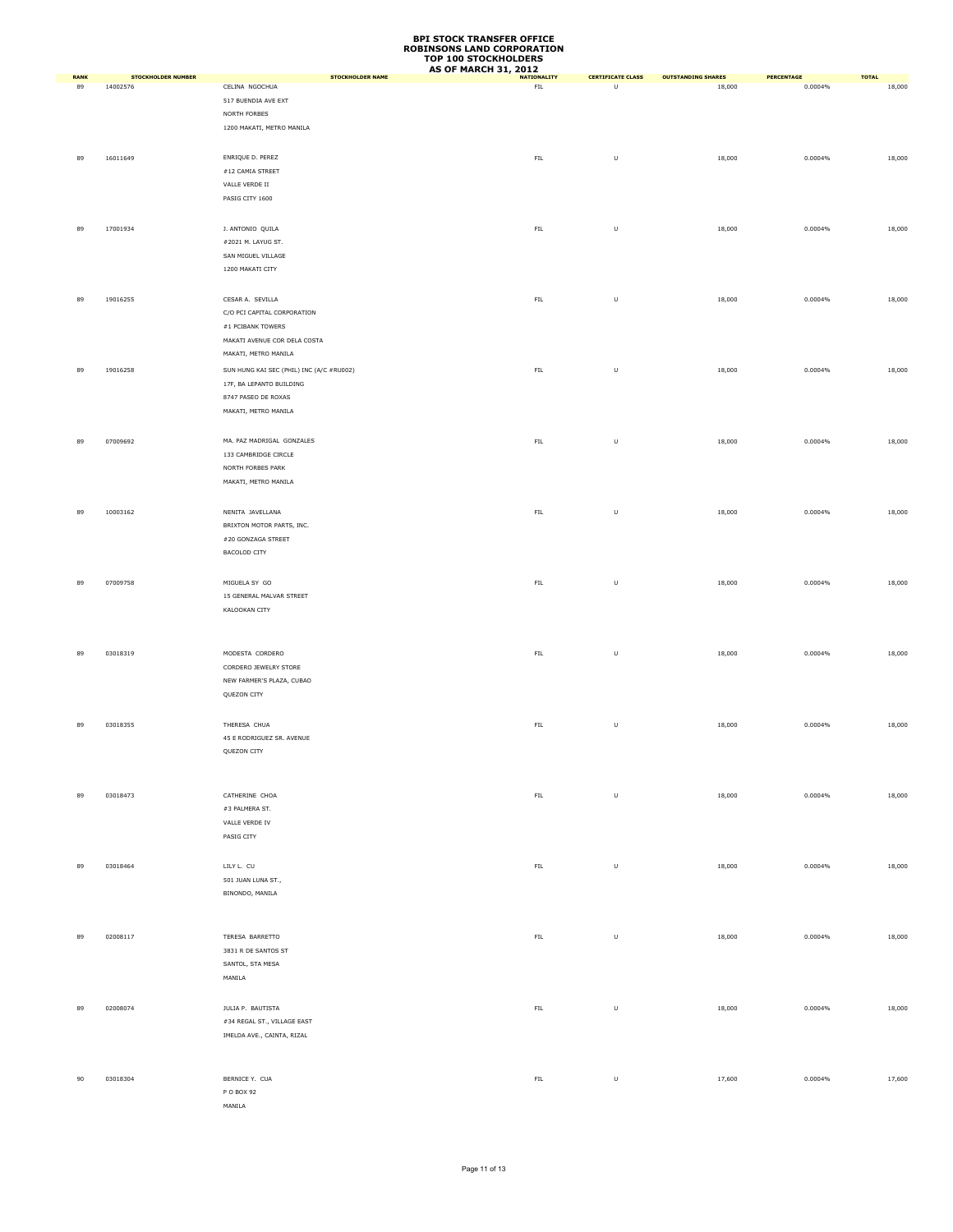|                   |                                       |                                                                            | <b>AS OF MARCH 31, 2012</b>       |                               |                                     |                       |                        |
|-------------------|---------------------------------------|----------------------------------------------------------------------------|-----------------------------------|-------------------------------|-------------------------------------|-----------------------|------------------------|
| <b>RANK</b><br>91 | <b>STOCKHOLDER NUMBER</b><br>08007068 | <b>STOCKHOLDER NAME</b><br>RAFAEL G. HECHANOVA AND/OR EUMELIA C. HECHANOVA | <b>NATIONALITY</b><br>${\sf FIL}$ | <b>CERTIFICATE CLASS</b><br>U | <b>OUTSTANDING SHARES</b><br>16,800 | PERCENTAGE<br>0.0004% | <b>TOTAL</b><br>16,800 |
|                   |                                       | 21 TANGUILE RD.,                                                           |                                   |                               |                                     |                       |                        |
|                   |                                       | NORTH FORBES PARK,                                                         |                                   |                               |                                     |                       |                        |
|                   |                                       | MAKATI CITY                                                                |                                   |                               |                                     |                       |                        |
|                   |                                       |                                                                            |                                   |                               |                                     |                       |                        |
|                   | 25003897                              | ELVIS YOUNG AND/OR MARGARET YU                                             | ${\sf FIL}$                       | $\sf U$                       | 16,800                              | 0.0004%               | 16,800                 |
| 91                |                                       |                                                                            |                                   |                               |                                     |                       |                        |
|                   |                                       | $\#$ 18 9TH STREET<br>NEW MANILA,                                          |                                   |                               |                                     |                       |                        |
|                   |                                       | QUEZON CITY                                                                |                                   |                               |                                     |                       |                        |
|                   |                                       |                                                                            |                                   |                               |                                     |                       |                        |
|                   |                                       |                                                                            |                                   |                               |                                     |                       |                        |
| 92                | 10003106                              | J. M. BARCELON & CO. INC.                                                  | ${\sf FIL}$                       | $\sf U$                       | 16,000                              | 0.0003%               | 16,000                 |
|                   |                                       | UNIT 34 CASA NUEVA                                                         |                                   |                               |                                     |                       |                        |
|                   |                                       | MANGA RD., NEW MANILA                                                      |                                   |                               |                                     |                       |                        |
|                   |                                       | QUEZON CITY                                                                |                                   |                               |                                     |                       |                        |
|                   |                                       |                                                                            |                                   |                               |                                     |                       |                        |
| 92                | 10003109                              | JENN WOEI SECURITIES INC.                                                  | OAN                               | $\sf U$                       | 16,000                              | 0.0003%               | 16,000                 |
|                   |                                       | 11F, VERNIDA IV                                                            |                                   |                               |                                     |                       |                        |
|                   |                                       | ALFARO ST. SALCEDO VILLAGE                                                 |                                   |                               |                                     |                       |                        |
|                   |                                       | 1200 MAKATI, METRO MANILA                                                  |                                   |                               |                                     |                       |                        |
|                   |                                       |                                                                            |                                   |                               |                                     |                       |                        |
| 93                | 04007347                              | DMT SECURITIES (PHILS.) INC.                                               | ${\sf FIL}$                       | $\sf U$                       | 15,400                              | 0.0003%               | 15,400                 |
|                   |                                       | 12/F L.V. LOCSIN BUILDING                                                  |                                   |                               |                                     |                       |                        |
|                   |                                       | 6752 AYALA AVENUE CORNER                                                   |                                   |                               |                                     |                       |                        |
|                   |                                       | MAKATI AVENUE, MAKATI CITY                                                 |                                   |                               |                                     |                       |                        |
|                   |                                       |                                                                            |                                   |                               |                                     |                       |                        |
|                   |                                       |                                                                            |                                   |                               |                                     |                       |                        |
| 94                | 07009747                              | VICTOR Q. GARCIA                                                           | ${\sf FIL}$                       | U                             | 15,200                              | 0.0003%               | 15,200                 |
|                   |                                       | 6 6TH ST                                                                   |                                   |                               |                                     |                       |                        |
|                   |                                       | NEW MANILA                                                                 |                                   |                               |                                     |                       |                        |
|                   |                                       | QUEZON CITY                                                                |                                   |                               |                                     |                       |                        |
|                   |                                       |                                                                            |                                   |                               |                                     |                       |                        |
| 95                | 17002043                              | ESPERANZA U. QUA                                                           | ${\sf FIL}$                       | $\sf U$                       | 15,000                              | 0.0003%               | 15,000                 |
|                   |                                       | 149 PANAY AVE.,                                                            |                                   |                               |                                     |                       |                        |
|                   |                                       | QUEZON CITY                                                                |                                   |                               |                                     |                       |                        |
|                   |                                       |                                                                            |                                   |                               |                                     |                       |                        |
|                   |                                       |                                                                            |                                   |                               |                                     |                       |                        |
| 96                | 20008918                              | TORRANCE DEVELOPMENT CORPORATION                                           | ${\sf FIL}$                       | $\sf U$                       | 14,650                              | 0.0003%               | 14,650                 |
|                   |                                       | 21 TIRAD PASS                                                              |                                   |                               |                                     |                       |                        |
|                   |                                       | AYALA HEIGHTS                                                              |                                   |                               |                                     |                       |                        |
|                   |                                       | QUEZON CITY                                                                |                                   |                               |                                     |                       |                        |
|                   |                                       |                                                                            |                                   |                               |                                     |                       |                        |
|                   |                                       |                                                                            |                                   |                               |                                     |                       |                        |
| 97                | 25003902                              | CONSUELO YSMAEL                                                            | SPN                               | U                             | 14,400                              | 0.0003%               | 14,400                 |
|                   |                                       | 100-4TH STREET                                                             |                                   |                               |                                     |                       |                        |
|                   |                                       | NEW MANILA                                                                 |                                   |                               |                                     |                       |                        |
|                   |                                       | QUEZON CITY                                                                |                                   |                               |                                     |                       |                        |
|                   |                                       |                                                                            |                                   |                               |                                     |                       |                        |
| 97                | 19016303                              | SUN HUNG KAI SEC (PHIL) INC (A/C #MA046)                                   | ${\sf FIL}$                       | $\sf U$                       | 14,400                              | 0.0003%               | 14,400                 |
|                   |                                       | 17/F BA LEPANTO BLDG                                                       |                                   |                               |                                     |                       |                        |
|                   |                                       | 8747 PASEO DE ROXAS                                                        |                                   |                               |                                     |                       |                        |
|                   |                                       | MAKATI, M.M.                                                               |                                   |                               |                                     |                       |                        |
|                   |                                       |                                                                            |                                   |                               |                                     |                       |                        |
| 97                | 18009148                              | PROSERFINA M. RUMBAWA                                                      | ${\sf FIL}$                       | $\sf U$                       | 14,400                              | 0.0003%               | 14,400                 |
|                   |                                       | 35 RIZAL ST                                                                |                                   |                               |                                     |                       |                        |
|                   |                                       | SAN JUAN, METRO MANILA                                                     |                                   |                               |                                     |                       |                        |
|                   |                                       |                                                                            |                                   |                               |                                     |                       |                        |
|                   |                                       |                                                                            |                                   |                               |                                     |                       |                        |
| 97                | 18009049                              | MARY DE LEON RUFINO                                                        | FL                                | $\sf U$                       | 14,400                              | 0.0003%               | 14,400                 |
|                   |                                       | NATIVIDAD II BLDG, SORIA ST                                                |                                   |                               |                                     |                       |                        |
|                   |                                       |                                                                            |                                   |                               |                                     |                       |                        |
|                   |                                       | LEGASPI VILLAGE                                                            |                                   |                               |                                     |                       |                        |
|                   |                                       | 1200 MAKATI METRO MANILA                                                   |                                   |                               |                                     |                       |                        |
|                   |                                       |                                                                            |                                   |                               |                                     |                       |                        |
| 98                | 21003476                              | UBP SECURITIES, INC.                                                       | ${\sf FIL}$                       | $\sf U$                       | 14,018                              | 0.0003%               | 14,018                 |
|                   |                                       | 3/F SSS(MAKATI) BLDG.                                                      |                                   |                               |                                     |                       |                        |
|                   |                                       | AYALA AVENUE COR HERRERA STS.                                              |                                   |                               |                                     |                       |                        |
|                   |                                       | MAKATI CITY                                                                |                                   |                               |                                     |                       |                        |
|                   |                                       |                                                                            |                                   |                               |                                     |                       |                        |
| 99                | 15004257                              | STEPHEN ONG                                                                | ${\sf FIL}$                       | $\sf U$                       | 14,000                              | 0.0003%               | 14,000                 |
|                   |                                       | #40 COUNTRY CLUB ROAD                                                      |                                   |                               |                                     |                       |                        |
|                   |                                       | CITYLAND TOWNHOUSE                                                         |                                   |                               |                                     |                       |                        |
|                   |                                       | ST. MARTIN ST., ORAMBO                                                     |                                   |                               |                                     |                       |                        |
|                   |                                       | PASIG CITY                                                                 |                                   |                               |                                     |                       |                        |
|                   |                                       |                                                                            |                                   |                               |                                     |                       |                        |
| 99                | 15005163                              | BENITO G. OBLENA                                                           | FL                                | $\sf U$                       | 14,000                              | 0.0003%               | 14,000                 |
|                   |                                       | #2 HILOSKY ST.                                                             |                                   |                               |                                     |                       |                        |
|                   |                                       | SANTOS VILLAGE III                                                         |                                   |                               |                                     |                       |                        |
|                   |                                       | ZAPOTE, LAS PINAS                                                          |                                   |                               |                                     |                       |                        |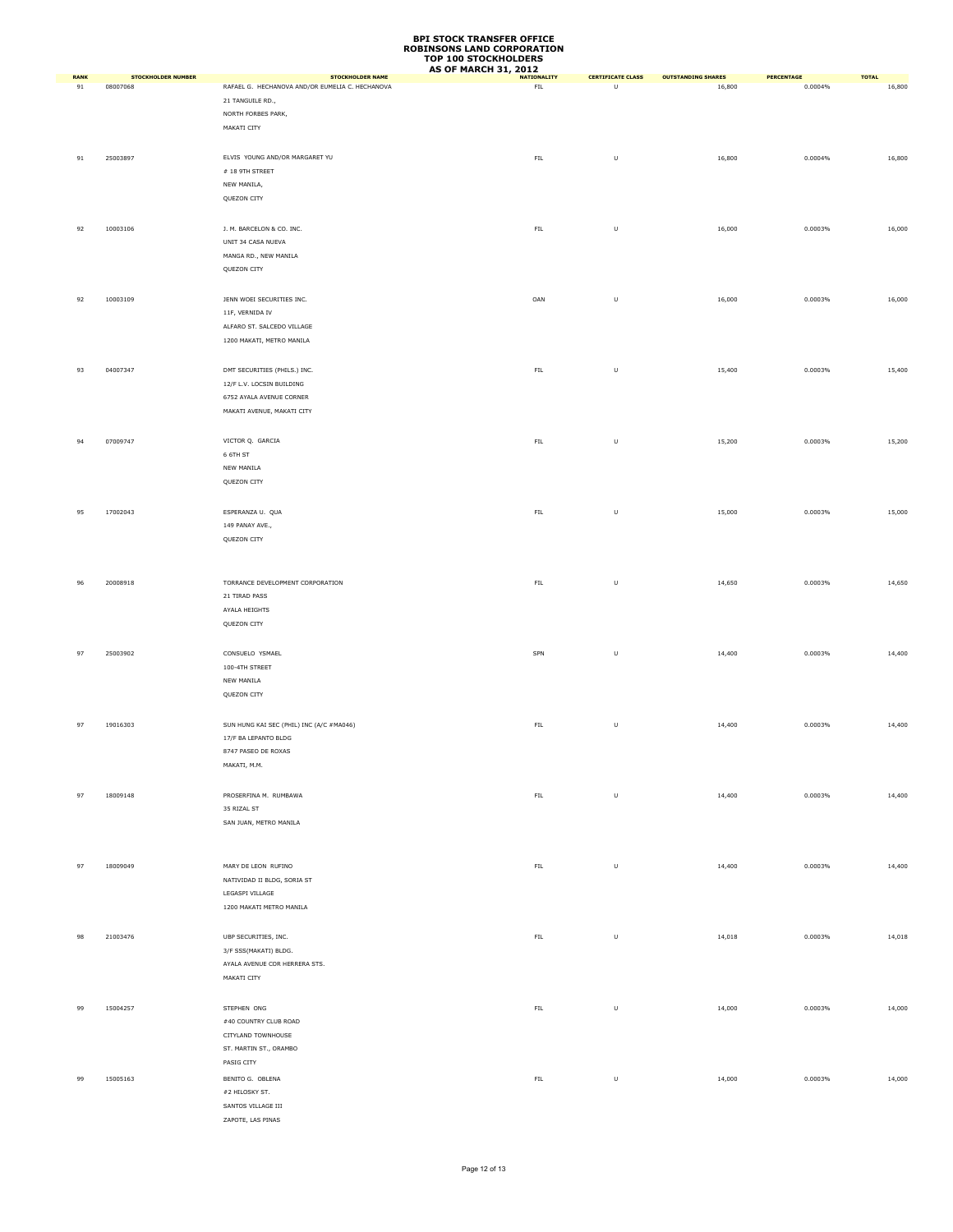| <b>RANK</b> | <b>STOCKHOLDER NUMBER</b> | <b>STOCKHOLDER NAME</b>            | <b>NATIONALITY</b> | <b>CERTIFICATE CLASS</b> | <b>OUTSTANDING SHARES</b> | <b>PERCENTAGE</b> | <b>TOTAL</b> |
|-------------|---------------------------|------------------------------------|--------------------|--------------------------|---------------------------|-------------------|--------------|
| 99          | 0300000003                | PHILIP L. CHIONGBIAN               | FIL                | U                        | 14,000                    | 0.0003%           | 14,000       |
|             |                           | C/O CAROLINE C. SISON              |                    |                          |                           |                   |              |
|             |                           | (ATTY-IN-FACT)                     |                    |                          |                           |                   |              |
|             |                           | 41 MCKINLEY ROAD,                  |                    |                          |                           |                   |              |
|             |                           | FORBES PARK, MAKATI CITY           |                    |                          |                           |                   |              |
| 100         | 03018445                  | ALEX CARLOS AND/OR ALEX CARLOS JR. | FIL                | U                        | 13,371                    | 0.0003%           | 13,371       |
|             |                           | C/O URBAN BANK BLDG.               |                    |                          |                           |                   |              |
|             |                           | URBAN BANK SQUARE                  |                    |                          |                           |                   |              |
|             |                           | MAKATI CITY                        |                    |                          |                           |                   |              |
|             |                           |                                    |                    |                          |                           |                   |              |

**GRAND TOTAL 4,091,007,040**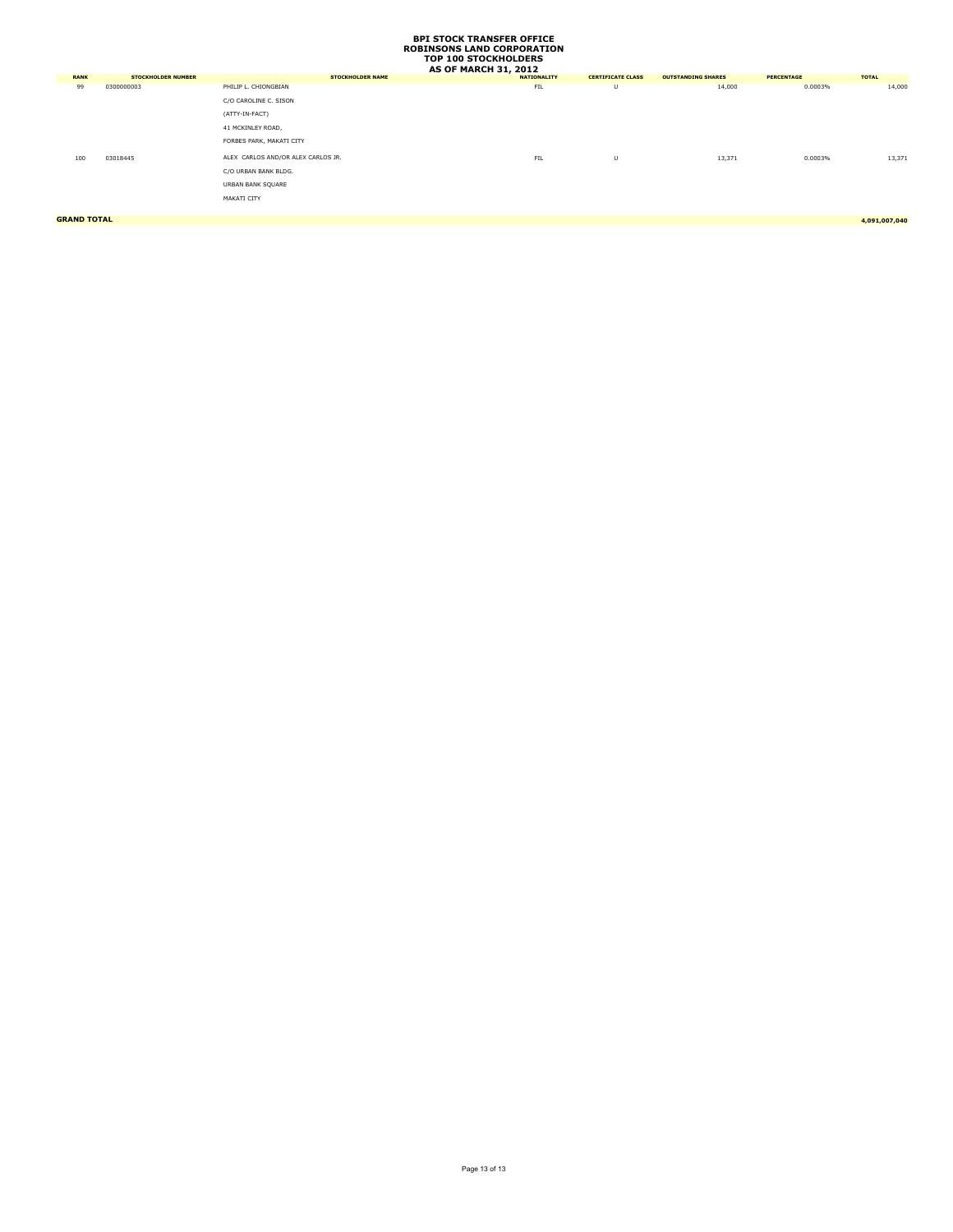**RBKPS006** 

**PCDUSER1** 

#### Philippine Depository & Trust Corp.

Philippine Depository & Trust Corp.

**F** PDTC

#### **OUTSTANDING BALANCES FOR A SPECIFIC COMPANY**

Company Code - RLC000000000 & Company Name - ROBINSON LAND

Business Date  $03/30/2012$ 

| <b>BP ID</b><br><b>ACCOUNT NO. ADDRESS</b> | <b>BP NAME</b>                                                                                                                                          | <b>ACCOUNT TYPE</b><br><b>TELEPHONE NUMBER</b>  | <b>ID TYPE</b><br><b>ID NUMBER</b>                 | <b>INVESTOR TYPE</b><br><b>COUNTRY</b> | <b>HOLDINGS</b><br><b>TAXCODE</b> |
|--------------------------------------------|---------------------------------------------------------------------------------------------------------------------------------------------------------|-------------------------------------------------|----------------------------------------------------|----------------------------------------|-----------------------------------|
| 10100000000<br>5                           | A & A SECURITIES, INC.<br>Rm. 1906 Ayala Ave. Condominium 6776 Ayala Ave. 810-54-01<br>Makati City<br>Metropolitan Manila<br>1200                       | <b>Omnibus Without Client</b>                   | <b>Tax Identification Number</b><br>$\overline{c}$ | Domestic<br><b>PHILIPPINES</b>         | 864,764.00<br><b>PH10</b>         |
| 10200000000<br>5                           | ABACUS SECURITIES CORPORATION<br>Unit 2904-A East Tower, PSE Centre Exchange Road 634-2105<br>Ortigas Center Pasig City<br>Metropolitan Manila<br>1600  | <b>Omnibus Without Client</b>                   | Tax Identification Number<br>3                     | Domestic<br><b>PHILIPPINES</b>         | 4,192,107.00<br><b>PH10</b>       |
| 10200000000                                | ABACUS SECURITIES CORPORATION<br>Unit 2904-A East Tower, PSE Centre Exchange Road, 634-2105<br>Ortigas Center Pasig City<br>Metropolitan Manila<br>1600 | Own                                             | <b>Tax Identification Number</b><br>$\mathbf{3}$   | Domestic<br><b>PHILIPPINES</b>         | 7,706.00<br><b>NWT</b>            |
| 10300000000                                | ACCORD CAPITAL EQUITIES CORPORATION<br>Unit 1101 Orient Square Building Emerald Avenue<br>Ortigas Center, Pasig City<br>Metropolitan Manila<br>1600     | <b>Omnibus Without Client</b><br>687-5071 to 74 | <b>Tax Identification Number</b><br>4              | Foreign<br><b>PHILIPPINES</b>          | 2,750.00<br>FMX1                  |
| 10300000000<br>5                           | ACCORD CAPITAL EQUITIES CORPORATION<br>Unit 1101 Orient Square Building Emerald Avenue<br>Ortigas Center, Pasig City<br>Metropolitan Manila<br>1600     | <b>Omnibus Without Client</b><br>687-5071 to 74 | Tax Identification Number<br>4                     | Domestic<br><b>PHILIPPINES</b>         | 864,958.00<br><b>PH10</b>         |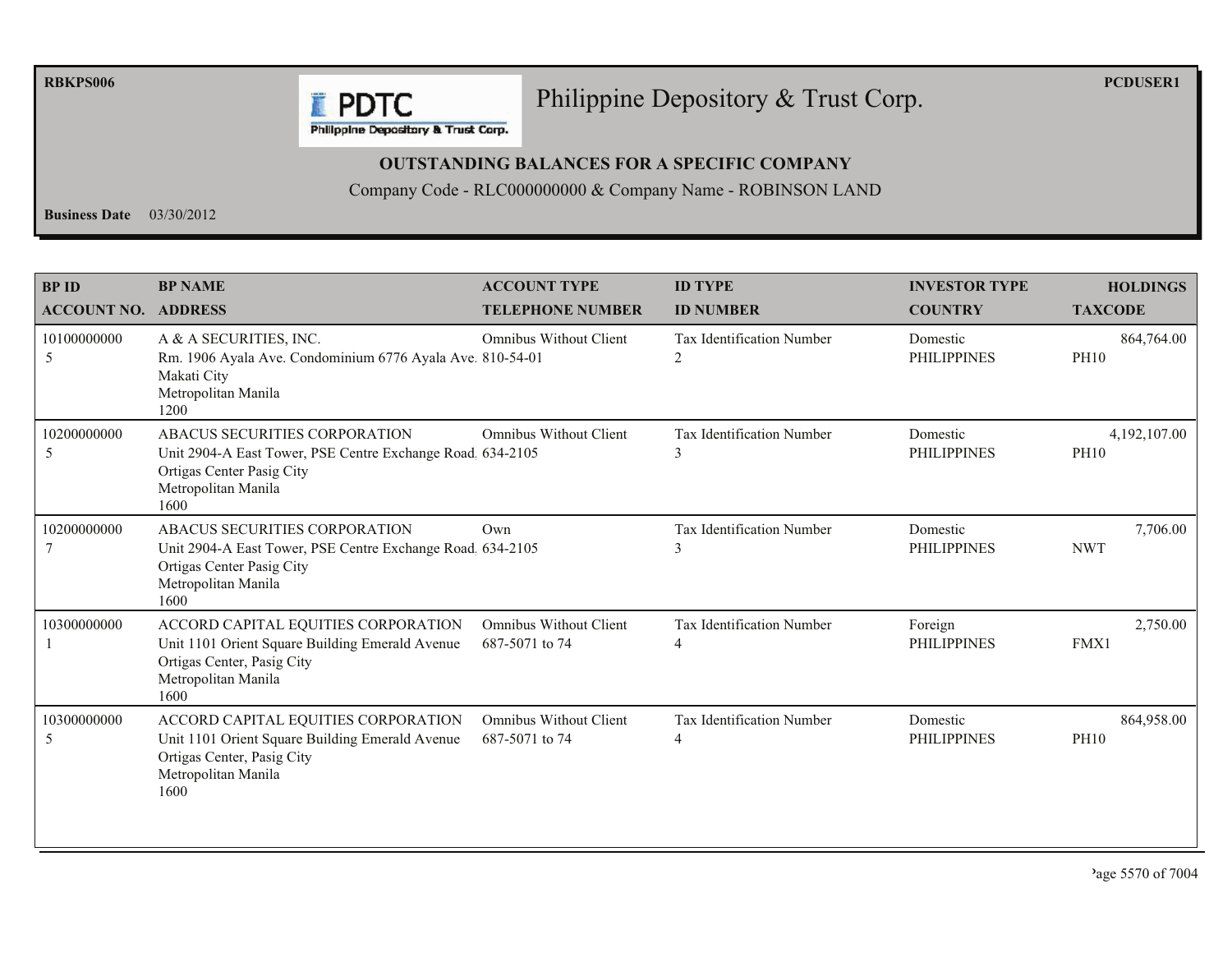| <b>BPID</b>                | <b>BP NAME</b>                                                                                                                                                                      | <b>ACCOUNT TYPE</b>                      | <b>ID TYPE</b>                         | <b>INVESTOR TYPE</b>           | <b>HOLDINGS</b>          |
|----------------------------|-------------------------------------------------------------------------------------------------------------------------------------------------------------------------------------|------------------------------------------|----------------------------------------|--------------------------------|--------------------------|
| <b>ACCOUNT NO. ADDRESS</b> |                                                                                                                                                                                     | <b>TELEPHONE NUMBER</b>                  | <b>ID NUMBER</b>                       | <b>COUNTRY</b>                 | <b>TAXCODE</b>           |
| 10300000000<br>6           | ACCORD CAPITAL EQUITIES CORPORATION<br>Unit 1101 Orient Square Building Emerald Avenue<br>Ortigas Center, Pasig City<br>Metropolitan Manila<br>1600                                 | Settlement<br>687-5071 to 74             | Tax Identification Number<br>4         | Domestic<br><b>PHILIPPINES</b> | 30,000.00<br><b>NWT</b>  |
| 10400000000                | A. T. DE CASTRO SECURITIES CORP.<br>Suite 701, 7/F Ayala Tower I, Exchange Plaza, Ayala 848-7160 to 65<br>Triangle, Ayala Ave., Makati City<br>Metropolitan Manila<br>1226          | <b>Omnibus Without Client</b>            | Tax Identification Number<br>5         | Foreign<br><b>PHILIPPINES</b>  | 5,500.00<br>FMX1         |
| 10400000000<br>5           | A. T. DE CASTRO SECURITIES CORP.<br>Suite 701, 7/F Ayala Tower I, Exchange Plaza, Ayala 848-7160 to 65<br>Triangle, Ayala Ave., Makati City<br>Metropolitan Manila<br>1226          | <b>Omnibus Without Client</b>            | Tax Identification Number<br>5         | Domestic<br><b>PHILIPPINES</b> | 48,310.00<br><b>PH10</b> |
| 10600000000<br>5           | ALPHA SECURITIES CORP.<br>UNIT 3003, ONE CORPORATE CENTRE, 30TH<br>FLOOR, JULIA VARGAS STREET, COR MERALC<br>AVENUE STREET, ORTIGAS CENTER, PASIG CI<br>Metropolitan Manila<br>1200 | <b>Omnibus Without Client</b><br>6546806 | Tax Identification Number<br>$\tau$    | Domestic<br><b>PHILIPPINES</b> | 36,500.00<br><b>PH10</b> |
| 10600000000<br>20          | ALPHA SECURITIES CORP.<br>UNIT 3003, ONE CORPORATE CENTRE, 30TH<br>FLOOR, JULIA VARGAS STREET, COR MERALC<br>AVENUE STREET, ORTIGAS CENTER, PASIG CI<br>Metropolitan Manila<br>1200 | Settlement<br>6546806                    | Tax Identification Number<br>7         | Foreign<br><b>PHILIPPINES</b>  | 90,000.00<br><b>SZ07</b> |
| 10900000000<br>6           | <b>BA SECURITIES, INC.</b><br>Rm 401-403 CLMC Bldg, 256-259 EDSA Greenhills 727-5374<br>Mandaluyong City<br>Metropolitan Manila<br>1550                                             | Settlement                               | <b>Tax Identification Number</b><br>10 | Domestic<br><b>PHILIPPINES</b> | 93,950.00<br><b>NWT</b>  |
| 10900000000<br>14          | BA SECURITIES, INC.<br>Rm 401-403 CLMC Bldg, 256-259 EDSA Greenhills 727-5374<br>Mandaluyong City<br>Metropolitan Manila<br>1550                                                    | Settlement                               | Tax Identification Number<br>$10\,$    | Domestic<br><b>PHILIPPINES</b> | 5,650.00<br><b>PH10</b>  |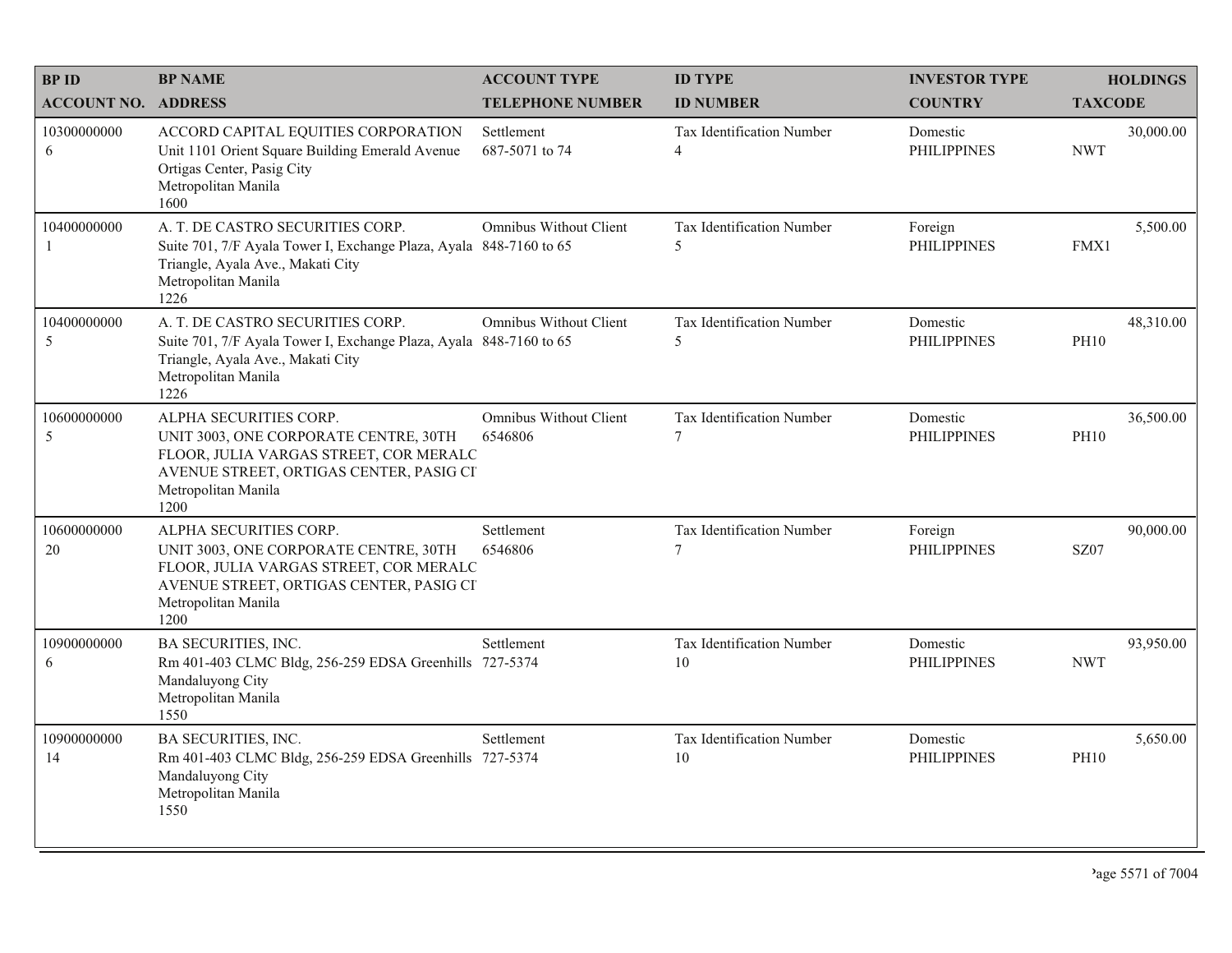| <b>BPID</b>                | <b>BP NAME</b>                                                                                                                                           | <b>ACCOUNT TYPE</b>                       | <b>ID TYPE</b>                  | <b>INVESTOR TYPE</b>           | <b>HOLDINGS</b>           |
|----------------------------|----------------------------------------------------------------------------------------------------------------------------------------------------------|-------------------------------------------|---------------------------------|--------------------------------|---------------------------|
| <b>ACCOUNT NO. ADDRESS</b> |                                                                                                                                                          | <b>TELEPHONE NUMBER</b>                   | <b>ID NUMBER</b>                | <b>COUNTRY</b>                 | <b>TAXCODE</b>            |
| 10900000000<br>18          | BA SECURITIES, INC.<br>Rm 401-403 CLMC Bldg, 256-259 EDSA Greenhills 727-5374<br>Mandaluyong City<br>Metropolitan Manila<br>1550                         | Settlement                                | Tax Identification Number<br>10 | Foreign<br><b>PHILIPPINES</b>  | 3,750.00<br><b>RA10</b>   |
| 11000000000<br>5           | ANGPING & ASSOCIATES SECURITIES, INC.<br>Suites 2002/2004, The Peak, 107 Alfaro St., Salcedo<br>Village, Makati City<br>Metropolitan Manila<br>1227      | <b>Omnibus Without Client</b><br>8482915  | Tax Identification Number<br>11 | Domestic<br><b>PHILIPPINES</b> | 579,295.00<br><b>PH10</b> |
| 11100000000<br>5           | ANSALDO, GODINEZ & CO., INC.<br>340 Nueva St., Binondo Manila<br>Metropolitan Manila<br>1006                                                             | <b>Omnibus Without Client</b><br>242-5127 | Tax Identification Number<br>12 | Domestic<br><b>PHILIPPINES</b> | 867,046.00<br><b>PH10</b> |
| 11200000000<br>6           | AB CAPITAL SECURITIES, INC.<br>8/F Phinma Plaza 39 Plaza Drive, Rockwell Center<br>Makati City<br>Metropolitan Manila<br>1200                            | Settlement<br>814-5601                    | Tax Identification Number<br>13 | Domestic<br><b>PHILIPPINES</b> | 238,941.00<br><b>NWT</b>  |
| 11200000000<br>14          | AB CAPITAL SECURITIES, INC.<br>8/F Phinma Plaza 39 Plaza Drive, Rockwell Center<br>Makati City<br>Metropolitan Manila<br>1200                            | Settlement<br>814-5601                    | Tax Identification Number<br>13 | Domestic<br><b>PHILIPPINES</b> | 259,838.00<br><b>PH10</b> |
| 11300000000<br>5           | SARANGANI SECURITIES, INC.<br>UNIT 2 D1 VERNIDA I CONDOMINIUM 120<br>AMORSOLO ST., LEGASPI VILLAGE, MAKATI<br><b>CITY</b><br>Metropolitan Manila<br>1229 | Omnibus Without Client<br>817-5806        | Tax Identification Number<br>14 | Domestic<br><b>PHILIPPINES</b> | 96,000.00<br><b>PH10</b>  |
| 11500000000<br>1           | SB EQUITIES, INC.<br>18/F, Security Bank Centre 6776 Ayala Avenue,<br>Makati City<br>Metropolitan Manila<br>1226                                         | Omnibus Without Client<br>8911037         | Tax Identification Number<br>15 | Foreign<br><b>PHILIPPINES</b>  | 213,700.00<br>FMX1        |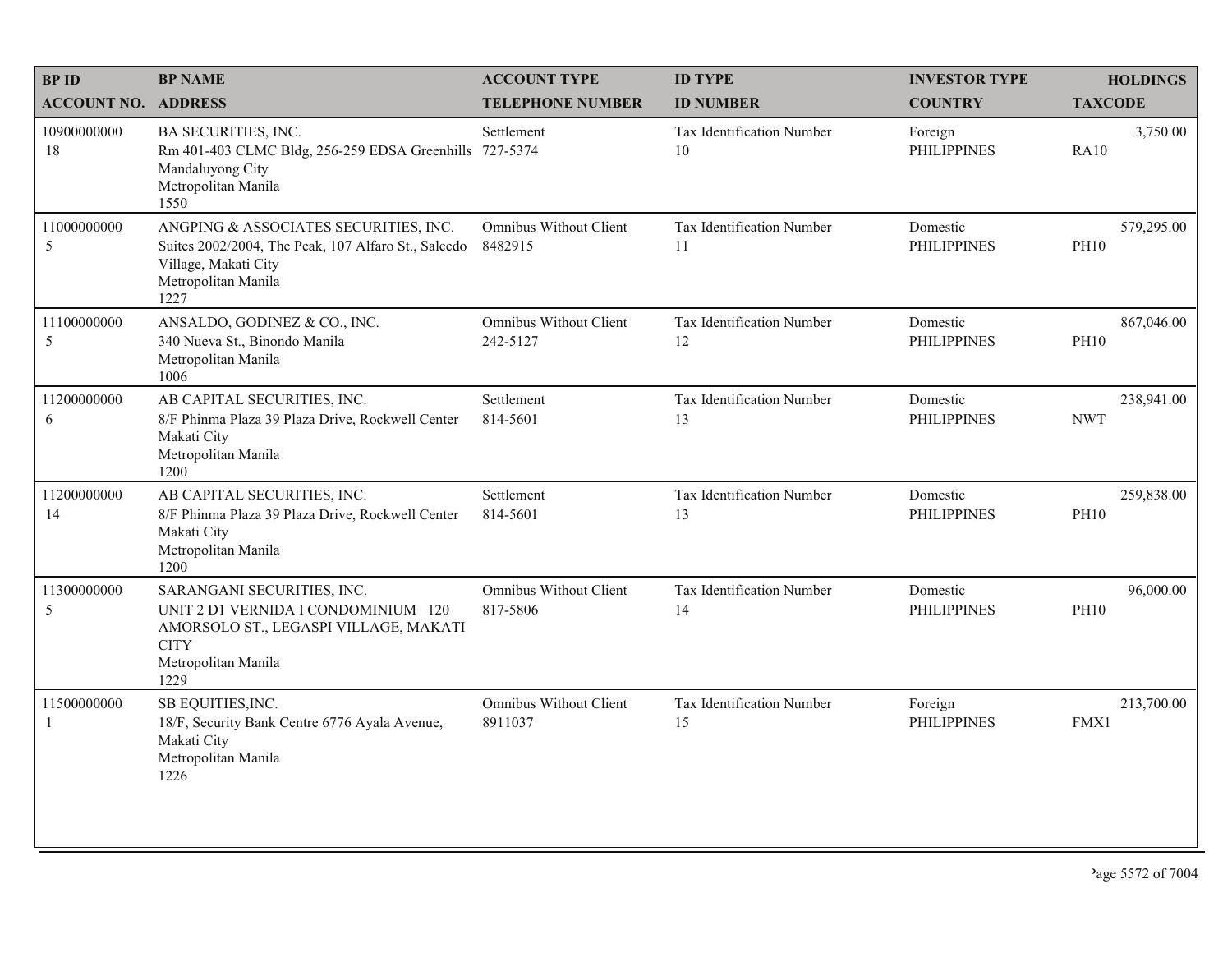| <b>BPID</b>                   | <b>BP NAME</b>                                                                                                                                     | <b>ACCOUNT TYPE</b>                      | <b>ID TYPE</b>                         | <b>INVESTOR TYPE</b>           | <b>HOLDINGS</b>             |
|-------------------------------|----------------------------------------------------------------------------------------------------------------------------------------------------|------------------------------------------|----------------------------------------|--------------------------------|-----------------------------|
| <b>ACCOUNT NO. ADDRESS</b>    |                                                                                                                                                    | <b>TELEPHONE NUMBER</b>                  | <b>ID NUMBER</b>                       | <b>COUNTRY</b>                 | <b>TAXCODE</b>              |
| 11500000000<br>5              | SB EQUITIES, INC.<br>18/F, Security Bank Centre 6776 Ayala Avenue,<br>Makati City<br>Metropolitan Manila<br>1226                                   | Omnibus Without Client<br>8911037        | <b>Tax Identification Number</b><br>15 | Domestic<br><b>PHILIPPINES</b> | 1,306,050.00<br><b>PH10</b> |
| 11500000000<br>6              | SB EQUITIES, INC.<br>18/F, Security Bank Centre 6776 Ayala Avenue,<br>Makati City<br>Metropolitan Manila<br>1226                                   | Settlement<br>8911037                    | <b>Tax Identification Number</b><br>15 | Domestic<br><b>PHILIPPINES</b> | 3,200.00<br><b>NWT</b>      |
| 11500000000<br>$\overline{7}$ | SB EQUITIES, INC.<br>18/F, Security Bank Centre 6776 Ayala Avenue,<br>Makati City<br>Metropolitan Manila<br>1226                                   | Own<br>8911037                           | Tax Identification Number<br>15        | Domestic<br><b>PHILIPPINES</b> | 46.00<br><b>NWT</b>         |
| 11600000000                   | ASIA PACIFIC CAPITAL EQUITIES & SECURITII Omnibus Without Client                                                                                   |                                          | Tax Identification Number              | Domestic                       | 1,800.00                    |
| $\mathfrak s$                 | CORP.<br>24/F Galleria Corporate Center EDSA corner Ortigas 6345621 to 26<br>Avenue, Pasig City<br>Metropolitan Manila<br>1605                     |                                          | 16                                     | <b>PHILIPPINES</b>             | <b>PH10</b>                 |
| 11800000000<br>5              | ASIASEC EQUITIES, INC.<br>8/F Chatham House<br>116 Valero cor. V.A. Rufino Sts<br>Salcedo Village, Makati City 1227<br>Metropolitan Manila<br>1227 | <b>Omnibus Without Client</b><br>8937981 | Tax Identification Number<br>18        | Domestic<br><b>PHILIPPINES</b> | 156,800.00<br><b>PH10</b>   |
| 11900000000<br>5              | ASTRA SECURITIES CORPORATION<br>Units 1204-1205 Ayala Tower One Ayala Ave. cor.<br>Paseo de Roxas Makati City<br>Metropolitan Manila<br>1200       | Omnibus Without Client<br>848-6421/27    | Tax Identification Number<br>19        | Domestic<br><b>PHILIPPINES</b> | 49,500.00<br><b>PH10</b>    |
| 12000000000<br>5              | ATC SECURITIES, INC.<br>Unit 6f, 6th Floor 8101 Pearl Plaza, Pearl Drive Ortiga 687-1768<br>Center, Pasig City<br>Metropolitan Manila<br>12        | Omnibus Without Client                   | Tax Identification Number<br>20        | Domestic<br><b>PHILIPPINES</b> | 900.00<br><b>PH10</b>       |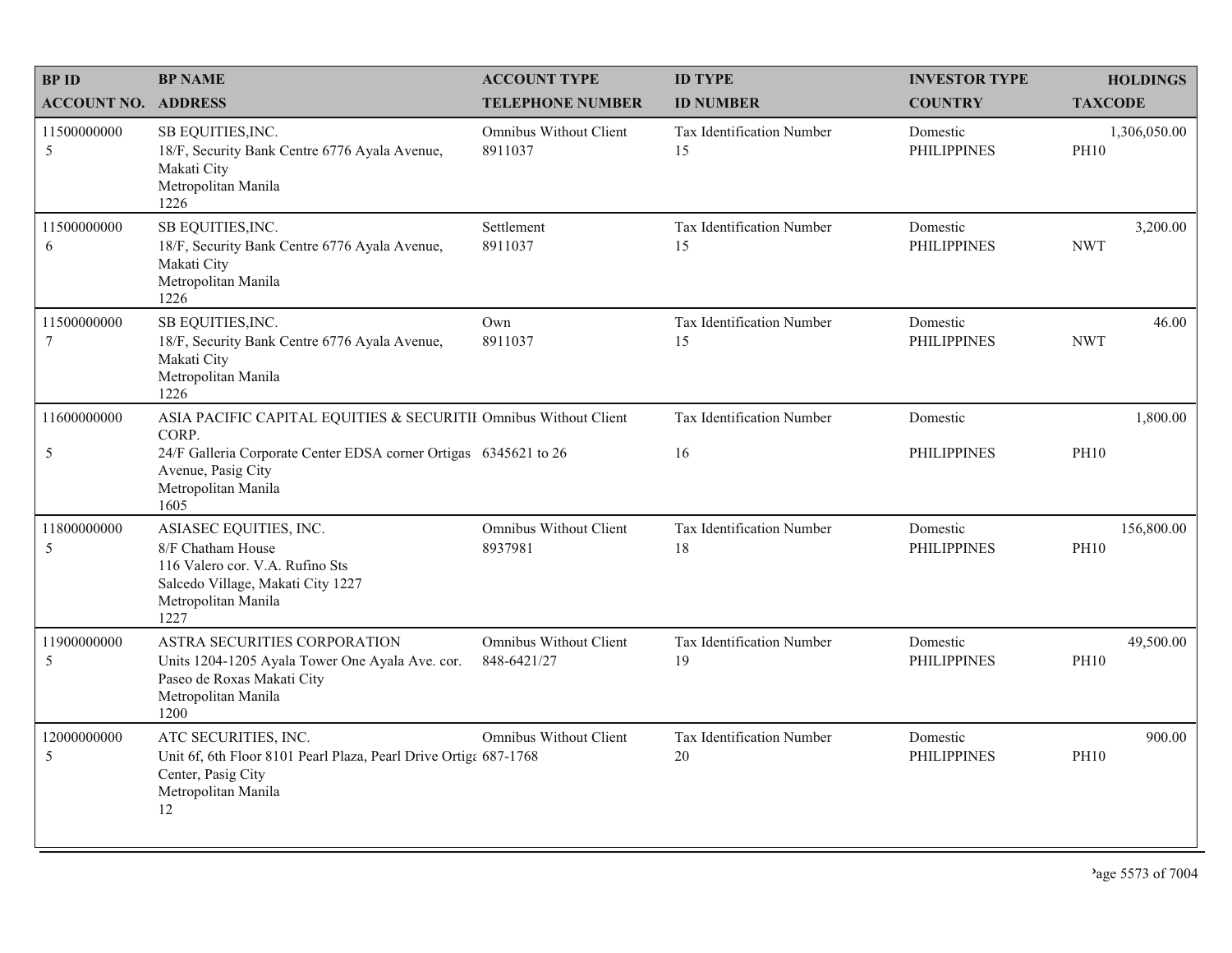| <b>BPID</b>                | <b>BP NAME</b>                                                                                                                                             | <b>ACCOUNT TYPE</b>                      | <b>ID TYPE</b>                          | <b>INVESTOR TYPE</b>           | <b>HOLDINGS</b>              |
|----------------------------|------------------------------------------------------------------------------------------------------------------------------------------------------------|------------------------------------------|-----------------------------------------|--------------------------------|------------------------------|
| <b>ACCOUNT NO. ADDRESS</b> |                                                                                                                                                            | <b>TELEPHONE NUMBER</b>                  | <b>ID NUMBER</b>                        | <b>COUNTRY</b>                 | <b>TAXCODE</b>               |
| 12100000004<br>-1          | MACQUARIE CAPITAL SECURITIES (PHILIPPIN Client<br>INC.<br>22F 6750 AYALA AVENUE BUILDING AYALA<br><b>AVENUE MAKATI CITY</b><br>Metropolitan Manila         | 857-0838                                 | <b>Tax Identification Number</b><br>516 | Foreign<br><b>PHILIPPINES</b>  | 1,000.00<br>FMX1             |
| 12200000000<br>5           | 1226<br>BELSON SECURITIES, INC.<br>4th Floor Belson House 271 Edsa, Mandaluyong City 724-7586loc21<br>Metropolitan Manila<br>1554                          | <b>Omnibus Without Client</b>            | Tax Identification Number<br>$22\,$     | Domestic<br><b>PHILIPPINES</b> | 245,850.00<br><b>PH10</b>    |
| 12300000000<br>5           | BENJAMIN CO CA & CO., INC.<br>Rm. 301 Downtown Ctr Bldg., 516 Quintin Paredes St 6345186<br>Binondo, Manila<br>Metropolitan Manila<br>1006                 | <b>Omnibus Without Client</b>            | Tax Identification Number<br>23         | Domestic<br><b>PHILIPPINES</b> | 21,600.00<br><b>PH10</b>     |
| 12400000000<br>5           | <b>B. H. CHUA SECURITIES CORPORATION</b><br>872 G. Araneta Avenue, Quezon City<br>Metropolitan Manila<br>1135                                              | Omnibus Without Client<br>412-3444       | <b>Tax Identification Number</b><br>24  | Domestic<br><b>PHILIPPINES</b> | 130,406.00<br><b>PH10</b>    |
| 12600000000<br>-1          | BPI SECURITIES CORPORATION<br>8/F BPI Head Office Bldg., Ayala Ave., cor. Paseo de<br>Roxas Makati City<br>Metropolitan Manila<br>1226                     | <b>Omnibus Without Client</b><br>8196535 | Tax Identification Number<br>26         | Foreign<br><b>PHILIPPINES</b>  | 95,850.00<br>FMX1            |
| 12600000000<br>5           | BPI SECURITIES CORPORATION<br>8/F BPI Head Office Bldg., Ayala Ave., cor. Paseo de<br>Roxas Makati City<br>Metropolitan Manila<br>1226                     | <b>Omnibus Without Client</b><br>8196535 | Tax Identification Number<br>26         | Domestic<br><b>PHILIPPINES</b> | 10,112,225.00<br><b>PH10</b> |
| 12800000000<br>5           | CAMPOS, LANUZA & COMPANY, INC.<br>Unit 2003B East Tower, PSE Center Exchange Road, 634-6881/87<br>Ortigas Center Pasig City<br>Metropolitan Manila<br>1605 | Omnibus Without Client                   | Tax Identification Number<br>27         | Domestic<br><b>PHILIPPINES</b> | 1,271,705.00<br><b>PH10</b>  |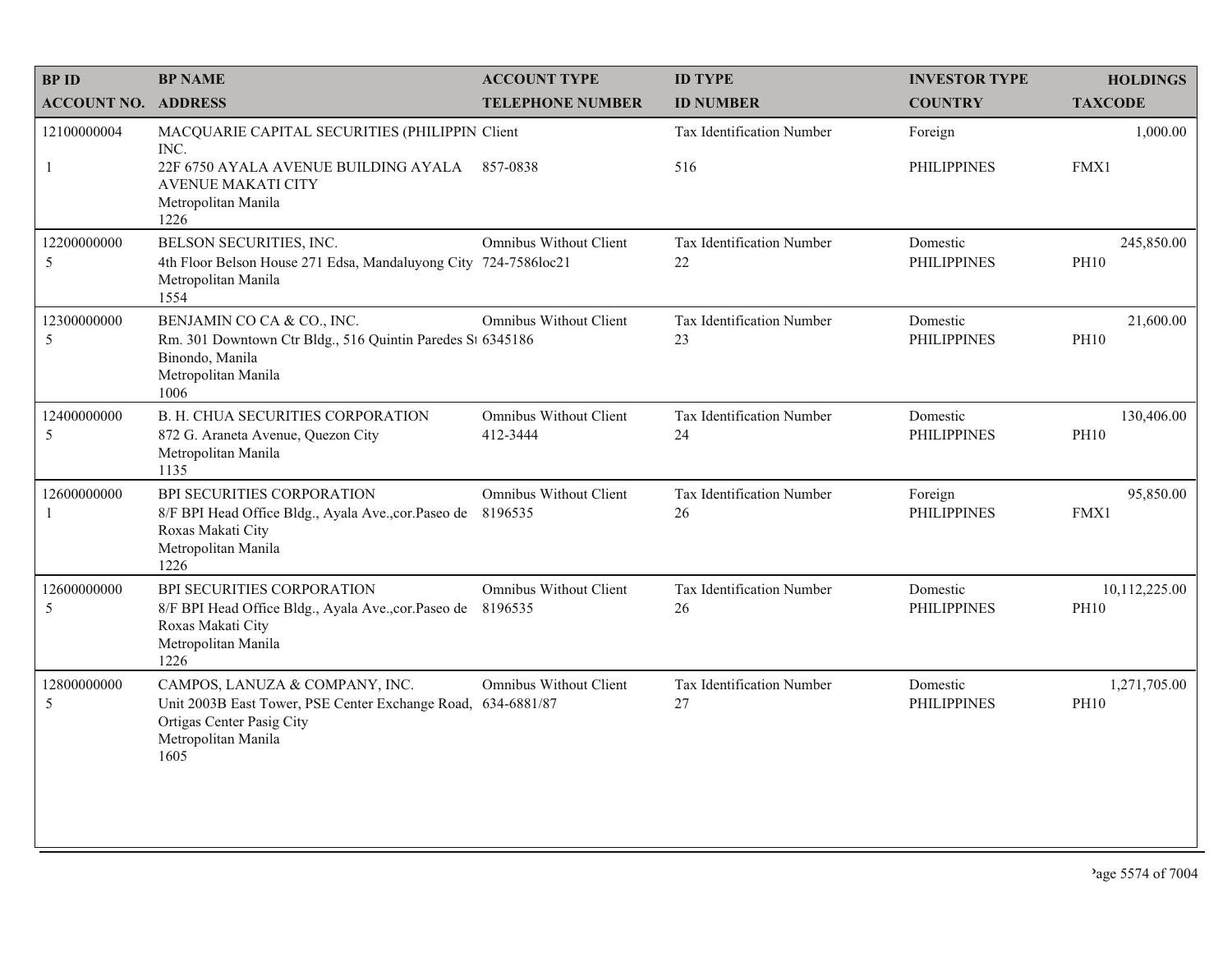| <b>BPID</b>                    | <b>BP NAME</b>                                                                                                                                             | <b>ACCOUNT TYPE</b>                       | <b>ID TYPE</b>                         | <b>INVESTOR TYPE</b>           | <b>HOLDINGS</b>             |
|--------------------------------|------------------------------------------------------------------------------------------------------------------------------------------------------------|-------------------------------------------|----------------------------------------|--------------------------------|-----------------------------|
| <b>ACCOUNT NO. ADDRESS</b>     |                                                                                                                                                            | <b>TELEPHONE NUMBER</b>                   | <b>ID NUMBER</b>                       | <b>COUNTRY</b>                 | <b>TAXCODE</b>              |
| 12800000000<br>6               | CAMPOS, LANUZA & COMPANY, INC.<br>Unit 2003B East Tower, PSE Center Exchange Road,<br>Ortigas Center Pasig City<br>Metropolitan Manila<br>1605             | Settlement<br>634-6881/87                 | <b>Tax Identification Number</b><br>27 | Domestic<br><b>PHILIPPINES</b> | 115,325.00<br><b>NWT</b>    |
| 12800000000<br>18              | CAMPOS, LANUZA & COMPANY, INC.<br>Unit 2003B East Tower, PSE Center Exchange Road, 634-6881/87<br>Ortigas Center Pasig City<br>Metropolitan Manila<br>1605 | Settlement                                | Tax Identification Number<br>27        | Foreign<br><b>PHILIPPINES</b>  | 7,200.00<br><b>RA10</b>     |
| 12900000000<br>5               | SINCERE SECURITIES CORPORATION<br>1203-A East Tower, PSE Centre, Exchange Road,<br>Ortigas Center, Pasig City<br>Metropolitan Manila<br>$\overline{0}$     | <b>Omnibus Without Client</b><br>638-3549 | <b>Tax Identification Number</b><br>28 | Domestic<br><b>PHILIPPINES</b> | 4,400.00<br><b>PH10</b>     |
| 13000000000<br>5               | CENTURY SECURITIES CORPORATION<br>1105 Galleria Corporate Center Ortigas Ave., Quezon 633-7044/47<br>City<br>Metropolitan Manila<br>1600                   | <b>Omnibus Without Client</b>             | Tax Identification Number<br>29        | Domestic<br><b>PHILIPPINES</b> | 1,861,800.00<br><b>PH10</b> |
| 13100000000<br>5               | PCIB SECURITIES, INC.<br>8/F PCIB Tower 2, Dela Costa St., Makati City<br>Metropolitan Manila<br>1002                                                      | <b>Omnibus Without Client</b><br>8912028  | Tax Identification Number<br>30        | Domestic<br><b>PHILIPPINES</b> | 483,000.00<br><b>PH10</b>   |
| 13100000000<br>6               | PCIB SECURITIES, INC.<br>8/F PCIB Tower 2, Dela Costa St., Makati City<br>Metropolitan Manila<br>1002                                                      | Settlement<br>8912028                     | Tax Identification Number<br>30        | Domestic<br><b>PHILIPPINES</b> | 11,400.00<br><b>NWT</b>     |
| 13300000000<br>5               | CITISECURITIES, INC.<br>Rm. 2701-B Tektite Tower Center Exchange Rd, Pasi; 635-5735<br>City<br>Metropolitan Manila<br>1600                                 | <b>Omnibus Without Client</b>             | Tax Identification Number<br>31        | Domestic<br><b>PHILIPPINES</b> | 835,300.00<br><b>PH10</b>   |
| 13300000000<br>$7\phantom{.0}$ | CITISECURITIES, INC.<br>Rm. 2701-B Tektite Tower Center Exchange Rd, Pasi; 635-5735<br>City<br>Metropolitan Manila<br>1600                                 | Own                                       | Tax Identification Number<br>31        | Domestic<br><b>PHILIPPINES</b> | 21,850.00<br><b>NWT</b>     |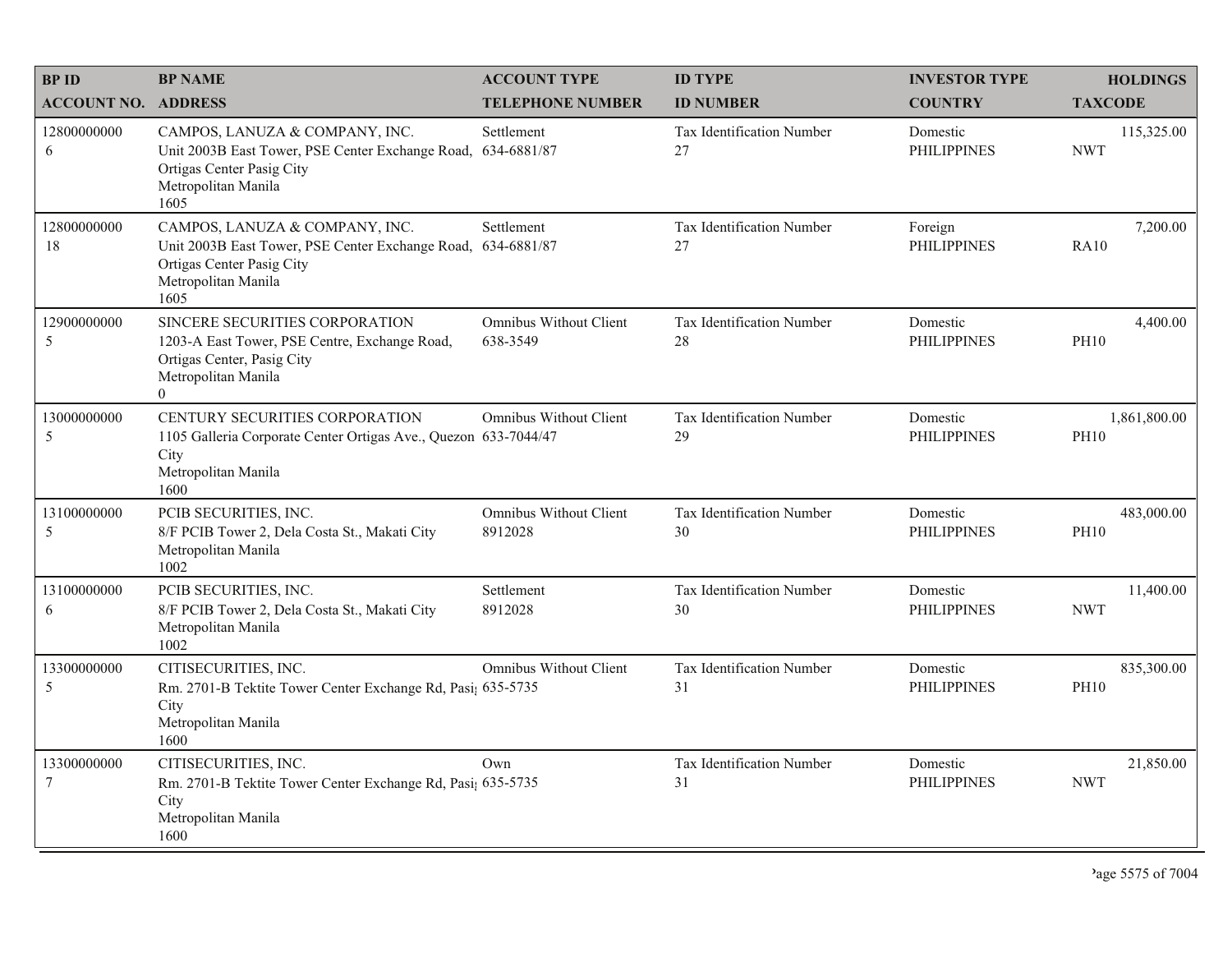| <b>BPID</b>                | <b>BP NAME</b>                                                                                                                                                | <b>ACCOUNT TYPE</b>                       | <b>ID TYPE</b>                         | <b>INVESTOR TYPE</b>           | <b>HOLDINGS</b>           |
|----------------------------|---------------------------------------------------------------------------------------------------------------------------------------------------------------|-------------------------------------------|----------------------------------------|--------------------------------|---------------------------|
| <b>ACCOUNT NO. ADDRESS</b> |                                                                                                                                                               | <b>TELEPHONE NUMBER</b>                   | <b>ID NUMBER</b>                       | <b>COUNTRY</b>                 | <b>TAXCODE</b>            |
| 13600000000<br>5           | TRITON SECURITIES CORP.<br>26/F LKG Tower, 6801 Ayala Avenue Makati City<br>Metropolitan Manila<br>$\theta$                                                   | <b>Omnibus Without Client</b><br>5238311  | <b>Tax Identification Number</b><br>34 | Domestic<br><b>PHILIPPINES</b> | 61,550.00<br><b>PH10</b>  |
| 14000000000<br>5           | IGC SECURITIES INC.<br>Suite 1006, Tower I & Exchange Plaza Ayala Triangle 816-39-86<br>Ayala Avenue Makati City<br>Metropolitan Manila<br>1200               | <b>Omnibus Without Client</b>             | Tax Identification Number<br>38        | Domestic<br><b>PHILIPPINES</b> | 79,700.00<br><b>PH10</b>  |
| 14100000000<br>5           | <b>CUALOPING SECURITIES CORPORATION</b><br>Suite 1801 Tytana Centre Condominium Plaza Lorenz 241-0262<br>Ruiz, Binondo, Manila<br>Metropolitan Manila<br>1006 | <b>Omnibus Without Client</b>             | Tax Identification Number<br>39        | Domestic<br><b>PHILIPPINES</b> | 4,750.00<br><b>PH10</b>   |
| 14300000000<br>5           | DAVID GO SECURITIES CORP.<br>Rm. 309 Federation Center Bldg. Muelle de Binondo, 242-2379<br>Binondo, Manila<br>Metropolitan Manila<br>1006                    | <b>Omnibus Without Client</b>             | Tax Identification Number<br>41        | Domestic<br><b>PHILIPPINES</b> | 376,017.00<br><b>PH10</b> |
| 14500000000<br>5           | DIVERSIFIED SECURITIES, INC.<br>5/F PDCP Bank Centre, Herrera cor. Alfaro Sts.,<br>Salcedo Village, Makati City<br>Metropolitan Manila<br>1600                | Omnibus Without Client<br>634-6630/31     | Tax Identification Number<br>43        | Domestic<br><b>PHILIPPINES</b> | 108,050.00<br><b>PH10</b> |
| 14500000000<br>14          | DIVERSIFIED SECURITIES, INC.<br>5/F PDCP Bank Centre, Herrera cor. Alfaro Sts.,<br>Salcedo Village, Makati City<br>Metropolitan Manila<br>1600                | Settlement<br>634-6630/31                 | Tax Identification Number<br>43        | Domestic<br><b>PHILIPPINES</b> | 4,800.00<br><b>PH10</b>   |
| 14700000000<br>5           | E. CHUA CHIACO SECURITIES, INC.<br>113 Renta St., Binondo, Manila<br>Metropolitan Manila<br>1006                                                              | <b>Omnibus Without Client</b><br>242-5145 | Tax Identification Number<br>45        | Domestic<br><b>PHILIPPINES</b> | 260,356.00<br><b>PH10</b> |
| 14700000000<br>7           | E. CHUA CHIACO SECURITIES, INC.<br>113 Renta St., Binondo, Manila<br>Metropolitan Manila<br>1006                                                              | Own<br>242-5145                           | Tax Identification Number<br>45        | Domestic<br><b>PHILIPPINES</b> | 2,571.00<br><b>NWT</b>    |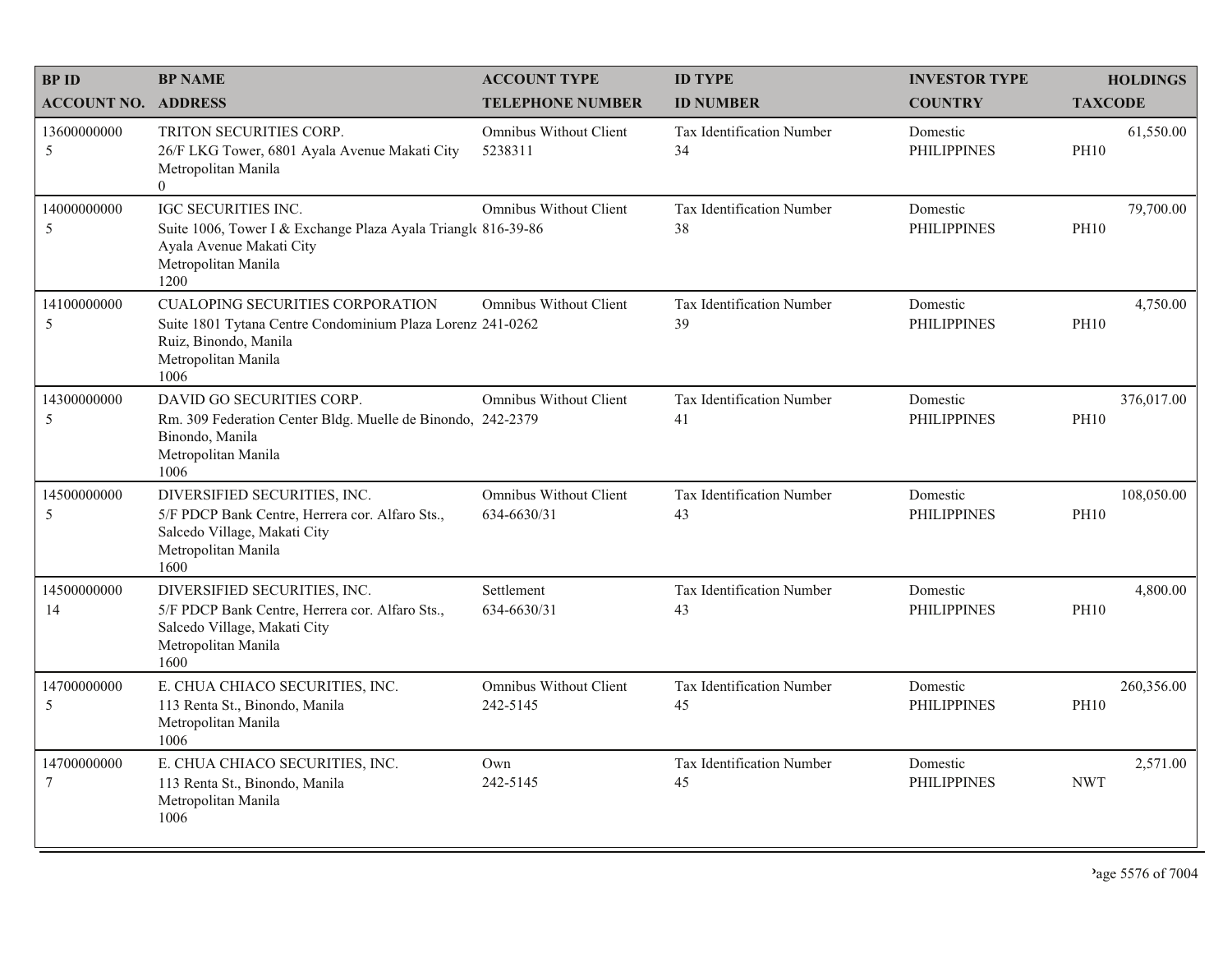| <b>BPID</b>                | <b>BP NAME</b>                                                                                                                                                                                                 | <b>ACCOUNT TYPE</b>                   | <b>ID TYPE</b>                         | <b>INVESTOR TYPE</b>           | <b>HOLDINGS</b>          |
|----------------------------|----------------------------------------------------------------------------------------------------------------------------------------------------------------------------------------------------------------|---------------------------------------|----------------------------------------|--------------------------------|--------------------------|
| <b>ACCOUNT NO. ADDRESS</b> |                                                                                                                                                                                                                | <b>TELEPHONE NUMBER</b>               | <b>ID NUMBER</b>                       | <b>COUNTRY</b>                 | <b>TAXCODE</b>           |
| 14800000000<br>5           | EQUITABLE SECURIITES (PHILS.) INC.<br>3/F Cacho-Gonzalez Bldg, Aguirre cor. Trasierra St,<br>Legaspi Village Makati City<br>Metropolitan Manila<br>1229                                                        | Omnibus Without Client<br>810-4801/04 | <b>Tax Identification Number</b><br>46 | Domestic<br><b>PHILIPPINES</b> | 830.00<br><b>PH10</b>    |
| 14900000000<br>5           | EAST WEST CAPITAL CORPORATION<br>2/F U-Bix Building 1331 Angono St., Makati City<br>Metropolitan Manila<br>1208                                                                                                | Omnibus Without Client<br>891-98901   | Tax Identification Number<br>47        | Domestic<br><b>PHILIPPINES</b> | 99,600.00<br><b>PH10</b> |
| 14900000000<br>6           | EAST WEST CAPITAL CORPORATION<br>2/F U-Bix Building 1331 Angono St., Makati City<br>Metropolitan Manila<br>1208                                                                                                | Settlement<br>891-98901               | Tax Identification Number<br>47        | Domestic<br><b>PHILIPPINES</b> | 800.00<br><b>NWT</b>     |
| 15000000000                | EASTERN SECURITIES DEVELOPMENT<br><b>CORPORATION</b>                                                                                                                                                           | Omnibus Without Client                | Tax Identification Number              | Domestic                       | 474,926.00               |
| 5                          | 1701 Tytana Ctr. Bldg, Binondo, Manila<br>Metropolitan Manila<br>1006                                                                                                                                          | 242-4006/11                           | 48                                     | <b>PHILIPPINES</b>             | <b>PH10</b>              |
| 15300000000<br>5           | EQUITIWORLD SECURITIES, INC.<br>807-809 Philippine Stock Exchange Ayala Tower 1,<br>Ayala Avenue Makati City<br>Metropolitan Manila<br>1226                                                                    | Omnibus Without Client<br>848-5401/09 | Tax Identification Number<br>51        | Domestic<br><b>PHILIPPINES</b> | 74,280.00<br><b>PH10</b> |
| 15300000000<br>7           | EQUITIWORLD SECURITIES, INC.<br>807-809 Philippine Stock Exchange Ayala Tower 1,<br>Ayala Avenue Makati City<br>Metropolitan Manila<br>1226                                                                    | Own<br>848-5401/09                    | Tax Identification Number<br>51        | Domestic<br><b>PHILIPPINES</b> | 20,000.00<br><b>NWT</b>  |
| 15400000000                | EVERGREEN STOCK BROKERAGE & SEC., INC. Omnibus Without Client<br>Suite 606 - 607, 6th Floor, Tower One Phil. Stock<br>Exchange Plaza, Ayala Triangle, Ayala Ave. Makati<br>City<br>Metropolitan Manila<br>1200 | 891-9451                              | Tax Identification Number<br>52        | Foreign<br><b>PHILIPPINES</b>  | 450,000.00<br>FMX1       |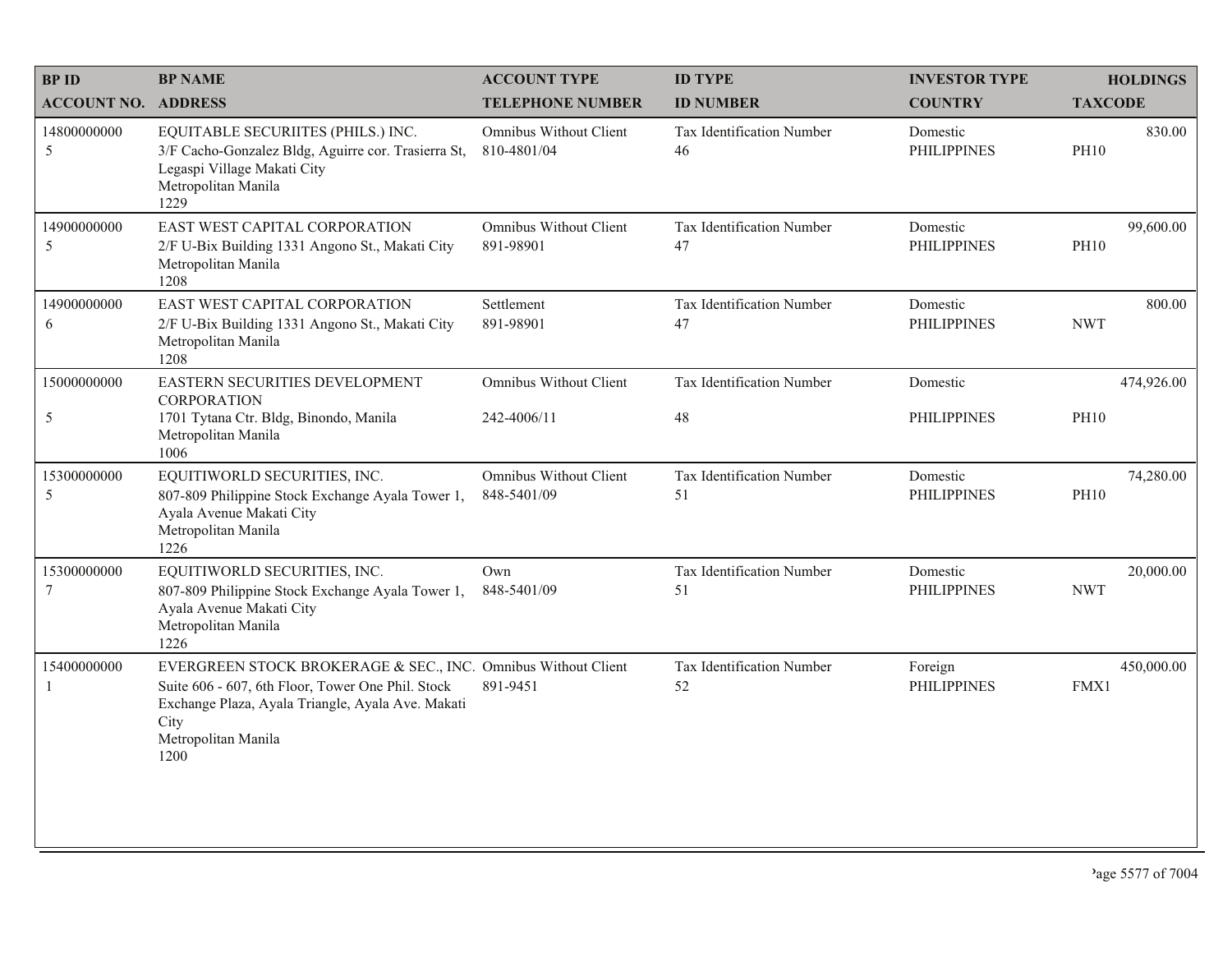| <b>BPID</b>                   | <b>BP NAME</b>                                                                                                                                                                                                 | <b>ACCOUNT TYPE</b>                       | <b>ID TYPE</b>                         | <b>INVESTOR TYPE</b>           | <b>HOLDINGS</b>           |
|-------------------------------|----------------------------------------------------------------------------------------------------------------------------------------------------------------------------------------------------------------|-------------------------------------------|----------------------------------------|--------------------------------|---------------------------|
| <b>ACCOUNT NO. ADDRESS</b>    |                                                                                                                                                                                                                | <b>TELEPHONE NUMBER</b>                   | <b>ID NUMBER</b>                       | <b>COUNTRY</b>                 | <b>TAXCODE</b>            |
| 15400000000<br>5              | EVERGREEN STOCK BROKERAGE & SEC., INC. Omnibus Without Client<br>Suite 606 - 607, 6th Floor, Tower One Phil. Stock<br>Exchange Plaza, Ayala Triangle, Ayala Ave. Makati<br>City<br>Metropolitan Manila<br>1200 | 891-9451                                  | Tax Identification Number<br>52        | Domestic<br><b>PHILIPPINES</b> | 277,800.00<br><b>PH10</b> |
| 15400000000<br>$\overline{7}$ | EVERGREEN STOCK BROKERAGE & SEC., INC. Own<br>Suite 606 - 607, 6th Floor, Tower One Phil. Stock<br>Exchange Plaza, Ayala Triangle, Ayala Ave. Makati<br>City<br>Metropolitan Manila<br>1200                    | 891-9451                                  | <b>Tax Identification Number</b><br>52 | Domestic<br><b>PHILIPPINES</b> | 59.00<br><b>NWT</b>       |
| 15900000000<br>5              | FIRST INTEGRATED CAPITAL SECURITIES, INC Omnibus Without Client<br>Units 1211-1212 Tower I & Exchange Plaza, Ayala<br>Ave. Cor. Paseo de Roxas, Makati City<br>Metropolitan Manila<br>1200                     | 759-4320 to 23                            | Tax Identification Number<br>57        | Domestic<br><b>PHILIPPINES</b> | 768,800.00<br><b>PH10</b> |
| 16100000000<br>5              | FRANCISCO ORTIGAS SECURITIES, INC.<br>10/F Ortigas Bldg. Ortigas Ave, Pasig City<br>Metropolitan Manila<br>1600                                                                                                | Omnibus Without Client<br>631-26-74       | Tax Identification Number<br>59        | Domestic<br><b>PHILIPPINES</b> | 63,029.00<br><b>PH10</b>  |
| 16200000000                   | F. YAP SECURITIES, INC.<br>Unit 2301 PSE Center (East Tower) Exchange Rd.,<br>Ortigas Center Pasig City<br>Metropolitan Manila<br>1603                                                                         | <b>Omnibus Without Client</b><br>635-4126 | Tax Identification Number<br>60        | Foreign<br><b>PHILIPPINES</b>  | 1,000.00<br>FMX1          |
| 16200000000<br>5              | F. YAP SECURITIES, INC.<br>Unit 2301 PSE Center (East Tower) Exchange Rd.,<br>Ortigas Center Pasig City<br>Metropolitan Manila<br>1603                                                                         | <b>Omnibus Without Client</b><br>635-4126 | Tax Identification Number<br>60        | Domestic<br><b>PHILIPPINES</b> | 21,291.00<br><b>PH10</b>  |
| 16700000000<br>5              | AURORA SECURITIES, INC.<br>UNIT 2405A WEST TOWER PHILIPPINE STOCK 633-5892<br>EXCHANGE CENTRE ORTIGAS, PASIG CITY<br>Metropolitan Manila<br>1605                                                               | Omnibus Without Client                    | Tax Identification Number<br>64        | Domestic<br><b>PHILIPPINES</b> | 13,516.00<br><b>PH10</b>  |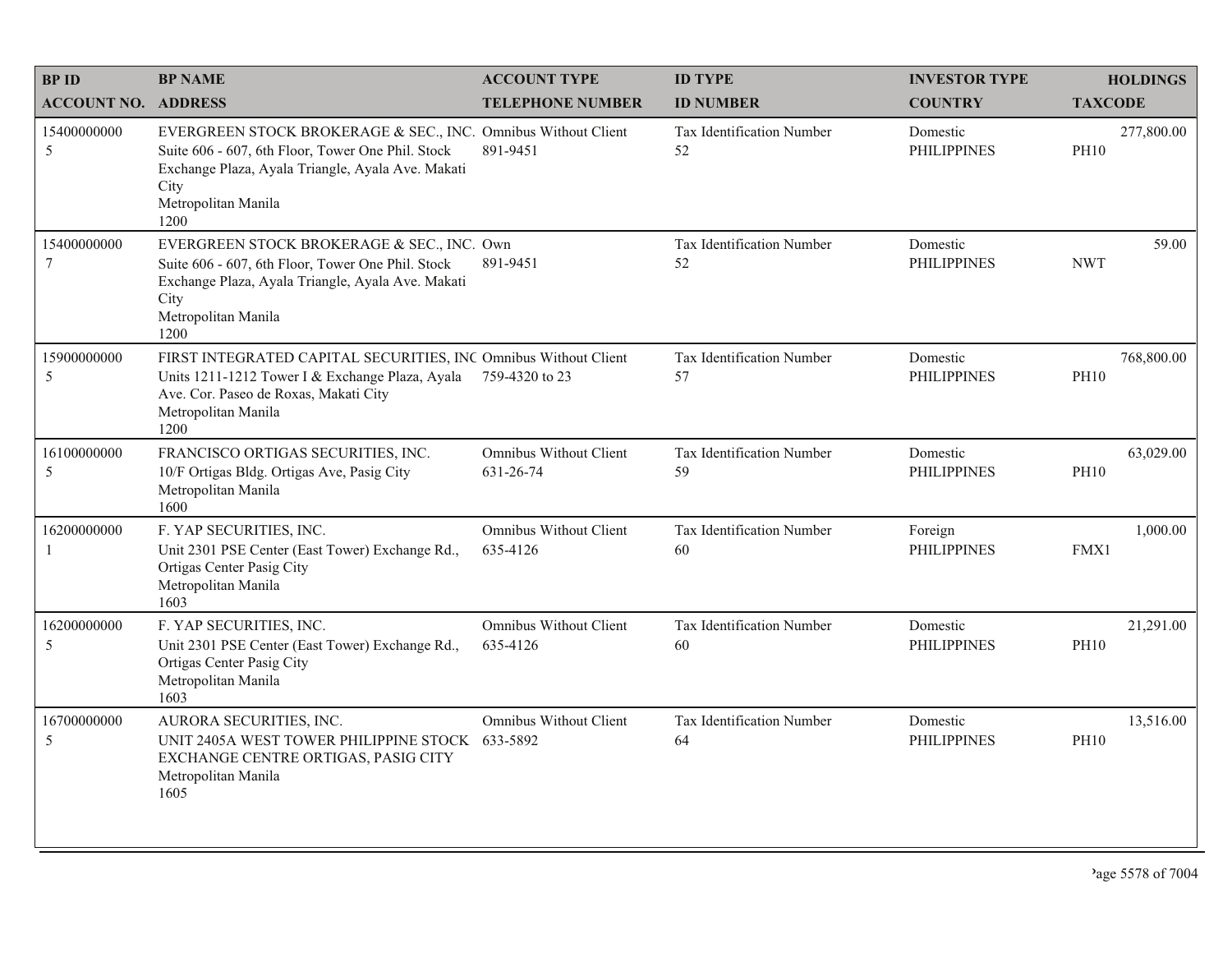| <b>BPID</b>                | <b>BP NAME</b>                                                                                                                                           | <b>ACCOUNT TYPE</b>           | <b>ID TYPE</b>                         | <b>INVESTOR TYPE</b>           | <b>HOLDINGS</b>           |
|----------------------------|----------------------------------------------------------------------------------------------------------------------------------------------------------|-------------------------------|----------------------------------------|--------------------------------|---------------------------|
| <b>ACCOUNT NO. ADDRESS</b> |                                                                                                                                                          | <b>TELEPHONE NUMBER</b>       | <b>ID NUMBER</b>                       | <b>COUNTRY</b>                 | <b>TAXCODE</b>            |
| 16800000000<br>5           | GLOBALINKS SECURITIES & STOCKS, INC.<br>#706 Ayala Tower One Ayala Avenue Cor. Paseo de 759-4136<br>Roxas St. Makati City<br>Metropolitan Manila<br>1226 | Omnibus Without Client        | <b>Tax Identification Number</b><br>65 | Domestic<br><b>PHILIPPINES</b> | 182,919.00<br><b>PH10</b> |
| 16800000000<br>6           | GLOBALINKS SECURITIES & STOCKS, INC.<br>#706 Ayala Tower One Ayala Avenue Cor. Paseo de 759-4136<br>Roxas St. Makati City<br>Metropolitan Manila<br>1226 | Settlement                    | Tax Identification Number<br>65        | Domestic<br><b>PHILIPPINES</b> | 200,279.00<br><b>NWT</b>  |
| 16800000000<br>7           | GLOBALINKS SECURITIES & STOCKS, INC.<br>#706 Ayala Tower One Ayala Avenue Cor. Paseo de 759-4136<br>Roxas St. Makati City<br>Metropolitan Manila<br>1226 | Own                           | Tax Identification Number<br>65        | Domestic<br><b>PHILIPPINES</b> | 54.00<br><b>NWT</b>       |
| 16900000000<br>5           | JSG SECURITIES, INC.<br>4th Floor, A&T Building, 244 Escolta Street, Binondo 2429414<br>Manila<br>Metropolitan Manila<br>1006                            | <b>Omnibus Without Client</b> | Tax Identification Number<br>66        | Domestic<br><b>PHILIPPINES</b> | 26,500.00<br><b>PH10</b>  |
| 16900000000<br>6           | JSG SECURITIES, INC.<br>4th Floor, A&T Building, 244 Escolta Street, Binondo 2429414<br>Manila<br>Metropolitan Manila<br>1006                            | Settlement                    | Tax Identification Number<br>66        | Domestic<br><b>PHILIPPINES</b> | 28,000.00<br><b>NWT</b>   |
| 17000000000<br>5           | <b>GOLDSTAR SECURITIES, INC.</b><br>2201-B East Tower, PSE Centre Exchange Rd, Ortiga 633-7485/86<br>Center Pasig City<br>Metropolitan Manila<br>1600    | <b>Omnibus Without Client</b> | Tax Identification Number<br>67        | Domestic<br><b>PHILIPPINES</b> | 50,735.00<br><b>PH10</b>  |
| 17000000000<br>14          | GOLDSTAR SECURITIES, INC.<br>2201-B East Tower, PSE Centre Exchange Rd, Ortiga 633-7485/86<br>Center Pasig City<br>Metropolitan Manila<br>1600           | Settlement                    | Tax Identification Number<br>67        | Domestic<br><b>PHILIPPINES</b> | 24,900.00<br><b>PH10</b>  |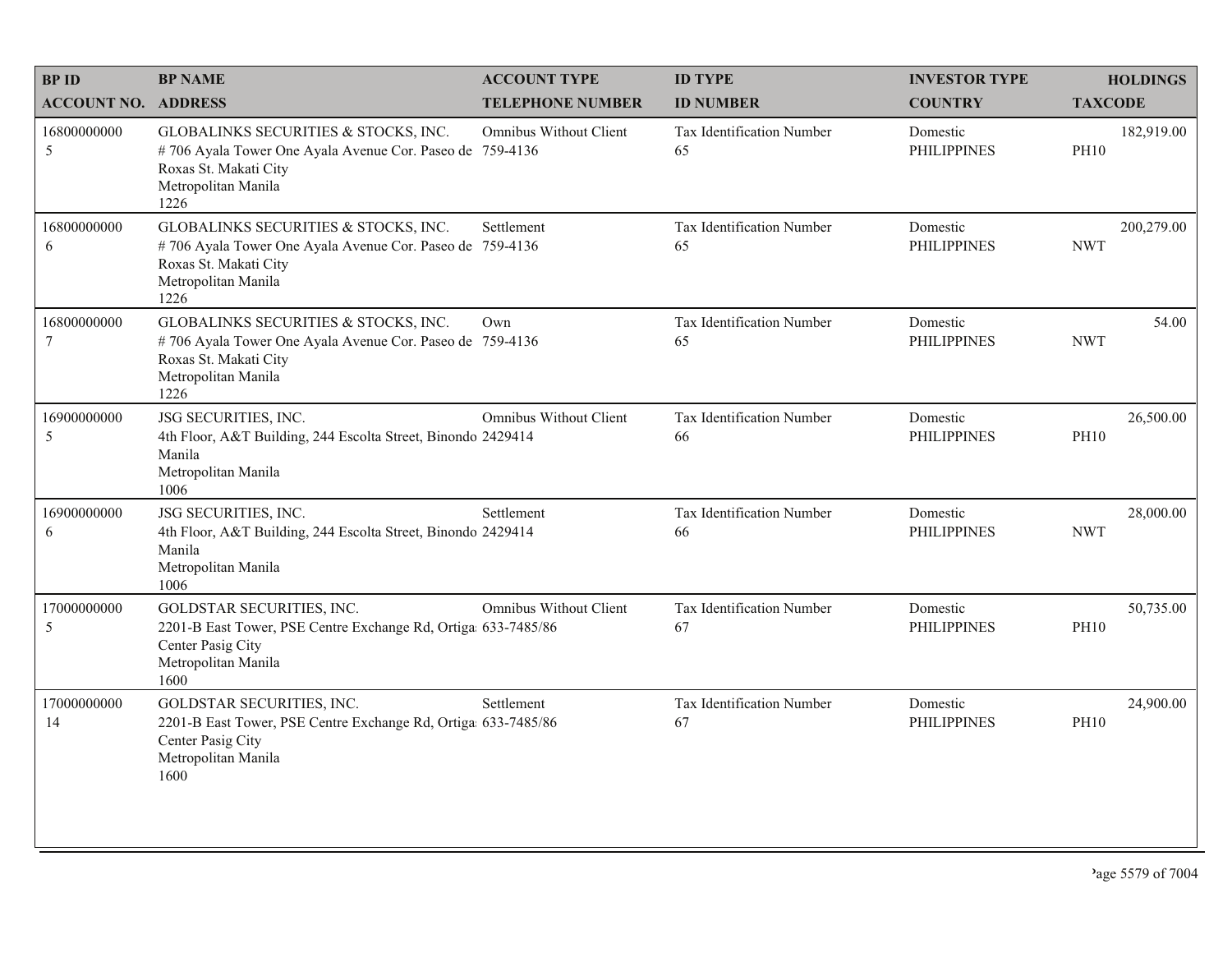| <b>BPID</b>                | <b>BP NAME</b>                                                                                                                                            | <b>ACCOUNT TYPE</b>                            | <b>ID TYPE</b>                         | <b>INVESTOR TYPE</b>           | <b>HOLDINGS</b>             |
|----------------------------|-----------------------------------------------------------------------------------------------------------------------------------------------------------|------------------------------------------------|----------------------------------------|--------------------------------|-----------------------------|
| <b>ACCOUNT NO. ADDRESS</b> |                                                                                                                                                           | <b>TELEPHONE NUMBER</b>                        | <b>ID NUMBER</b>                       | <b>COUNTRY</b>                 | <b>TAXCODE</b>              |
| 17200000000<br>5           | GUILD SECURITIES, INC.<br>Unit 1215 Tower One & Exchange Plaza Ayala Ave., 8919232<br>Makati City<br>Metropolitan Manila<br>1226                          | Omnibus Without Client                         | Tax Identification Number<br>69        | Domestic<br><b>PHILIPPINES</b> | 93,549.00<br><b>PH10</b>    |
| 17200000000<br>6           | GUILD SECURITIES, INC.<br>Unit 1215 Tower One & Exchange Plaza Ayala Ave., 8919232<br>Makati City<br>Metropolitan Manila<br>1226                          | Settlement                                     | Tax Identification Number<br>69        | Domestic<br><b>PHILIPPINES</b> | 500.00<br><b>NWT</b>        |
| 17400000000<br>5           | HDI SECURITIES, INC.<br>UNIT 2305-B 23/F ORIENT SQUARE BLDG., F.<br>ORTIGAS, JR. ROAD, ORTIGAS CENTRE, PASIG<br>CITY, 1605<br>Metropolitan Manila<br>1605 | <b>Omnibus Without Client</b><br>891-9598      | Tax Identification Number<br>71        | Domestic<br><b>PHILIPPINES</b> | 41,250.00<br><b>PH10</b>    |
| 17500000000<br>5           | H. E. BENNETT SECURITIES, INC.<br>Rm. 1704 World Trade Exchange Bldg., 215 Juan Lur 242-5733<br>St., Binondo, Manila<br>Metropolitan Manila<br>1006       | <b>Omnibus Without Client</b>                  | <b>Tax Identification Number</b><br>72 | Domestic<br><b>PHILIPPINES</b> | 71,100.00<br><b>PH10</b>    |
| 17800000000<br>5           | HK SECURITIES, INC.<br>Suite 102 Columbia Tower, Ortigas Ave.,<br>Mandaluyong City<br>Metropolitan Manila<br>1600                                         | <b>Omnibus Without Client</b><br>6336991 to 96 | Tax Identification Number<br>75        | Domestic<br><b>PHILIPPINES</b> | 100.00<br><b>PH10</b>       |
| 17900000000<br>5           | I. ACKERMAN & CO., INC.<br>Suite 705, Tower I Bldg. PSE Plaza, Ayala Triangle<br>Ayala Ave., Makati City<br>Metropolitan Manila<br>1226                   | <b>Omnibus Without Client</b><br>891-9071      | Tax Identification Number<br>76        | Domestic<br><b>PHILIPPINES</b> | 347,353.00<br><b>PH10</b>   |
| 18000000000<br>5           | I. B. GIMENEZ SECURITIES, INC.<br>NO. 42 3/F NEW ROSARIO ORTIGAS ARCADE,<br>ROSARIO ORTIGAS EXTENSION, PASIG CITY<br>Metropolitan Manila<br>1600          | <b>Omnibus Without Client</b><br>634-2344/48   | Tax Identification Number<br>77        | Domestic<br><b>PHILIPPINES</b> | 3,683,750.00<br><b>PH10</b> |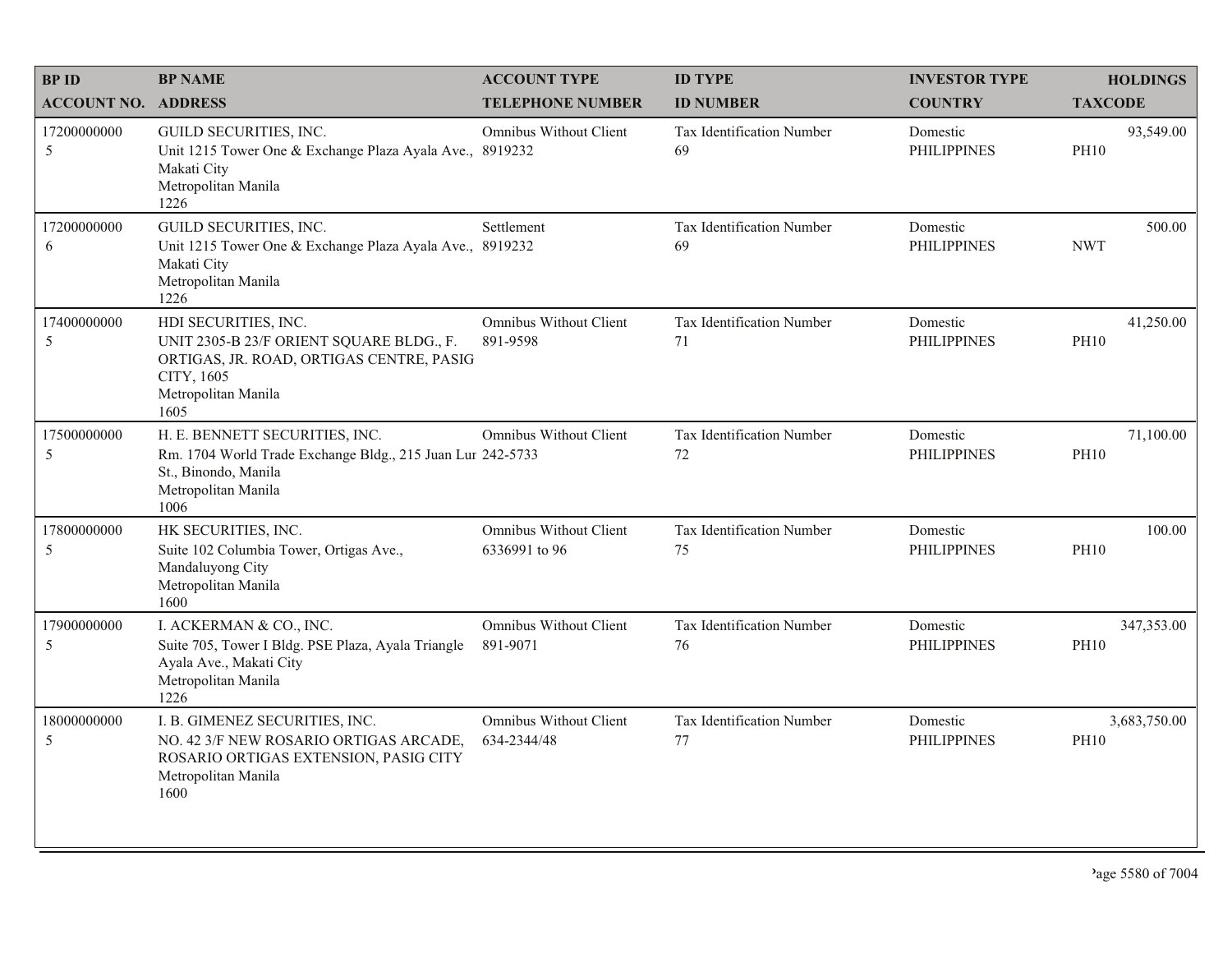| <b>BPID</b>                | <b>BP NAME</b>                                                                                                                                                    | <b>ACCOUNT TYPE</b>                | <b>ID TYPE</b>                  | <b>INVESTOR TYPE</b>           | <b>HOLDINGS</b>           |
|----------------------------|-------------------------------------------------------------------------------------------------------------------------------------------------------------------|------------------------------------|---------------------------------|--------------------------------|---------------------------|
| <b>ACCOUNT NO. ADDRESS</b> |                                                                                                                                                                   | <b>TELEPHONE NUMBER</b>            | <b>ID NUMBER</b>                | <b>COUNTRY</b>                 | <b>TAXCODE</b>            |
| 18000000000<br>$\tau$      | I. B. GIMENEZ SECURITIES, INC.<br>NO. 42 3/F NEW ROSARIO ORTIGAS ARCADE,<br>ROSARIO ORTIGAS EXTENSION, PASIG CITY<br>Metropolitan Manila<br>1600                  | Own<br>634-2344/48                 | Tax Identification Number<br>77 | Domestic<br><b>PHILIPPINES</b> | 49,100.00<br><b>NWT</b>   |
| 18100000000<br>5           | INVESTORS SECURITIES, INC,<br>Unit 604-605 Tower One & Exchange Plaza Ayala<br>Triangle, Ayala Ave. cor Paseo de Roxas Makati City<br>Metropolitan Manila<br>1200 | Omnibus Without Client<br>8431210  | Tax Identification Number<br>78 | Domestic<br><b>PHILIPPINES</b> | 341,400.00<br><b>PH10</b> |
| 18100000000<br>7           | INVESTORS SECURITIES, INC,<br>Unit 604-605 Tower One & Exchange Plaza Ayala<br>Triangle, Ayala Ave. cor Paseo de Roxas Makati City<br>Metropolitan Manila<br>1200 | Own<br>8431210                     | Tax Identification Number<br>78 | Domestic<br><b>PHILIPPINES</b> | 4,300.00<br><b>NWT</b>    |
| 18200000000<br>5           | IMPERIAL, DE GUZMAN, ABALOS & CO., INC.<br>Ground Floor, EDSA Central Square Shaw Boulevard 6332686<br>Mandaluyong City<br>Metropolitan Manila<br>1552            | <b>Omnibus Without Client</b>      | Tax Identification Number<br>79 | Domestic<br><b>PHILIPPINES</b> | 380,135.00<br><b>PH10</b> |
| 18300000000<br>5           | INTRA-INVEST SECURITIES, INC.<br>11/F ACT Tower, 135 Sen. Gil Puyat Ave., Salcedo<br>Vill., Makati City<br>Metropolitan Manila<br>1200                            | Omnibus Without Client<br>8106934  | Tax Identification Number<br>80 | Domestic<br><b>PHILIPPINES</b> | 37,626.00<br><b>PH10</b>  |
| 18700000000<br>5           | ASIAN CAPITAL EQUITIES, INC.<br>6/F Tower 1 & Exchange Plaza Ayala Ave., cor Paseo 8485126<br>de Roxas, Makati City<br>Metropolitan Manila<br>1226                | <b>Omnibus Without Client</b>      | Tax Identification Number<br>84 | Domestic<br><b>PHILIPPINES</b> | 200.00<br><b>PH10</b>     |
| 18800000000<br>5           | J.M. BARCELON & CO., INC.<br>#34 Casa Nueva Townhomes, Manga Road, corner<br>Balite Drive, New Manila, Quezon City<br>Metropolitan Manila<br>1100                 | Omnibus Without Client<br>523-6808 | Tax Identification Number<br>85 | Domestic<br><b>PHILIPPINES</b> | 8,500.00<br><b>PH10</b>   |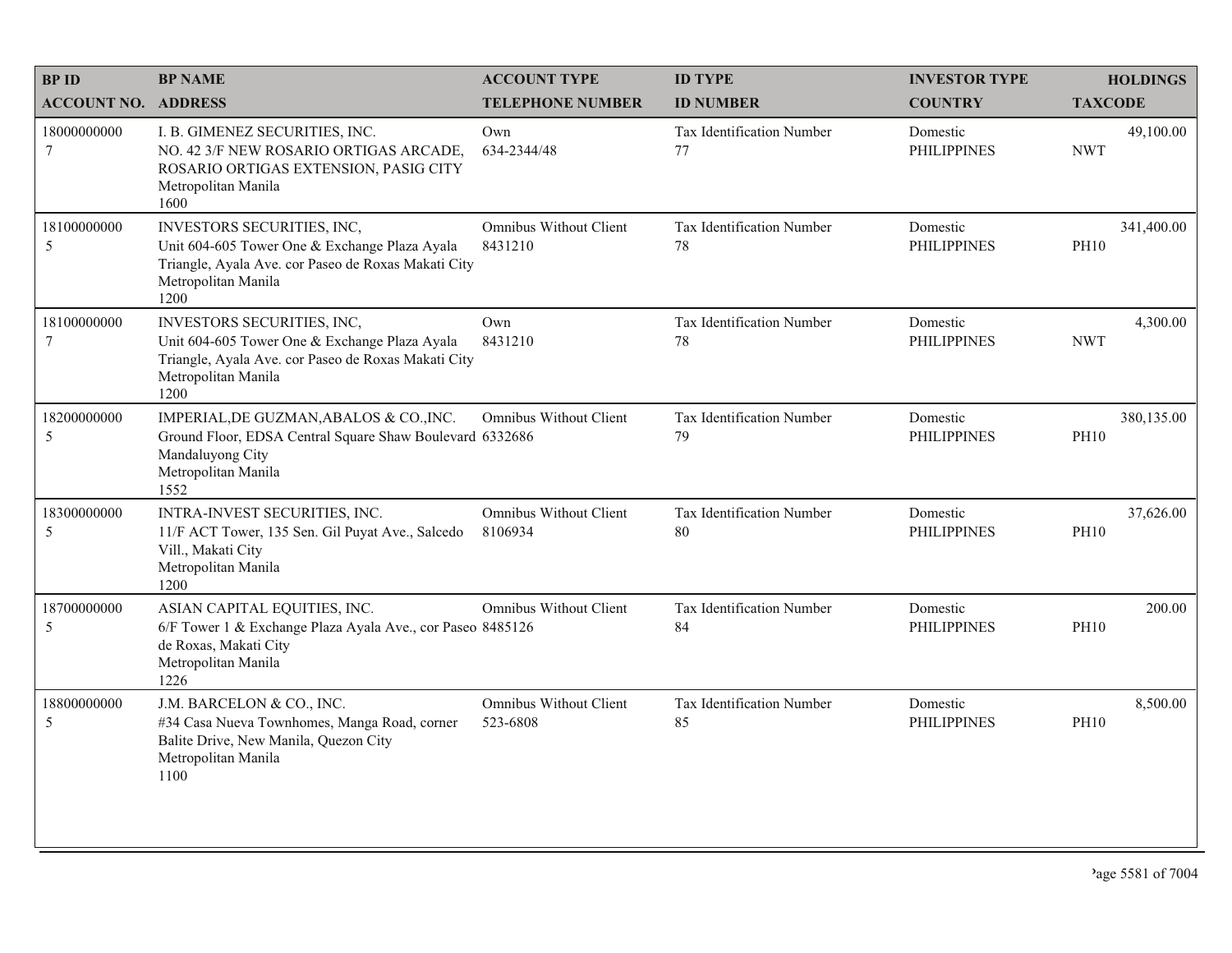| <b>BPID</b>                | <b>BP NAME</b>                                                                                                                                                    | <b>ACCOUNT TYPE</b>                          | <b>ID TYPE</b>                         | <b>INVESTOR TYPE</b>           |                | <b>HOLDINGS</b> |
|----------------------------|-------------------------------------------------------------------------------------------------------------------------------------------------------------------|----------------------------------------------|----------------------------------------|--------------------------------|----------------|-----------------|
| <b>ACCOUNT NO. ADDRESS</b> |                                                                                                                                                                   | <b>TELEPHONE NUMBER</b>                      | <b>ID NUMBER</b>                       | <b>COUNTRY</b>                 | <b>TAXCODE</b> |                 |
| 18800000000<br>6           | J.M. BARCELON & CO., INC.<br>#34 Casa Nueva Townhomes, Manga Road, corner<br>Balite Drive, New Manila, Quezon City<br>Metropolitan Manila<br>1100                 | Settlement<br>523-6808                       | <b>Tax Identification Number</b><br>85 | Domestic<br><b>PHILIPPINES</b> | <b>NWT</b>     | 600.00          |
| 19000000000<br>5           | VALUE QUEST SECURITIES CORPORATION<br>Unit 1006B West Tower, Philippine Stock Exchange<br>Centre, Exchange Road, Ortigas, Pasig City<br>Metropolitan Manila<br>00 | Omnibus Without Client<br>892-1816           | Tax Identification Number<br>87        | Domestic<br><b>PHILIPPINES</b> | <b>PH10</b>    | 30,000.00       |
| 19300000000<br>5           | LARRGO SECURITIES CO., INC.<br>Rm. 202 2/F Rufino Building, Ayala Avenue, Makati 8101353<br>City<br>Metropolitan Manila<br>1226                                   | <b>Omnibus Without Client</b>                | Tax Identification Number<br>90        | Domestic<br><b>PHILIPPINES</b> | <b>PH10</b>    | 1,400.00        |
| 19700000000<br>5           | LOPEZ, LOCSIN, LEDESMA & CO., INC.<br>405 URBAN BUILDING, SEN. GIL. PUYAT AVEN 8127482<br><b>MAKATI CITY</b><br>Metropolitan Manila<br>1226                       | <b>Omnibus Without Client</b>                | Tax Identification Number<br>94        | Domestic<br><b>PHILIPPINES</b> | <b>PH10</b>    | 4,650.00        |
| 19700000000<br>6           | LOPEZ, LOCSIN, LEDESMA & CO., INC.<br>405 URBAN BUILDING, SEN. GIL. PUYAT AVEN 8127482<br><b>MAKATI CITY</b><br>Metropolitan Manila<br>1226                       | Settlement                                   | Tax Identification Number<br>94        | Domestic<br><b>PHILIPPINES</b> | <b>NWT</b>     | 22,572.00       |
| 19800000000<br>5           | LUCKY SECURITIES, INC.<br>Unit 1402-B PSE Center Exchange Road, Ortigas<br>Center Pasig City<br>Metropolitan Manila<br>1600                                       | Omnibus Without Client<br>6346747/60         | Tax Identification Number<br>95        | Domestic<br><b>PHILIPPINES</b> | <b>NWT</b>     | 16,800.00       |
| 19900000000<br>5           | LUYS SECURITIES COMPANY, INC.<br>28/F LKG Tower 6801 Ayala Ave. Makati City<br>Metropolitan Manila<br>1200                                                        | Omnibus Without Client<br>5231040            | Tax Identification Number<br>96        | Domestic<br><b>PHILIPPINES</b> | <b>PH10</b>    | 64,839.00       |
| 20000000000<br>5           | MANDARIN SECURITIES CORPORATION<br>28/F LKG Tower 6801 Ayala Ave. Makati City<br>Metropolitan Manila<br>1200                                                      | <b>Omnibus Without Client</b><br>523-8311/16 | Tax Identification Number<br>97        | Domestic<br><b>PHILIPPINES</b> | <b>PH10</b>    | 30,536.00       |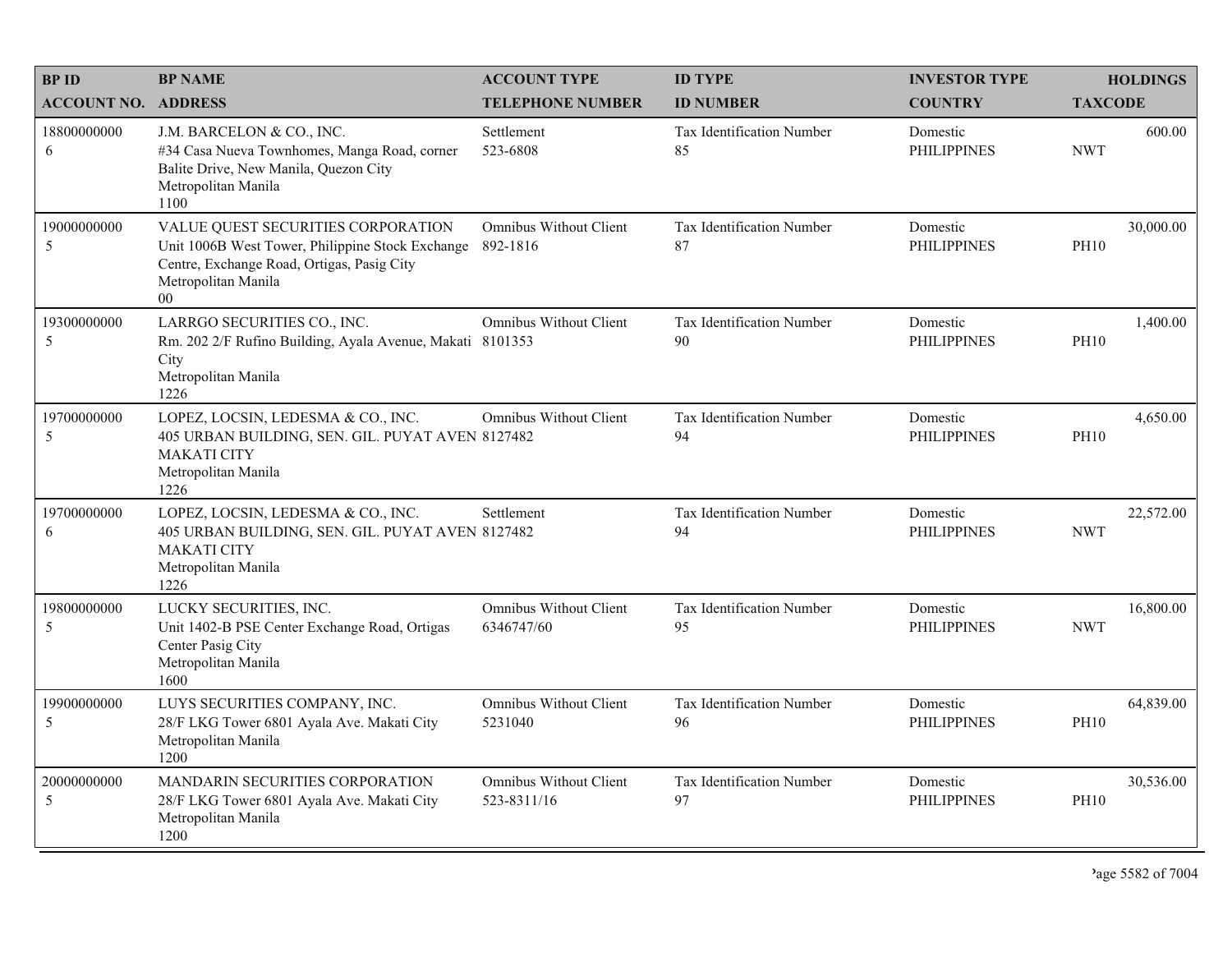| <b>BPID</b>                    | <b>BP NAME</b>                                                                                                                                       | <b>ACCOUNT TYPE</b>                | <b>ID TYPE</b>                         | <b>INVESTOR TYPE</b>           | <b>HOLDINGS</b>             |
|--------------------------------|------------------------------------------------------------------------------------------------------------------------------------------------------|------------------------------------|----------------------------------------|--------------------------------|-----------------------------|
| <b>ACCOUNT NO. ADDRESS</b>     |                                                                                                                                                      | <b>TELEPHONE NUMBER</b>            | <b>ID NUMBER</b>                       | <b>COUNTRY</b>                 | <b>TAXCODE</b>              |
| 20000000000<br>6               | MANDARIN SECURITIES CORPORATION<br>28/F LKG Tower 6801 Ayala Ave. Makati City<br>Metropolitan Manila<br>1200                                         | Settlement<br>523-8311/16          | <b>Tax Identification Number</b><br>97 | Domestic<br><b>PHILIPPINES</b> | 100.00<br><b>NWT</b>        |
| 20300000000<br>-1              | CITISECONLINE.COM, INC.<br>2401-B EAST TOWER, PSE CENTRE EXCHANGE 635-5735<br>ROAD, ORTIGAS CENTER PASIG CITY<br>Metropolitan Manila<br>1605         | Omnibus Without Client             | Tax Identification Number<br>100       | Foreign<br><b>PHILIPPINES</b>  | 69,450.00<br>FMX1           |
| 20300000000<br>5               | CITISECONLINE.COM, INC.<br>2401-B EAST TOWER, PSE CENTRE EXCHANGE 635-5735<br>ROAD, ORTIGAS CENTER PASIG CITY<br>Metropolitan Manila<br>1605         | <b>Omnibus Without Client</b>      | Tax Identification Number<br>100       | Domestic<br><b>PHILIPPINES</b> | 4,755,402.00<br><b>PH10</b> |
| 20300000000<br>$7\phantom{.0}$ | CITISECONLINE.COM, INC.<br>2401-B EAST TOWER, PSE CENTRE EXCHANGE 635-5735<br>ROAD, ORTIGAS CENTER PASIG CITY<br>Metropolitan Manila<br>1605         | Own                                | Tax Identification Number<br>100       | Domestic<br><b>PHILIPPINES</b> | 29,000.00<br><b>NWT</b>     |
| 20400000000<br>14              | DA MARKET SECURITIES, INC.<br>Unit 2402-B West Tower, PSE Center Exchange Road 637-42-42<br>Ortigas Center Pasig City<br>Metropolitan Manila<br>1600 | Settlement                         | Tax Identification Number<br>101       | Domestic<br><b>PHILIPPINES</b> | 7,100.00<br><b>PH10</b>     |
| 20500000000<br>5               | MERCANTILE SECURITIES CORP.<br>3RD FLOOR GOODWILL BUILDING<br>393 SE. GIL PUYAT AVENUE<br><b>MAKATI CITY</b><br>Metropolitan Manila<br>1226          | Omnibus Without Client<br>898-2984 | Tax Identification Number<br>102       | Domestic<br><b>PHILIPPINES</b> | 7,525.00<br><b>PH10</b>     |
| 20600000000<br>5               | MERIDIAN SECURITIES, INC.<br>Suite 2702B&C Tektite Tower I Ortigas Centre, Pasig 634-6931/36<br>City<br>Metropolitan Manila<br>1600                  | <b>Omnibus Without Client</b>      | Tax Identification Number<br>103       | Domestic<br><b>PHILIPPINES</b> | 28,000.00<br><b>PH10</b>    |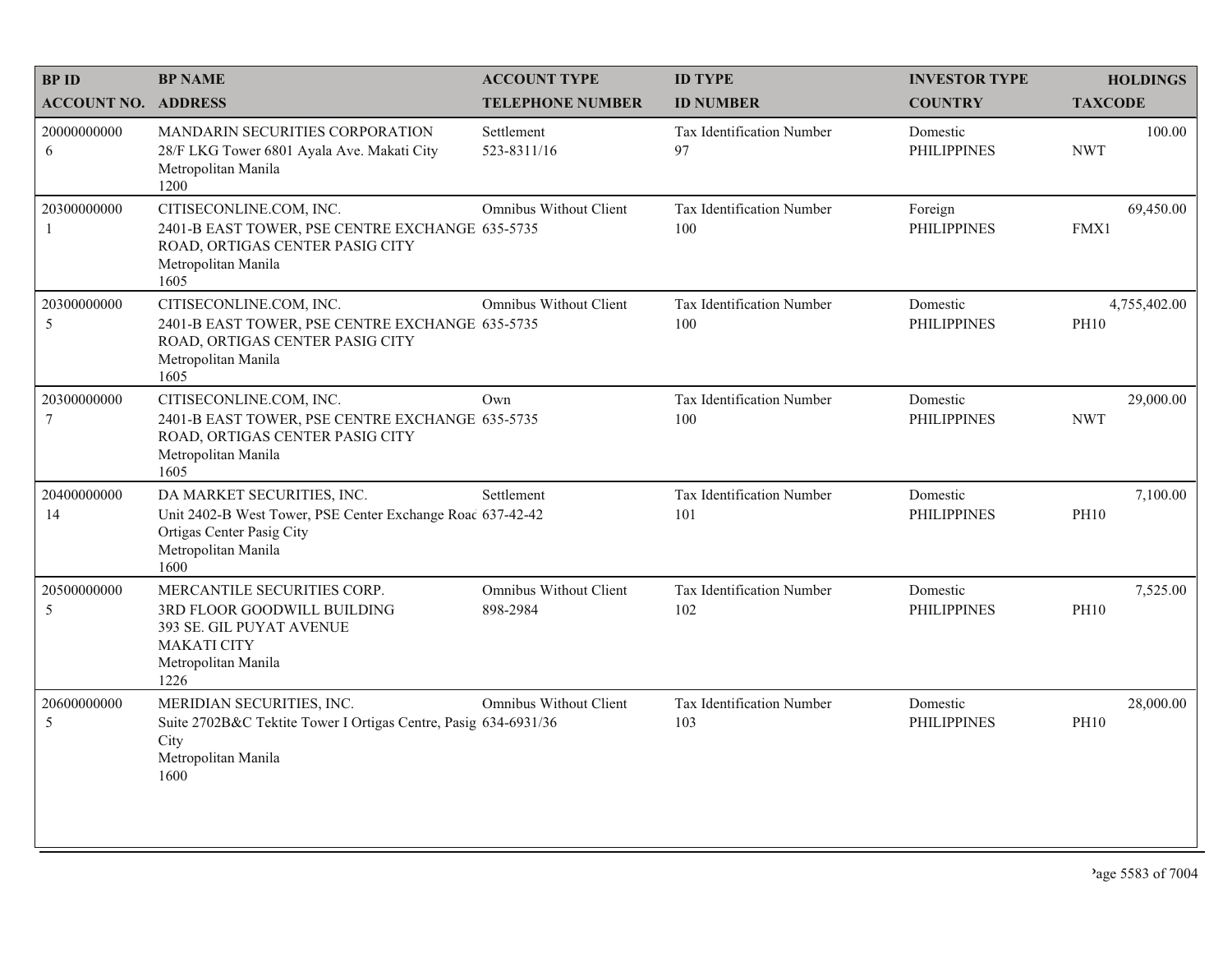| <b>BPID</b>                   | <b>BP NAME</b>                                                                                                                       | <b>ACCOUNT TYPE</b>                | <b>ID TYPE</b>                          | <b>INVESTOR TYPE</b>           | <b>HOLDINGS</b>            |
|-------------------------------|--------------------------------------------------------------------------------------------------------------------------------------|------------------------------------|-----------------------------------------|--------------------------------|----------------------------|
| <b>ACCOUNT NO. ADDRESS</b>    |                                                                                                                                      | <b>TELEPHONE NUMBER</b>            | <b>ID NUMBER</b>                        | <b>COUNTRY</b>                 | <b>TAXCODE</b>             |
| 20800000000<br>5              | MDR SECURITIES, INC.<br>Unit 1806, 8/F Medical Plaza Ortigas Bldg., Pasig Cit 891-9225<br>Metropolitan Manila<br>1226                | <b>Omnibus Without Client</b>      | Tax Identification Number<br>105        | Domestic<br><b>PHILIPPINES</b> | 55,200.00<br><b>PH10</b>   |
| 20900000000<br>$\overline{4}$ | DEUTSCHE REGIS PARTNERS, INC.<br>23/F Tower I, Ayala Triangle, Makati City<br>Metropolitan Manila<br>1226                            | Settlement<br>894-6620             | Tax Identification Number<br>106        | Foreign<br><b>PHILIPPINES</b>  | 15,022.00<br><b>RA02</b>   |
| 20900000001<br>1              | DEUTSCHE REGIS PARTNERS, INC.<br>23/F Tower I, Ayala Triangle, Makati City<br>Metropolitan Manila<br>1226                            | Client<br>894-6620                 | Tax Identification Number<br>381        | Domestic<br><b>PHILIPPINES</b> | 7,900.00<br><b>NWT</b>     |
| 20900000003                   | DEUTSCHE REGIS PARTNERS, INC.<br>23/F Tower I, Ayala Triangle, Makati City<br>Metropolitan Manila<br>1226                            | Client<br>894-6620                 | Tax Identification Number<br>380        | Domestic<br><b>PHILIPPINES</b> | 5,400,100.00<br><b>NWT</b> |
| 20900000008<br>1              | DEUTSCHE REGIS PARTNERS, INC.<br>23/F Tower I, Ayala Triangle, Makati City<br>Metropolitan Manila<br>1226                            | Client<br>894-6620                 | Tax Identification Number<br>486        | Foreign<br><b>PHILIPPINES</b>  | 3,693,000.00<br>FMX1       |
| 20900000010                   | DEUTSCHE REGIS PARTNERS, INC.<br>23/F Tower I, Ayala Triangle, Makati City<br>Metropolitan Manila<br>1226                            | Client<br>894-6620                 | Tax Identification Number<br>485        | Foreign<br><b>PHILIPPINES</b>  | 200,000.00<br>FMX1         |
| 21000000000<br>5              | MOUNT PEAK SECURITIES, INC.<br>#748 C.K. Bldg., Juan Luna St., Binondo, Manila<br>Metropolitan Manila<br>1006                        | Omnibus Without Client<br>241-8043 | Tax Identification Number<br>107        | Domestic<br><b>PHILIPPINES</b> | 127,650.00<br><b>PH10</b>  |
| 21100000000<br>5              | NEW WORLD SECURITIES CO., INC.<br>Rm. 202 Fil-Am Resources Bldg. 231 Juan Luna St.<br>Binondo, Manila<br>Metropolitan Manila<br>1006 | Omnibus Without Client<br>2421767  | <b>Tax Identification Number</b><br>108 | Domestic<br><b>PHILIPPINES</b> | 29,050.00<br><b>PH10</b>   |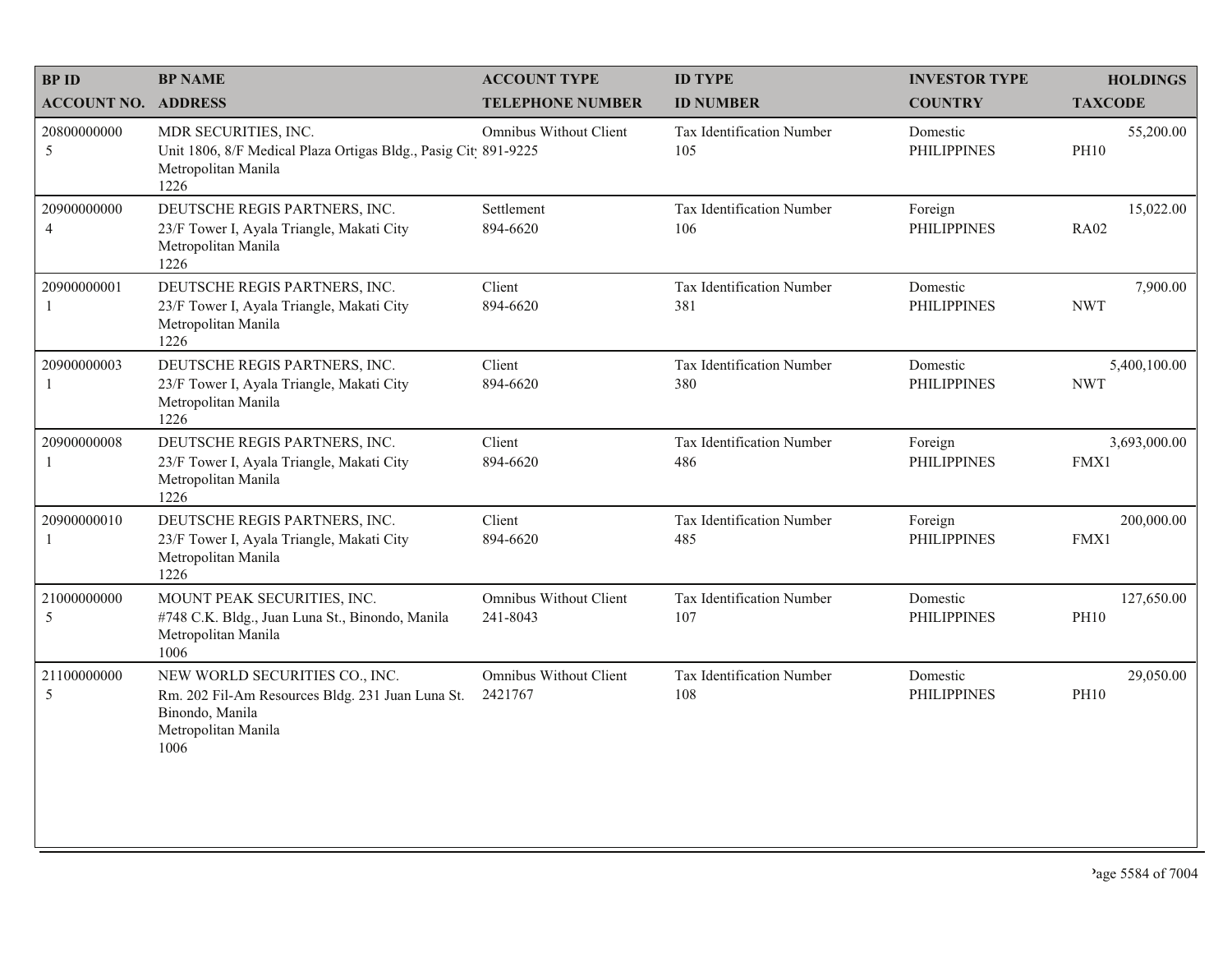| <b>BPID</b>                | <b>BP NAME</b>                                                                                                                                                              | <b>ACCOUNT TYPE</b>                          | <b>ID TYPE</b>                   | <b>INVESTOR TYPE</b>           | <b>HOLDINGS</b>          |
|----------------------------|-----------------------------------------------------------------------------------------------------------------------------------------------------------------------------|----------------------------------------------|----------------------------------|--------------------------------|--------------------------|
| <b>ACCOUNT NO. ADDRESS</b> |                                                                                                                                                                             | <b>TELEPHONE NUMBER</b>                      | <b>ID NUMBER</b>                 | <b>COUNTRY</b>                 | <b>TAXCODE</b>           |
| 21100000000<br>$\tau$      | NEW WORLD SECURITIES CO., INC.<br>Rm. 202 Fil-Am Resources Bldg. 231 Juan Luna St.<br>Binondo, Manila<br>Metropolitan Manila<br>1006                                        | Own<br>2421767                               | Tax Identification Number<br>108 | Domestic<br><b>PHILIPPINES</b> | 9,900.00<br><b>NWT</b>   |
| 21300000000<br>5           | NIEVES SECURITIES, INC.<br>UNIT 106, G/F TYTANA PLAZA V. TYTANA COR 4777888<br>INSULAR STS. PLAZA LORENZO RUIZ, BINONE<br><b>MANILA CITY</b><br>Metropolitan Manila<br>1006 | <b>Omnibus Without Client</b>                | Tax Identification Number<br>110 | Domestic<br><b>PHILIPPINES</b> | 99,000.00<br><b>PH10</b> |
| 21500000000<br>5           | OPTIMUM SECURITIES CORPORATION<br>No. 11 E.O. Bldg., United St. cor. 2nd St. Bo.<br>Kapitolyo, Pasig City<br>Metropolitan Manila<br>1650                                    | <b>Omnibus Without Client</b><br>631-7831/36 | Tax Identification Number<br>112 | Domestic<br><b>PHILIPPINES</b> | 75,920.00<br><b>PH10</b> |
| 21500000000<br>$\tau$      | OPTIMUM SECURITIES CORPORATION<br>No. 11 E. O. Bldg., United St. cor. 2nd St. Bo.<br>Kapitolyo, Pasig City<br>Metropolitan Manila<br>1650                                   | Own<br>631-7831/36                           | Tax Identification Number<br>112 | Domestic<br><b>PHILIPPINES</b> | 60.00<br><b>NWT</b>      |
| 21700000000<br>1           | RCBC SECURITIES, INC.<br>Unit 1008 Tower I & Exchange Plaza Ayala Avenue,<br>Makati City<br>Metropolitan Manila<br>1200                                                     | <b>Omnibus Without Client</b><br>8485183     | Tax Identification Number<br>113 | Foreign<br><b>PHILIPPINES</b>  | 202,200.00<br>FMX1       |
| 21700000000<br>5           | RCBC SECURITIES, INC.<br>Unit 1008 Tower I & Exchange Plaza Ayala Avenue,<br>Makati City<br>Metropolitan Manila<br>1200                                                     | <b>Omnibus Without Client</b><br>8485183     | Tax Identification Number<br>113 | Domestic<br><b>PHILIPPINES</b> | 17,356.00<br><b>PH10</b> |
| 21700000000<br>6           | RCBC SECURITIES, INC.<br>Unit 1008 Tower I & Exchange Plaza Ayala Avenue, 8485183<br>Makati City<br>Metropolitan Manila<br>1200                                             | Settlement                                   | Tax Identification Number<br>113 | Domestic<br><b>PHILIPPINES</b> | 90,000.00<br><b>NWT</b>  |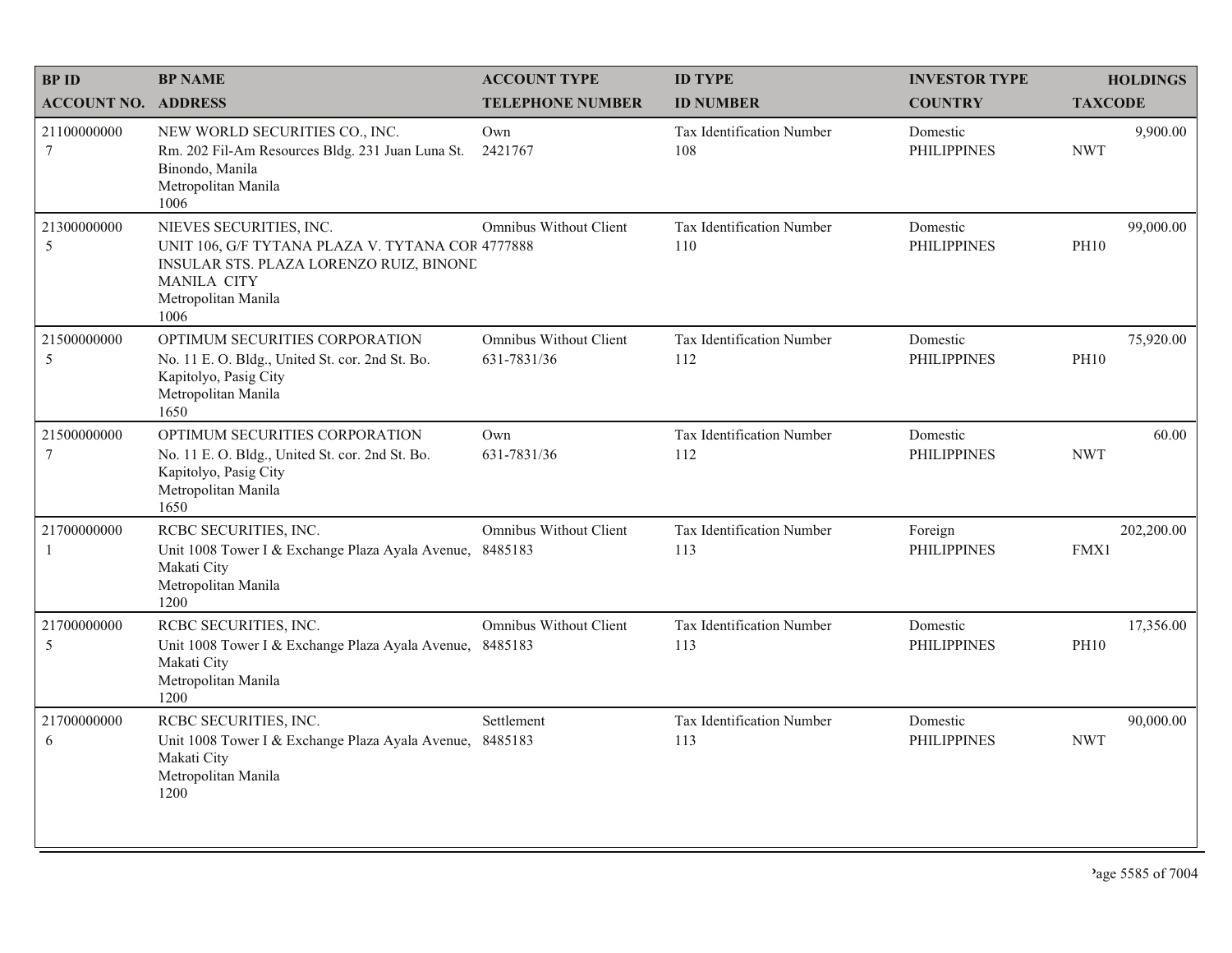| <b>BPID</b>                   | <b>BP NAME</b>                                                                                                                                | <b>ACCOUNT TYPE</b>                       | <b>ID TYPE</b>                   | <b>INVESTOR TYPE</b>           | <b>HOLDINGS</b>            |
|-------------------------------|-----------------------------------------------------------------------------------------------------------------------------------------------|-------------------------------------------|----------------------------------|--------------------------------|----------------------------|
| <b>ACCOUNT NO. ADDRESS</b>    |                                                                                                                                               | <b>TELEPHONE NUMBER</b>                   | <b>ID NUMBER</b>                 | <b>COUNTRY</b>                 | <b>TAXCODE</b>             |
| 21700000000<br>18             | RCBC SECURITIES, INC.<br>Unit 1008 Tower I & Exchange Plaza Ayala Avenue,<br>Makati City<br>Metropolitan Manila<br>1200                       | Settlement<br>8485183                     | Tax Identification Number<br>113 | Foreign<br><b>PHILIPPINES</b>  | 3,263.00<br><b>RA10</b>    |
| 21700000000<br>28             | RCBC SECURITIES, INC.<br>Unit 1008 Tower I & Exchange Plaza Ayala Avenue,<br>Makati City<br>Metropolitan Manila<br>1200                       | Settlement<br>8485183                     | Tax Identification Number<br>113 | Foreign<br><b>PHILIPPINES</b>  | 200.00<br>JA03             |
| 21800000000<br>5              | PAN ASIA SECURITIES CORP.<br>910 Tower One & Exchange Plaza Ayala Avenue,<br>Makati City<br>Metropolitan Manila<br>1200                       | <b>Omnibus Without Client</b><br>8919173  | Tax Identification Number<br>114 | Domestic<br><b>PHILIPPINES</b> | 110,250.00<br><b>PH10</b>  |
| 21900000000<br>5              | PAPA SECURITIES CORPORATION<br>6/F, S & L Building Dela Rosa cor. Esteban Sts.<br>Legaspi Village, Makati City<br>Metropolitan Manila<br>1200 | <b>Omnibus Without Client</b><br>817-8433 | Tax Identification Number<br>115 | Domestic<br><b>PHILIPPINES</b> | 443,765.00<br><b>PH10</b>  |
| 21900000000<br>6              | PAPA SECURITIES CORPORATION<br>6/F, S & L Building Dela Rosa cor. Esteban Sts.<br>Legaspi Village, Makati City<br>Metropolitan Manila<br>1200 | Settlement<br>817-8433                    | Tax Identification Number<br>115 | Domestic<br><b>PHILIPPINES</b> | 422,800.00<br><b>NWT</b>   |
| 22000000000<br>$\overline{c}$ | ATR-KIM ENG SECURITIES, INC.<br>17/F Tower One & Exchange Plaza, Ayala Triangle,<br>Ayala Avenue Makati City<br>Metropolitan Manila<br>1226   | Settlement<br>849-8855                    | Tax Identification Number<br>116 | Foreign<br><b>PHILIPPINES</b>  | 559,377.00<br>FMX1         |
| 22000000000<br>6              | ATR-KIM ENG SECURITIES, INC.<br>17/F Tower One & Exchange Plaza, Ayala Triangle,<br>Ayala Avenue Makati City<br>Metropolitan Manila<br>1226   | Settlement<br>849-8855                    | Tax Identification Number<br>116 | Domestic<br><b>PHILIPPINES</b> | 1,187,243.00<br><b>NWT</b> |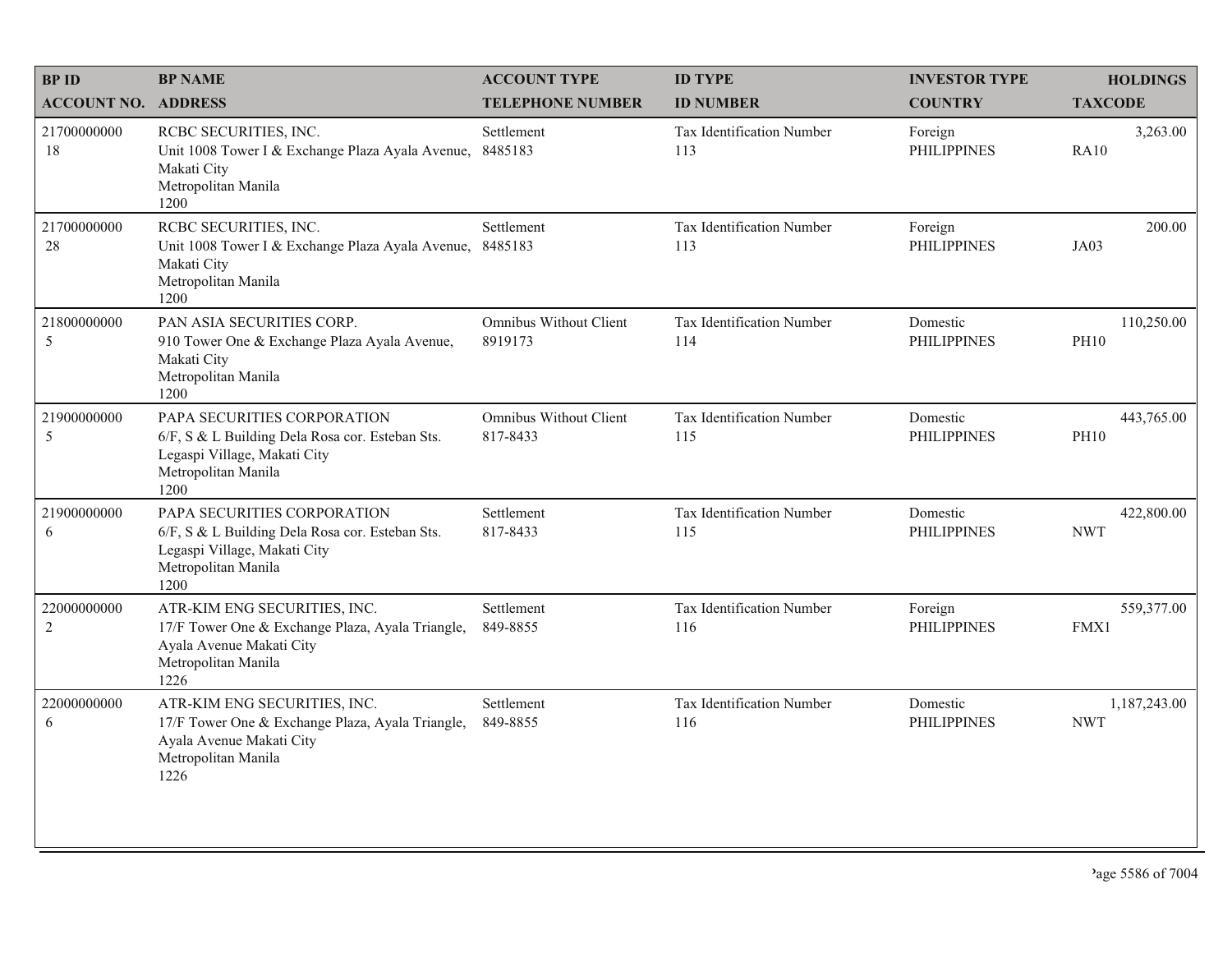| <b>BPID</b>                   | <b>BP NAME</b>                                                                                                                                                                        | <b>ACCOUNT TYPE</b>                       | <b>ID TYPE</b>                           | <b>INVESTOR TYPE</b>           | <b>HOLDINGS</b>               |
|-------------------------------|---------------------------------------------------------------------------------------------------------------------------------------------------------------------------------------|-------------------------------------------|------------------------------------------|--------------------------------|-------------------------------|
| <b>ACCOUNT NO. ADDRESS</b>    |                                                                                                                                                                                       | <b>TELEPHONE NUMBER</b>                   | <b>ID NUMBER</b>                         | <b>COUNTRY</b>                 | <b>TAXCODE</b>                |
| 22000000000<br>8              | ATR-KIM ENG SECURITIES, INC.<br>17/F Tower One & Exchange Plaza, Ayala Triangle,<br>Ayala Avenue Makati City<br>Metropolitan Manila<br>1226                                           | Settlement<br>849-8855                    | Tax Identification Number<br>116         | Domestic<br><b>PHILIPPINES</b> | 128.00<br><b>NWT</b>          |
| 22000000000<br>14             | ATR-KIM ENG SECURITIES, INC.<br>17/F Tower One & Exchange Plaza, Ayala Triangle,<br>Ayala Avenue Makati City<br>Metropolitan Manila<br>1226                                           | Settlement<br>849-8855                    | Tax Identification Number<br>116         | Domestic<br><b>PHILIPPINES</b> | 209,033,993.00<br><b>PH10</b> |
| 22000000011<br>-1             | ATR KIMENG CAPITAL PARTNERS, INC. AS<br><b>INVESTMENT MANAGER FOR</b><br>IMA. 10-IM-08<br>17/F TOWER ONE & EXCHANGE PLAZA, AYAL<br>AVENUE, MAKATI CITY<br>Metropolitan Manila<br>1226 | Client<br>848-1381                        | Tax Identification Number<br>000-166-719 | Domestic<br><b>PHILIPPINES</b> | 1,888,051.00<br><b>NWT</b>    |
| 2200000FTXN<br>-1             | ATR KIMENG SEC. INC.<br>17/F Tower One & Exchange Plaza, Ayala Triangle,<br>Ayala Avenue Makati City<br>Metropolitan Manila                                                           | Client<br>849-8855                        | Tax Identification Number<br>116 XXX     | Foreign<br><b>PHILIPPINES</b>  | 175,500.00<br><b>FTXN</b>     |
| 22300000000<br>5              | PLATINUM SECURITIES, INC.<br>Unit 801, Antel Corporate Ctr., 121 Valero St., Salced 887-11-78<br>Village Makati City<br>Metropolitan Manila<br>1200                                   | Omnibus Without Client                    | Tax Identification Number<br>119         | Domestic<br><b>PHILIPPINES</b> | 24,000.00<br><b>PH10</b>      |
| 22300000000<br>$\overline{7}$ | PLATINUM SECURITIES, INC.<br>Unit 801, Antel Corporate Ctr., 121 Valero St., Salced 887-11-78<br>Village Makati City<br>Metropolitan Manila<br>1200                                   | Own                                       | Tax Identification Number<br>119         | Domestic<br><b>PHILIPPINES</b> | 20,000.00<br><b>NWT</b>       |
| 22400000000<br>5              | PNB SECURITIES, INC.<br>3/F PNB Financial Center Roxas Blvd., Pasay City<br>Metropolitan Manila<br>1300                                                                               | <b>Omnibus Without Client</b><br>526-3466 | Tax Identification Number<br>120         | Domestic<br><b>PHILIPPINES</b> | 118,450.00<br><b>PH10</b>     |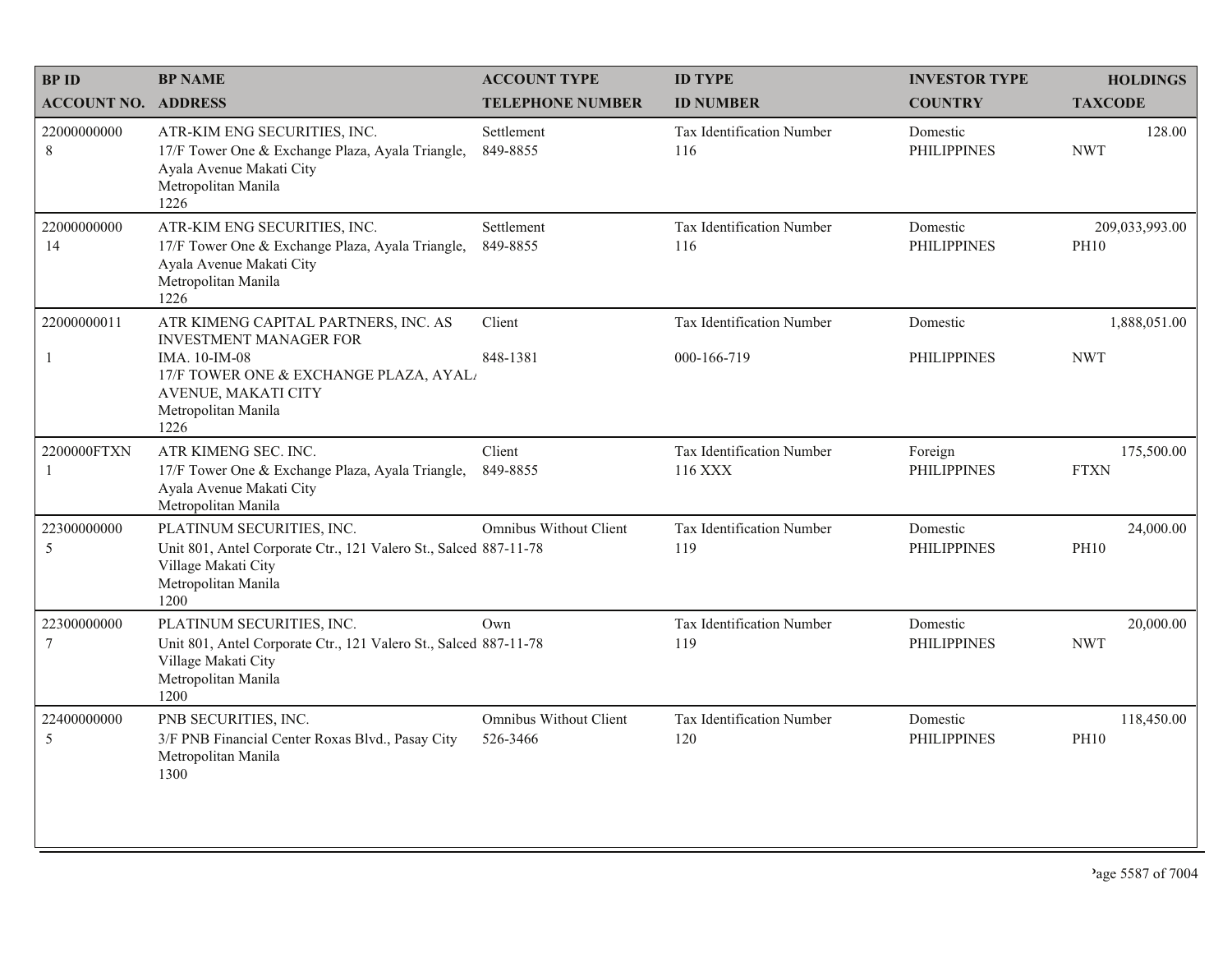| <b>BPID</b>                | <b>BP NAME</b>                                                                                                                                                             | <b>ACCOUNT TYPE</b>                        | <b>ID TYPE</b>                          | <b>INVESTOR TYPE</b>           | <b>HOLDINGS</b>           |
|----------------------------|----------------------------------------------------------------------------------------------------------------------------------------------------------------------------|--------------------------------------------|-----------------------------------------|--------------------------------|---------------------------|
| <b>ACCOUNT NO. ADDRESS</b> |                                                                                                                                                                            | <b>TELEPHONE NUMBER</b>                    | <b>ID NUMBER</b>                        | <b>COUNTRY</b>                 | <b>TAXCODE</b>            |
| 22500000000<br>5           | PREMIUM SECURITIES, INC.<br>Unit 1415, Tower 1 & Exchange Plaza Ayala Avenue 848-5915/17<br>cor. Paseo de Roxas Makati City<br>Metropolitan Manila<br>1259                 | <b>Omnibus Without Client</b>              | <b>Tax Identification Number</b><br>121 | Domestic<br><b>PHILIPPINES</b> | 348,250.00<br><b>PH10</b> |
| 22500000000<br>16          | PREMIUM SECURITIES, INC.<br>Unit 1415, Tower 1 & Exchange Plaza Ayala Avenue 848-5915/17<br>cor. Paseo de Roxas Makati City<br>Metropolitan Manila<br>1259                 | Settlement                                 | Tax Identification Number<br>121        | Foreign<br><b>PHILIPPINES</b>  | 75,000.00<br><b>RA02</b>  |
| 22800000000<br>5           | PRYCE SECURITIES, INC.<br>15/F PRYCE CENTER BUILDING, 1179 CHINO R(816-2426/27<br><b>AVENUE</b><br>BAGTIKAN, MAKATI CITY<br>Metropolitan Manila<br>1226                    | Omnibus Without Client                     | Tax Identification Number<br>124        | Domestic<br><b>PHILIPPINES</b> | 557.00<br><b>PH10</b>     |
| 22900000000<br>5           | SALISBURY BKT SECURITIES CORPORATION<br>Unit 207 Cityland Condominium 10 - Tower 2 6817<br>H.V. De La Costa St. cor. Ayala Ave. Makati City<br>Metropolitan Manila<br>1200 | <b>Omnibus Without Client</b><br>892-88-34 | Tax Identification Number<br>125        | Domestic<br><b>PHILIPPINES</b> | 1,500.00<br><b>PH10</b>   |
| 23000000000                | <b>QUALITY INVESTMENTS &amp; SECURITIES</b><br><b>CORPORATION</b>                                                                                                          | <b>Omnibus Without Client</b>              | Tax Identification Number               | Foreign                        | 8,000.00                  |
| -1                         | Suite 1602 Tytana Plaza Oriente St, Binondo Manila 241-0547<br>Metropolitan Manila<br>1006                                                                                 |                                            | 126                                     | <b>PHILIPPINES</b>             | FMX1                      |
| 23000000000                | <b>QUALITY INVESTMENTS &amp; SECURITIES</b><br><b>CORPORATION</b>                                                                                                          | <b>Omnibus Without Client</b>              | Tax Identification Number               | Domestic                       | 3,055,006.00              |
| 5                          | Suite 1602 Tytana Plaza Oriente St, Binondo Manila 241-0547<br>Metropolitan Manila<br>1006                                                                                 |                                            | 126                                     | <b>PHILIPPINES</b>             | <b>PH10</b>               |
| 23000000000                | <b>QUALITY INVESTMENTS &amp; SECURITIES</b><br><b>CORPORATION</b>                                                                                                          | Settlement                                 | Tax Identification Number               | Domestic                       | 37,300.00                 |
| 6                          | Suite 1602 Tytana Plaza Oriente St, Binondo Manila<br>Metropolitan Manila<br>1006                                                                                          | 241-0547                                   | 126                                     | <b>PHILIPPINES</b>             | <b>NWT</b>                |
|                            |                                                                                                                                                                            |                                            |                                         |                                |                           |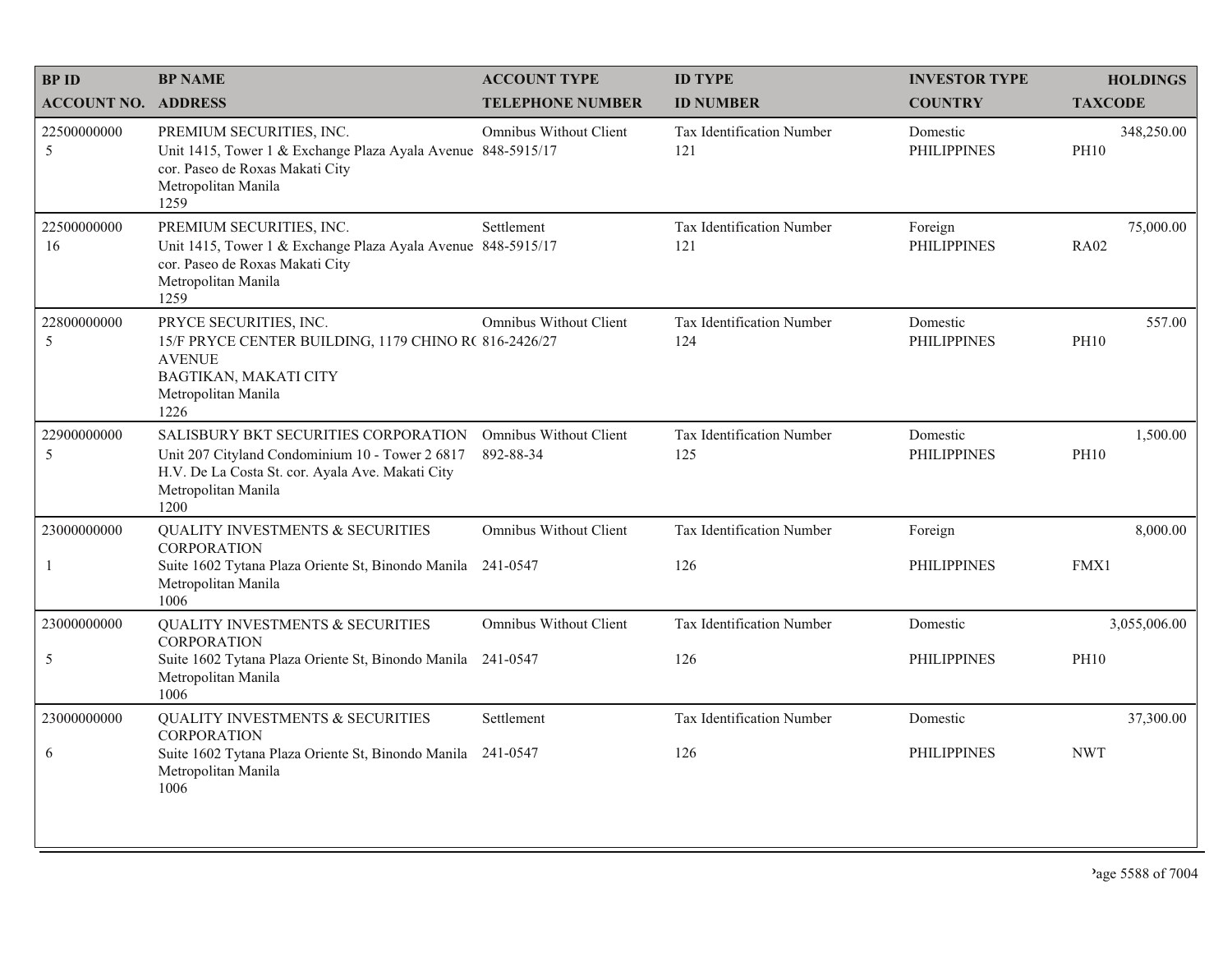| <b>BP ID</b>                  | <b>BP NAME</b>                                                                                                                                                                          | <b>ACCOUNT TYPE</b>                             | <b>ID TYPE</b>                   | <b>INVESTOR TYPE</b>           | <b>HOLDINGS</b>           |
|-------------------------------|-----------------------------------------------------------------------------------------------------------------------------------------------------------------------------------------|-------------------------------------------------|----------------------------------|--------------------------------|---------------------------|
| <b>ACCOUNT NO. ADDRESS</b>    |                                                                                                                                                                                         | <b>TELEPHONE NUMBER</b>                         | <b>ID NUMBER</b>                 | <b>COUNTRY</b>                 | <b>TAXCODE</b>            |
| 23000000000                   | <b>QUALITY INVESTMENTS &amp; SECURITIES</b><br><b>CORPORATION</b>                                                                                                                       | Settlement                                      | Tax Identification Number        | Foreign                        | 18,242.00                 |
| 18                            | Suite 1602 Tytana Plaza Oriente St, Binondo Manila<br>Metropolitan Manila<br>1006                                                                                                       | 241-0547                                        | 126                              | <b>PHILIPPINES</b>             | <b>RA10</b>               |
| 23000000000                   | QUALITY INVESTMENTS & SECURITIES<br><b>CORPORATION</b>                                                                                                                                  | Settlement                                      | Tax Identification Number        | Foreign                        | 600.00                    |
| 20                            | Suite 1602 Tytana Plaza Oriente St, Binondo Manila<br>Metropolitan Manila<br>1006                                                                                                       | 241-0547                                        | 126                              | <b>PHILIPPINES</b>             | <b>FTXN</b>               |
| 23100000000<br>$\sqrt{5}$     | R & L INVESTMENTS, INC.<br>675 Lee St., Mandaluyong City<br>Metropolitan Manila<br>1501                                                                                                 | <b>Omnibus Without Client</b><br>7247210/705207 | Tax Identification Number<br>127 | Domestic<br><b>PHILIPPINES</b> | 22,600.00<br><b>PH10</b>  |
| 23300000000<br>5              | R. COYIUTO SECURITIES, INC.<br>5/F Corinthian Plaza, Paseo de Roxas, Legaspi Village 811-3064<br>Makati City<br>Metropolitan Manila<br>$\theta$                                         | <b>Omnibus Without Client</b>                   | Tax Identification Number<br>129 | Domestic<br><b>PHILIPPINES</b> | 617,266.00<br><b>PH10</b> |
| 23300000000<br>$\overline{7}$ | R. COYIUTO SECURITIES, INC.<br>5/F Corinthian Plaza, Paseo de Roxas, Legaspi Village 811-3064<br>Makati City<br>Metropolitan Manila<br>$\overline{0}$                                   | Own                                             | Tax Identification Number<br>129 | Domestic<br><b>PHILIPPINES</b> | 1,440.00<br><b>NWT</b>    |
| 23500000000<br>5              | REGINA CAPITAL DEVELOPMENT CORPORATI Omnibus Without Client<br>Unit 806 Tower 1 & Exchange Plaza Ayala Triangle, 848-5482/84<br>Ayala Avenue Makati City<br>Metropolitan Manila<br>1226 |                                                 | Tax Identification Number<br>131 | Domestic<br><b>PHILIPPINES</b> | 258,898.00<br><b>PH10</b> |
| 23500000000<br>6              | REGINA CAPITAL DEVELOPMENT CORPORATI Settlement<br>Unit 806 Tower 1 & Exchange Plaza Ayala Triangle, 848-5482/84<br>Ayala Avenue Makati City<br>Metropolitan Manila<br>1226             |                                                 | Tax Identification Number<br>131 | Domestic<br><b>PHILIPPINES</b> | 58,850.00<br><b>NWT</b>   |
|                               |                                                                                                                                                                                         |                                                 |                                  |                                |                           |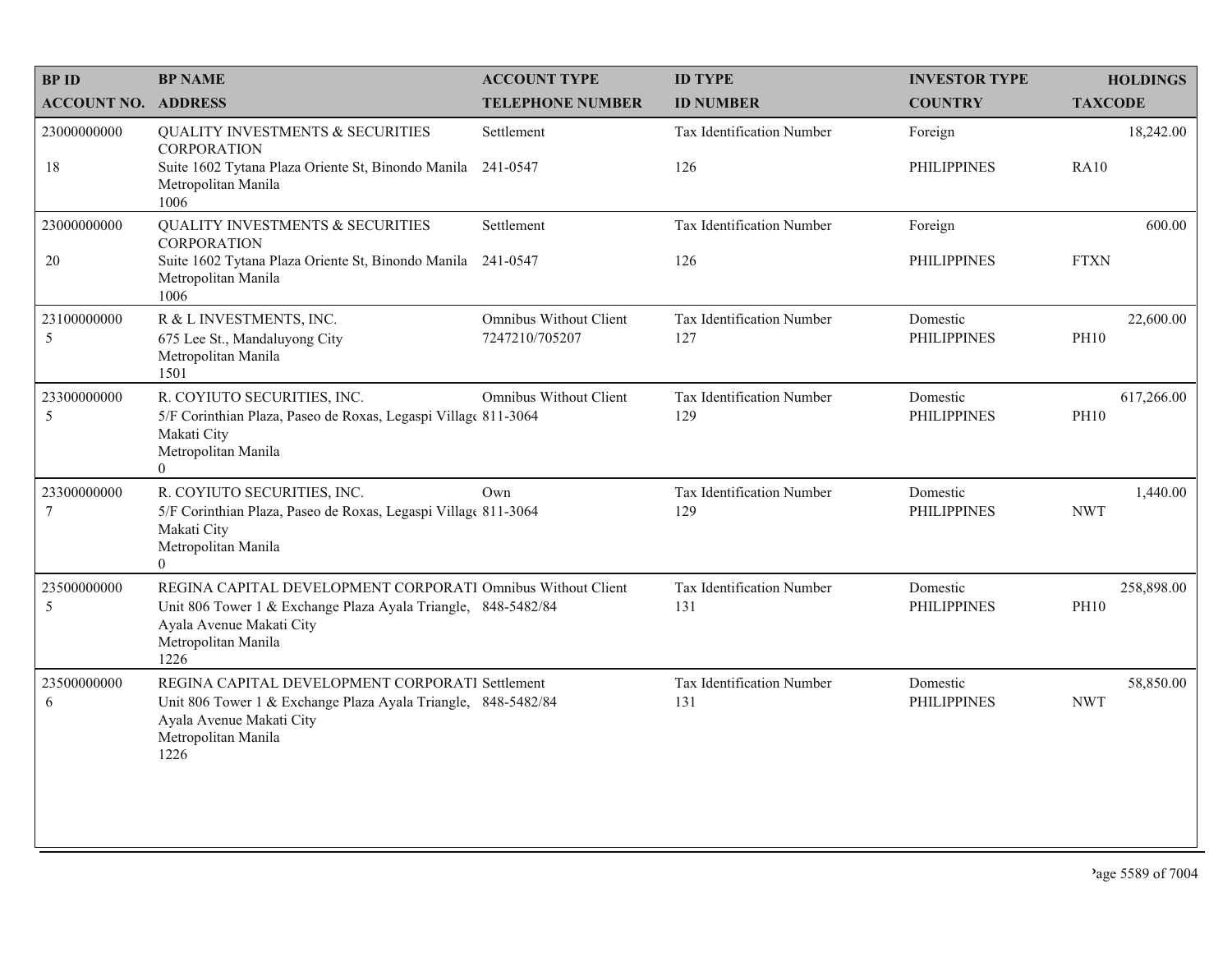| <b>BPID</b>                 | <b>BP NAME</b>                                                                                                                                                                             | <b>ACCOUNT TYPE</b>                      | <b>ID TYPE</b>                    | <b>INVESTOR TYPE</b>           | <b>HOLDINGS</b>           |
|-----------------------------|--------------------------------------------------------------------------------------------------------------------------------------------------------------------------------------------|------------------------------------------|-----------------------------------|--------------------------------|---------------------------|
| <b>ACCOUNT NO. ADDRESS</b>  |                                                                                                                                                                                            | <b>TELEPHONE NUMBER</b>                  | <b>ID NUMBER</b>                  | <b>COUNTRY</b>                 | <b>TAXCODE</b>            |
| 23600000000<br>5            | R. NUBLA SECURITIES, INC.<br>Room 604, Fil-Am Resources Bldg., 231 Juan Luna S 242-1596<br>Binondo, Manila<br>Metropolitan Manila<br>1006                                                  | <b>Omnibus Without Client</b>            | Tax Identification Number<br>132  | Domestic<br><b>PHILIPPINES</b> | 549,232.00<br><b>PH10</b> |
| 23700000000<br>5            | AAA SOUTHEAST EQUITIES, INCORPORATED Omnibus Without Client<br>Ground Floor, Fortune Life Building #162 Legaspi St. 816-2918<br>Legaspi Village Makati City<br>Metropolitan Manila<br>1229 |                                          | Tax Identification Number<br>133  | Domestic<br><b>PHILIPPINES</b> | 1,300.00<br><b>PH10</b>   |
| 23700000002<br>$\mathbf{1}$ | FORTUNE GENERAL INSURANCE CORPORATIC Client<br>4TH/F CITYSTATE CENTRE, 709 SHAW<br><b>BOULEVARD, PASIG CITY</b><br>Metropolitan Manila<br>1600                                             | 706-3959                                 | Tax Identification Number<br>220. | Domestic<br><b>PHILIPPINES</b> | 1,800.00<br><b>NWT</b>    |
| 23700000003<br>-1           | FORTUNE LIFE INSURANCE CO., INC.<br>162 LEGAZPI ST., LEGAZPI VILLAGE MAKATI<br><b>CITY</b><br>Metropolitan Manila<br>1229                                                                  | Client<br>812-2702                       | Tax Identification Number<br>220^ | Domestic<br><b>PHILIPPINES</b> | 400.00<br><b>NWT</b>      |
| 23800000000<br>5            | R. S. LIM & CO., INC.<br>1509 Galvani Street San Isidro, Makati City<br>Metropolitan Manila<br>1234                                                                                        | <b>Omnibus Without Client</b><br>8919670 | Tax Identification Number<br>134  | Domestic<br><b>PHILIPPINES</b> | 946,765.00<br><b>PH10</b> |
| 23900000000<br>5            | RTG & COMPANY, INC.<br>Unit 602 Tower 1 & Exchange Plaza Ayala Triangle,<br>Makati City<br>Metropolitan Manila<br>1200                                                                     | <b>Omnibus Without Client</b><br>8919482 | Tax Identification Number<br>135  | Domestic<br><b>PHILIPPINES</b> | 23,100.00<br><b>PH10</b>  |
| 24000000000<br>5            | S.J. ROXAS & CO., INC.<br>Unit 612 Tower One, & Exchange Plaza, Ayala<br>Triangle, Ayala Avenue, Makati City<br>Metropolitan Manila<br>$\theta$                                            | Omnibus Without Client<br>848-5065       | Tax Identification Number<br>136  | Domestic<br><b>PHILIPPINES</b> | 16,339.00<br><b>PH10</b>  |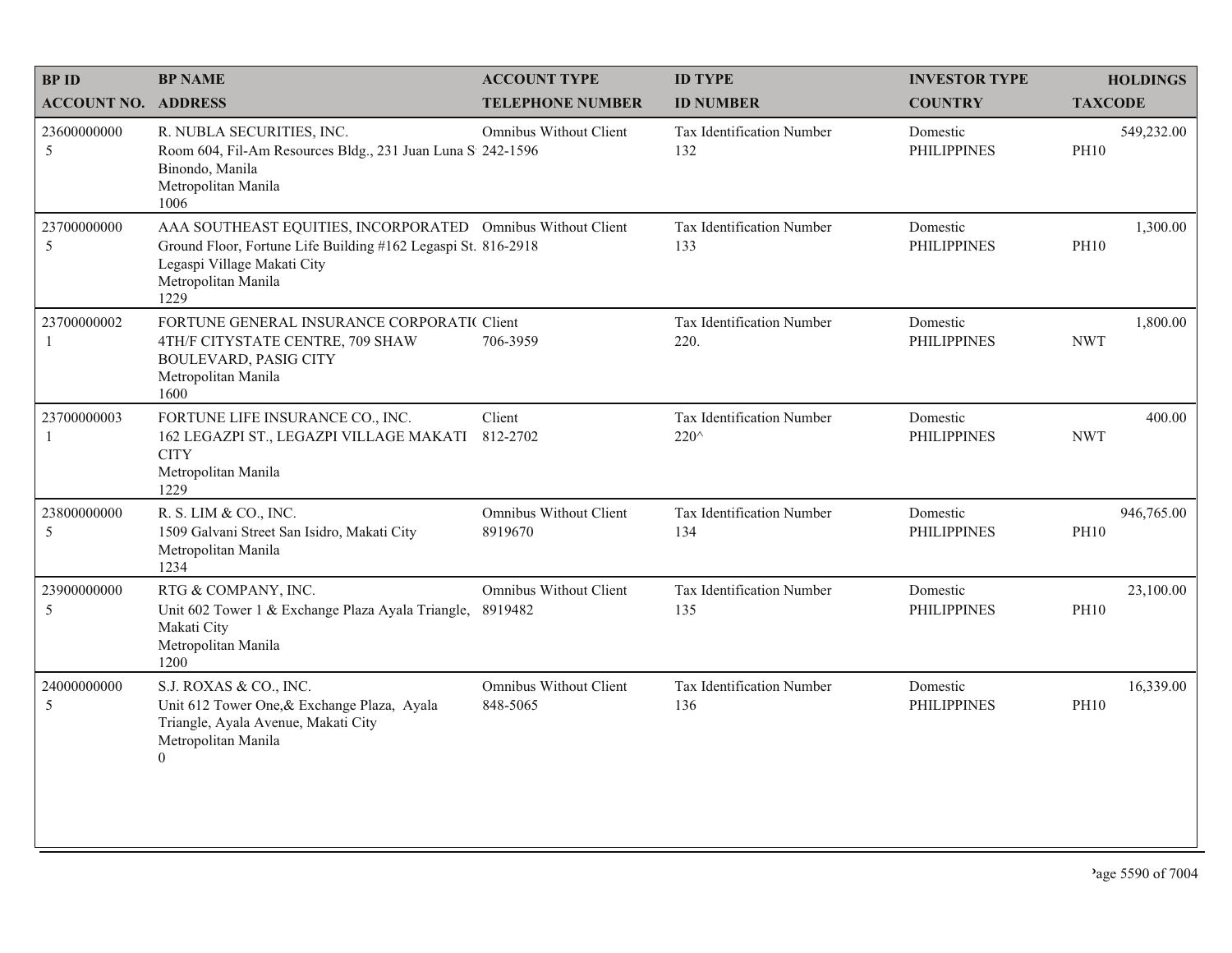| <b>BPID</b>                  | <b>BP NAME</b>                                                                                                                                        | <b>ACCOUNT TYPE</b>                            | <b>ID TYPE</b>                   | <b>INVESTOR TYPE</b>           | <b>HOLDINGS</b>          |
|------------------------------|-------------------------------------------------------------------------------------------------------------------------------------------------------|------------------------------------------------|----------------------------------|--------------------------------|--------------------------|
| <b>ACCOUNT NO. ADDRESS</b>   |                                                                                                                                                       | <b>TELEPHONE NUMBER</b>                        | <b>ID NUMBER</b>                 | <b>COUNTRY</b>                 | <b>TAXCODE</b>           |
| 24000000000<br>6             | S.J. ROXAS & CO., INC.<br>Unit 612 Tower One, & Exchange Plaza, Ayala<br>Triangle, Ayala Avenue, Makati City<br>Metropolitan Manila<br>$\overline{0}$ | Settlement<br>848-5065                         | Tax Identification Number<br>136 | Domestic<br><b>PHILIPPINES</b> | 1,800.00<br><b>NWT</b>   |
| 24000000002<br>$\mathbf{1}$  | S.J. ROXAS & CO., INC.<br>Unit 612 Tower One, Ayala Triangle, Ayala Avenue,<br>Makati City<br>Metropolitan Manila<br>$\Omega$                         | Client<br>8485065 TO 69                        | Tax Identification Number<br>546 | Domestic<br><b>PHILIPPINES</b> | 1,370.00<br><b>NWT</b>   |
| 24200000000<br>5             | SECURITIES SPECIALISTS, INC.<br>Unit 903 National Life Insurance Building,<br>6762 Ayala Avenue, Makati City<br>Metropolitan Manila<br>1000           | <b>Omnibus Without Client</b><br>523-5595      | Tax Identification Number<br>138 | Domestic<br><b>PHILIPPINES</b> | 54,050.00<br><b>PH10</b> |
| 24300000000<br>$\mathfrak s$ | FIDELITY SECURITIES, INC.<br>2103-B PSE Centre, Exchange Road, Ortigas, Pasig<br>City<br>Metropolitan Manila<br>1600                                  | <b>Omnibus Without Client</b><br>6345038       | Tax Identification Number<br>139 | Domestic<br><b>PHILIPPINES</b> | 15,200.00<br><b>PH10</b> |
| 24600000000<br>5             | SUMMIT SECURITIES, INC.<br>Unit 2102 B/C PSE Center Tektite Tower East<br>Exchange Road, Ortigas Center Pasig City<br>Metropolitan Manila<br>1600     | <b>Omnibus Without Client</b><br>6311032 to 37 | Tax Identification Number<br>141 | Domestic<br><b>PHILIPPINES</b> | 31,650.00<br><b>PH10</b> |
| 24600000000<br>6             | SUMMIT SECURITIES, INC.<br>Unit 2102 B/C PSE Center Tektite Tower East<br>Exchange Road, Ortigas Center Pasig City<br>Metropolitan Manila<br>1600     | Settlement<br>6311032 to 37                    | Tax Identification Number<br>141 | Domestic<br><b>PHILIPPINES</b> | 400.00<br><b>NWT</b>     |
| 24600000000<br>$\tau$        | SUMMIT SECURITIES, INC.<br>Unit 2102 B/C PSE Center Tektite Tower East<br>Exchange Road, Ortigas Center Pasig City<br>Metropolitan Manila<br>1600     | Own<br>6311032 to 37                           | Tax Identification Number<br>141 | Domestic<br><b>PHILIPPINES</b> | 30.00<br><b>NWT</b>      |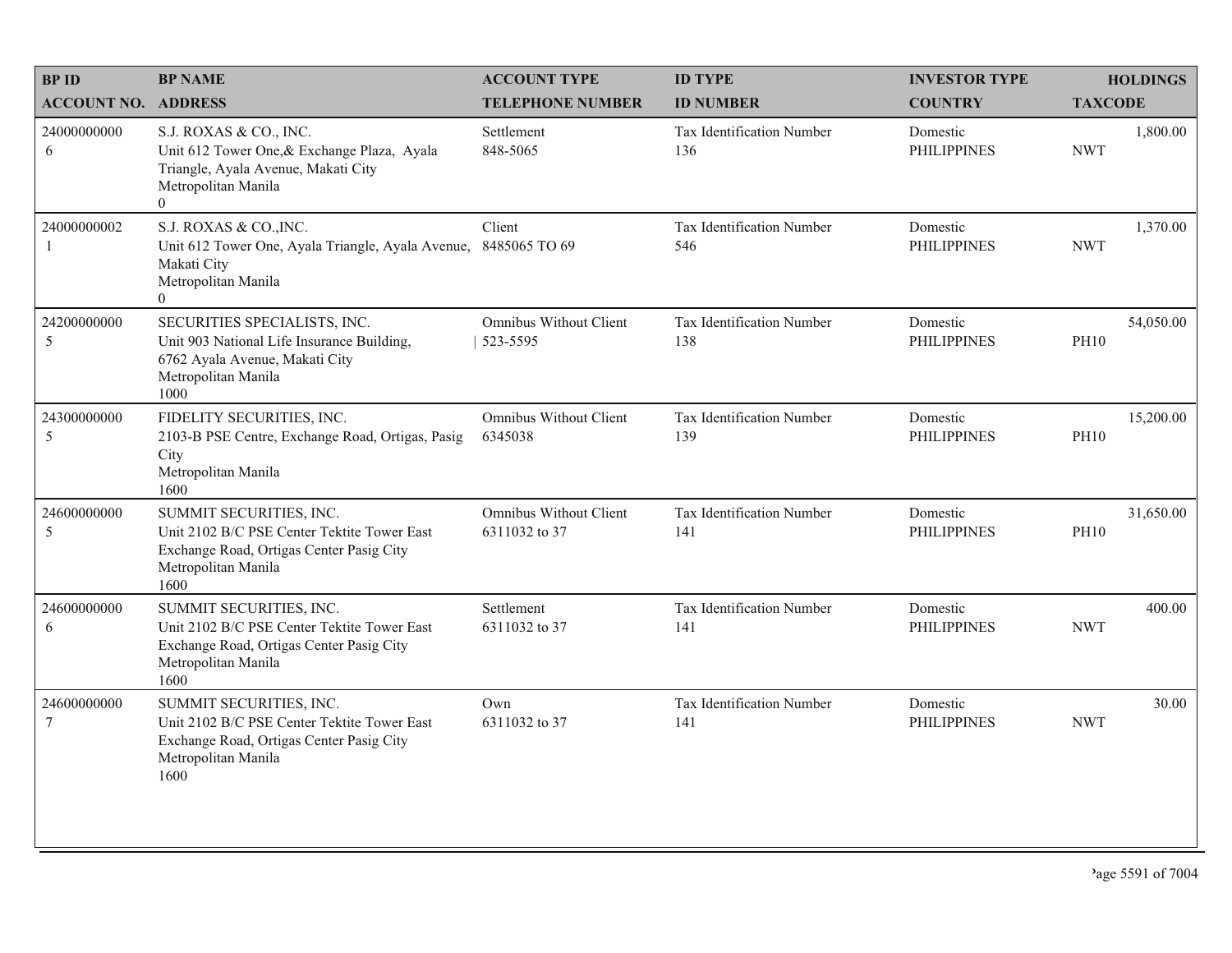| <b>BPID</b>                | <b>BP NAME</b>                                                                                                                                                             | <b>ACCOUNT TYPE</b>               | <b>ID TYPE</b>                          | <b>INVESTOR TYPE</b>           | <b>HOLDINGS</b>             |
|----------------------------|----------------------------------------------------------------------------------------------------------------------------------------------------------------------------|-----------------------------------|-----------------------------------------|--------------------------------|-----------------------------|
| <b>ACCOUNT NO. ADDRESS</b> |                                                                                                                                                                            | <b>TELEPHONE NUMBER</b>           | <b>ID NUMBER</b>                        | <b>COUNTRY</b>                 | <b>TAXCODE</b>              |
| 24700000000<br>5           | STANDARD SECURITIES CORPORATION<br>#34 Jefferson St., GHW, San Juan Metro Manila<br>Metropolitan Manila<br>00                                                              | Omnibus Without Client<br>8486149 | Tax Identification Number<br>142        | Domestic<br><b>PHILIPPINES</b> | 1,020,733.00<br><b>PH10</b> |
| 24900000000<br>5           | SUPREME STOCKBROKERS, INC<br>UNIT G. GARDEN LEVEL, CORINTHIAN PLAZA 5764384<br>PASEO DE ROXAS AVENUE, LEGASPI VILLAGE<br><b>MAKATI CITY</b><br>Metropolitan Manila<br>1226 | <b>Omnibus Without Client</b>     | <b>Tax Identification Number</b><br>144 | Domestic<br><b>PHILIPPINES</b> | 6,000.00<br><b>PH10</b>     |
| 25100000000<br>5           | TANSENGCO & CO., INC.<br>U-2308 World Trade Exchange Condominium 215 Ju: 241-7155<br>Luna St., Binondo, Manila<br>Metropolitan Manila<br>1006                              | <b>Omnibus Without Client</b>     | Tax Identification Number<br>146        | Domestic<br><b>PHILIPPINES</b> | 271,294.00<br><b>PH10</b>   |
| 25200000000                | THE FIRST RESOURCES MANAGEMENT &<br><b>SECURITIES CORP.</b>                                                                                                                | <b>Omnibus Without Client</b>     | <b>Tax Identification Number</b>        | Domestic                       | 133,000.00                  |
| $\mathfrak{S}$             | Rms. 801-802, PSE Tower 1 Ayala Ave., cor. Paseo d 8486311 to 18<br>Roxas, Ayala Triangle, Makati City<br>Metropolitan Manila<br>1200                                      |                                   | 147                                     | <b>PHILIPPINES</b>             | <b>PH10</b>                 |
| 25200000000                | THE FIRST RESOURCES MANAGEMENT &<br><b>SECURITIES CORP.</b>                                                                                                                | Settlement                        | <b>Tax Identification Number</b>        | Domestic                       | 45,000.00                   |
| 6                          | Rms. 801-802, PSE Tower 1 Ayala Ave., cor. Paseo d 8486311 to 18<br>Roxas, Ayala Triangle, Makati City<br>Metropolitan Manila<br>1200                                      |                                   | 147                                     | <b>PHILIPPINES</b>             | <b>NWT</b>                  |
| 25300000000<br>5           | TOWER SECURITIES, INC.<br>1802-C Tektite Tower I Exchange Road, Ortigas Cent 6354448<br>Pasig City<br>Metropolitan Manila<br>1600                                          | Omnibus Without Client            | Tax Identification Number<br>148        | Domestic<br><b>PHILIPPINES</b> | 104,381.00<br><b>PH10</b>   |
| 25300000000<br>6           | TOWER SECURITIES, INC.<br>1802-C Tektite Tower I Exchange Road, Ortigas Cent 6354448<br>Pasig City<br>Metropolitan Manila<br>1600                                          | Settlement                        | Tax Identification Number<br>148        | Domestic<br><b>PHILIPPINES</b> | 58,100.00<br><b>NWT</b>     |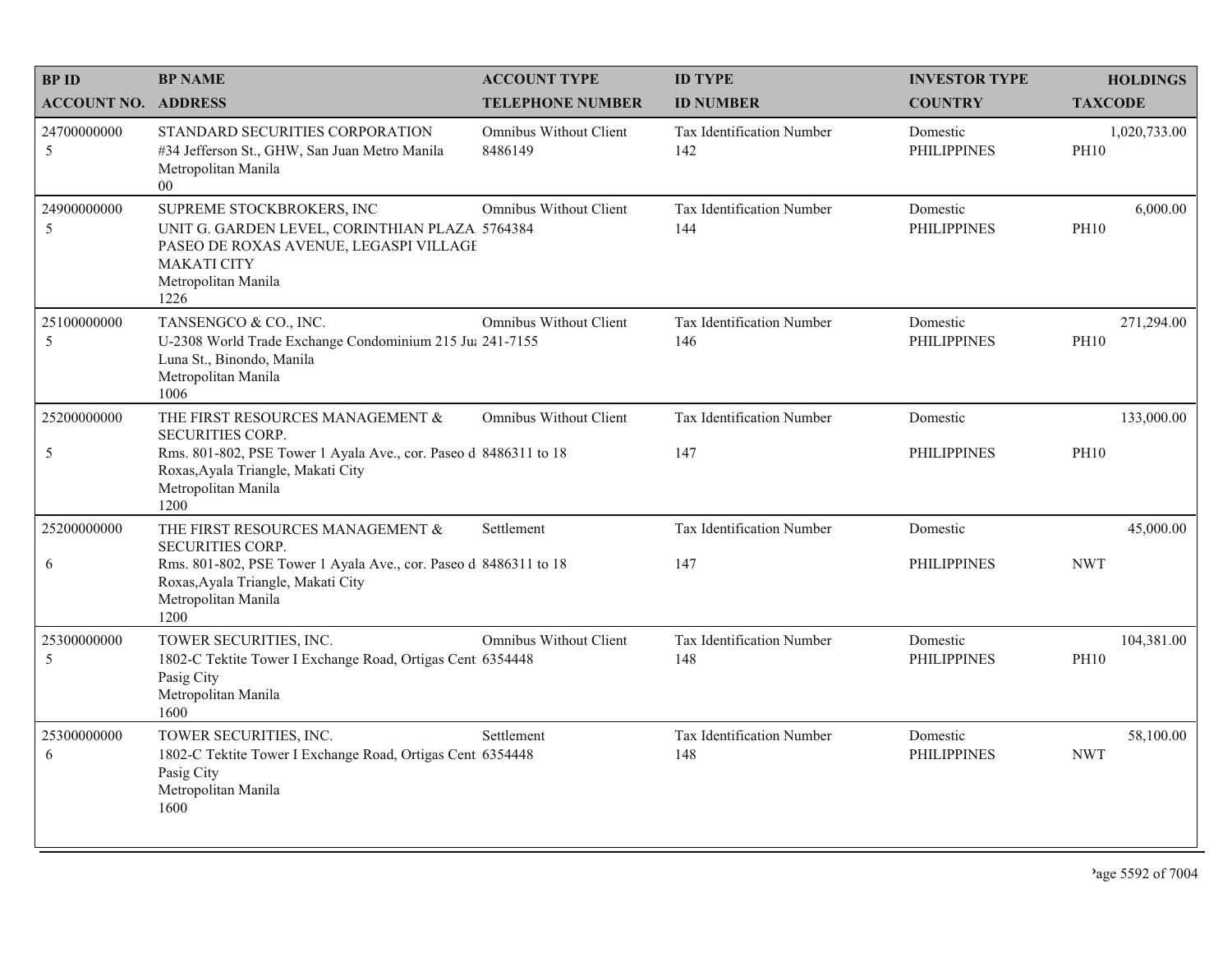| <b>BPID</b>                | <b>BP NAME</b>                                                                                                                                              | <b>ACCOUNT TYPE</b>                       | <b>ID TYPE</b>                          | <b>INVESTOR TYPE</b>           | <b>HOLDINGS</b>           |
|----------------------------|-------------------------------------------------------------------------------------------------------------------------------------------------------------|-------------------------------------------|-----------------------------------------|--------------------------------|---------------------------|
| <b>ACCOUNT NO. ADDRESS</b> |                                                                                                                                                             | <b>TELEPHONE NUMBER</b>                   | <b>ID NUMBER</b>                        | <b>COUNTRY</b>                 | <b>TAXCODE</b>            |
| 25300000000<br>$\tau$      | TOWER SECURITIES, INC.<br>1802-C Tektite Tower I Exchange Road, Ortigas Cent 6354448<br>Pasig City<br>Metropolitan Manila<br>1600                           | Own                                       | <b>Tax Identification Number</b><br>148 | Domestic<br><b>PHILIPPINES</b> | 1,500.00<br><b>NWT</b>    |
| 25400000000<br>5           | TRANS-ASIA SECURITIES, INC.<br>Rm. 601-S, State Centre 333 Juan Luna St., Binondo, 242-28-23<br>Manila<br>Metropolitan Manila<br>1006                       | Omnibus Without Client                    | Tax Identification Number<br>149        | Domestic<br><b>PHILIPPINES</b> | 809.00<br><b>PH10</b>     |
| 25600000000<br>5           | TRENDLINE SECURITIES CORPORATION<br>Rm. 503 Tytana Plaza Lorenzo Ruiz St., Binondo,<br>Manila<br>Metropolitan Manila<br>1006                                | <b>Omnibus Without Client</b><br>241-0387 | Tax Identification Number<br>151        | Domestic<br><b>PHILIPPINES</b> | 92,800.00<br><b>PH10</b>  |
| 25700000000<br>-1          | TRI-STATE SECURITIES, INC.<br>Unit 1007, 10/F Ayala Triangle Tower I, Ayala<br>Avenue, Makati City<br>Metropolitan Manila<br>1226                           | <b>Omnibus Without Client</b><br>8485042  | Tax Identification Number<br>152        | Foreign<br><b>PHILIPPINES</b>  | 12,500.00<br>FMX1         |
| 25700000000<br>5           | TRI-STATE SECURITIES, INC.<br>Unit 1007, 10/F Ayala Triangle Tower I, Ayala<br>Avenue, Makati City<br>Metropolitan Manila<br>1226                           | <b>Omnibus Without Client</b><br>8485042  | Tax Identification Number<br>152        | Domestic<br><b>PHILIPPINES</b> | 64,029.00<br><b>PH10</b>  |
| 25900000000<br>5           | UCPB SECURITIES, INC.<br>Suite 1612, 16/F Ayala Tower I Exchange Plaza, Ayal 8485678<br>Ave. cor. Paseo de Roxas Makati City<br>Metropolitan Manila<br>1226 | <b>Omnibus Without Client</b>             | Tax Identification Number<br>154        | Domestic<br><b>PHILIPPINES</b> | 266,900.00<br><b>PH10</b> |
| 25900000000<br>6           | UCPB SECURITIES, INC.<br>Suite 1612, 16/F Ayala Tower I Exchange Plaza, Ayal 8485678<br>Ave. cor. Paseo de Roxas Makati City<br>Metropolitan Manila<br>1226 | Settlement                                | Tax Identification Number<br>154        | Domestic<br><b>PHILIPPINES</b> | 349,050.00<br><b>NWT</b>  |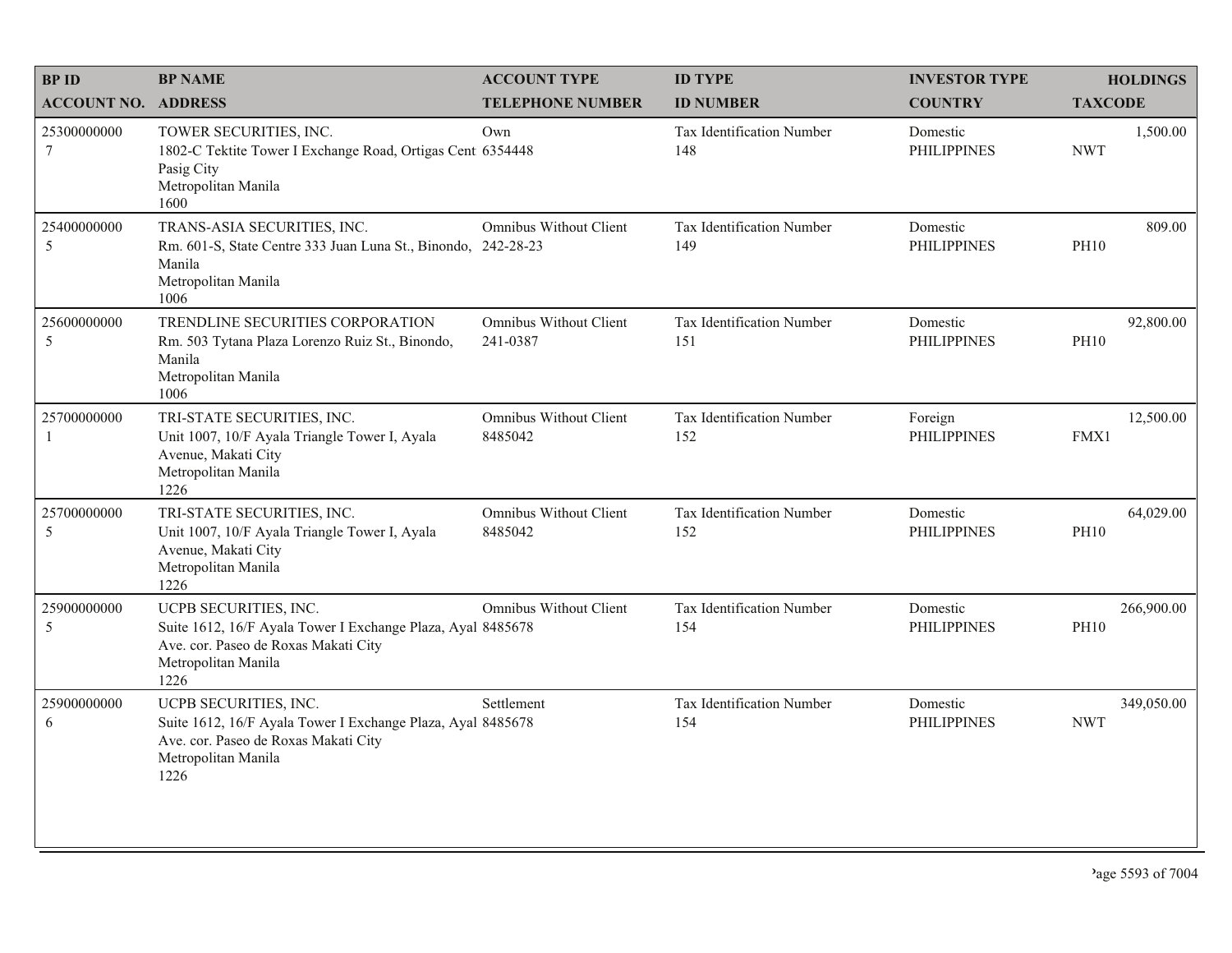| <b>BPID</b>                   | <b>BP NAME</b>                                                                                                                                                                                          | <b>ACCOUNT TYPE</b>     | <b>ID TYPE</b>                          | <b>INVESTOR TYPE</b>           | <b>HOLDINGS</b>          |
|-------------------------------|---------------------------------------------------------------------------------------------------------------------------------------------------------------------------------------------------------|-------------------------|-----------------------------------------|--------------------------------|--------------------------|
| <b>ACCOUNT NO. ADDRESS</b>    |                                                                                                                                                                                                         | <b>TELEPHONE NUMBER</b> | <b>ID NUMBER</b>                        | <b>COUNTRY</b>                 | <b>TAXCODE</b>           |
| 26000000000<br>$\overline{2}$ | UOB KAY HIAN SECURITIES (PHILS.), INC.<br>UOB Kay Hian Securities (Phils.), Inc. Unit 404 LV<br>Locsin Bldg. 6752 Ayala Avenue, cor. Makati<br>Avenue, 1226, Makati City<br>Metropolitan Manila<br>1200 | Settlement<br>887-7973  | <b>Tax Identification Number</b><br>155 | Foreign<br><b>PHILIPPINES</b>  | 202,000.00<br>FMX1       |
| 26100000003<br>$\mathbf{1}$   | E.SECURITIES, INC. ITF VARIOUS CLIENTS<br>11/F Exportbank Plaza Chino Roces cor Sen. Gil J.<br>Puyat Ave, Makati City<br>Metropolitan Manila<br>1251                                                    | Client<br>878-0775      | Tax Identification Number<br>369        | Domestic<br><b>PHILIPPINES</b> | 1,400.00<br><b>NWT</b>   |
| 26100000004<br>$\mathbf{1}$   | E.SECURITIES, INC. ITF VARIOUS CLIENTS<br>11/F Exportbank Plaza Chino Roces cor Sen. Gil J.<br>Puyat Ave, Makati City<br>Metropolitan Manila<br>1251                                                    | Client                  | Tax Identification Number<br>560        | Domestic<br><b>PHILIPPINES</b> | 48,800.00<br><b>PH10</b> |
| 26300000000<br>$\sqrt{2}$     | VENTURE SECURITIES, INC.<br>Unit 811 Tower One & Exchange Plaza Ayala Triangl 8486505<br>Ayala Ave. cor. Paseo de Roxas Makati City<br>Metropolitan Manila<br>1226                                      | Settlement              | Tax Identification Number<br>158        | Foreign<br><b>PHILIPPINES</b>  | 500.00<br>FMX1           |
| 26300000000<br>6              | VENTURE SECURITIES, INC.<br>Unit 811 Tower One & Exchange Plaza Ayala Triangl 8486505<br>Ayala Ave. cor. Paseo de Roxas Makati City<br>Metropolitan Manila<br>1226                                      | Settlement              | Tax Identification Number<br>158        | Domestic<br><b>PHILIPPINES</b> | 37,570.00<br><b>NWT</b>  |
| 26300000000<br>$\,8\,$        | VENTURE SECURITIES, INC.<br>Unit 811 Tower One & Exchange Plaza Ayala Triangl 8486505<br>Ayala Ave. cor. Paseo de Roxas Makati City<br>Metropolitan Manila<br>1226                                      | Settlement              | Tax Identification Number<br>158        | Domestic<br><b>PHILIPPINES</b> | 500.00<br><b>NWT</b>     |
| 26700000000<br>$\overline{2}$ | FIRST METRO SECURITIES BROKERAGE CORP. Settlement<br>Unit 1515, 15/F Ayala Tower One Ayala Triangle,<br>Ayala Ave. cor Paseo de Roxas Makati City<br>Metropolitan Manila<br>1226                        | 759-4133/34             | Tax Identification Number<br>162        | Foreign<br><b>PHILIPPINES</b>  | 1,800.00<br>FMX1         |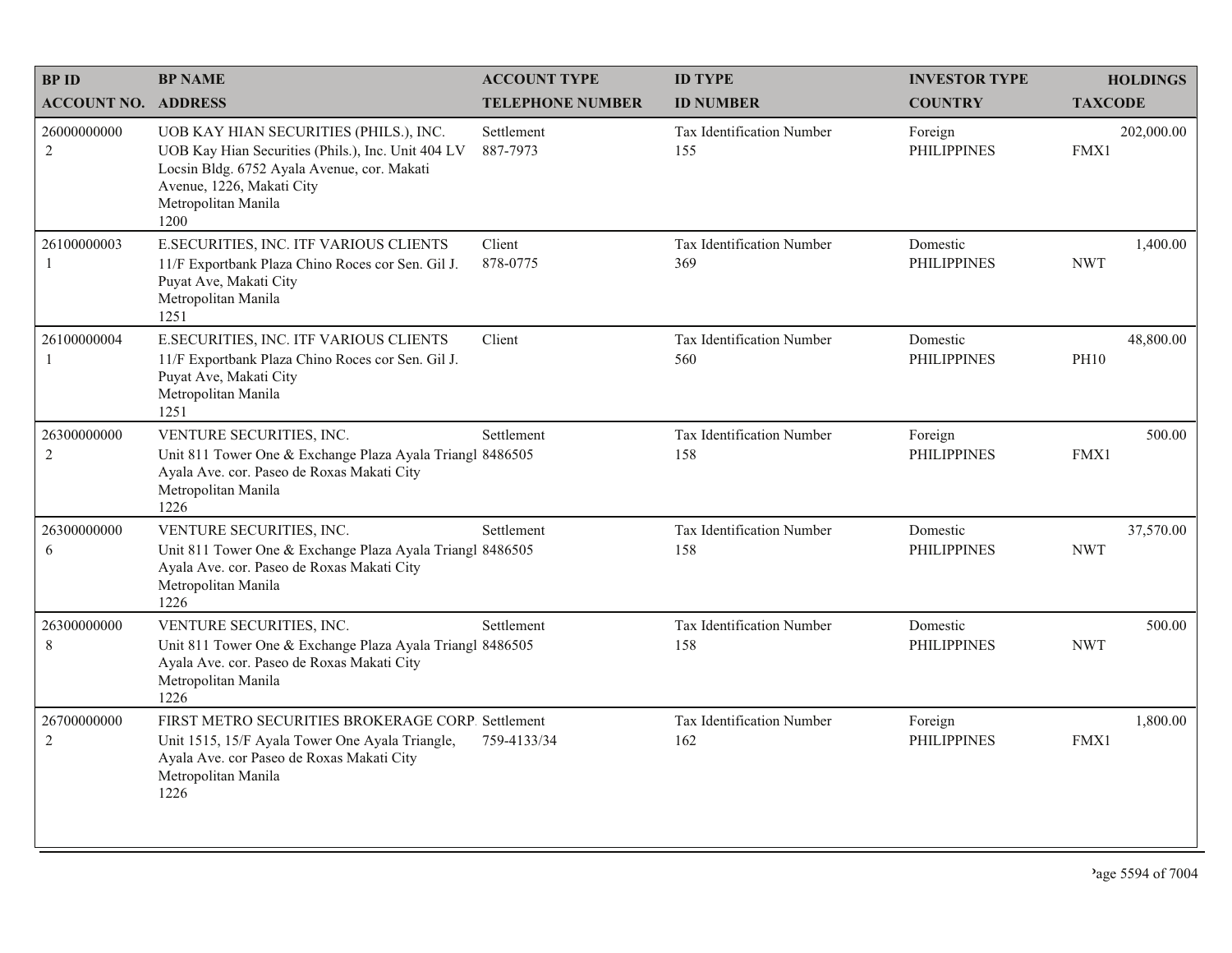| <b>BPID</b>                    | <b>BP NAME</b>                                                                                                                                                                               | <b>ACCOUNT TYPE</b>           | <b>ID TYPE</b>                          | <b>INVESTOR TYPE</b>           | <b>HOLDINGS</b>             |
|--------------------------------|----------------------------------------------------------------------------------------------------------------------------------------------------------------------------------------------|-------------------------------|-----------------------------------------|--------------------------------|-----------------------------|
| <b>ACCOUNT NO. ADDRESS</b>     |                                                                                                                                                                                              | <b>TELEPHONE NUMBER</b>       | <b>ID NUMBER</b>                        | <b>COUNTRY</b>                 | <b>TAXCODE</b>              |
| 26700000000<br>5               | FIRST METRO SECURITIES BROKERAGE CORP. Omnibus Without Client<br>Unit 1515, 15/F Ayala Tower One Ayala Triangle,<br>Ayala Ave. cor Paseo de Roxas Makati City<br>Metropolitan Manila<br>1226 | 759-4133/34                   | <b>Tax Identification Number</b><br>162 | Domestic<br><b>PHILIPPINES</b> | 608,221.00<br><b>PH10</b>   |
| 26700000000<br>6               | FIRST METRO SECURITIES BROKERAGE CORP. Settlement<br>Unit 1515, 15/F Ayala Tower One Ayala Triangle,<br>Ayala Ave. cor Paseo de Roxas Makati City<br>Metropolitan Manila<br>1226             | 759-4133/34                   | Tax Identification Number<br>162        | Domestic<br><b>PHILIPPINES</b> | 268,900.00<br><b>NWT</b>    |
| 26700000000<br>18              | FIRST METRO SECURITIES BROKERAGE CORP. Settlement<br>Unit 1515, 15/F Ayala Tower One Ayala Triangle,<br>Ayala Ave. cor Paseo de Roxas Makati City<br>Metropolitan Manila<br>1226             | 759-4133/34                   | Tax Identification Number<br>162        | Foreign<br><b>PHILIPPINES</b>  | 9,200.00<br><b>RA10</b>     |
| 26700000002                    | FIRST METRO SECURITIES BROKERAGE<br><b>CORPORATION</b>                                                                                                                                       | Client                        | <b>Tax Identification Number</b>        | Domestic                       | 675,650.00                  |
| $\mathbf{1}$                   | Unit 1515, 15/F Ayala Tower One Ayala Triangle,<br>Ayala Ave. cor Paseo de Roxas Makati City<br>Metropolitan Manila<br>1226                                                                  | 759-4133                      | 200                                     | <b>PHILIPPINES</b>             | <b>NWT</b>                  |
| 26900000000<br>5               | WEALTH SECURITIES, INC.<br>2103 PSE Centre, Exchange Road Ortigas Centre, Pas 634-5038<br>City<br>Metropolitan Manila<br>1600                                                                | <b>Omnibus Without Client</b> | Tax Identification Number<br>164        | Domestic<br><b>PHILIPPINES</b> | 1,555,337.00<br><b>PH10</b> |
| 26900000000<br>$7\phantom{.0}$ | WEALTH SECURITIES, INC.<br>2103 PSE Centre, Exchange Road Ortigas Centre, Pas 634-5038<br>City<br>Metropolitan Manila<br>1600                                                                | Own                           | Tax Identification Number<br>164        | Domestic<br><b>PHILIPPINES</b> | 710.00<br><b>NWT</b>        |
| 26900000002<br>-1              | WEALTH SECURITIES, INC.<br>2103 PSE Centre, Exchange Road Ortigas Centre, Pas 689-8080<br>City<br>Metropolitan Manila<br>1600                                                                | Client                        | Tax Identification Number<br>320        | Domestic<br><b>PHILIPPINES</b> | 4,492,350.00<br><b>NWT</b>  |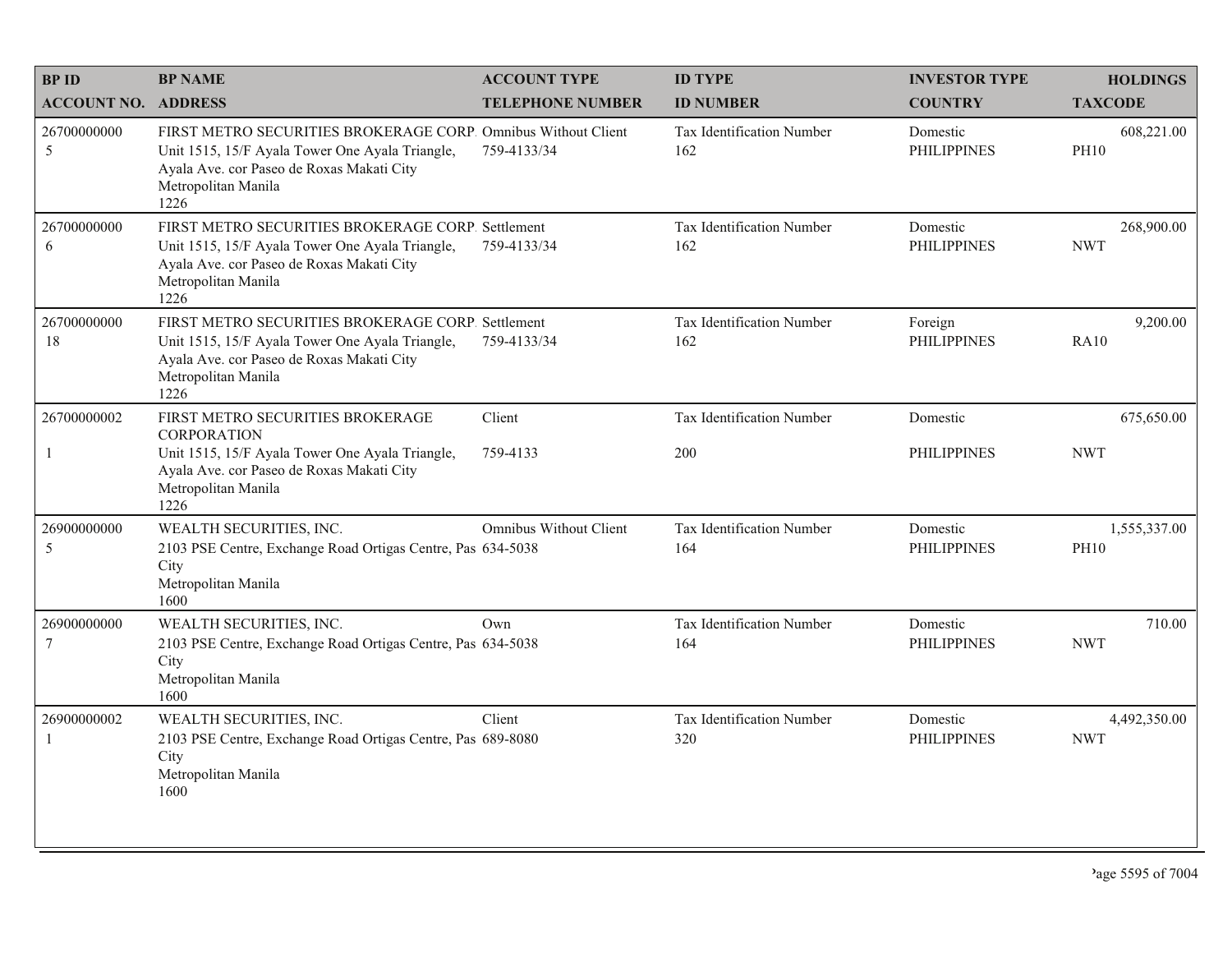| <b>BPID</b>                 | <b>BP NAME</b>                                                                                                                                                 | <b>ACCOUNT TYPE</b>                       | <b>ID TYPE</b>                          | <b>INVESTOR TYPE</b>           | <b>HOLDINGS</b>           |
|-----------------------------|----------------------------------------------------------------------------------------------------------------------------------------------------------------|-------------------------------------------|-----------------------------------------|--------------------------------|---------------------------|
| <b>ACCOUNT NO. ADDRESS</b>  |                                                                                                                                                                | <b>TELEPHONE NUMBER</b>                   | <b>ID NUMBER</b>                        | <b>COUNTRY</b>                 | <b>TAXCODE</b>            |
| 26900000003<br>-1           | WEALTH SECURITIES, INC.<br>2103 PSE Centre, Exchange Road Ortigas Centre, Pas 689-8080<br>City<br>Metropolitan Manila<br>1600                                  | Client                                    | <b>Tax Identification Number</b><br>321 | Domestic<br><b>PHILIPPINES</b> | 67,500.00<br><b>NWT</b>   |
| 27000000000<br>5            | WESTLINK GLOBAL EQUITIES, INC.<br>6/F Philippine Stock Exchange Plaza Ayala Avenue,<br>Makati City<br>Metropolitan Manila<br>1200                              | <b>Omnibus Without Client</b><br>848-6231 | Tax Identification Number<br>165        | Domestic<br><b>PHILIPPINES</b> | 400.00<br><b>PH10</b>     |
| 27200000000<br>5            | BERNAD SECURITIES, INC.<br>3/F 1033 M.H. del Pilar St. Ermita, Manila<br>Metropolitan Manila<br>1000                                                           | Omnibus Without Client<br>5245186         | Tax Identification Number<br>167        | Domestic<br><b>PHILIPPINES</b> | 1,217.00<br><b>PH10</b>   |
| 27300000000<br>5            | WONG SECURITIES CORPORATION<br>1402-B A. Mabini St., cor. Sta. Monica St., Ermita,<br>Manila<br>Metropolitan Manila<br>1000                                    | <b>Omnibus Without Client</b><br>5217794  | Tax Identification Number<br>168        | Domestic<br><b>PHILIPPINES</b> | 7,900.00<br><b>PH10</b>   |
| 27300000000<br>18           | WONG SECURITIES CORPORATION<br>1402-B A. Mabini St., cor. Sta. Monica St., Ermita,<br>Manila<br>Metropolitan Manila<br>1000                                    | Settlement<br>5217794                     | Tax Identification Number<br>168        | Foreign<br><b>PHILIPPINES</b>  | 25,000.00<br><b>RA10</b>  |
| 27500000000<br>5            | YAO & ZIALCITA, INC.<br>Yao & Zialcita, Inc., 5G Vernida I Condominium, 120 5274019 to 21<br>Amorsolo St., Legaspi Village, Makati City<br>Metropolitan Manila | Omnibus Without Client                    | Tax Identification Number<br>170        | Domestic<br><b>PHILIPPINES</b> | 209,850.00<br><b>PH10</b> |
| 27800000000<br>5            | YU & COMPANY, INC.<br>Unit E 1606-B Tektite Tower 1 Exhange Road, Ortiga 634-6248<br>Center Pasig City<br>Metropolitan Manila<br>1600                          | Omnibus Without Client                    | Tax Identification Number<br>173        | Domestic<br><b>PHILIPPINES</b> | 71,300.00<br><b>PH10</b>  |
| 27900000000<br>$\mathbf{1}$ | <b>BDO SECURITIES CORPORATION</b><br>27/F Tower I & Exchange Plaza Ayala Ave., Makati 759-41-44<br>City<br>Metropolitan Manila<br>1226                         | Omnibus Without Client                    | Tax Identification Number<br>174        | Foreign<br><b>PHILIPPINES</b>  | 30,435.00<br>FMX1         |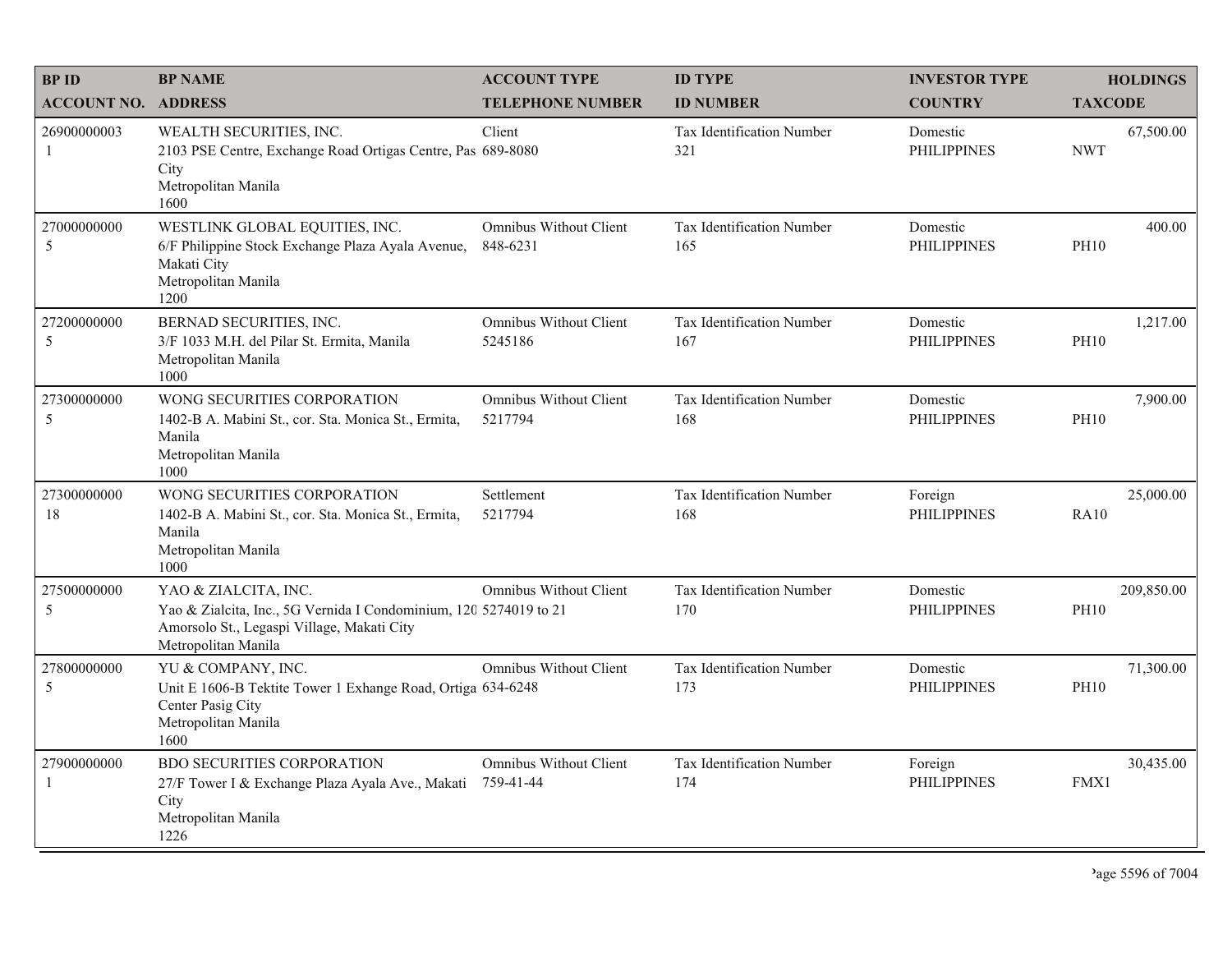| <b>BPID</b>                | <b>BP NAME</b>                                                                                                                                                               | <b>ACCOUNT TYPE</b>                            | <b>ID TYPE</b>                          | <b>INVESTOR TYPE</b>           | <b>HOLDINGS</b>             |
|----------------------------|------------------------------------------------------------------------------------------------------------------------------------------------------------------------------|------------------------------------------------|-----------------------------------------|--------------------------------|-----------------------------|
| <b>ACCOUNT NO. ADDRESS</b> |                                                                                                                                                                              | <b>TELEPHONE NUMBER</b>                        | <b>ID NUMBER</b>                        | <b>COUNTRY</b>                 | <b>TAXCODE</b>              |
| 27900000000<br>5           | <b>BDO SECURITIES CORPORATION</b><br>27/F Tower I & Exchange Plaza Ayala Ave., Makati<br>City<br>Metropolitan Manila<br>1226                                                 | Omnibus Without Client<br>759-41-44            | <b>Tax Identification Number</b><br>174 | Domestic<br><b>PHILIPPINES</b> | 3,086,450.00<br><b>PH10</b> |
| 28200000000<br>6           | PCCI SECURITIES BROKERS CORP.<br>3/F PCCI Corporate Centre 118 Alfaro St, Salcedo<br>Village Makati City<br>Metropolitan Manila<br>1227                                      | Settlement<br>893-3920                         | Tax Identification Number<br>177        | Domestic<br><b>PHILIPPINES</b> | 47,019.00<br><b>NWT</b>     |
| 28200000000<br>14          | PCCI SECURITIES BROKERS CORP.<br>3/F PCCI Corporate Centre 118 Alfaro St, Salcedo<br>Village Makati City<br>Metropolitan Manila<br>1227                                      | Settlement<br>893-3920                         | Tax Identification Number<br>177        | Domestic<br><b>PHILIPPINES</b> | 4,131.00<br><b>PH10</b>     |
| 28300000000<br>5           | EAGLE EQUITIES, INC.<br>179 Kaimito St. Valle Verde II, Pasig City<br>Metropolitan Manila<br>1600                                                                            | <b>Omnibus Without Client</b><br>6363637 to 39 | Tax Identification Number<br>178        | Domestic<br><b>PHILIPPINES</b> | 80,000.00<br><b>PH10</b>    |
| 28500000000<br>5           | GOLDEN TOWER SECURITIES & HOLDINGS, IN Omnibus Without Client<br>4-B Vernida I Condominium, 120 Amorsolo St.,<br>Legaspi Village, Makati City<br>Metropolitan Manila<br>1229 | 8132839                                        | Tax Identification Number<br>179        | Domestic<br><b>PHILIPPINES</b> | 75,000.00<br><b>PH10</b>    |
| 28600000000<br>5           | SOLAR SECURITIES, INC.<br>Unit 3002-A East Tower, Phil. Stock Exchange Centre 6366301<br>Exchange Road, Ortigas Complex, Pasig City<br>Metropolitan Manila<br>1605           | <b>Omnibus Without Client</b>                  | Tax Identification Number<br>180        | Domestic<br><b>PHILIPPINES</b> | 353,200.00<br><b>PH10</b>   |
| 28800000000<br>5           | G.D. TAN & COMPANY, INC.<br>Unit 2203-A East Tower, PSE Center Exchange Road. 6339989<br>Ortigas Center, Pasig City<br>Metropolitan Manila<br>1600                           | <b>Omnibus Without Client</b>                  | Tax Identification Number<br>181        | Domestic<br><b>PHILIPPINES</b> | 34,273.00<br><b>PH10</b>    |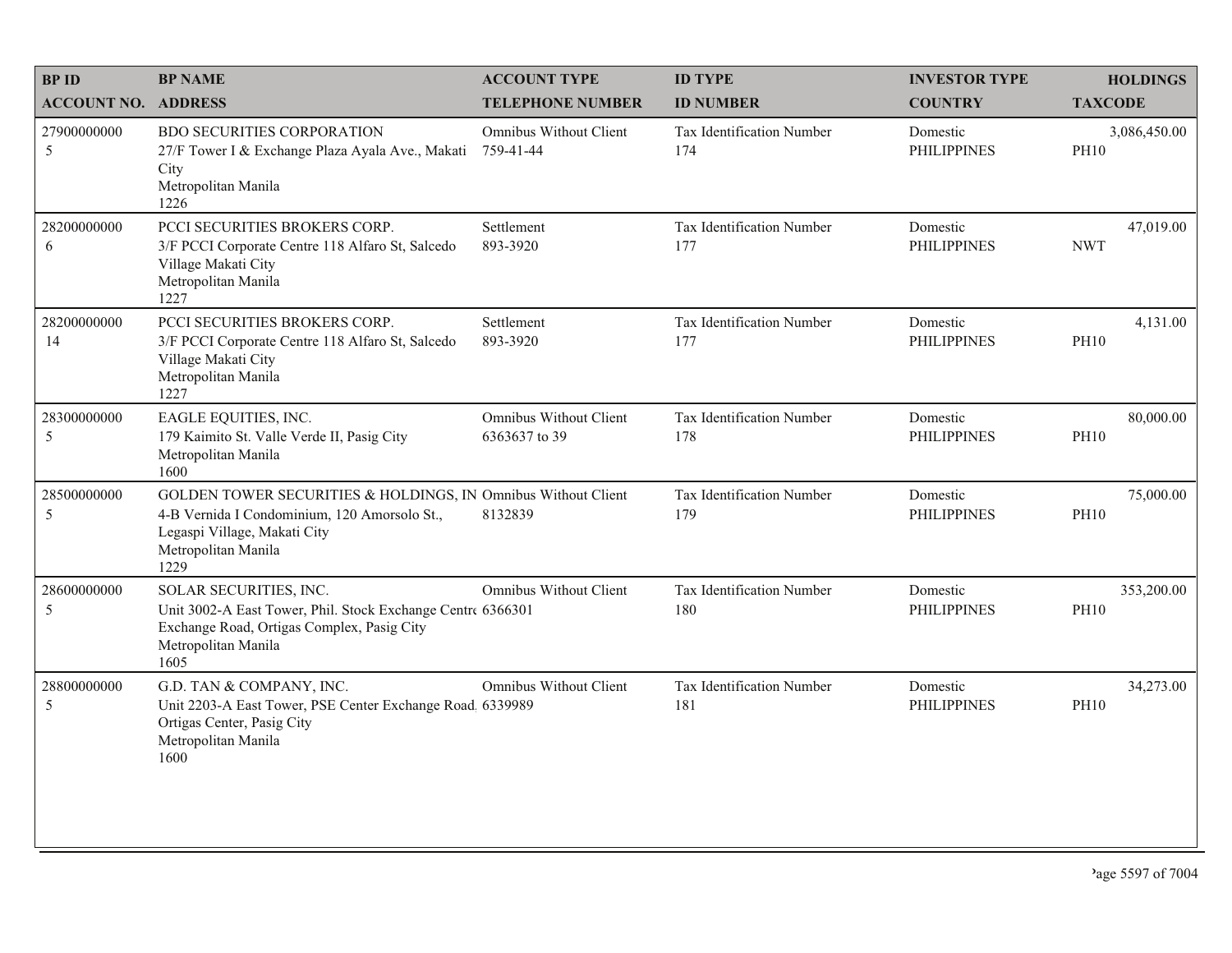| <b>BPID</b>                   | <b>BP NAME</b>                                                                                                                                                     | <b>ACCOUNT TYPE</b>                      | <b>ID TYPE</b>                          | <b>INVESTOR TYPE</b>           | <b>HOLDINGS</b>           |
|-------------------------------|--------------------------------------------------------------------------------------------------------------------------------------------------------------------|------------------------------------------|-----------------------------------------|--------------------------------|---------------------------|
| <b>ACCOUNT NO. ADDRESS</b>    |                                                                                                                                                                    | <b>TELEPHONE NUMBER</b>                  | <b>ID NUMBER</b>                        | <b>COUNTRY</b>                 | <b>TAXCODE</b>            |
| 28800000000<br>6              | G.D. TAN & COMPANY, INC.<br>Unit 2203-A East Tower, PSE Center Exchange Road. 6339989<br>Ortigas Center, Pasig City<br>Metropolitan Manila<br>1600                 | Settlement                               | <b>Tax Identification Number</b><br>181 | Domestic<br><b>PHILIPPINES</b> | 10,000.00<br><b>NWT</b>   |
| 28800000000<br>18             | G.D. TAN & COMPANY, INC.<br>Unit 2203-A East Tower, PSE Center Exchange Road, 6339989<br>Ortigas Center, Pasig City<br>Metropolitan Manila<br>1600                 | Settlement                               | Tax Identification Number<br>181        | Foreign<br><b>PHILIPPINES</b>  | 30,500.00<br><b>RA10</b>  |
| 32300000000<br>$\overline{4}$ | CLSA PHILIPPINES, INC.<br>Trafalgar Plaza, Unit 17-D, 105 H.V. dela Costa St.,<br>Salcedo Vill., Makati City<br>Metropolitan Manila<br>1227                        | Settlement<br>848-3699                   | Tax Identification Number<br>183        | Foreign<br><b>PHILIPPINES</b>  | 59.00<br><b>RA02</b>      |
| 32800000000<br>5              | DW CAPITAL INC.<br>UNIT 1610-1611 TOWER ONE & EXCHANGE<br>PLAZA, AYALA TRIANGLE, AYALA AVENUE,<br><b>MAKATI CITY 1226</b><br>Metropolitan Manila<br>$\overline{0}$ | <b>Omnibus Without Client</b><br>8369633 | Tax Identification Number<br>184        | Domestic<br><b>PHILIPPINES</b> | 118,645.00<br><b>PH10</b> |
| 33800000000<br>8              | PHILIPPINE EQUITY PARTNERS, INC.<br>Unit 19C Citibank Tower Citibank Plaza 8741 Paseo (8145788)<br>Roxas Makati City<br>Metropolitan Manila<br>1226                | Settlement                               | Tax Identification Number<br>186        | Domestic<br><b>PHILIPPINES</b> | 206.00<br><b>NWT</b>      |
| 34500000000<br>5              | UNICAPITAL SECURITIES INC.<br>4F Majalco Bldg Benavidez cor Trasierra Sts Legaspi 750-2030<br>Vill., Makati City<br>Metropolitan Manila<br>1200                    | <b>Omnibus Without Client</b>            | Tax Identification Number<br>187        | Domestic<br><b>PHILIPPINES</b> | 783,650.00<br><b>PH10</b> |
| 34500000004<br>1              | UNICAPITAL SECURITIES INC.<br>4F Majalco Bldg Benavidez cor Trasierra Sts Legaspi 8122514<br>Vill., Makati City<br>Metropolitan Manila<br>1200                     | Client                                   | Tax Identification Number<br>419        | Domestic<br><b>PHILIPPINES</b> | 180,900.00<br><b>NWT</b>  |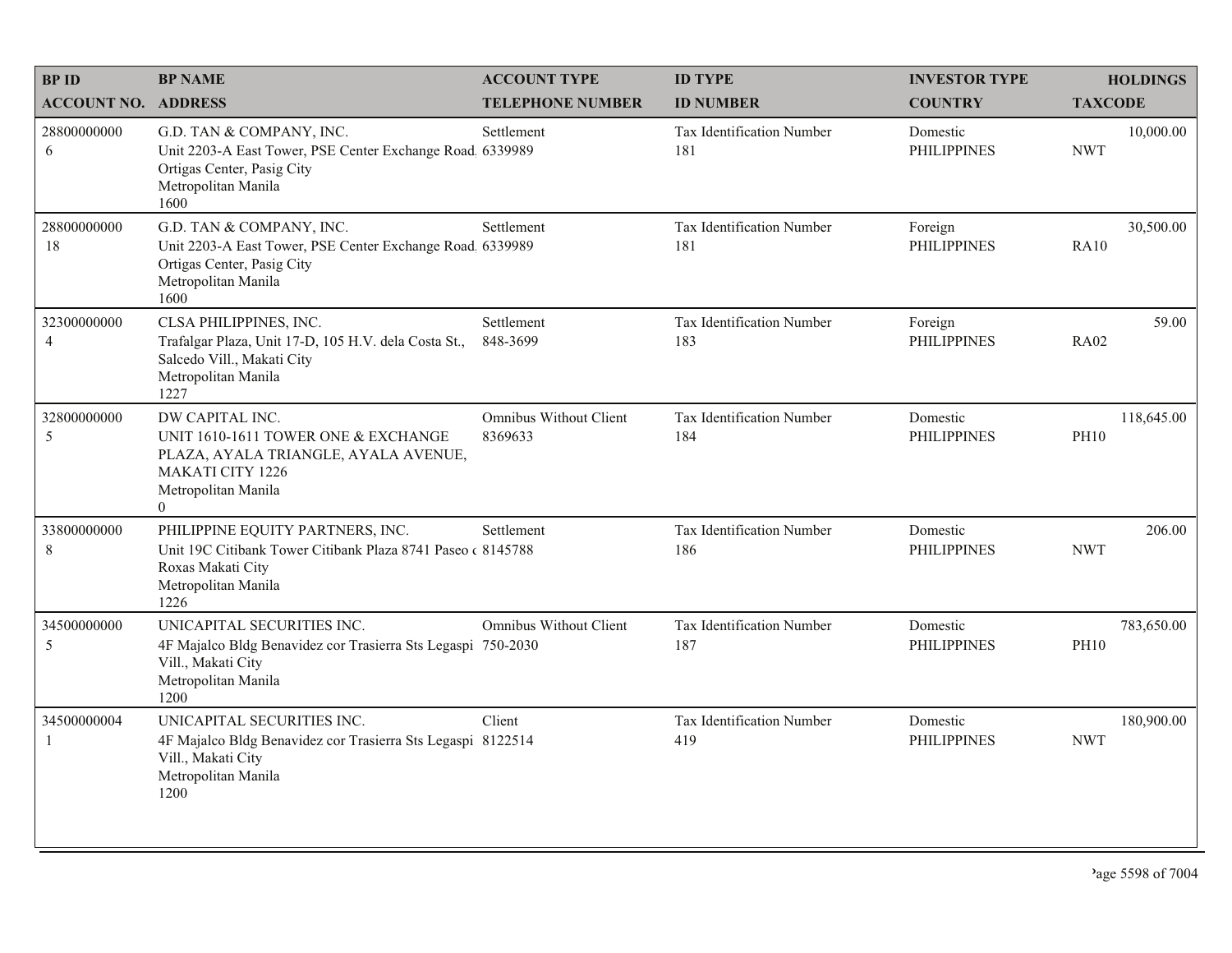| <b>BPID</b>                | <b>BP NAME</b>                                                                                                                                                         | <b>ACCOUNT TYPE</b>           | <b>ID TYPE</b>                          | <b>INVESTOR TYPE</b>           | <b>HOLDINGS</b>             |
|----------------------------|------------------------------------------------------------------------------------------------------------------------------------------------------------------------|-------------------------------|-----------------------------------------|--------------------------------|-----------------------------|
| <b>ACCOUNT NO. ADDRESS</b> |                                                                                                                                                                        | <b>TELEPHONE NUMBER</b>       | <b>ID NUMBER</b>                        | <b>COUNTRY</b>                 | <b>TAXCODE</b>              |
| 38800000000<br>5           | ARMSTRONG SECURITIES, INC.<br>Unit 2205-A, 22/F PSE Centre Exchange Road, Ortiga 6346337 to 39<br>Centre, Pasig City<br>Metropolitan Manila<br>1600                    | <b>Omnibus Without Client</b> | <b>Tax Identification Number</b><br>191 | Domestic<br><b>PHILIPPINES</b> | 500.00<br><b>PH10</b>       |
| 38900000000<br>5           | KING'S POWER SECURITIES, INC.<br>RM 1602 FEDERAL TOWER DASMARINAS ST.,<br><b>BINONDO, MANILA</b><br>Metropolitan Manila<br>$\Omega$                                    | Omnibus Without Client        | Tax Identification Number<br>192        | Domestic<br><b>PHILIPPINES</b> | 58,500.00<br><b>PH10</b>    |
| BCDO2000000<br>1           | BANCO DE ORO - TRUST BANKING GROUP<br>17/F, South Tower, BDO Corporate Centre cor H.V.<br>Dela Costa and Makati Avenue Makati City City<br>Metropolitan Manila<br>1200 | Own<br>634 4660               | Tax Identification Number<br>962        | Domestic<br><b>PHILIPPINES</b> | 10,738,650.00<br><b>NWT</b> |
| BCDO2000005                | <b>GENERALI PILIPINAS LIFE ASSURANCE</b><br><b>COMPANY - GF</b>                                                                                                        | Client                        | Tax Identification Number               | Domestic                       | 3,585,900.00                |
| $\mathbf{1}$               | 17/F, South Tower, BDO Corporate Centre cor H.V.<br>Dela Costa and Makati Avenue Makati City City<br>Metropolitan Manila<br>1200                                       | 634 4660                      | 1242                                    | <b>PHILIPPINES</b>             | <b>NWT</b>                  |
| BCDO2000007<br>1           | BANCO DE ORO - TRUST BANKING GROUP<br>17/F, South Tower, BDO Corporate Centre cor H.V.<br>Dela Costa and Makati Avenue Makati City City<br>Metropolitan Manila<br>1200 | Client<br>634 4660            | Tax Identification Number<br>1224       | Domestic<br><b>PHILIPPINES</b> | 4,235,400.00<br><b>NWT</b>  |
| BCDO2000009<br>1           | BANCO DE ORO - TRUST BANKING GROUP<br>17/F, South Tower, BDO Corporate Centre cor H.V.<br>Dela Costa and Makati Avenue Makati City City<br>Metropolitan Manila<br>1200 | Client<br>634 4660            | Tax Identification Number<br>1222       | Domestic<br><b>PHILIPPINES</b> | 3,359,050.00<br><b>NWT</b>  |
| BCDO2000014<br>1           | BANCO DE ORO - TRUST BANKING GROUP<br>17/F, South Tower, BDO Corporate Centre cor H.V.<br>Dela Costa and Makati Avenue Makati City City<br>Metropolitan Manila<br>1200 | Client<br>634 4660            | Tax Identification Number<br>1226       | Domestic<br><b>PHILIPPINES</b> | 21,000.00<br><b>NWT</b>     |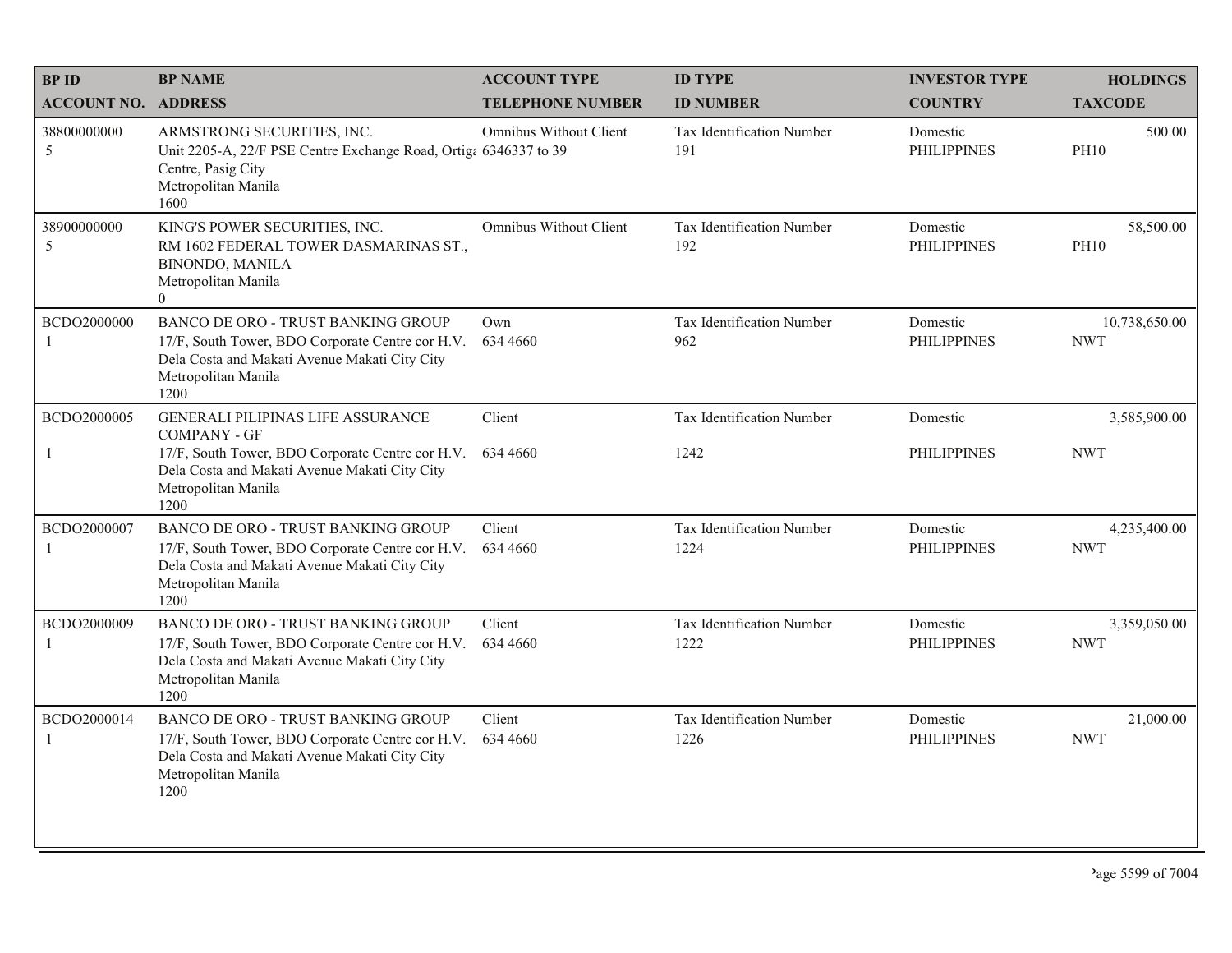| <b>BPID</b>                 | <b>BP NAME</b>                                                                                                                                                                | <b>ACCOUNT TYPE</b>     | <b>ID TYPE</b>                                | <b>INVESTOR TYPE</b>           | <b>HOLDINGS</b>          |
|-----------------------------|-------------------------------------------------------------------------------------------------------------------------------------------------------------------------------|-------------------------|-----------------------------------------------|--------------------------------|--------------------------|
| <b>ACCOUNT NO. ADDRESS</b>  |                                                                                                                                                                               | <b>TELEPHONE NUMBER</b> | <b>ID NUMBER</b>                              | <b>COUNTRY</b>                 | <b>TAXCODE</b>           |
| BCDO2000015<br>-1           | <b>BANCO DE ORO - TRUST BANKING GROUP</b><br>17/F, South Tower, BDO Corporate Centre cor H.V.<br>Dela Costa and Makati Avenue Makati City City<br>Metropolitan Manila<br>1200 | Client<br>634 4660      | <b>Tax Identification Number</b><br>1227      | Domestic<br><b>PHILIPPINES</b> | 44,500.00<br><b>NWT</b>  |
| BCDO2000026<br>1            | <b>BANCO DE ORO - TRUST BANKING GROUP</b><br>17/F, South Tower, BDO Corporate Centre cor H.V.<br>Dela Costa and Makati Avenue Makati City City<br>Metropolitan Manila<br>1200 | Client<br>634 4660      | Tax Identification Number<br>1236             | Domestic<br><b>PHILIPPINES</b> | 864,450.00<br><b>NWT</b> |
| BCDO2000027<br>-1           | <b>BANCO DE ORO - TRUST BANKING GROUP</b><br>17/F, South Tower, BDO Corporate Centre cor H.V.<br>Dela Costa and Makati Avenue Makati City City<br>Metropolitan Manila<br>1200 | Client<br>634 4660      | <b>Tax Identification Number</b><br>1316      | Domestic<br><b>PHILIPPINES</b> | 79,500.00<br><b>NWT</b>  |
| BCDO2000028<br>$\mathbf{1}$ | BANCO DE ORO - TRUST BANKING GROUP<br>17/F, South Tower, BDO Corporate Centre cor H.V.<br>Dela Costa and Makati Avenue Makati City City<br>Metropolitan Manila<br>1200        | Client<br>634 4660      | Tax Identification Number<br>1237             | Domestic<br><b>PHILIPPINES</b> | 18,350.00<br><b>NWT</b>  |
| BCDO2000031<br>1            | <b>BANCO DE ORO - TRUST BANKING GROUP</b><br>17/F, South Tower, BDO Corporate Centre cor H.V.<br>Dela Costa and Makati Avenue Makati City City<br>Metropolitan Manila<br>1200 | Client<br>634 4660      | Tax Identification Number<br>1239             | Domestic<br><b>PHILIPPINES</b> | 298,000.00<br><b>NWT</b> |
| BCDO2000032<br>$\mathbf{1}$ | <b>BANCO DE ORO - TRUST BANKING GROUP</b><br>17/F, South Tower, BDO Corporate Centre cor H.V.<br>Dela Costa and Makati Avenue Makati City City<br>Metropolitan Manila<br>1200 | Client<br>634 4660      | Tax Identification Number<br>1317             | Domestic<br><b>PHILIPPINES</b> | 442,500.00<br><b>NWT</b> |
| BCDO2000037<br>1            | <b>BDO TRUST BANKING GROUP</b><br>16/F SOUTH TOWER, BDO CORPORATE CENTEI 8407000<br>7899 MAKATI AVE., MAKATI CITY<br>Metropolitan Manila                                      | Client                  | <b>Commercial Registration Number</b><br>1246 | Domestic<br><b>PHILIPPINES</b> | 43,900.00<br><b>NWT</b>  |
| BCDO2000051<br>1            | <b>BDO TRUST BANKING GROUP</b><br>16F SOUTH TOWER, BDO CORPORATE CENTER 8407000<br>7899 MAKATI AVE., MAKATI CITY<br>Metropolitan Manila                                       | Client                  | Tax Identification Number<br>$1246***$        | Domestic<br><b>PHILIPPINES</b> | 244,000.00<br><b>NWT</b> |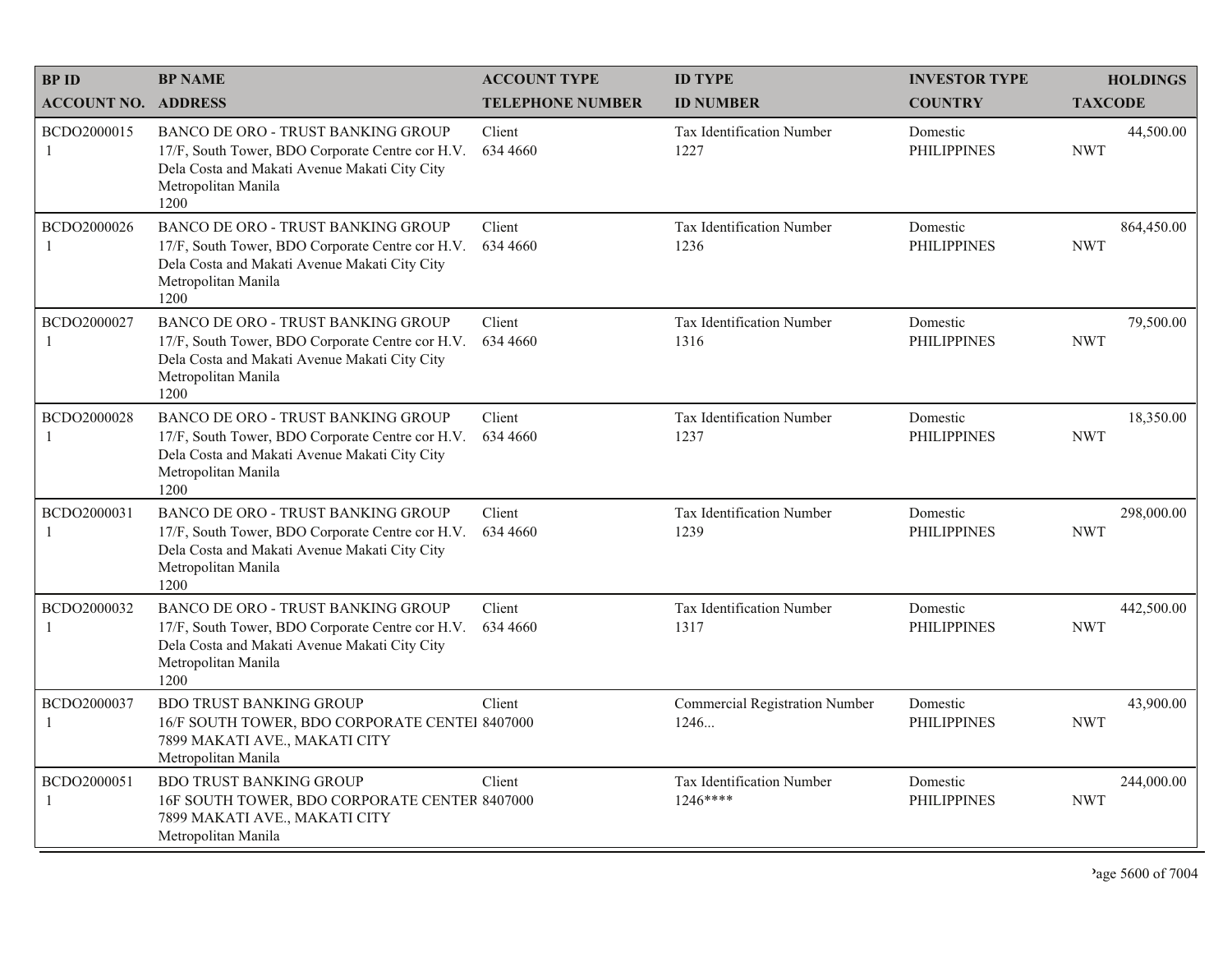| <b>BPID</b>                   | <b>BP NAME</b>                                                                                                                                              | <b>ACCOUNT TYPE</b>     | <b>ID TYPE</b>                                                  | <b>INVESTOR TYPE</b>           | <b>HOLDINGS</b>          |
|-------------------------------|-------------------------------------------------------------------------------------------------------------------------------------------------------------|-------------------------|-----------------------------------------------------------------|--------------------------------|--------------------------|
| <b>ACCOUNT NO. ADDRESS</b>    |                                                                                                                                                             | <b>TELEPHONE NUMBER</b> | <b>ID NUMBER</b>                                                | <b>COUNTRY</b>                 | <b>TAXCODE</b>           |
| BCDO2000052<br>1              | <b>BDO TRUST BANKING GROUP</b><br>16F SOUTH TOWER, BDO CORPORATE CENTER 8407000<br>7899 MAKATI AVE., MAKATI CITY<br>Metropolitan Manila                     | Client                  | <b>Tax Identification Number</b><br>$1246*****$                 | Domestic<br><b>PHILIPPINES</b> | 14,600.00<br><b>NWT</b>  |
| BCDO2000053<br>1              | <b>BDO TRUST BANKING GROUP</b><br>16F SOUTH TOWER, BDO CORPORATE CENTER 8407000<br>7899 MAKATI AVE., MAKATI CITY<br>Metropolitan Manila                     | Client                  | Tax Identification Number<br>$1246******$                       | Domestic<br><b>PHILIPPINES</b> | 481,000.00<br><b>NWT</b> |
| BCDO2000064<br>1              | <b>BDO TRUST BANKING GROUP</b><br>16F SOUTH TOWER, BDO CORPORATE CENTER 8407000<br>7899 MAKATI AVE., MAKATI CITY<br>Metropolitan Manila<br>0726             | Client                  | Certificate Of Incorporation<br>962'                            | Domestic<br><b>PHILIPPINES</b> | 21,000.00<br><b>NWT</b>  |
| BCDO2000067<br>1              | IMA# 201-78065-7<br>16F SOUTH TOWER, BDO CORPORATE CENTER 840-7000<br>7899 MAKATI AVE., MAKATI CITY<br>Metropolitan Manila<br>0726                          | Client                  | <b>Tax Identification Number</b><br>002-856-707-000             | Domestic<br><b>PHILIPPINES</b> | 801,000.00<br><b>NWT</b> |
| BCDO2000068<br>$\mathbf{1}$   | IMA#208-78180-7<br>16F SOUTH TOWER, BDO CORPORATE CENTER 840-7000<br>7899 MAKATI AVE., MAKATI CITY<br>Metropolitan Manila<br>0726                           | Client                  | Tax Identification Number<br>002-856-707-000*                   | Domestic<br><b>PHILIPPINES</b> | 3,000.00<br><b>NWT</b>   |
| BCDO2000069<br>$\overline{c}$ | IMA# 201-78068<br>16F SOUTH TOWER, BDO CORPORATE CENTER 840-7000<br>7899 MAKATI AVE., MAKATI CITY<br>Metropolitan Manila<br>0726                            | Client                  | <b>Tax Identification Number</b><br>$002 - 856 - 707 - 000$ *** | Domestic<br><b>PHILIPPINES</b> | 6,000.00<br><b>NWT</b>   |
| BCDO2000070<br>1              | IMA# 201-78069<br>16F SOUTH TOWER, BDO CORPORATE CENTER 8407000<br>7899 MAKATI AVE., MAKATI CITY<br>Metropolitan Manila<br>0726                             | Client                  | Tax Identification Number<br>002-856-707-.000                   | Domestic<br><b>PHILIPPINES</b> | 3,000.00<br><b>NWT</b>   |
| CHBC1000004<br>$\overline{2}$ | CHINA BANKING CORPORATION TRUST GROU Client<br>8/F CBC BUILDING, 8745 PASEO DE ROXAS COI 817-7981<br>VILLAR STS. MAKATI CITY<br>Metropolitan Manila<br>1216 |                         | Certificate Of Incorporation<br>1216                            | Domestic<br><b>PHILIPPINES</b> | 1,300.00<br><b>NWT</b>   |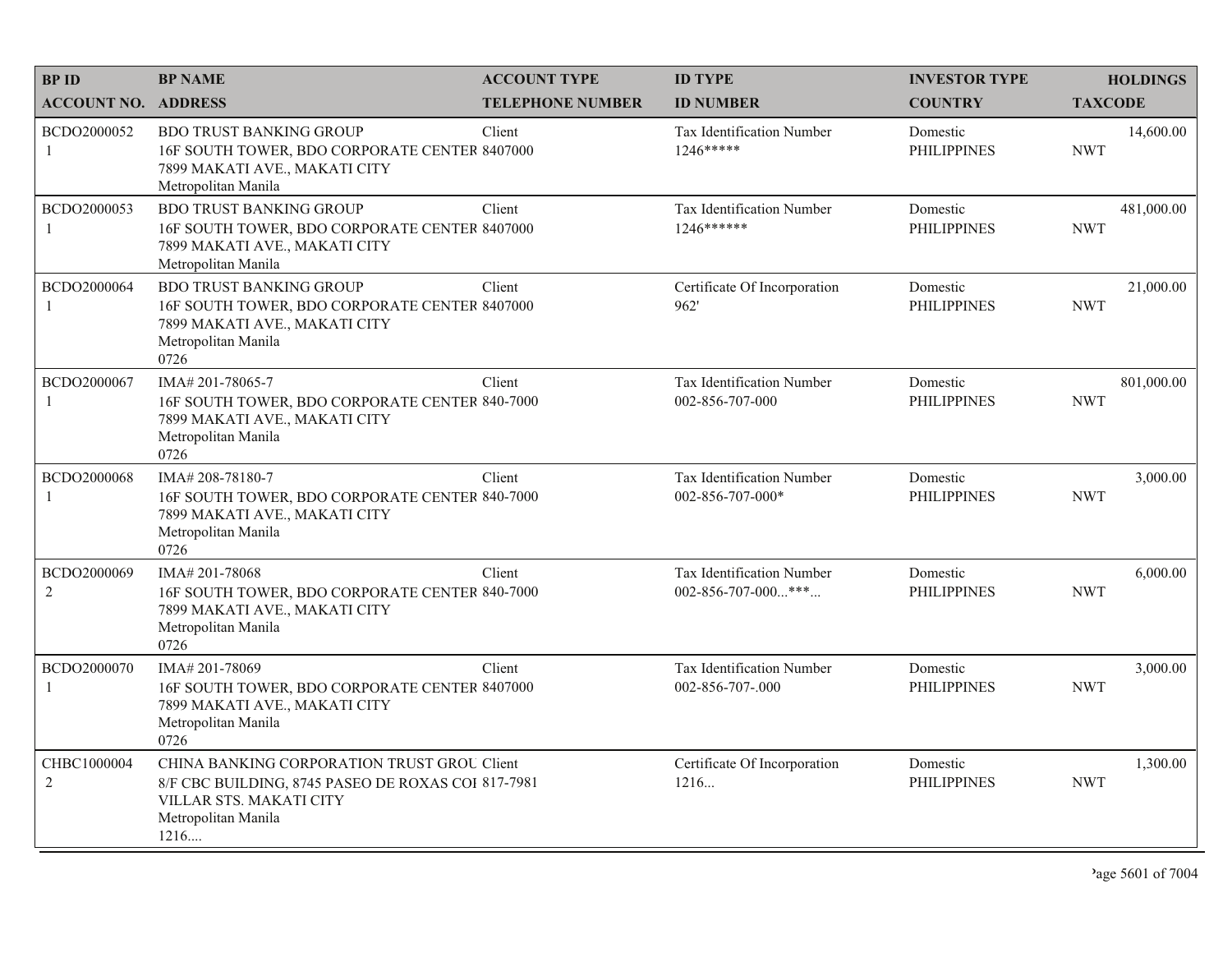| <b>BPID</b>                 | <b>BP NAME</b>                                                                                                           | <b>ACCOUNT TYPE</b>     | <b>ID TYPE</b>                           | <b>INVESTOR TYPE</b>           | <b>HOLDINGS</b>              |
|-----------------------------|--------------------------------------------------------------------------------------------------------------------------|-------------------------|------------------------------------------|--------------------------------|------------------------------|
| <b>ACCOUNT NO. ADDRESS</b>  |                                                                                                                          | <b>TELEPHONE NUMBER</b> | <b>ID NUMBER</b>                         | <b>COUNTRY</b>                 | <b>TAXCODE</b>               |
| CITI1000000<br>-1           | CITIBANK N.A.<br>11/F Citibank Tower Villar corner Valero Sts. Makati 8947841<br>City, MM<br>Metropolitan Manila<br>1200 | Own                     | <b>Tax Identification Number</b><br>946  | Foreign<br><b>PHILIPPINES</b>  | 154,224,290.00<br>FMX1       |
| CITI1000001<br>1            | CITIBANK N.A.<br>11/F Citibank Tower Villar corner Valero Sts. Makati 8947841<br>City, MM<br>Metropolitan Manila<br>1200 | Client                  | Tax Identification Number<br>1098        | Domestic<br><b>PHILIPPINES</b> | 8,381,750.00<br><b>NWT</b>   |
| CITI1000003<br>$\mathbf{1}$ | CITIBANK N.A.<br>11/F Citibank Tower Villar corner Valero Sts. Makati 8947841<br>City, MM<br>Metropolitan Manila<br>1200 | Client                  | <b>Tax Identification Number</b><br>1102 | Domestic<br><b>PHILIPPINES</b> | 159,000.00<br><b>NWT</b>     |
| CITI1000004<br>$\mathbf{1}$ | CITIBANK N.A.<br>11/F Citibank Tower Villar corner Valero Sts. Makati 8947841<br>City, MM<br>Metropolitan Manila<br>1200 | Client                  | Tax Identification Number<br>1101        | Foreign<br><b>PHILIPPINES</b>  | 22,312,311.00<br><b>RA02</b> |
| CITI1000006                 | CITIBANK FAO PHILIPPINE AXA WEALTH<br><b>BALANCED</b>                                                                    | Client                  | Tax Identification Number                | Domestic                       | 2,558,485.00                 |
| $\mathbf{1}$                | 11/F Citibank Tower Villar corner Valero Sts. Makati 8947841<br>City, MM<br>Metropolitan Manila<br>1200                  |                         | 1295                                     | <b>PHILIPPINES</b>             | <b>NWT</b>                   |
| CITI1000007                 | CITIBANK FAO PHILIPPINE AXA WEALTH<br><b>EOUITY</b>                                                                      | Client                  | Tax Identification Number                | Domestic                       | 2,283,856.00                 |
| $\mathbf{1}$                | 11/F Citibank Tower Villar corner Valero Sts. Makati 8947841<br>City, MM<br>Metropolitan Manila<br>1200                  |                         | 1103                                     | <b>PHILIPPINES</b>             | <b>NWT</b>                   |
| CITI1000008                 | CITIBANK FAO PHILIPPINE AXA LOCKED AND Client<br><b>LOADED-EQUITIES</b>                                                  |                         | Tax Identification Number                | Domestic                       | 196,718.00                   |
| 1                           | 11/F Citibank Tower Villar corner Valero Sts. Makati 8947841<br>City, MM<br>Metropolitan Manila<br>1200                  |                         | 1105                                     | <b>PHILIPPINES</b>             | <b>NWT</b>                   |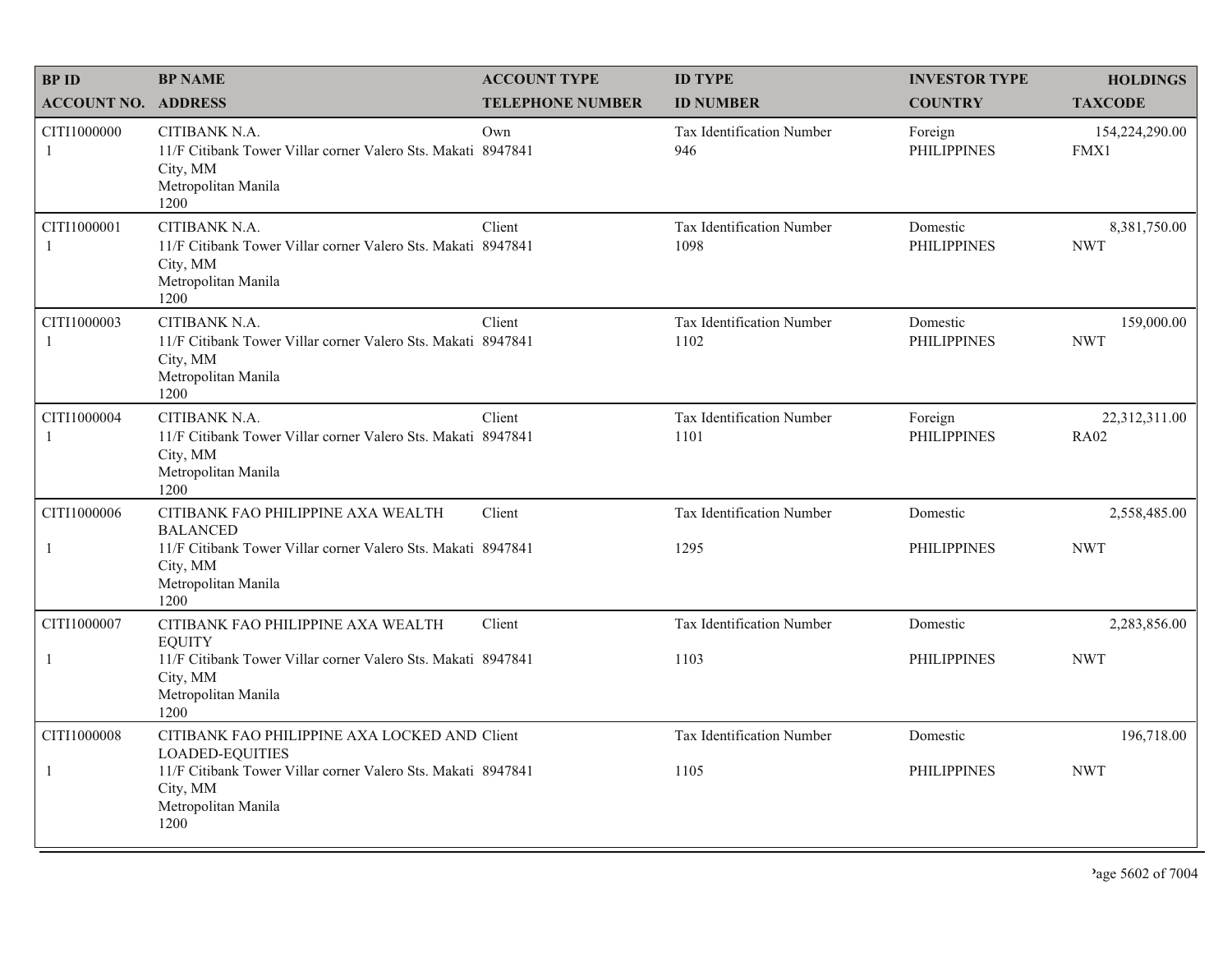| <b>BPID</b>                | <b>BP NAME</b>                                                                                                                         | <b>ACCOUNT TYPE</b>     | <b>ID TYPE</b>                           | <b>INVESTOR TYPE</b>           | <b>HOLDINGS</b>             |
|----------------------------|----------------------------------------------------------------------------------------------------------------------------------------|-------------------------|------------------------------------------|--------------------------------|-----------------------------|
| <b>ACCOUNT NO. ADDRESS</b> |                                                                                                                                        | <b>TELEPHONE NUMBER</b> | <b>ID NUMBER</b>                         | <b>COUNTRY</b>                 | <b>TAXCODE</b>              |
| CITI1000010<br>1           | CITIBANK N.A.<br>11/F Citibank Tower Villar corner Valero Sts. Makati 8947841<br>City, MM<br>Metropolitan Manila<br>1200               | Client                  | <b>Tax Identification Number</b><br>1100 | Domestic<br><b>PHILIPPINES</b> | 36,326,424.00<br><b>NWT</b> |
| CITI1000011<br>1           | CITIBANK FAO PHILIPPINE AXA OPPORTUNIT' Client<br>2/F CITI TOWER, PASEO DE ROXAS, MAKATI<br><b>CITY</b><br>Metropolitan Manila<br>1226 | 894-7714                | Tax Identification Number<br>$1100*$     | Domestic<br><b>PHILIPPINES</b> | 609,464.00<br><b>NWT</b>    |
| CITI1000012                | CITIBANK FAO AIU INSURANCE PHILS<br><b>COMPANY</b>                                                                                     | Client                  | <b>Tax Identification Number</b>         | Domestic                       | 483,700.00                  |
| 1                          | 2/F, CITI TOWER, PASEO DE ROXAS, MAKATI<br><b>CITY</b><br>Metropolitan Manila<br>1226                                                  | 894-7498                | $1100**$                                 | <b>PHILIPPINES</b>             | <b>NWT</b>                  |
| CITI1000013                | CITIBANK FAO PHILAM EQUITABLE LIFE<br><b>INSURANCE CO.</b>                                                                             | Client                  | Certificate Of Incorporation             | Domestic                       | 510,207.00                  |
| 1                          | 2/F, CITI TOWER, PASEO DE ROXAS, MAKATI<br><b>CITY</b><br>Metropolitan Manila<br>1226                                                  | 894-7498                | $1100***$                                | <b>PHILIPPINES</b>             | <b>NWT</b>                  |
| DEUB1000000<br>1           | DEUTSCHE BANK MANILA-CLIENTS A/C<br>26/F Ayala Tower One Ayala Triangle, Makati City<br>Metropolitan Manila<br>1226                    | Own<br>8946970          | Tax Identification Number<br>948         | Foreign<br><b>PHILIPPINES</b>  | 158,697,191.00<br>FMX1      |
| DEUB2000000<br>1           | DEUTSCHE BANK MANILA-CLIENTS A/C<br>26/F ayala Tower One, Ayala Triangle, Makati City<br>Metropolitan Manila<br>1226                   | Own<br>894-6970         | Tax Identification Number<br>949         | Domestic<br><b>PHILIPPINES</b> | 1,510,381.00<br><b>NWT</b>  |
| DEUB2000003<br>1           | DEUTSCHE BANK MANILA-CLIENTS A/C<br>26/F ayala Tower One, Ayala Triangle, Makati City<br>Metropolitan Manila<br>1226                   | Client<br>894-6970      | Tax Identification Number<br>1088        | Domestic<br><b>PHILIPPINES</b> | 919,770.00<br><b>NWT</b>    |
| DEUB2000005<br>1           | DEUTSCHE BANK MANILA-CLIENTS A/C<br>26/F ayala Tower One, Ayala Triangle, Makati City<br>Metropolitan Manila<br>1226                   | Client<br>894-6970      | Tax Identification Number<br>1087        | Domestic<br><b>PHILIPPINES</b> | 11,107,801.00<br><b>NWT</b> |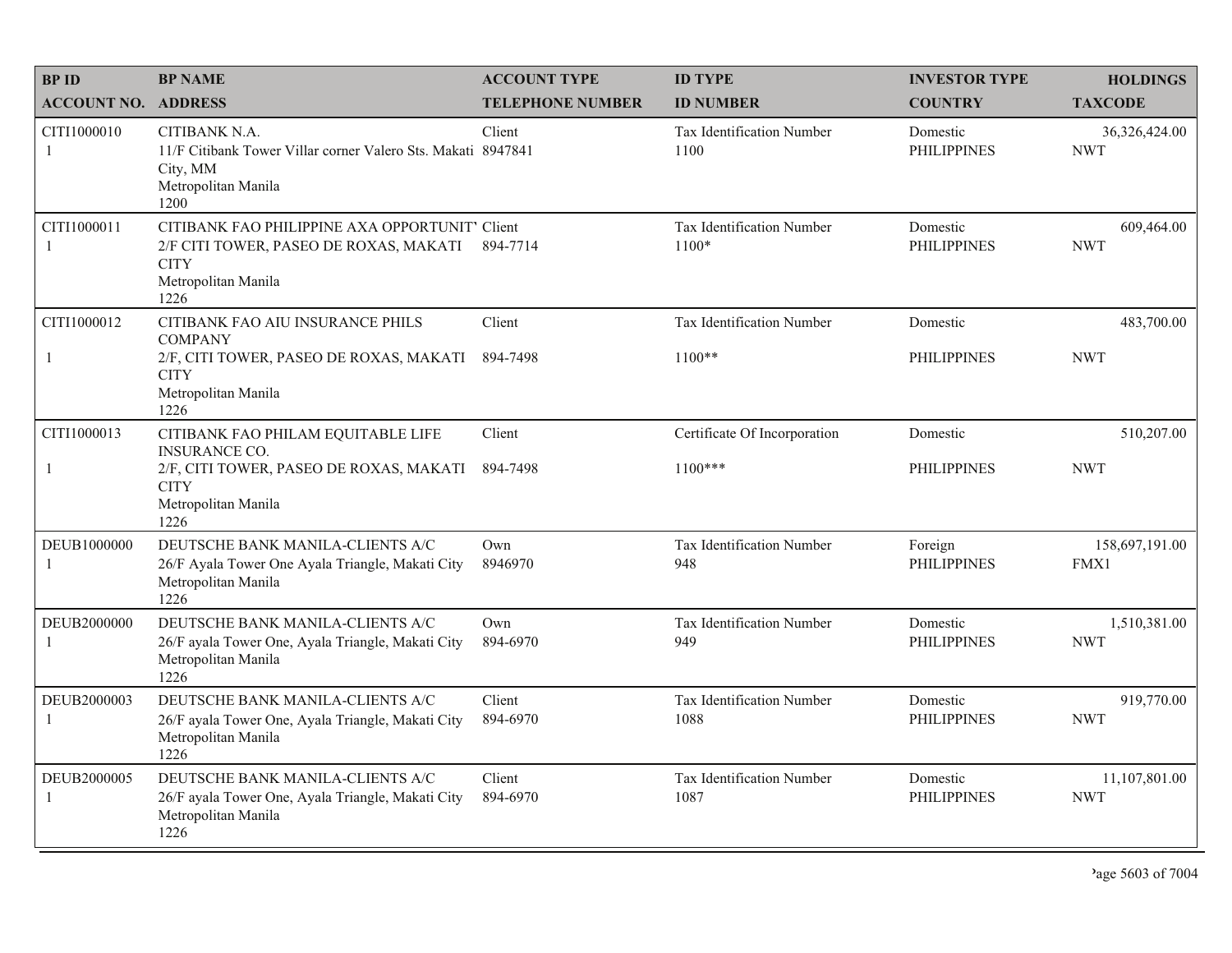| <b>BPID</b>                 | <b>BP NAME</b>                                                                                                                                                                                                                            | <b>ACCOUNT TYPE</b>     | <b>ID TYPE</b>                                  | <b>INVESTOR TYPE</b>           | <b>HOLDINGS</b>             |
|-----------------------------|-------------------------------------------------------------------------------------------------------------------------------------------------------------------------------------------------------------------------------------------|-------------------------|-------------------------------------------------|--------------------------------|-----------------------------|
| <b>ACCOUNT NO. ADDRESS</b>  |                                                                                                                                                                                                                                           | <b>TELEPHONE NUMBER</b> | <b>ID NUMBER</b>                                | <b>COUNTRY</b>                 | <b>TAXCODE</b>              |
| DEUB2000006<br>1            | DEUTSCHE BANK MANILA-CLIENTS A/C<br>26/F ayala Tower One, Ayala Triangle, Makati City<br>Metropolitan Manila<br>1226                                                                                                                      | Client<br>894-6970      | Tax Identification Number<br>1290               | Domestic<br><b>PHILIPPINES</b> | 20,325.00<br><b>PH10</b>    |
| DEUB2000007<br>$\mathbf{1}$ | DEUTSCHE BANK AG MANILA BRANCH A/C<br><b>CLIENTS DEUB20</b><br>23F AYALA TOWER ONE AYALA AVE, MAKAT 8946989<br><b>CITY</b><br>Metropolitan Manila                                                                                         | Client                  | Certificate Of Incorporation<br>000-449-586-000 | Domestic<br><b>PHILIPPINES</b> | 296,575.00<br><b>PH10</b>   |
| GSIS1000000<br>1            | GOVERNMENT SERVICE INSURANCE SYSTEM Own<br>GSIS Hqs., Financial Center Roxas Blvd., Pasay City 891-6346<br>Metropolitan Manila<br>$\overline{0}$                                                                                          |                         | Tax Identification Number<br>974                | Domestic<br><b>PHILIPPINES</b> | 49,585,244.00<br><b>NWT</b> |
| HSBC1000000<br>$\mathbf{1}$ | THE HONGKONG AND SHANGHAI BANKING<br>CORP. LTD. - CLIENTS' ACCT.<br>HSBC Securities Services 12th Floor, The Enterprise 8145200<br>Center, Tower I 6766 Ayala Avenue corner Paseo de<br>Roxas Makati City<br>Metropolitan Manila<br>1200  | Own                     | Tax Identification Number<br>951                | Foreign<br><b>PHILIPPINES</b>  | 643, 321, 254.00<br>FMX1    |
| HSBC2000000<br>1            | THE HONGKONG AND SHANGHAI BANKING<br>CORP. LTD. - CLIENTS' ACCT.<br>HSBC Securities Services 12th Floor, The Enterprise 814-5200<br>Center, Tower I 6766 Ayala Avenue corner Paseo de<br>Roxas Makati City<br>Metropolitan Manila<br>1200 | Own                     | Tax Identification Number<br>952                | Domestic<br><b>PHILIPPINES</b> | 53,012,102.00<br><b>NWT</b> |
| HSBC2000005<br>-1           | INSULAR LIFE ASSURANCE CO., LTD - VUL-EF Client<br>HSBC Securities Services 7th Floor, HSBC Centre,<br>3058 Fifth Avenue West, Bonifacio Global City,<br><b>Taguig City</b><br>Metropolitan Manila                                        | 581-8203                | Tax Identification Number<br>$1054 -$           | Domestic<br><b>PHILIPPINES</b> | 4,397,200.00<br><b>NWT</b>  |
| HSBC2000006<br>$\mathbf{1}$ | ING BANK, N.V. MNL (TRUST DEPT.) FOR THE Client<br>ACCT OF PNB LIFE INS, INC.<br>20/F TOWER ONE, AYALA TRIANGLE AYALA 902-7000<br>AVENUE, MAKATI CITY<br>Metropolitan Manila<br>1226                                                      |                         | Tax Identification Number<br>$1054*$            | Domestic<br><b>PHILIPPINES</b> | 646,051.00<br><b>NWT</b>    |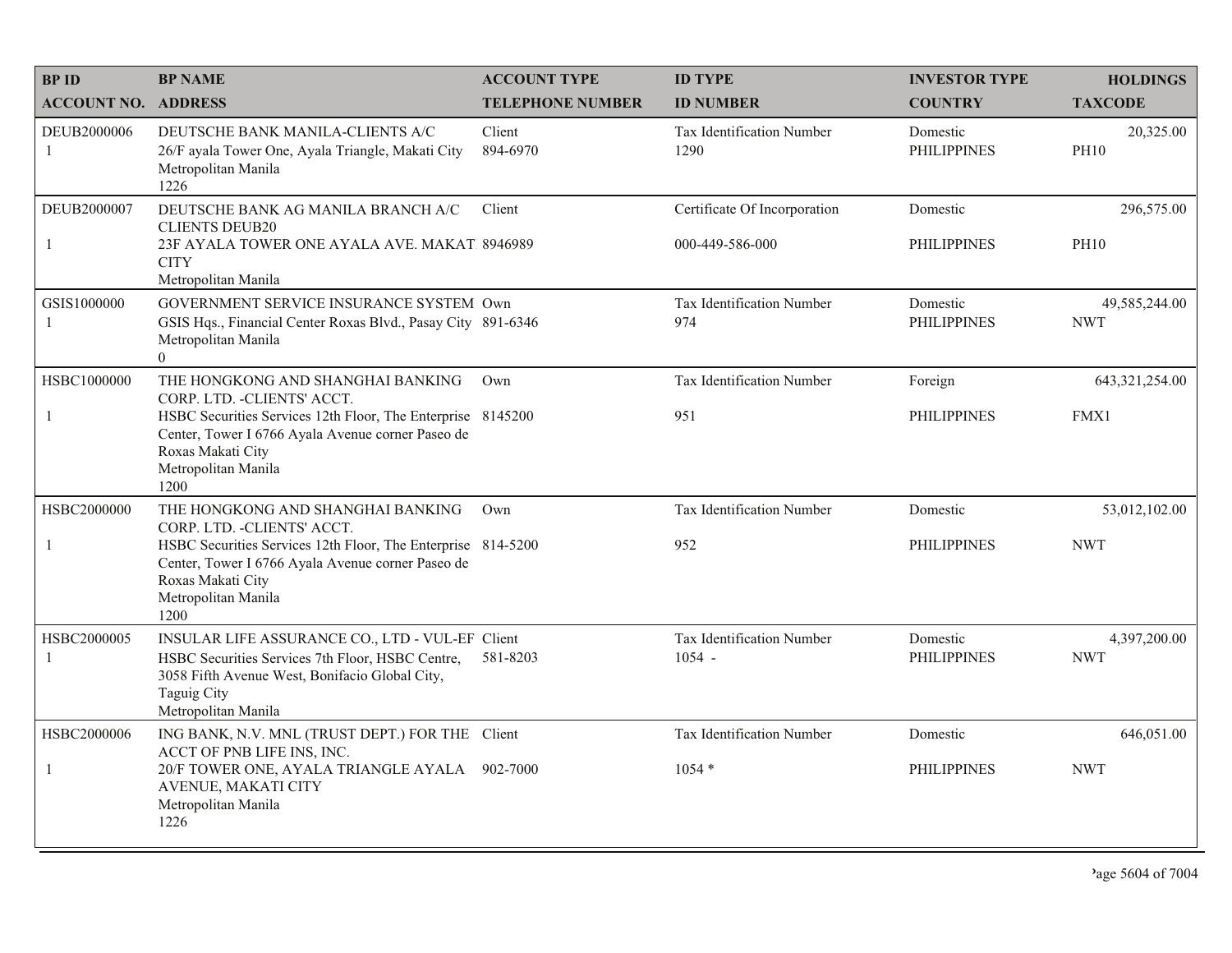| <b>BPID</b>                 | <b>BP NAME</b>                                                                                                                                                                            | <b>ACCOUNT TYPE</b>     | <b>ID TYPE</b>                               | <b>INVESTOR TYPE</b>           | <b>HOLDINGS</b>            |
|-----------------------------|-------------------------------------------------------------------------------------------------------------------------------------------------------------------------------------------|-------------------------|----------------------------------------------|--------------------------------|----------------------------|
| <b>ACCOUNT NO. ADDRESS</b>  |                                                                                                                                                                                           | <b>TELEPHONE NUMBER</b> | <b>ID NUMBER</b>                             | <b>COUNTRY</b>                 | <b>TAXCODE</b>             |
| HSBC2000007<br>1            | THE INSULAR LIFE ASSURANCE COMPANY, L1 Client<br>IL COPORATE CENTRE, INSULAR LIFE DRIVE, 582-1875<br>FILINVEST CORPORATE CITY, ALABANG<br>MUNTINLUPA CITY<br>Metropolitan Manila<br>1226  |                         | Certificate Of Incorporation<br>1054.        | Domestic<br><b>PHILIPPINES</b> | 2,902,100.00<br><b>NWT</b> |
| HSBC2000008<br>$\mathbf{1}$ | THE INSULAR LIFE ASSURANCE COMPANY, L1 Client<br>IL CORPORATE CENTRE, INSULAR LIFE DRIVE 7711915<br>FILINVEST CORPORATE CITY, ALABANG<br>MUNTINLUPA CITY<br>Metropolitan Manila<br>STMT-D |                         | Certificate Of Incorporation<br>1054         | Domestic<br><b>PHILIPPINES</b> | 1,479,400.00<br><b>NWT</b> |
| HSBC2000009                 | THE MANUFACTURERS LIFE INSURANCE CO. Client                                                                                                                                               |                         | Certificate Of Incorporation                 | Domestic                       | 718,400.00                 |
| $\mathbf{1}$                | (PHILS.), INC.<br>16/F LKG TOWER, 6801 AYALA AVENUE, MAK/ 884-5409<br><b>CITY</b><br>Metropolitan Manila<br>STMT-D                                                                        |                         | $NOID*$                                      | <b>PHILIPPINES</b>             | <b>NWT</b>                 |
| HSBC2000010<br>1            | MANULIFE CHINABANK LIFE ASSURANCE CO. Client<br>24/F LKG TOWER, 6801 AYALA AVENUE, MAK/ 884-5409<br><b>CITY</b><br>Metropolitan Manila<br>STMT-D                                          |                         | Certificate Of Incorporation<br>NO ID        | Domestic<br><b>PHILIPPINES</b> | 586,650.00<br><b>NWT</b>   |
| HSBC2000011<br>1            | SUN LIFE GREPA FINANCIAL, INC.<br>5/FLR SUNLIFE CENTRE 5TH AVENUE COR RIZ 555-8888<br>DRIVE, BONIFACIO GLOBAL CITY, TAGUIG CIT<br>Metropolitan Manila<br>1634                             | Client                  | Tax Identification Number<br>000-460-716-000 | Domestic<br><b>PHILIPPINES</b> | 129,000.00<br><b>NWT</b>   |
| HSBC3000000                 | THE HONGKONG & SHANGHAI BANKING COR Own<br>LTD. - OWN ACCOUNT                                                                                                                             |                         | Tax Identification Number                    | Foreign                        | 2.00                       |
| $\mathbf{1}$                | HSBC Securities Services 12th Floor, The Enterprise 636-7370<br>Center, Tower I 6766 Ayala Avenue corner Paseo de<br>Roxas Makati City<br>Metropolitan Manila<br>1200                     |                         | 953                                          | <b>PHILIPPINES</b>             | <b>RA02</b>                |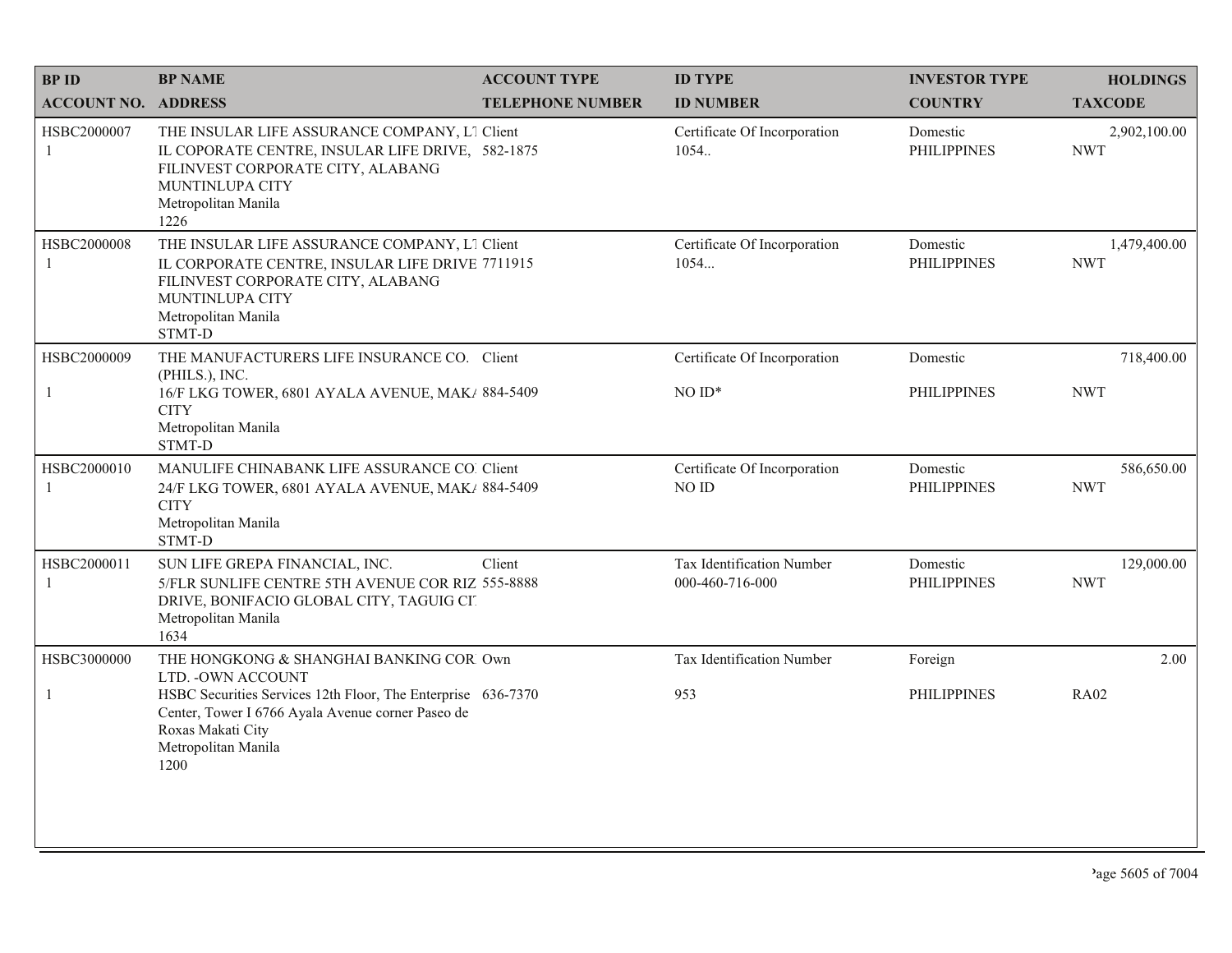| <b>BPID</b>                | <b>BP NAME</b>                                                                                                                                                                                                                | <b>ACCOUNT TYPE</b>     | <b>ID TYPE</b>                                | <b>INVESTOR TYPE</b>           | <b>HOLDINGS</b>          |
|----------------------------|-------------------------------------------------------------------------------------------------------------------------------------------------------------------------------------------------------------------------------|-------------------------|-----------------------------------------------|--------------------------------|--------------------------|
| <b>ACCOUNT NO. ADDRESS</b> |                                                                                                                                                                                                                               | <b>TELEPHONE NUMBER</b> | <b>ID NUMBER</b>                              | <b>COUNTRY</b>                 | <b>TAXCODE</b>           |
| LBPT1000000<br>1           | LAND BANK OF THE PHILIPPINES-TRUST<br><b>BANKING GROUP</b><br>LBP PLAZA 1598 M.H. DEL PILAR COR DR. J.<br>QUINTOS STS., MALATE MANILA<br>Metropolitan Manila<br>1004                                                          | Own<br>405-7550         | Tax Identification Number<br>000-470-394-000  | Domestic<br><b>PHILIPPINES</b> | 10,000.00<br><b>NWT</b>  |
| LBPT1000009<br>-1          | LBP-TBG AS AGENT FOR 28568 TA 01<br>LAND BANK OF THE PHILIPPINES COR. DR. J.<br>QUINTOS STS., MALATE, MANILA<br>Metropolitan Manila                                                                                           | Client<br>405-7554      | Tax Identification Number<br>004-628-891-000* | Domestic<br><b>PHILIPPINES</b> | 116,052.00<br><b>NWT</b> |
| PABC1000000<br>-1          | AB CAPITAL & INVESTMENT CORP. - TRUST & Own<br><b>INVESTMENT DIV.</b><br>G/F, Asianbank Centre Bldg., Sen. Gil Puyat Extensio 8930373<br>cor. Tordesillas St., Salcedo Village Makati City<br>Metropolitan Manila<br>$\theta$ |                         | <b>Tax Identification Number</b><br>899       | Domestic<br><b>PHILIPPINES</b> | 668,562.00<br><b>NWT</b> |
| PCPL1000000<br>-1          | UNITED COCONUT PLANTERS LIFE ASSURAN( Own<br><b>CORPORATION</b><br>6774 Cocolife Building, Ayala Avenue, Makati City<br>Metropolitan Manila<br>1200                                                                           | 812-9070                | Tax Identification Number<br>903              | Domestic<br><b>PHILIPPINES</b> | 350,000.00<br><b>NWT</b> |
| PNBC2000000<br>-1          | <b>PNB-TBG T-10820</b><br>3/F PNB Financial Center Roxas Blvd., Pasay City<br>Metropolitan Manila<br>1300                                                                                                                     | Own<br>5263059          | Tax Identification Number<br>986              | Domestic<br><b>PHILIPPINES</b> | 746,200.00<br><b>NWT</b> |
| PPSB2000000<br>-1          | EASTWEST BANKING CORPORATION - TRUST Own<br><b>DIVISION</b><br>20/F PBCOM TOWER, AYALA AVE., MAKATI<br><b>CITY</b><br>Metropolitan Manila<br>1200                                                                             | 885-0695 L8582          | Tax Identification Number<br>920              | Foreign<br><b>PHILIPPINES</b>  | 5,000.00<br><b>RA02</b>  |
| RCBC3000000<br>-1          | RCBC TRUST & INVESTMENT DIVISION -<br><b>VARIOUS TAXABLE ACCTS</b><br>333 SEN. GIL J. PUYAT AVE., MAKATI CITY<br>Metropolitan Manila                                                                                          | Own<br>8783326          | <b>Tax Identification Number</b><br>987.      | Domestic<br><b>PHILIPPINES</b> | 12,300.00<br><b>PH10</b> |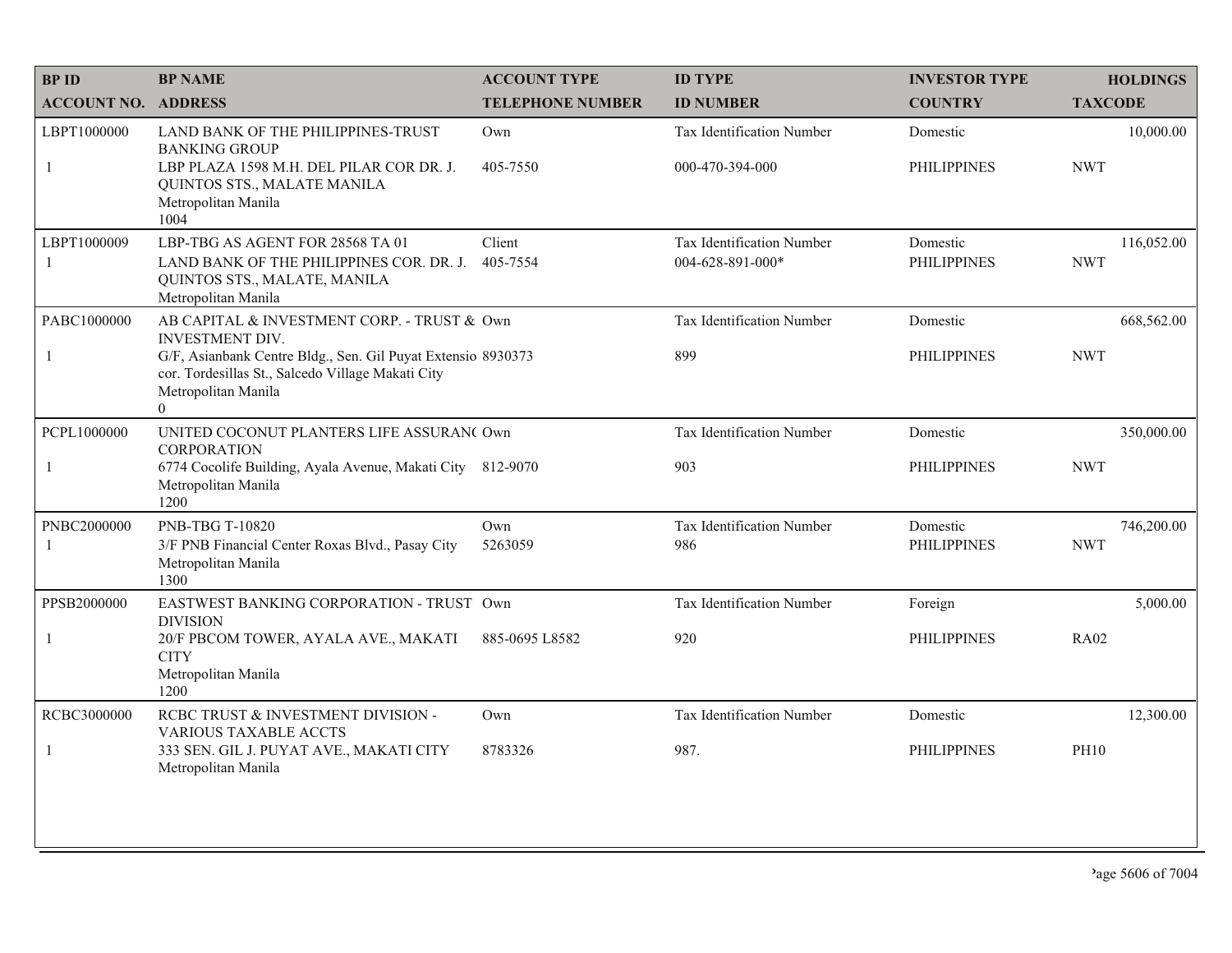| <b>BPID</b>                | <b>BP NAME</b>                                                                          | <b>ACCOUNT TYPE</b>     | <b>ID TYPE</b>                        | <b>INVESTOR TYPE</b>           | <b>HOLDINGS</b>               |
|----------------------------|-----------------------------------------------------------------------------------------|-------------------------|---------------------------------------|--------------------------------|-------------------------------|
| <b>ACCOUNT NO. ADDRESS</b> |                                                                                         | <b>TELEPHONE NUMBER</b> | <b>ID NUMBER</b>                      | <b>COUNTRY</b>                 | <b>TAXCODE</b>                |
| SCBK1000000<br>1           | STANDARD CHARTERED BANK<br>6756 Ayala Avenue Makati City<br>Metropolitan Manila<br>1200 | Own<br>878-2879         | Tax Identification Number<br>957      | Foreign<br><b>PHILIPPINES</b>  | 34,677,781.00<br>FMX1         |
| SCBK1000048<br>1           | STANDARD CHARTERED BANK<br>6756 Ayala Avenue Makati City<br>Metropolitan Manila<br>1200 | Client<br>878-2879      | Tax Identification Number<br>1015     | Foreign<br><b>PHILIPPINES</b>  | 30,000.00<br>NTT <sub>2</sub> |
| SCBK1000050                | PRU LIFE INSURANCE CORP. OF UK - LINKED Client<br><b>FUND</b>                           |                         | <b>Commercial Registration Number</b> | Domestic                       | 5,129,050.00                  |
| -1                         | 5TH FLOOR 6788 AYALA AVENUE MAKATI CIT 878-2124<br>Metropolitan Manila<br>1200          |                         | AS096-0511                            | <b>PHILIPPINES</b>             | <b>NWT</b>                    |
| <b>SCTD1000000</b>         | MBTC - TRUST BANKING GROUP<br>5/F Metrobank Plaza Sen. Gil J. Puyat Ave. Makati         | Own<br>894-8888         | Tax Identification Number<br>990      | Domestic<br><b>PHILIPPINES</b> | 11,872,413.00<br><b>NWT</b>   |
| 1                          | City<br>Metropolitan Manila<br>1200                                                     |                         |                                       |                                |                               |
| SCTD1000004                | MBTC TBG AS IM FOR HUA HUNG OR LULU<br><b>CHUA</b>                                      | Client                  | <b>Tax Identification Number</b>      | Domestic                       | 60,000.00                     |
| $\mathbf{1}$               | 17TH FLR. GT TOWER INTL AYALA AVE.,<br><b>MAKATI CITY</b><br>Metropolitan Manila        | 857-5299                | 990.*.****                            | <b>PHILIPPINES</b>             | <b>PH10</b>                   |
| SCTD1000011                | MBTC TBG AS IM FOR MFI FOUNDATION, INC. Client                                          |                         | Certificate Of Incorporation          | Domestic                       | 8,050.00                      |
| 1                          | 17TH FLR. GT TOWER INTL AYALA AVE.,<br><b>MAKATI CITY</b><br>Metropolitan Manila        | 857-5299                | 990 *****                             | <b>PHILIPPINES</b>             | <b>NWT</b>                    |
| SCTD1000012                | MBTC TBG AS IM FOR TAKING CARE OF<br><b>BUSINESS CORP.</b>                              | Client                  | Certificate Of Incorporation          | Domestic                       | 50,000.00                     |
| $\mathbf{1}$               | 17TH FLR. GT TOWER INTL AYALA AVE.,<br><b>MAKATI CITY</b><br>Metropolitan Manila        | 857-5299                | 990 ****                              | <b>PHILIPPINES</b>             | <b>NWT</b>                    |
| SCTD1000014                | MBTC TBG AS IM FOR BOARD OF TRUSTEES O Client<br>PERAA RET FUND                         |                         | Certificate Of Incorporation          | Domestic                       | 493,450.00                    |
| $\mathbf{1}$               | 17TH FLR. GT TOWER INTL AYALA AVE.,<br><b>MAKATI CITY</b><br>Metropolitan Manila        | 857-5299                | 990**                                 | <b>PHILIPPINES</b>             | <b>NWT</b>                    |